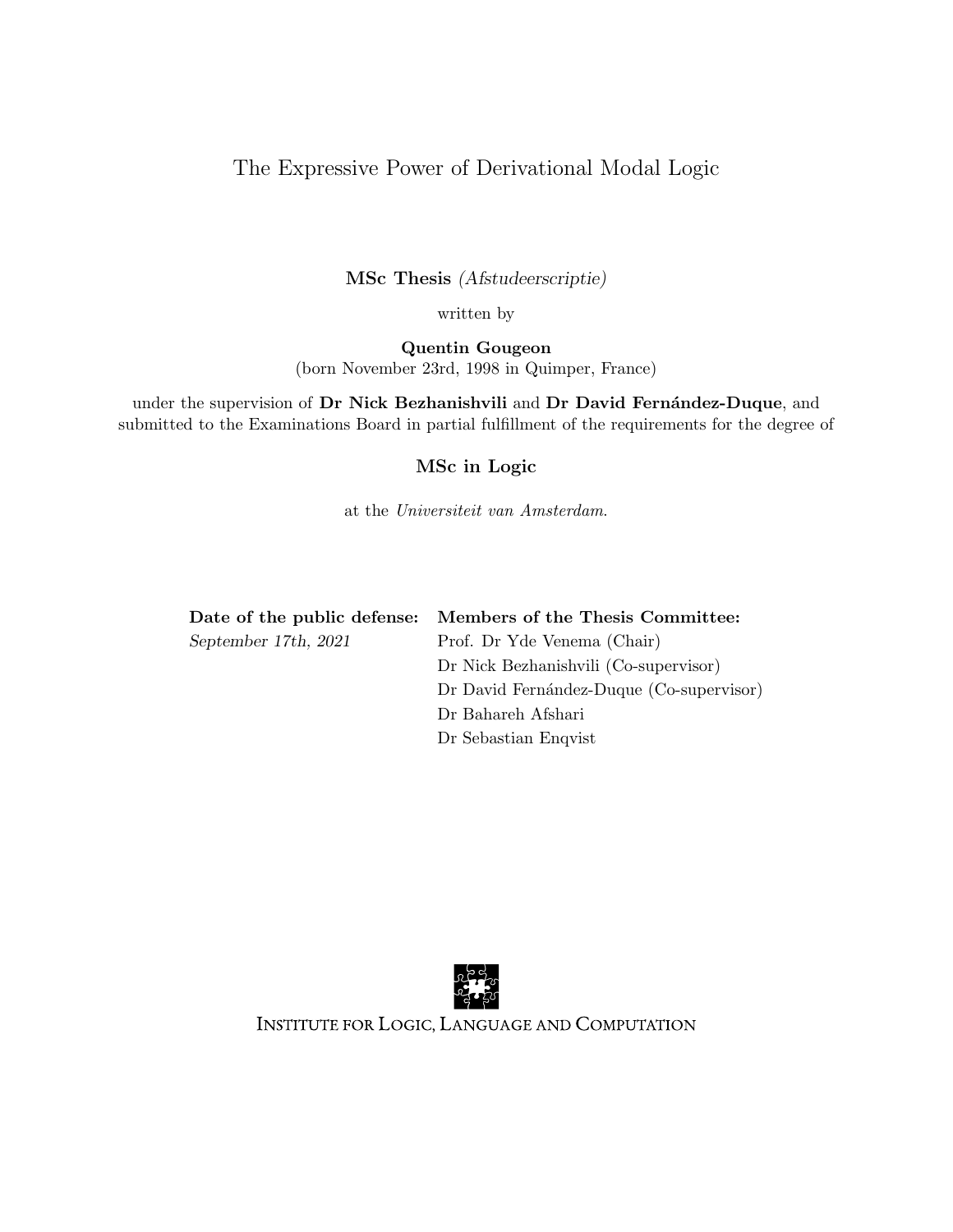#### Abstract

Alongside the traditional Kripke semantics, modal logic also enjoys a topological interpretation, which is becoming increasingly influential. We present various developments related to the topological derivational semantics based on the Cantor derivative operator. We establish useful characterizations of the validity of the axioms of bounded depth, and prove results of soundness and completeness for many other classical modal logics. We also address the expressivity of the topological  $\mu$ -calculus, an extension of modal logic with fixpoint operators. We examine the tangled fragments of  $\mu$ -calculus and show that they are not expressively complete. We also exhibit a large collection of classes of spaces that are definable in  $\mu$ -calculus, but not in plain modal logic, thus demonstrating the strength of the former.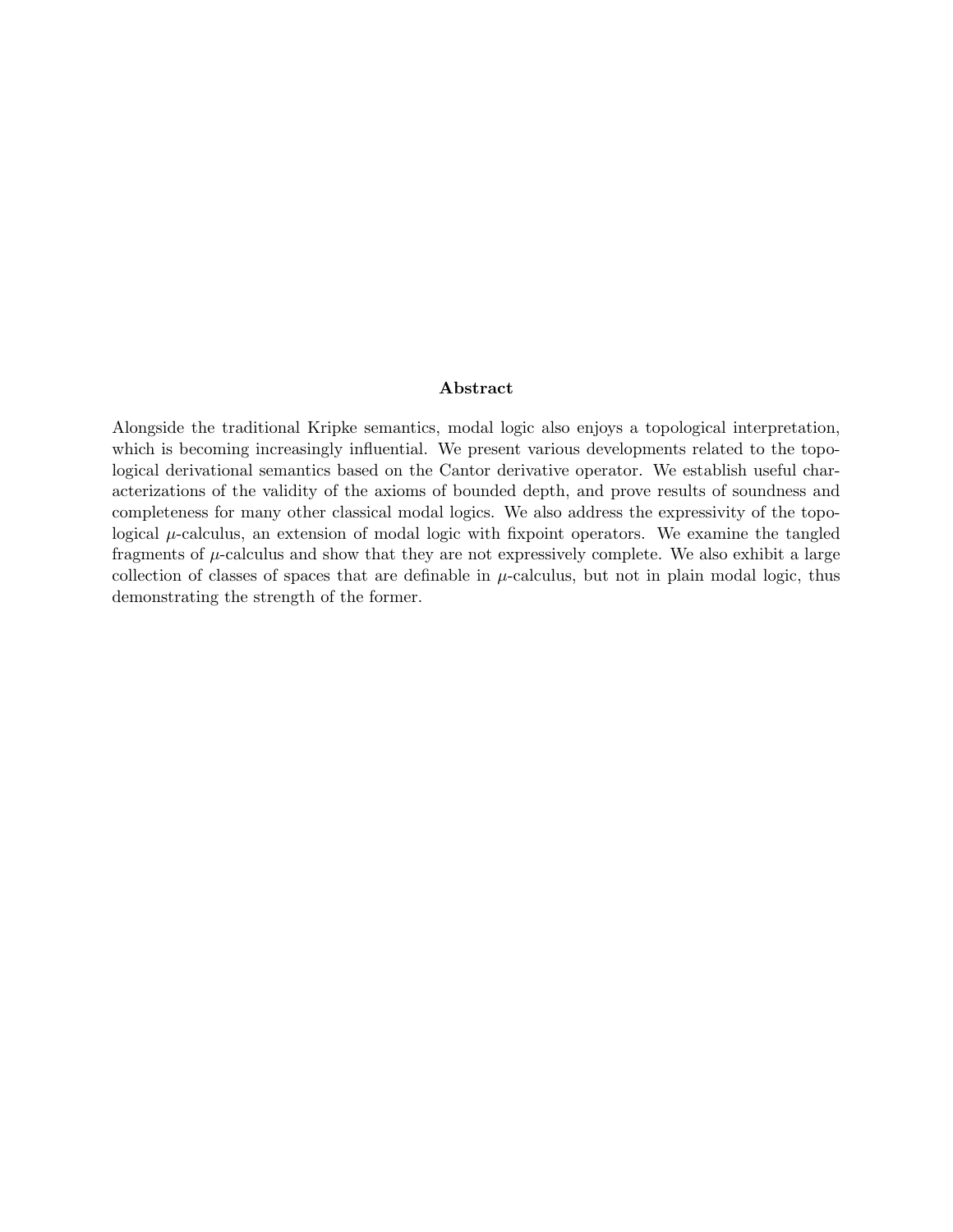#### Acknowledgements

I would like to address my thanks to my supervisors Nick Bezhanishvili and David Fernández-Duque. When I initially approached Nick to start a master thesis on topological modal logic, he welcomed me with a wealth of potential research topics. His dedication throughout the whole project has been precious to me, especially during the writing phase. David joined the team somewhat later, when we started working on the topological mu-calculus. His fresh look and sharp insight were greatly appreciated, and without him this thesis would not have been the same.

Most importantly, I would like to dedicate this work to the courage and the endurance shown by my little brother Antoine during his illness and his endless, exhausting treatment.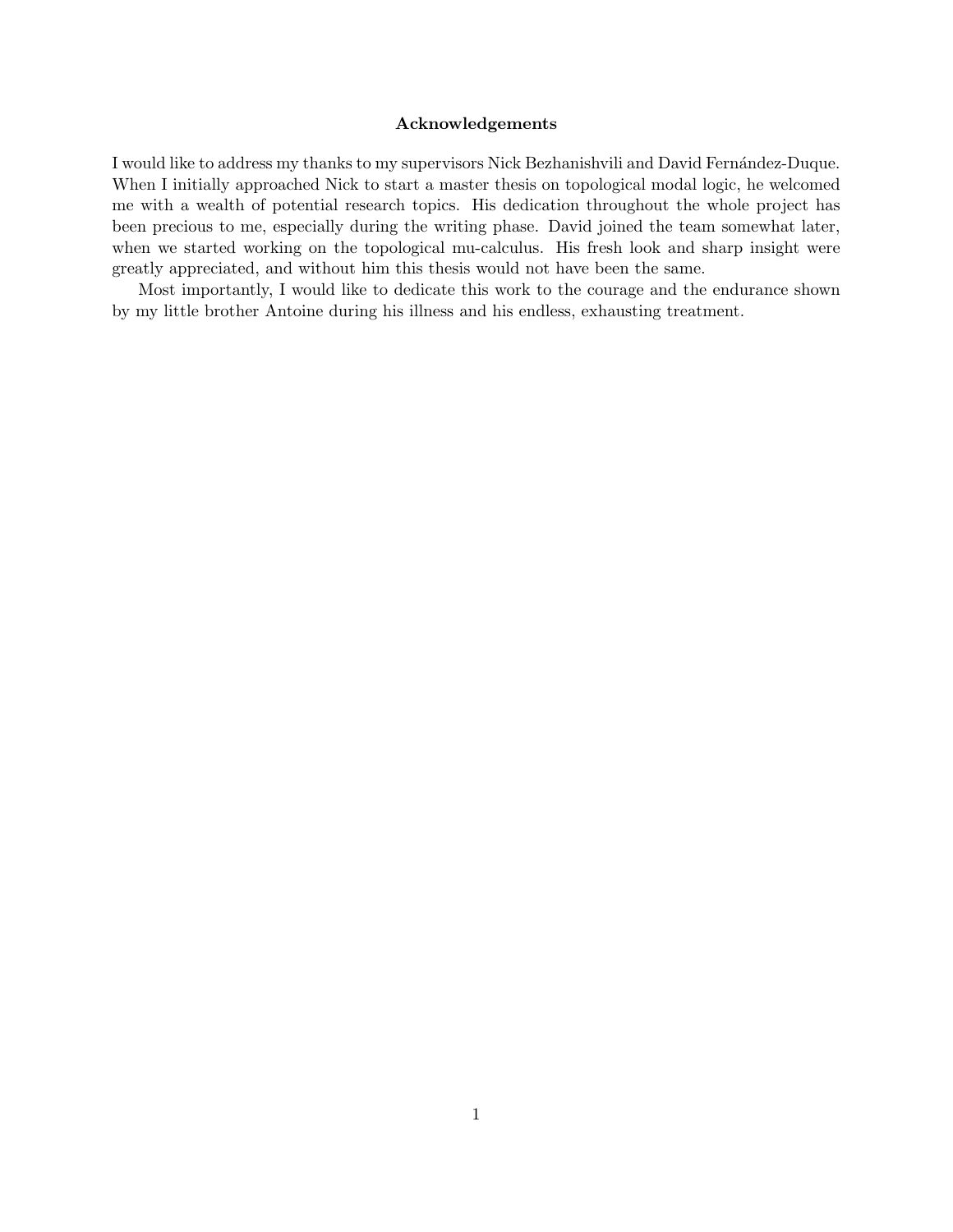### **Contents**

| $\mathbf{1}$    | Introduction                                         | 3  |  |  |  |
|-----------------|------------------------------------------------------|----|--|--|--|
| $\bf{2}$        | 6<br><b>Background</b>                               |    |  |  |  |
|                 | 2.1                                                  |    |  |  |  |
|                 | 2.2                                                  |    |  |  |  |
|                 | 2.3                                                  |    |  |  |  |
|                 | 2.4                                                  |    |  |  |  |
| 3               | Topological Depth and Modal Logic                    | 16 |  |  |  |
|                 | 3.1                                                  |    |  |  |  |
|                 | 3.2                                                  |    |  |  |  |
|                 | 3.3                                                  |    |  |  |  |
|                 | 3.4                                                  |    |  |  |  |
| 4               | 30<br>Extensions of wK4 and topological completeness |    |  |  |  |
|                 | 4.1                                                  |    |  |  |  |
|                 | 4.2                                                  |    |  |  |  |
|                 | 4.3                                                  | 43 |  |  |  |
|                 | 4.4                                                  | 47 |  |  |  |
| $5\phantom{.0}$ | 50<br>Topological mu-calculus and expressivity       |    |  |  |  |
|                 | 5.1                                                  | 51 |  |  |  |
|                 | 5.2                                                  | 56 |  |  |  |
|                 | 5.2.1                                                |    |  |  |  |
|                 | 5.2.2                                                |    |  |  |  |
| 6               | Conclusion                                           | 67 |  |  |  |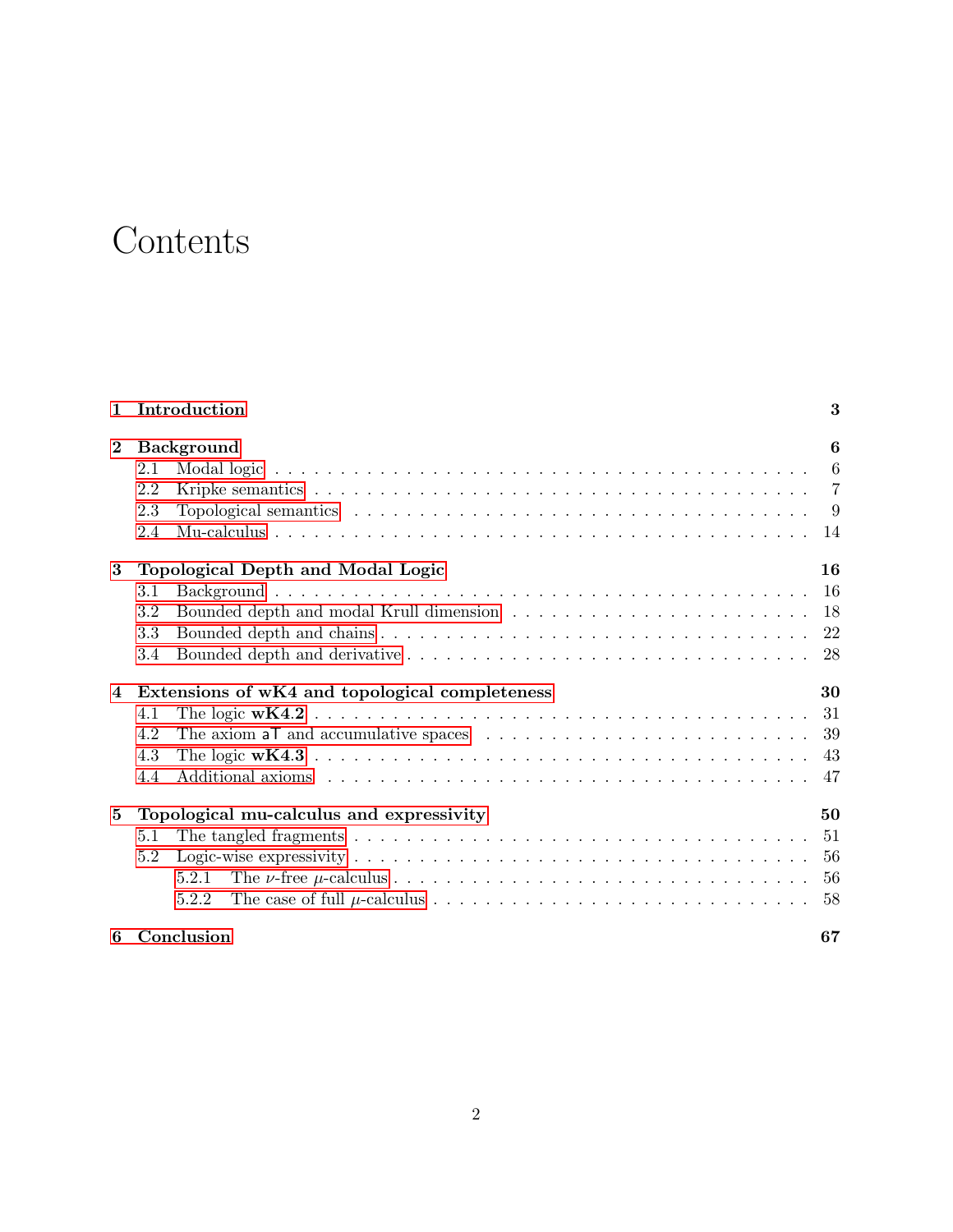#### <span id="page-4-0"></span>**Chapter**

### Introduction

Modal logic has proven itself as an invaluable tool for modelling reasoning about various concepts such as knowledge, belief, time, obligations, etc. While it is often associated with the relational semantics introduced by Saul Kripke [\[Kri63\]](#page-70-0), it also enjoys a topological interpretation which can be traced back to the work of McKinsey and Tarski [\[MT44\]](#page-70-1): they proposed to interpret  $\Diamond$  as the topological closure operator (hence introducing the c-semantics) and proved the celebrated result that S4 is the logic of any separable metric dense-in-itself space. This was subsequently strengthened by Rasiowa and Sikorski [\[RS63\]](#page-70-2) who eliminated the separability condition; for a good survey of these results we recommend [\[vBB07\]](#page-70-3). Since open sets can naturally be interpreted as pieces of observation [\[Vic96\]](#page-70-4), this approach has recently gained momentum in fields such as formal epistemology  $[BBOS19]$   $[Ozg17]$  $[Ozg17]$  and learning theory  $[dBY10]$ .

A less known close kin of the c-semantics is the derivational semantics, or d-semantics. It is obtained by interpreting  $\Diamond$  not as the closure, but as the *derived set* or *derivative* operator which is attributed to Georg Cantor. This variant was also introduced by McKinsey and Tarski, and further investigated by Esakia and others (see e.g., [\[Esa81\]](#page-70-6)[\[Esa01\]](#page-70-7)). First, it must be noted that it is more expressive than the c-semantics, in the sense that any modally expressible property with respect to the c-semantics, is also modally expressible with respect to the d-semantics. This semantics thus enables a more refined classification of spaces. Further, while the logic of the c-semantics is S4, the logic of the d-semantics is  $wK4$ , as proved by Esakia [\[Esa01\]](#page-70-7). Since  $wK4$  is weaker than S4, it has more extensions, and thus more logics can be studied from the perspective of the d-semantics.

In spite of these compelling features, the d-semantics has received much less attention than the c-semantics, and our knowledge of it is largely incomplete: the interpretation of many standard logics is missing, and so are proofs of their completeness. One example is the axiom  $bd_n$  (for any natural integer n) which characterizes the Kripke frames that contain no path of length greater than n; in other words, those with *depth bounded by n*. With the topological semantics,  $bd_n$  also yields a notion of depth for spaces, and this kind of parameter is of great interest when it comes to classification: spaces with finite depth are generally easier to deal with, and their logics tend to have good properties (e.g., the finite model property). The topological interpretation of the concept of depth, however, is not obvious. This question was solved by Bezhanishvili et al.  $[BBLB+17]$  for the c-semantics: they introduced for any space  $X$  a number called the modal Krull dimension of X, which is smaller than n exactly when X validates  $\mathsf{bd}_n$ . However, the same problem for the d-semantics remained open prior to our work. We may also mention the axioms .2 and .3 whose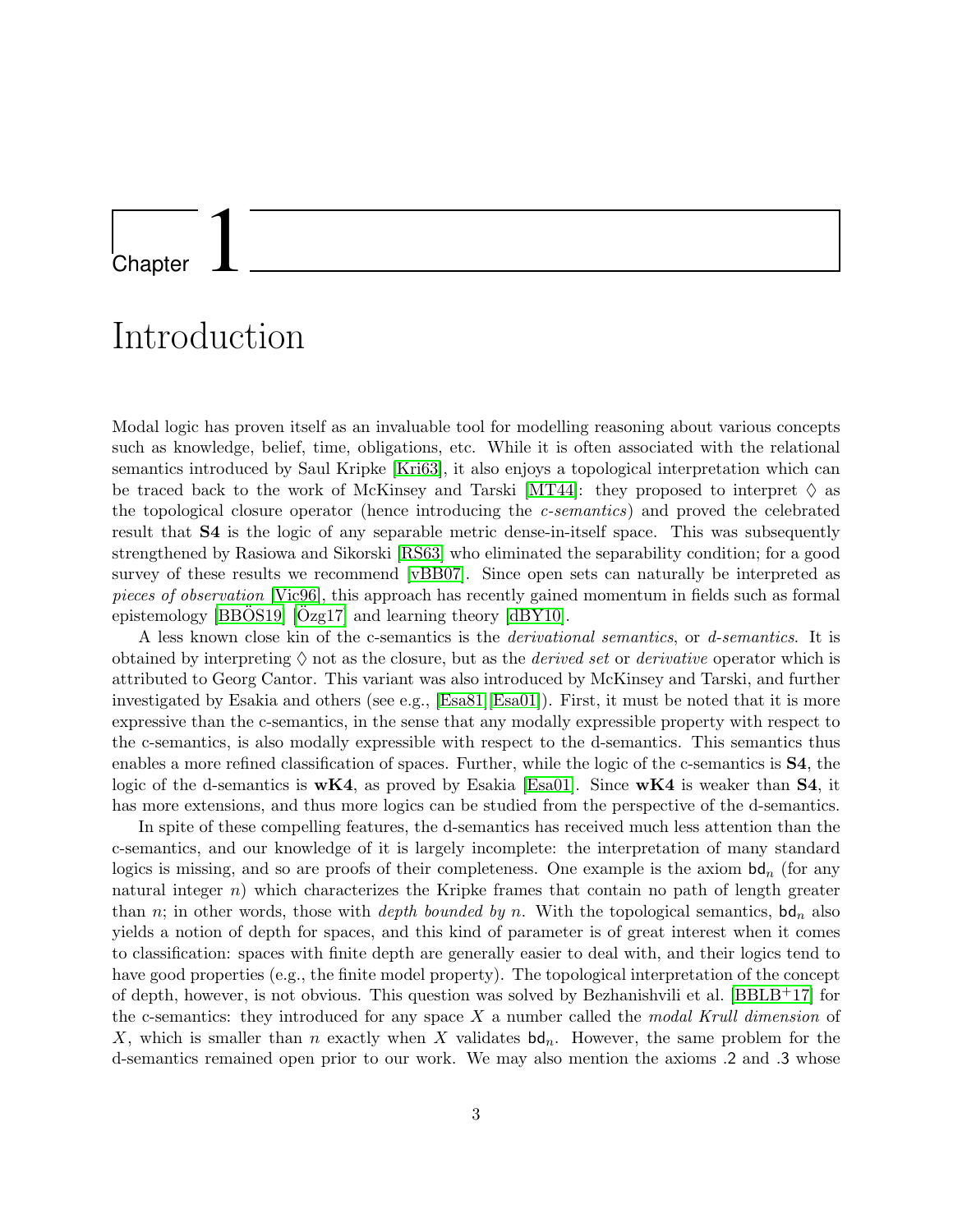relation to extremally disconnected spaces is well known in the c-semantics [\[vBB07\]](#page-70-3), but whose interpretation in the d-semantics was still unexplored until now. This thesis aims to fill those gaps.

We also hope to identify promising proof techniques in response to the particular challenge of turning Kripke frames into appropriate topological spaces. Here by "appropriate" we mean in a way that preserves the truth of formulas with respect to the relevant semantics. This operation is crucial because it allows one to immediately transfer results of completeness from the Kripke semantics to the topological semantics. While this is straightforward in the c-semantics, the case of the d-semantics presents many difficulties related to reflexive points, that we will explain in detail. Our starting point will be the technique presented in [\[BBFD21\]](#page-69-3), but as we will see, there are other options, each having its pros and cons.

This inquiry will be revealing of what derivational modal logic can express, but how about what it cannot? Among the proposals that have been made to increase its expressivity, the most powerful is certainly the  $\mu$ -calculus, which enables self-referencing definitions [\[Koz83\]](#page-70-8) through fixpoint operators. As a result it embeds many temporal logics, while remaining decidable, and this makes it very appreciated in formal verification. Its topological aspect is also of great interest: for example, one can express the Cantor-Bendixson's *perfect core* of a space in  $\mu$ -calculus, but not in basic modal logic. The perfect core is the greatest subset which is equal to its own derivative, and it plays a central role in the modelling of epistemic puzzles such as the Surprise Examination Paradox [\[Par92\]](#page-70-9).

The completeness of the  $\mu$ -calculus is a notoriously difficult problem, and recent progress has been achieved in [\[BBFD21\]](#page-69-3) regarding the topological completeness of many axiom systems. Yet we do not know whether the  $\mu$ -calculus defines more classes of spaces than basic modal logic. If this were not the case, this would somewhat limit the relevance of the  $\mu$ -calculus, while making modal logic more attractive. Another line of inquiry regards the *tangled closure* and *tangled derivative* operators, based on modalities introduced by Dawar and Otto [\[DO09\]](#page-70-10), and whose topological meaning was further investigated by Fernández-Duque [\[FD11\]](#page-70-11). In the search of a simple, completely expressive fragment of the  $\mu$ -calculus, they stand as natural candidates. In [\[BBFD21\]](#page-69-3), it was shown that the tangled closure cannot be expressed in terms of the tangled derivative, but other questions remain: what is the expressivity of the tangled derivative relative to the tangled closure? And what about the two taken together?

We describe below the structure of the thesis and enumerate our main results:

- In chapter [2](#page-7-0) we present the mathematical background and notations used in the document.
- In chapter [3,](#page-17-0) we investigate the d-semantics of  $wK4+bd_n$ , and prove that it is also captured by modal Krull dimension; we also give a proof of completeness. We then consider some characterizations of modal Krull dimension and adapt them into characterizations that are more relevant to the d-semantics. Finally, we investigate how modal Krull dimension is affected by the derivative.
- In chapter [4](#page-31-0) we consider diverse extensions of  $wK4$  adapted from **S4.2** and **S4.3**, and identify the classes of spaces they describe. In particular, the study of axiom .3 will bring to the table an intriguing class of topological spaces called *accumulative*, that we proceed to fully axiomatize. We also provide various completeness results for stronger logics obtained by adding the Löb axiom or  $\mathsf{bd}_n$  to the previous systems.
- In chapter [5](#page-51-0) we investigate the relative expressivity of the tangled closure, the tangled deriva-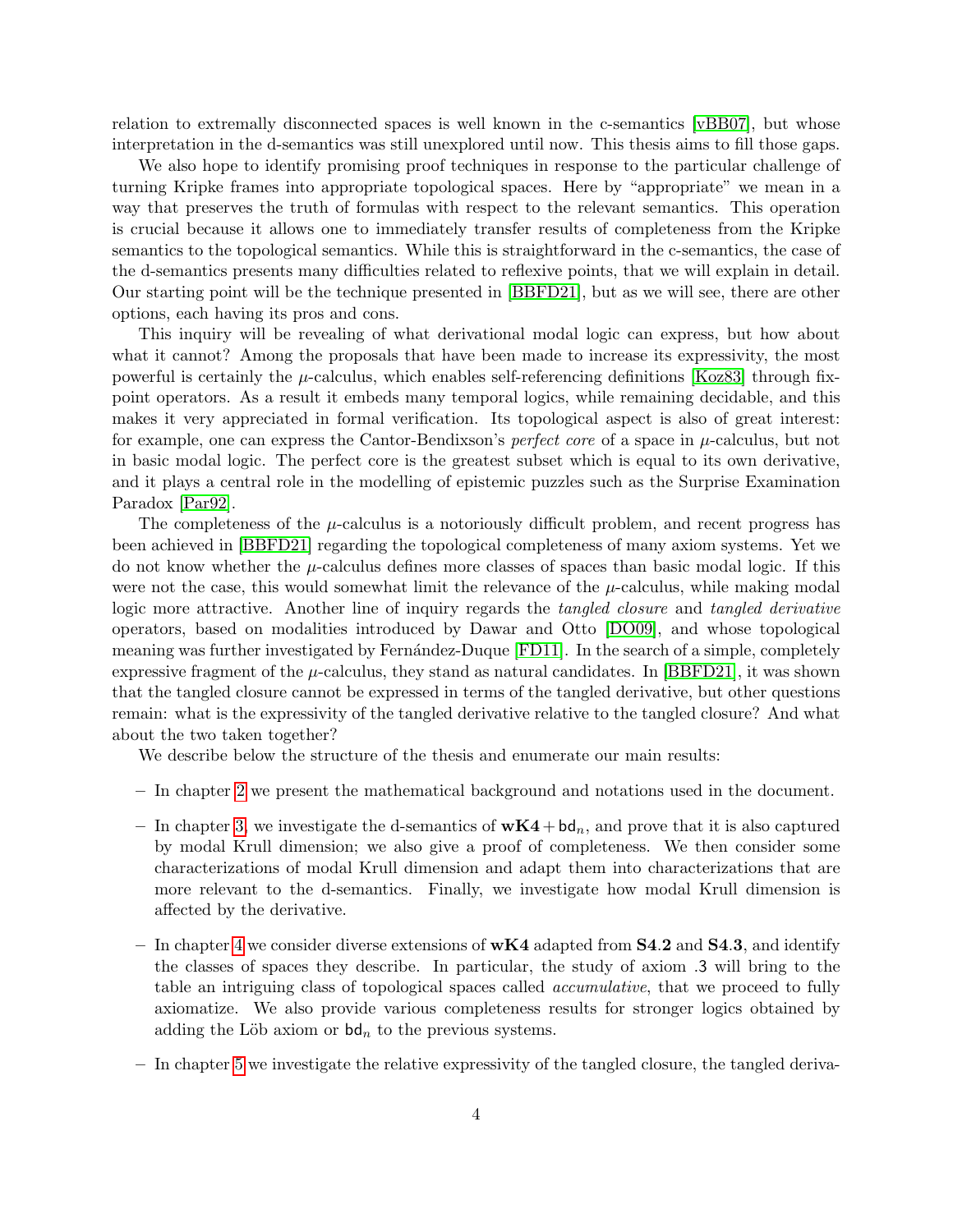tive and a new modality called the hybrid tangled operator. After that, we address the expressivity of the  $\mu$ -calculus and exhibit a large collection of axiom systems of the  $\mu$ -calculus that are not reducible to plain modal logic. We also show that these counter-examples are not too pathological, by identifying one which is rather simple (thus not too unintuitive) and showing that it is topologically complete. This backs our claim that there exist "good" logics that lie outside of basic modal logic, and gives legitimacy to  $\mu$ -calculus. Nonetheless, we also manage to identify a syntactic fragment of the  $\mu$ -calculus which is as expressive as modal logic.

– In chapter [6,](#page-68-0) we summarize our contribution and propose directions for future work.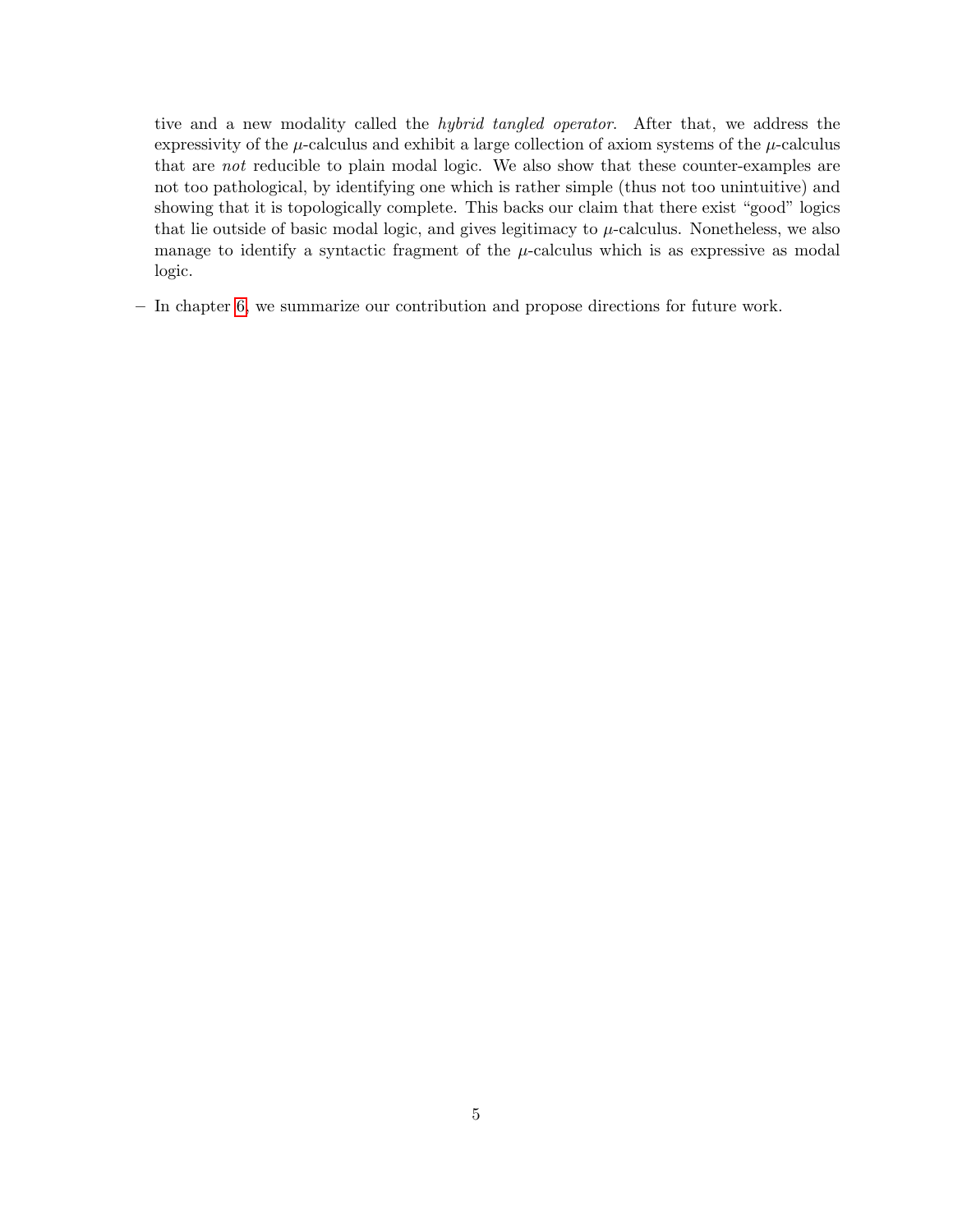## <span id="page-7-0"></span>l<br>Chapter

### Background

In this chapter we introduce the material used throughout the document. Though all notations are defined from the ground, elementary knowledge of modal logic, general topology and  $\mu$ -calculus is strongly recommended. Our main references for modal logic will be [\[BRV01\]](#page-69-4) and [\[CZ97\]](#page-69-5). For topology one may refer to [\[Rys89\]](#page-70-12). We present modal logic and some axiom systems in section [2.1,](#page-7-1) and the Kripke semantics in section [2.2.](#page-8-0) In section [2.3,](#page-10-0) we introduce rudiments of general topology as well as topological semantics for modal logic. Finally, section [2.4](#page-15-0) is devoted to the modal  $\mu$ -calculus.

#### <span id="page-7-1"></span>2.1 Modal logic

We start with the syntax:

**Definition 2.1.** We fix a countable set Prop of atomic propositions. The basic modal language  $\mathcal{L}$ is generated by the following grammar:

$$
\phi ::= p \mid \neg \phi \mid \phi \land \phi \mid \Diamond \phi
$$

As usual we use the abbreviations  $\phi \vee \psi := \neg(\neg \phi \wedge \neg \psi)$ ,  $\square \phi := \neg \Diamond \neg \phi$  as well as  $\bot := p \wedge \neg p$  and  $\top := \neg \bot$  for some arbitrary  $p \in \text{Prop}$ . Let  $\phi, \psi_1, \ldots, \psi_n \in \mathcal{L}$  and  $p_1, \ldots, p_n \in \text{Prop}$ , and let us write  $\overline{\psi} := (\psi_1, \ldots, \psi_n)$  and  $\overline{p} := (p_1, \ldots, p_n)$ . We then write  $\phi[\overline{\psi}/\overline{p}]$  the formula  $\phi$  where each  $\psi_i$ is substituted for  $p_i$ .

The smallest *normal* modal logic is the system  $\bf{K}$ , which consists of the following induction rules and axioms:

| Name             | Axiom/inference rule                                   |
|------------------|--------------------------------------------------------|
|                  | All propositional tautologies                          |
| Substitution     | From $\phi$ infer $\phi[\overline{\psi}/\overline{p}]$ |
| K (Distribution) | $\Box(p \to q) \to (\Box p \to \Box q)$                |
| Modus Ponens     | From $\phi$ and $\phi \rightarrow \psi$ infer $\psi$   |
| Necessitation    | From $\phi$ infer $\Box \phi$                          |

In this thesis we will also be interested in the following axioms and axiom systems: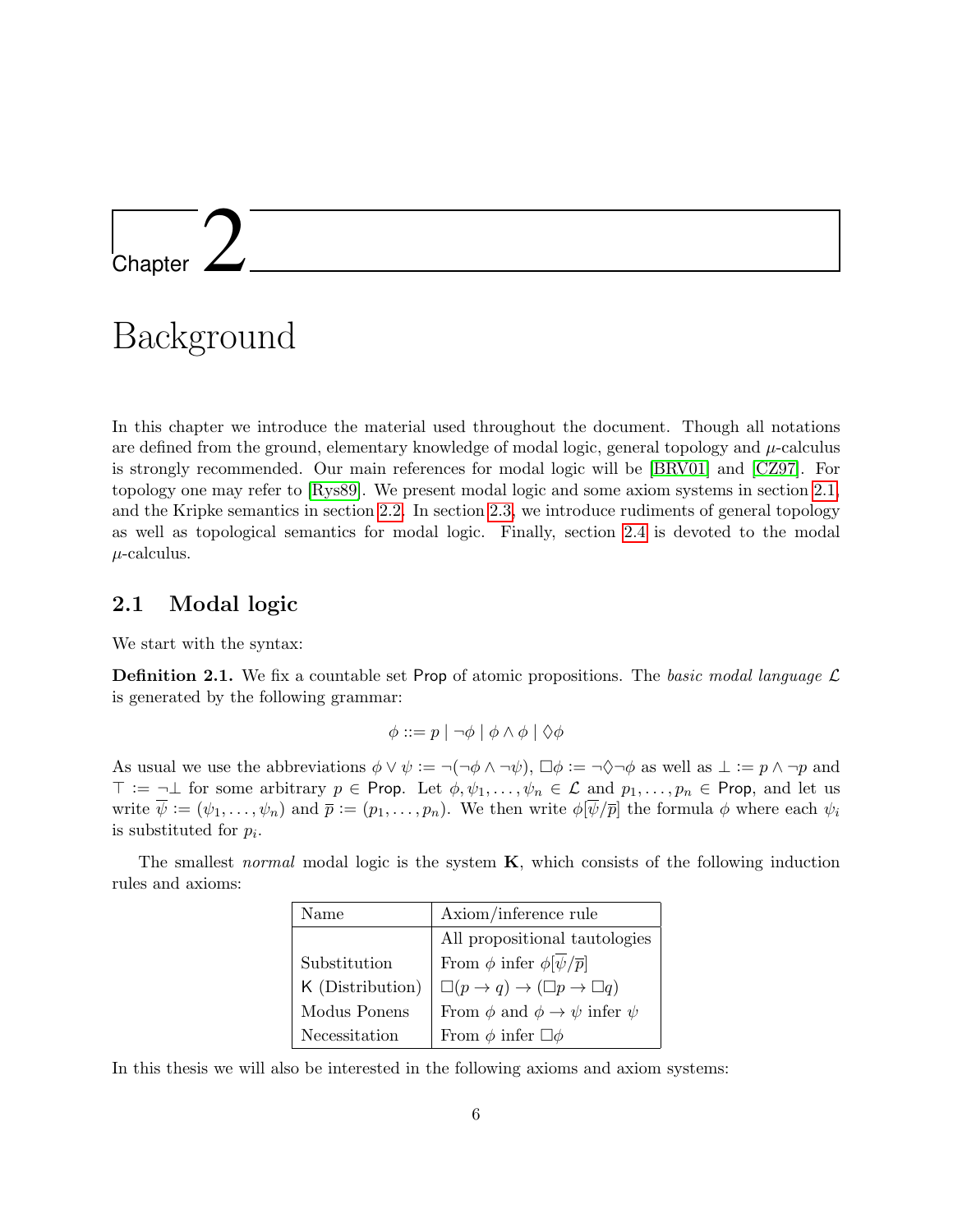| Name | Axiom                                           |
|------|-------------------------------------------------|
| т    | $p \rightarrow \Diamond p$                      |
| 4    | $\Diamond \Diamond p \to \Diamond p$            |
| w4   | $\Diamond \Diamond p \to p \lor \Diamond p$     |
| .2   | $\Diamond \Box p \rightarrow \Box \Diamond p$   |
| .3   | $\Box(\Box p \to q) \lor \Box(\Box q \to p)$    |
| gl   | $\Box(\Box p \rightarrow p) \rightarrow \Box p$ |

 $wK4 = K + w4$  $K4 := K + 4$  $S4 = K + T + 4$  $wK4.2 = wK4 + .2$  $wK4.3 := wK4 + .3$  $S4.2 = S4 + .2$  $S4.3$  :=  $S4+.3$  $GL := K + gl$ 

#### <span id="page-8-0"></span>2.2 Kripke semantics

The Kripke semantics consists in interpreting formulas in Kripke frames. A Kripke frame is a set of possible worlds along with a relation of accessibility, indicating which worlds can be "seen" from a given world.

**Definition 2.2.** A Kripke frame is a pair  $\mathfrak{F} = (W, R)$  with W a set of possible worlds and  $R \subseteq W^2$ a relation. A Kripke model based on  $\mathfrak F$  is a tuple of the form  $(W, R, \nu)$  with  $\nu : \mathsf{Prop} \to \mathcal P(W)$  a *valuation* over  $\mathfrak{F}$ . If  $w \in W$  we also call  $(\mathfrak{M}, w)$  a pointed Kripke model.

<span id="page-8-1"></span>**Definition 2.3.** Given a Kripke model  $\mathfrak{M} = (W, R, \nu)$  and a world  $w \in W$ , we define by induction on a formula  $\phi \in \mathcal{L}$  the satisfiability condition  $\mathfrak{M}, w \models \phi$ :

- $\mathfrak{M}, w \models p$  if  $w \in \nu(p)$  (given  $p \in \mathsf{Prop}$ )
- $\mathfrak{M}, w \models \neg \phi \text{ if } \mathfrak{M}, w \not\models \phi$
- $\mathfrak{M}, w \models \phi \land \psi \text{ if } \mathfrak{M}, w \models \phi \text{ and } \mathfrak{M}, w \models \psi$
- $\mathfrak{M}, w \models \Diamond \phi$  if there exists  $u \in W$  such that  $wRu$  and  $\mathfrak{M}, u \models \phi$

We then define  $\llbracket \phi \rrbracket_{\mathfrak{M}} := \{w \in W \mid \mathfrak{M}, w \models \phi\}$  the extension of  $\phi$  in  $\mathfrak{M}$ . If  $\mathfrak{M}, w \models \phi$  for some  $w \in W$ we say that  $\phi$  is satisfiable in M. If  $\phi$  is satisfiable in some model based on  $\mathfrak{F}$  we say that  $\phi$  is satisfiable in  $\mathfrak{F}.$ 

If  $\mathfrak{M}, w \models \phi$  for all  $w \in W$  we write  $\mathfrak{M} \models \phi$ . If  $\mathfrak{M} \models \phi$  for any model  $\mathfrak{M}$  based on  $\mathfrak{F}$  we write  $\mathfrak{F} \models \phi$  and we say that  $\phi$  is valid in  $\mathfrak{F}$ . We also have a notion of pointwise validity, that is, if  $w \in W$ and  $\mathfrak{M}, w \models \phi$  for all model  $\mathfrak{M}$  based on  $\mathfrak{F}$ , then we write  $\mathfrak{F}, w \models \phi$ .

If  $\mathfrak{F} \models \phi$  for all frame  $\mathfrak{F}$  we write  $\models \phi \leftrightarrow \psi$  we write  $\phi \equiv \psi$  and say that  $\phi$  and  $\psi$  are equivalent. Finally, if  $\Gamma$  is a set of formulas we write  $\mathfrak{M}, w \models \Gamma$  in case  $\mathfrak{M}, w \models \phi$  for all  $\phi \in \Gamma$ , and all of the other notations are adapted similarly.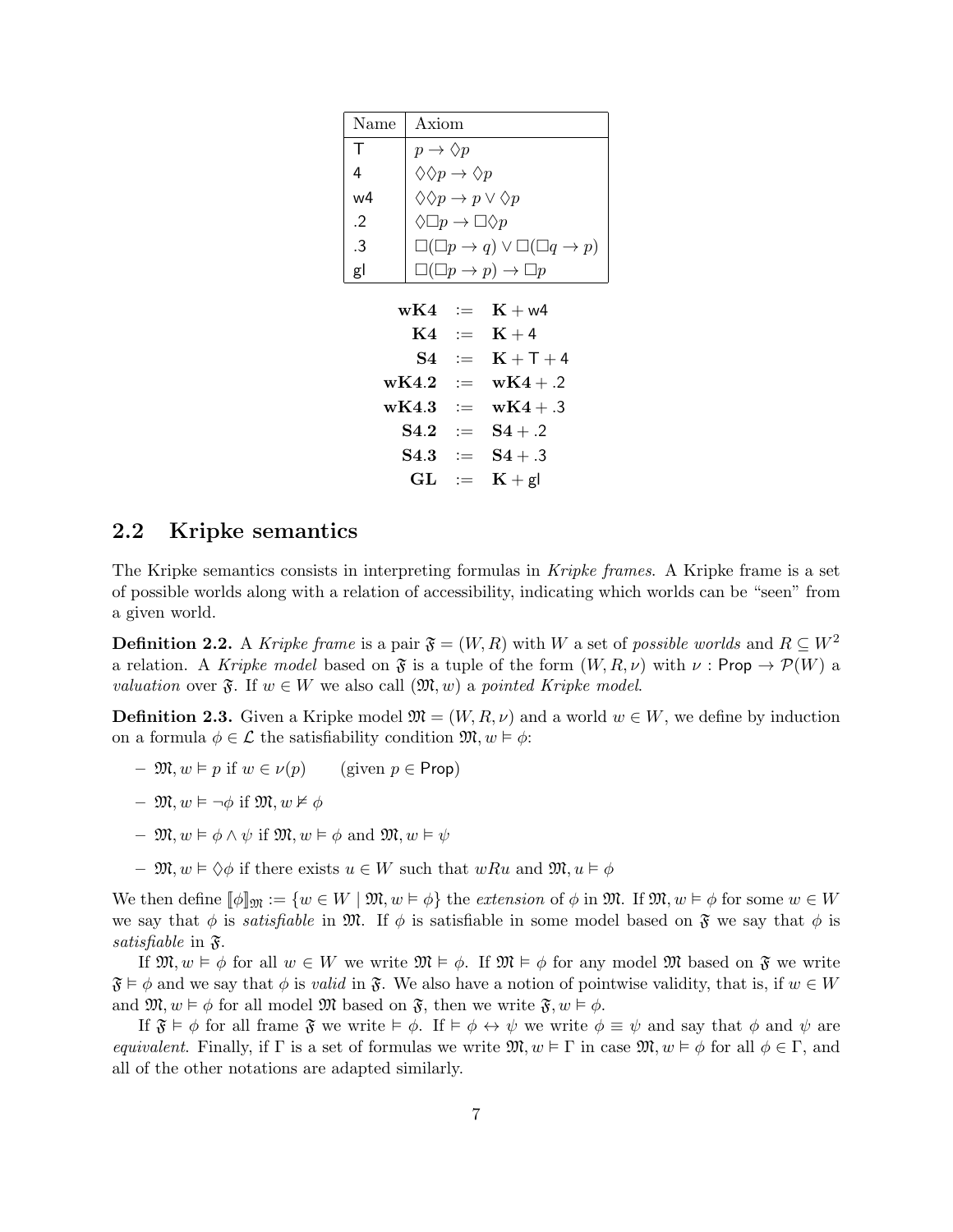Here are additional useful properties on frames:

**Definition 2.4.** Let  $\mathfrak{F} = (W, R)$  be a Kripke frame.

- A world  $w \in W$  is said to be *reflexive* if  $wRw$ , and *irreflexive* if not  $wRw$ . The frame  $\mathfrak{F}$  is reflexive (resp. irreflexive) if every  $w \in W$  is reflexive (resp. irreflexive).
- $\tilde{\mathfrak{F}}$  is transitive if for all  $w, u, v \in W$ , wRu and uRv implies wRv.
- $\mathfrak{F}$  is weakly transitive if for all  $w, u, v \in W$ , wRu and uRv implies wRv or  $w = v$ .
- $\mathfrak F$  is rooted in  $r \in W$  if for all  $w \in W$  we have rRw or  $r = w$ . The world r is then called a root of  $\mathfrak{F}.$
- $-\mathfrak{F}$  is strongly directed if for all  $w, u, v \in W$ , wRu and wRv implies that there exists  $t \in W$ such that  $uRt$  and  $vRt$ .
- $\mathfrak{F}$  is strongly connected if for all  $w, u, v \in W$ , wRu and wRv implies uRv or vRu.
- $-\mathfrak{F}$  is converse well-founded if there exists no sequence  $(w_n)_{n\in\mathbb{N}}\in W^{\mathbb{N}}$  such that  $w_n R w_{n+1}$  for all  $n \in \mathbb{N}$ .

These properties transfer to Kripke models too, e.g., a model  $\mathfrak{M}$  based on  $\mathfrak{F}$  is reflexive if  $\mathfrak{F}$  is reflexive.

These properties are then related to axioms systems through the notion of Kripke completeness:

<span id="page-9-0"></span>**Definition 2.5.** A logic **L** defines a class of frames C if  $C = \{\mathfrak{F} \mid \mathfrak{F} \models L\}$ . We call **L** sound and complete with respect to a class of frames C if for any formula  $\phi$  we have  $\mathbf{L} \vdash \phi$  iff  $\mathfrak{F} \models \phi$  for all  $\mathfrak{F} \in \mathcal{C}$ . We say that **L** is Kripke complete if it is sound and complete with respect to the class of frames defined by it.

<span id="page-9-1"></span>Theorem 2.6. Each logic L on the left-hand side of the following table defines the corresponding class of Kripke frames on the right-hand side. All of these logics are also Kripke complete.

| Logic            | Condition on frames                          |  |
|------------------|----------------------------------------------|--|
| wK4              | <i>weakly transitive</i>                     |  |
| K4               | transitive                                   |  |
| S4               | <i>reflexive and transitive</i>              |  |
| S4.2             | reflexive, transitive and strongly directed  |  |
| S <sub>4.3</sub> | reflexive, transitive and strongly connected |  |
| GL               | converse well-founded                        |  |

As a consequence of this theorem, weakly transitive frames (resp. models) will often be called wK4 frames (resp. wK4 models) for short, while transitive and reflexive frames (resp. models) will be called **S4** frames (resp. **S4** models).

A particular case of Kripke completeness is the well known finite model property [\[BRV01,](#page-69-4) sec. 2.3 & 3.4]:

**Definition 2.7.** A logic **L** has the *finite model property* if whenever  $\mathbf{L} \nvdash \neg \phi$ , there exists a finite Kripke frame  $\mathfrak{F}$  in which  $\phi$  is satisfiable and such that  $\mathfrak{F} \models L$ .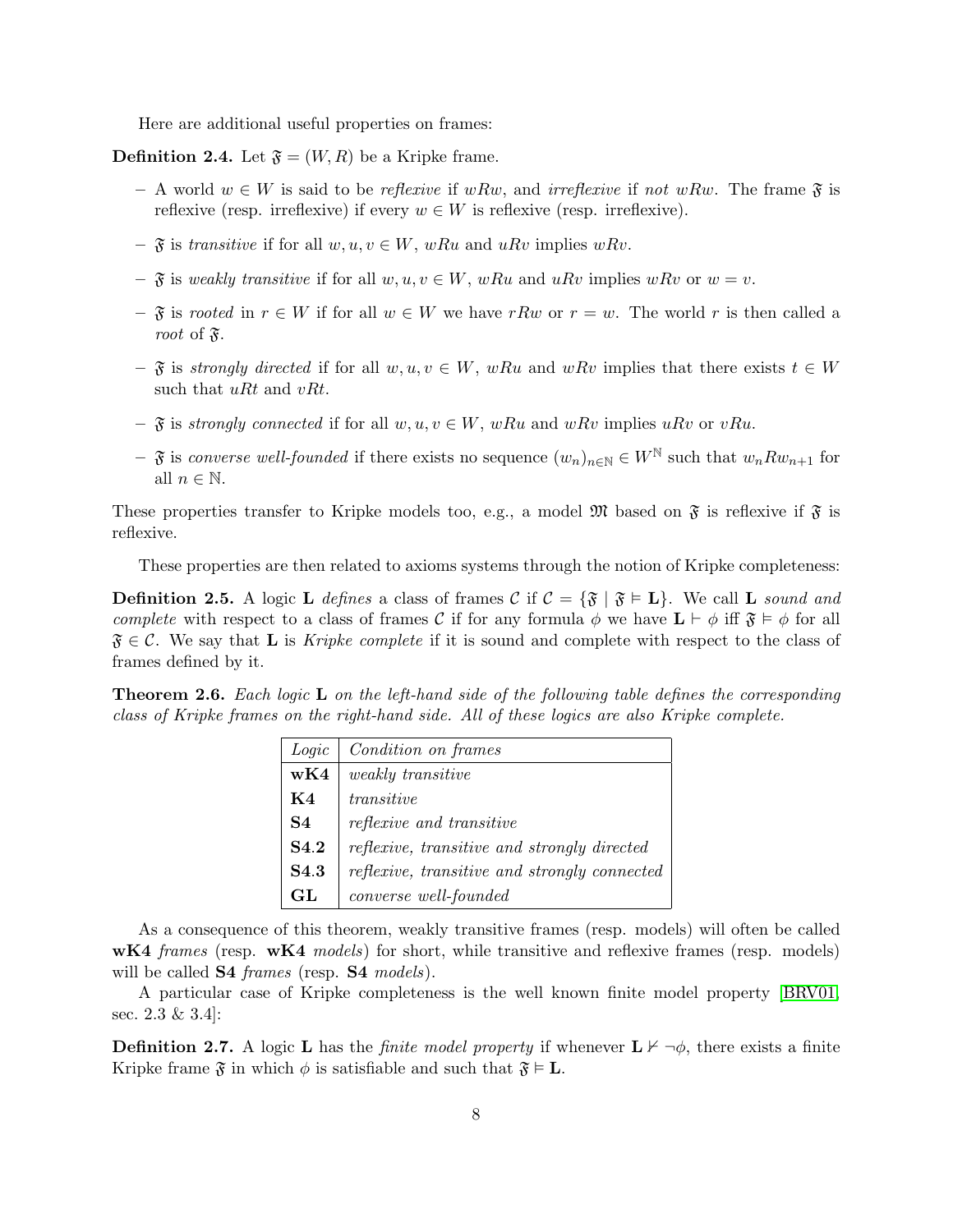We also introduce subframes, which are known for preserving the validity of formulas:

**Definition 2.8.** A frame  $(W_0, R_0)$  is called a *subframe* of  $(W, R)$  if  $W_0 \subseteq W$  and  $R_0 = W_0^2 \cap R$ . Note that it is completely characterized by  $W_0$ , so we call it the subframe *induced* by  $W_0$ . We say that  $(W_0, R_0)$  is a generated subframe if  $w \in W_0$ ,  $u \in W$  and  $wRu$  implies  $u \in W_0$ . Given  $X \subseteq W$ , the subframe of  $(W, R)$  generated by X is the subframe  $(W_0, R_0)$  induced by the set

$$
W_0 := \{w_n \mid w_0, \dots, w_n \in W \text{ and } w_0 \in X \text{ and } w_0 R \dots R w_n\}
$$

Then  $(W_0, R_0)$  is the smallest generated subframe of  $(W, R)$  containing X.

A model  $\mathfrak{M}_0 = (W_0, R_0, \nu_0)$  is called a *submodel* of  $\mathfrak{M} = (W, R, \nu)$  if  $(W_0, R_0)$  is a subframe of  $(W, R)$  and for all  $p \in \text{Prop}$  we have  $\nu_0(p) = \nu(p) \cap W_0$ . Again,  $\mathfrak{M}_0$  is completely characterized by  $W_0$  and we call it the submodel *induced* by  $W_0$ . If  $(W_0, R_0)$  is a generated subframe of  $(W, R)$ , then we say that  $\mathfrak{M}_0$  is a *generated submodel* of  $\mathfrak{M}$ . Given  $X \subseteq W$ , let us write  $(W_0, R_0)$  the subframe of  $(W, R)$  generated by X; the submodel of M induced by  $W_0$  is then called the submodel generated by  $X$ .

<span id="page-10-2"></span>**Proposition 2.9.** Let  $\phi$  be a formula, M a Kripke model, M<sub>0</sub> a generated submodel of M and w a world in  $\mathfrak{M}_0$ . Then  $\mathfrak{M}, w \models \phi$  if and only if  $\mathfrak{M}_0, w \models \phi$ .

We conclude this section by introducing chains, a simple kind of Kripke frames that the reader will encounter many times throughout this document:

**Definition 2.10.** Let  $n \in \mathbb{N}$ . An *n*-chain is a Kripke frame of the form  $\mathfrak{F} = (W, R)$  with  $W =$  $\{w_i \mid i \in [0, n-1]\}$  and

 $\{(w_i, w_j) \mid 0 \leq i < j \leq n-1\} \subseteq R \subseteq \{(w_i, w_j) \mid 0 \leq i \leq j \leq n-1\}$ 

If  $R = \{(w_i, w_j) \mid 0 \le i < j \le n-1\}$ , we write  $\mathfrak{F} = \underline{n}$ . If  $R = \{(w_i, w_j) \mid 0 \le i \le j \le n-1\}$ , we write  $\mathfrak{F} = \underline{n}^+$ .

Visually, an *n*-chain looks as in figure [2.1.](#page-10-1) Each world may be either reflexive or irreflexive, so for all n there are  $2^n$  different n-chains (up to isomorphism). We can see that n denotes the irreflexive *n*-chain, and  $n^+$  the reflexive *n*-chain.

$$
\begin{array}{c}\n\bullet & w_{n-1} \\
\bullet & w_{n-2} \\
\bullet & w_1 \\
\bullet & w_0\n\end{array}
$$

<span id="page-10-1"></span>Figure 2.1: An  $n$ -chain

#### <span id="page-10-0"></span>2.3 Topological semantics

This section will discuss the c-semantics and the d-semantics for modal logic, but before that we recall some basics of general topology: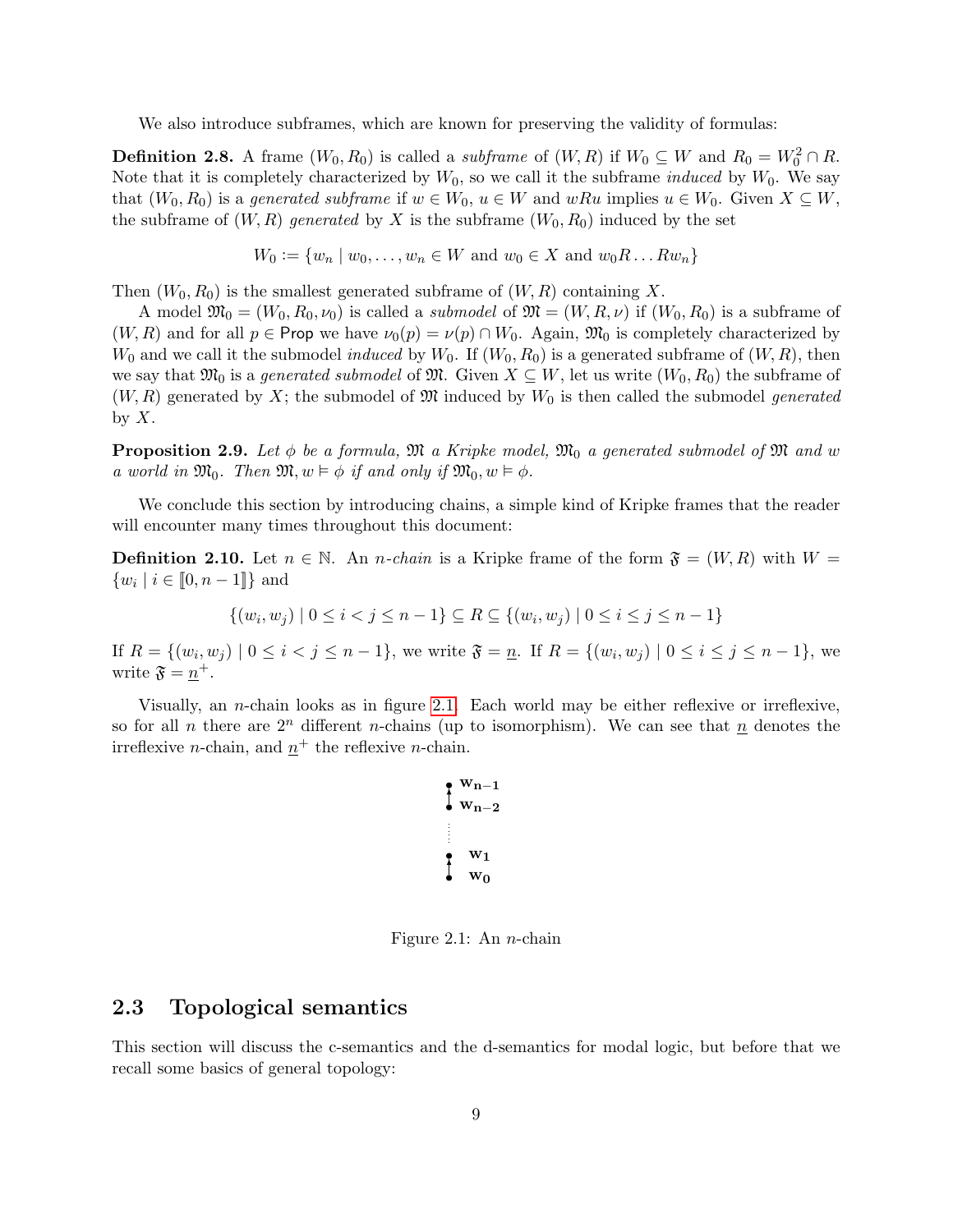**Definition 2.11.** Let X be a set of points. A topology on X is a set  $\tau \subseteq \mathcal{P}(X)$  satisfying the following:

- $-\emptyset \in \tau$  and  $X \in \tau$ ;
- $-$  if  $\mathcal{U} \subseteq \tau$  then  $\bigcup \mathcal{U} \in \tau$ ;
- if  $U_1, \ldots, U_n \in \tau$  then  $\bigcap_{i=1}^n U_i \in \tau$ .

The pair  $(X, \tau)$  is then called a *topological space*. The elements of  $\tau$  are called the *open* sets of X. The complement of an open set is called a *closed* set. If  $x \in U \in \tau$  then U is called an *open* neighbourhood of x.

A topological model based on X is a pair of the form  $(X, \nu)$  with  $\nu : \mathsf{Prop} \to \mathcal{P}(X)$  a valuation. Given  $x \in X$  we then call  $(\mathfrak{M},x)$  a pointed topological model.

Slightly abusing terminology, we will often keep  $\tau$  implicit and let X refer to the space  $(X, \tau)$ .

**Definition 2.12.** Let X be a topological space,  $A \subseteq X$  and  $x \in X$ .

- The point x is said to be an *interior point* of A if there exists an open set U such that  $x \in U \subseteq A$ . We denote by  $\text{Int}(A)$  the set of all interior points of A and call it the *interior* of A.
- The point x is said to be an *adherent point* of A if for any open neighbourhood U of x, we have  $U \cap A \neq \emptyset$ . We denote by Cl(A) the set of all adherent points of A and call it the closure of A.

In case of ambiguity, the notations  $\text{Int}_X(A)$  and  $\text{Cl}_X(A)$  may be used to indicate the space wherein these two operators are evaluated.

When working with a space, a topological base is often very useful as it simplifies reasoning. A base is essentially a collection of open sets from which the whole topology is generated by arbitrary unions.

**Definition 2.13.** Let X be a set. A base for a topology is a collection  $\mathcal{B} \subseteq \mathcal{P}(X)$  such that:

- $\bigcup \mathcal{B} = X;$
- for all  $U, V \in \mathcal{B}$  and  $x \in U \cap V$ , there exists  $W \in \mathcal{B}$  such that  $x \in W \subseteq U \cap V$ .

The set  $\tau := \{ \bigcup B \mid B \subseteq \mathcal{B} \}$  is then a topology, called the topology generated by  $\mathcal{B}$ .

If a space admits a base  $\mathcal{B}$ , it is well known that many properties can be reduced to a condition involving the elements of B only, e.g., we have  $x \in \text{Int}(A)$  iff there exists  $U \in \mathcal{B}$  such that  $x \in U \subseteq A$ .

The topological counterpart of subframes is the notion of subspace:

**Definition 2.14.** Let  $(X, \tau)$  and  $(X_0, \tau_0)$  be two topological spaces. We say that  $(X_0, \tau_0)$  is a subspace of  $(X, \tau)$  if  $\tau_0 = \{U \cap X_0 \mid U \in \tau\}$ . Note that  $\tau_0$  is completely characterized by  $X_0$ , so any set  $X_0 \subseteq X$  can be called a subspace of X.

A model  $\mathfrak{M}_0 = (X_0, \nu_0)$  based on  $X_0 \subseteq X$  is then called a *submodel* of  $\mathfrak{M} = (X, \nu)$  if for all  $p \in \text{Prop we have } \nu_0(p) = \nu(p) \cap X_0.$  Again,  $\mathfrak{M}_0$  is completely characterized by  $X_0$  and we call it the submodel *induced* by  $X_0$ . If  $X_0$  is open in X then we call  $\mathfrak{M}_0$  an open submodel of  $\mathfrak{M}$ .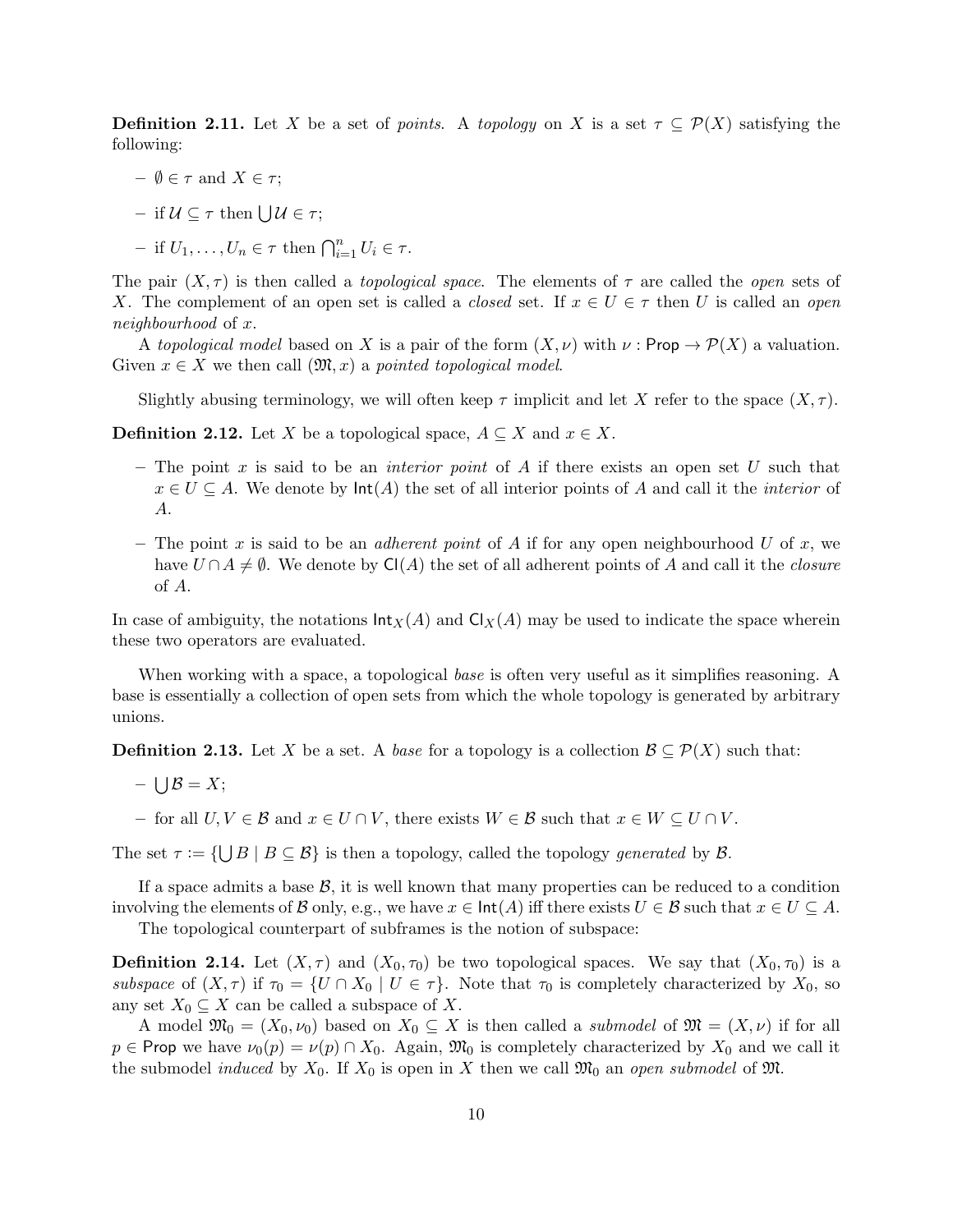<span id="page-12-3"></span>**Definition 2.15.** Let  $X$  be a topological space.

- A point  $x \in X$  is said to be *isolated* if  $\{x\}$  is open. If  $x \in A \subseteq X$  we say that x is *isolated in* A if there exists U open such that  $\{x\} = U \cap A$ . The space X is called *dense-in-itself* if it contains no isolated point, and *discrete* if all of its points are isolated. The space  $X$  is called scattered if any subspace of X contains an isolated point.
- We say that X is extremally disconnected if  $Cl(U)$  is open for all open set U. It is called hereditarily extremally disconnected (or HED for short) if every subspace  $Y \subseteq X$  is extremally disconnected.
- We say that X is  $T_0$  if whenever  $x, y \in X$ , there exists an open set U such that  $|U \cap \{x, y\}| = 1$ . The space X is called  $T_1$  if for all  $x, y \in X$  such that  $x \neq y$  there exists an open set U such that  $x \in U$  and  $y \notin U$ . Finally X is called  $T_d$  if every  $x \in X$  is isolated in  $\mathsf{Cl}(\{x\})$ .

The conditions  $T_0$ ,  $T_d$  and  $T_1$  are known as *separation axioms*, though they are not the only ones. It is easy to prove that  $T_1$  is stronger than  $T_d$ , and that  $T_d$  is stronger than  $T_0$ .

We now introduce the *c-semantics*, which consists in interpreting  $\Diamond$  as the closure operator:

<span id="page-12-0"></span>**Definition 2.16.** Let  $\mathfrak{M} = (X, \nu)$  be a topological model. We define by induction on  $\phi$  the extension  $[\![\phi]\!]_{\mathfrak{M}}^{c}$  of  $\phi$  in  $\mathfrak{M}$ :

$$
-\ [p]_{\mathfrak{M}}^c:=\nu(p)
$$

$$
-\,\, \llbracket \neg \phi \rrbracket^c_\mathfrak{M} := X \setminus \llbracket \phi \rrbracket^c_\mathfrak{M}
$$

 $- \llbracket \phi \wedge \psi \rrbracket^c_{\mathfrak{M}} \mathrel{\mathop:}= \llbracket \phi \rrbracket^c_{\mathfrak{M}} \cap \llbracket \psi \rrbracket^c_{\mathfrak{M}}$ 

$$
-\ [\![\Diamond\phi]\!]_{\mathfrak{M}}^{c}:=\mathrm{Cl}([\![\phi]\!]_{\mathfrak{M}}^{c})
$$

Given  $x \in X$  we write  $\mathfrak{M}, x \vDash_c \phi$  whenever  $x \in [\![\phi]\!]_{\mathfrak{M}}^c$ . The other notations introduced in definition [2.3](#page-8-1) are defined similarly.

We can adapt definition [2.5](#page-9-0) to the topological setting:

<span id="page-12-1"></span>**Definition 2.17.** A logic **L** defines a class of topological spaces C if  $C = \{X \mid X \models_c \mathbf{L}\}\$ . We call **L** sound and complete with respect to a class of spaces C if for any formula  $\phi$  we have  $\mathbf{L} \vdash \phi$  iff  $X \vDash_{c} \phi$  for all  $X \in \mathcal{C}$ . We say that **L** is topologically complete if it is sound and complete with respect to the class of spaces defined by it.

When it comes to completeness, many results can be easily adapted from the Kripke semantics, by a simple operation which turns a Kripke frame into a space while preserving logical truth:

<span id="page-12-2"></span>**Definition 2.18.** Let  $\mathfrak{F} := (W, R)$  be a weakly transitive Kripke frame. A set  $U \subseteq W$  is called an upset if  $w \in U$  and wRu implies  $u \in U$ . The collection  $\tau_R$  of all upsets over W is then a topology, and  $(W, \tau_R)$  is called the topological space *induced* by  $\mathfrak{F}$ . If  $\mathfrak{M} = (W, R, \nu)$  is a Kripke model based on  $\mathfrak{F}$ , then  $((W, \tau_R), \nu)$  is the topological model *induced* by  $\mathfrak{M}$ .

In this document we will largely abuse terminology and not distinguish a weakly transitive Kripke frame (resp. model) from the topological space (resp. model) induced by it. So the reader should not be surprised when we start talking about the topological properties of such and such frame. This convention is partly motivated by the following property, which states that the Kripke semantics and the c-semantics agree over **S4** models: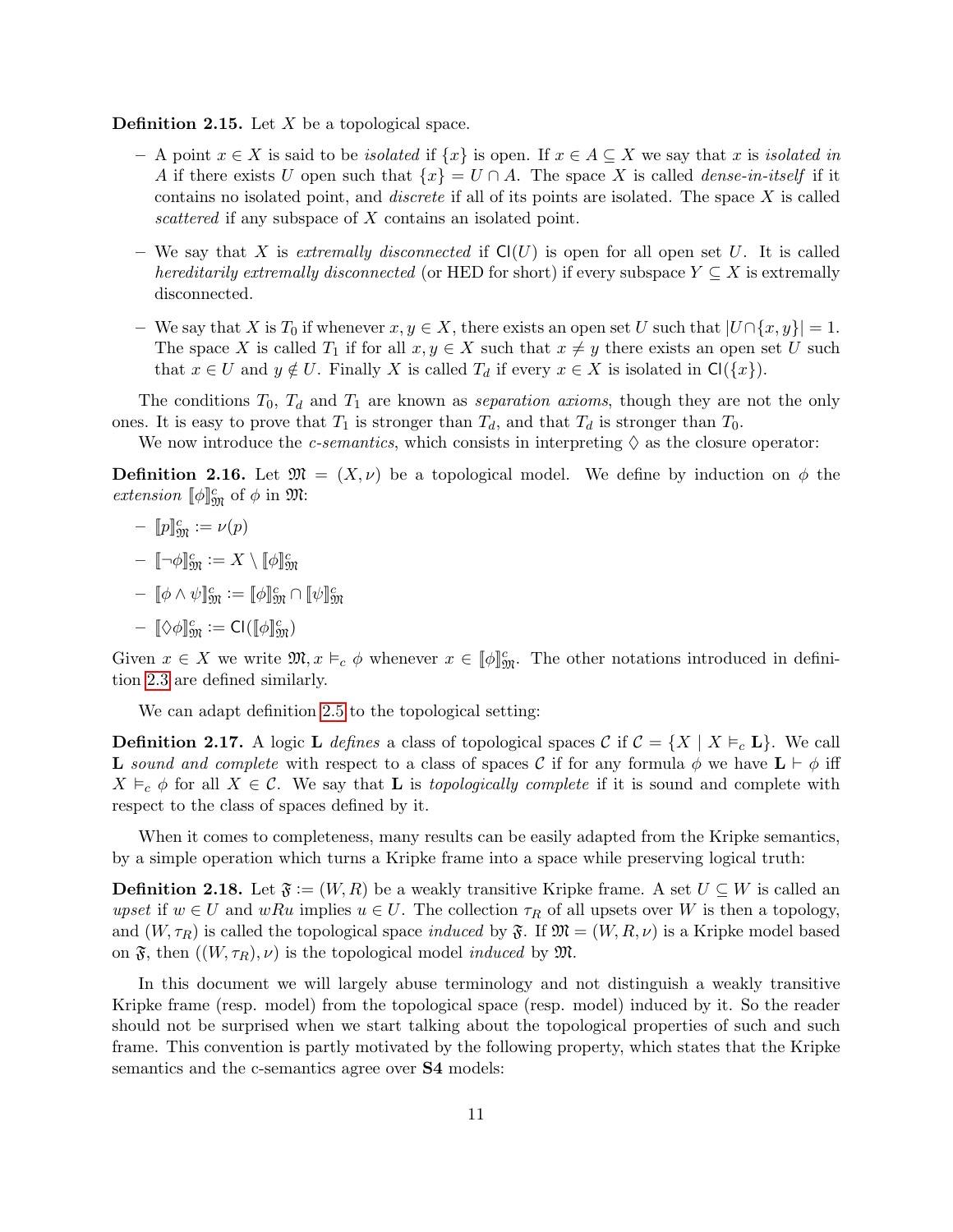**Proposition 2.19.** For all reflexive and transitive Kripke model  $\mathfrak{M} = (W, R, \nu)$ , all world  $w \in W$ and all formula  $\phi$  we have

$$
\mathfrak{M},w\vDash\phi\iff((W,\tau_R),\nu),w\vDash_c\phi
$$

This proposition, combined with theorem [2.6,](#page-9-1) yields the topological completeness of S4.

Theorem 2.20. In the c-semantics, S4 is sound and complete with respect to the class of all topological spaces.

We now introduce a slight variant of the closure operator called the *derived set operator*:

**Definition 2.21.** Let X be a topological space,  $A \subseteq X$  and  $x \in X$ . The point x is said to be a limit point of A if for any open neighbourhood U of x, we have  $U \cap A \setminus \{x\} \neq \emptyset$ . We denote by  $d(A)$  the set of all limit points of A and call it the *derived set* of A. The dual of  $d(\cdot)$  is defined by  $d(A) := X \setminus d(X \setminus A)$ . Again the notations  $d_X(A)$  and  $d_X(A)$  may be used if needed.

We see that for x to be a limit point of A, it is not enough that each of its open neighbourhoods intersects A: the intersection must contain a point different from x. So any limit point of A is an adherent point of A, and as a result we have  $d(A) \subseteq C(A)$ , but the converse is not true in general. We may then adapt the c-semantics to this new operator, and obtain what we call the *derivational* semantics, or *d*-semantics for short.

**Definition 2.22.** Let  $\mathfrak{M} = (X, \nu)$  be a topological model. We define by induction on  $\phi$  the *extension*  $[\![\phi]\!]_{\mathfrak{M}}^d$  of  $\phi$  in  $\mathfrak{M}$  by

$$
[\![\Diamond\phi]\!]_{\mathfrak{M}}^d:=\mathrm{d}([\![\phi]\!]_{\mathfrak{M}}^d)
$$

and the other cases are as in definition [2.16.](#page-12-0) Given  $x \in X$  we write  $\mathfrak{M}, x \vDash_d \phi$  whenever  $x \in [\![\phi]\!]_{\mathfrak{M}}^d$ . The other notations introduced in definition [2.3](#page-8-1) are defined similarly.

Because the d-semantics is the main topic of this thesis, we do not find relevant to make explicit all the time which of the c-semantics or the d-semantics we are talking about, so we will write  $\models$ for  $\vdash_d$  and  $[\![\phi]\!]_{\mathfrak{M}}^d$  for  $[\![\phi]\!]_{\mathfrak{M}}^d$  as long as this causes no ambiguity.

When considering  $wK4$  frames as topological spaces, the Kripke semantics and the d-semantics do not coincide in general, though they agree on irreflexive frames:

<span id="page-13-0"></span>**Proposition 2.23.** For all irreflexive and weakly transitive Kripke model  $\mathfrak{M} = (W, R, \nu)$ , all world  $w \in W$  and all formula  $\phi$  we have

$$
\mathfrak{M}, w \vDash \phi \iff ((W, \tau_R), \nu), w \vDash_d \phi
$$

By the method of unraveling  $\text{BRVO1}$ , sec. 2.1, it is possible to prove that  $wK4$  is complete for irreflexive and weakly transitive Kripke frames; from proposition [2.23](#page-13-0) we then derive the following:

Theorem 2.24. In the d-semantics, wK4 is sound and complete with respect to the class of all spaces.

We can adapt definition [2.5](#page-9-0) again. The following definition conflicts with definition [2.17,](#page-12-1) but that is harmless as long as we mention in which semantics we are working.

<span id="page-13-1"></span>**Definition 2.25.** A logic **L** defines a class of topological spaces C if  $C = \{X \mid X \models_d \mathbf{L}\}\$ . We call **L** sound and complete with respect to a class of spaces C if for any formula  $\phi$  we have  $\mathbf{L} \vdash \phi$  iff  $X \vDash_d \phi$  for all  $X \in \mathcal{C}$ . We say that **L** is topologically complete if it is sound and complete with respect to the class of spaces defined by it.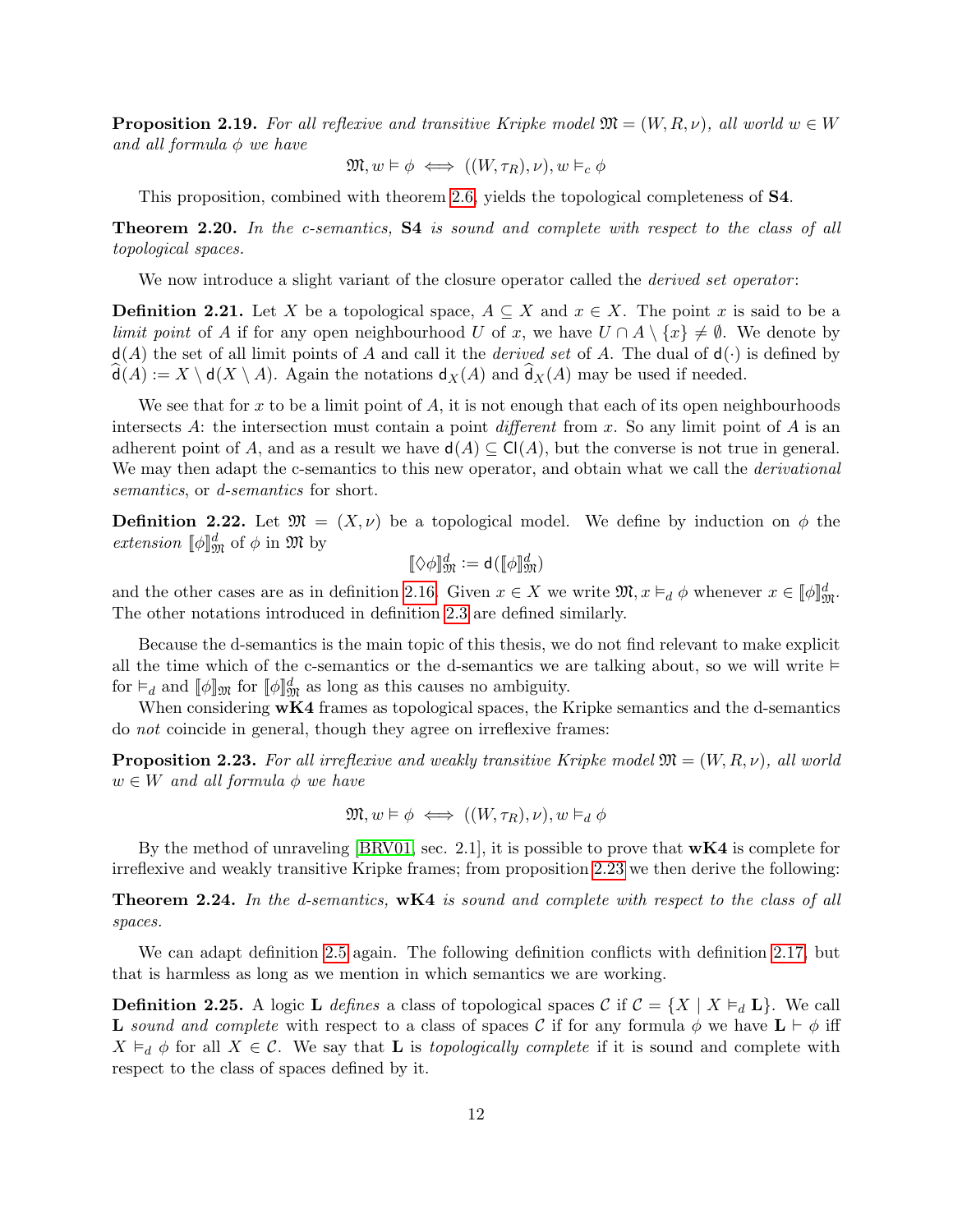For instance, in the d-semantics we have just seen that  $wK4$  is topologically complete. This is also the case for the following logics (see e.g., [\[vBB07\]](#page-70-3)):

- **K4**, which defines the class of  $T_d$  spaces;
- $wK4 + \Diamond T$ , which defines the class of dense-in-itself spaces;
- GL, which defines the class of scattered spaces.

Part of what makes the d-semantics interesting is that it subsumes the c-semantics. Indeed, it is easy to show that the identity  $Cl(A) = A \cup d(A)$  holds in any space, and this gives birth to a logical translation:

**Definition 2.26.** Given  $\phi \in \mathcal{L}$  we write  $\Box^+\phi := \phi \land \Box \phi$  and  $\Diamond^+\phi := \phi \lor \Diamond \phi$ . The **S4**-translation  $\phi^+$  of a modal formula  $\phi$  is defined inductively as followed:

 $- p^+ := p$  $-(-\phi)^{+} := -\phi^{+}$  $(\phi \wedge \psi)^+ := \phi^+ \wedge \psi^+$  $- (\Box \phi)^+ := \Box^+ \phi^+$ 

Note that we also have  $(\Diamond \phi)^+ \equiv \Diamond^+ \phi^+.$ 

**Definition 2.27.** Let  $\mathfrak{F} = (W, R)$  be a weakly transitive Kripke frame. The *reflexive closure* of R is the relation  $R^+ := R \cup \{(w, w) \mid w \in W\}$ . We then write  $\mathfrak{F}^+ := (W, R^+)$ . If  $\mathfrak{M} = (W, R, \nu)$  is a weakly transitive Kripke model, we also write  $\mathfrak{M}^+ := (W, R^+, \nu)$ .

<span id="page-14-0"></span>**Proposition 2.28.** Let  $\phi$  be a modal formula.

- For all pointed wK4 model  $(\mathfrak{M}, w)$  we have  $\mathfrak{M}, w \models \phi^+ \iff \mathfrak{M}^+, w \models \phi$ .
- For all pointed topological model  $(\mathfrak{M},x)$  we have  $\mathfrak{M}, x \vDash_d \phi^+ \iff \mathfrak{M}, x \vDash_c \phi$

As a result, any topological property that can be expressed in the c-semantics (via the formula  $\phi$ ), can also be expressed in the d-semantics (via the formula  $\phi^+$ ).

We now turn our attention to invariance results. The following proposition shows that open submodels are the topological analogue of generated submodels. In fact, it is easy to see that a generated submodel is an open submodel (in the sense of definition [2.18\)](#page-12-2), so this result actually subsumes proposition [2.9.](#page-10-2)

**Proposition 2.29.** Let  $\phi$  be a formula,  $\mathfrak{M}$  a topological model,  $\mathfrak{M}_0$  an open submodel of  $\mathfrak{M}$  and x a point in  $\mathfrak{M}_0$ . Then  $\mathfrak{M}, x \vDash_d \phi$  if and only if  $\mathfrak{M}_0, x \vDash_d \phi$ .

Finally, we define the relevant morphisms for both the c-semantics and the d-semantics:

**Definition 2.30.** A *interior map* from a space X to a space Y is a function  $f : X \to Y$  such that:

- if U is open in X, then  $f[U]$  is open in Y;
- if U is open in Y, then  $f^{-1}[U]$  is open in X.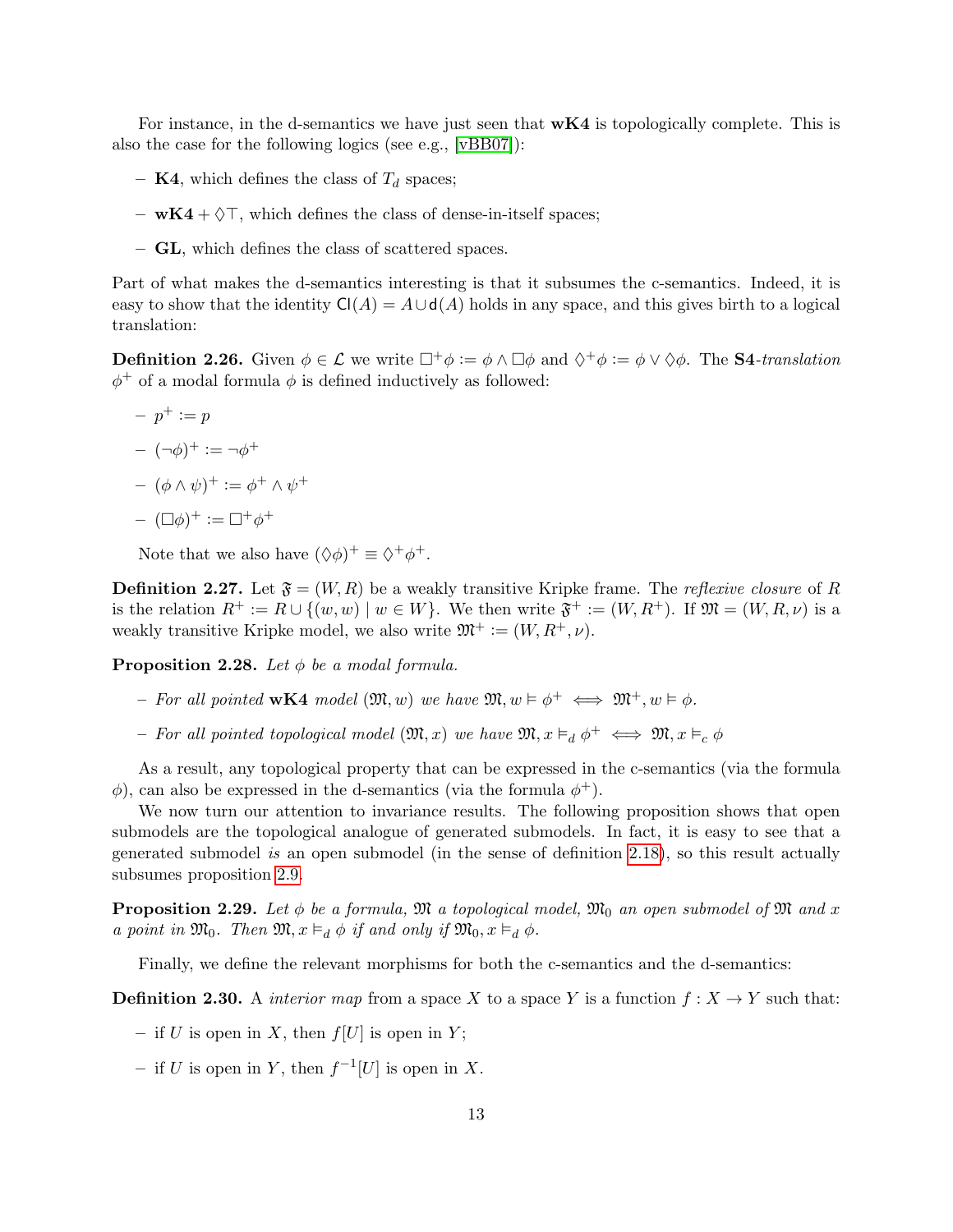If  $f$  is surjective, we call  $Y$  an *interior image* of  $X$ .

- A d-morphism from a space X to a wK4 frame  $(W, R)$  is a function  $f: X \to W$  such that:
- $f$  is an interior map;
- − for all irreflexive point  $w \in W$ , the subspace  $f^{-1}(w)$  of X is discrete;
- − for all reflexive point  $w \in W$ , we have  $f^{-1}(w) \subseteq d(f^{-1}(w))$ .

If f is surjective, we call W a d-morphic image of X.

What we mean when we call them morphisms is that they preserve logical validity in the respective semantics:

<span id="page-15-2"></span>**Proposition 2.31.** Let  $X$  be a space.

- 1. If  $f: X \to Y$  is an interior map and  $X \vDash_{c} \phi$  then  $Y \vDash_{c} \phi$ .
- 2. If  $f: X \to W$  is a d-morphism and  $X \vDash_d \phi$  then  $W \vDash \phi$ .

A convenient characterization of d-morphisms is given by the following theorem:

<span id="page-15-1"></span>**Theorem 2.32.** [\[BEG05\]](#page-69-6) A map  $f : X \to W$  is a d-morphism iff for all  $A \subseteq W$  we have  $f^{-1}(R^{-1}A) = d(f^{-1}A).$ 

We note that unlike interior maps, d-morphisms are only defined when the codomain is a Kripke frame. For our purpose this restriction is not limiting, though we could generalize the definition on the basis of theorem [2.32.](#page-15-1)

#### <span id="page-15-0"></span>2.4 Mu-calculus

Here we briefly introduce the modal  $\mu$ -calculus; if needed a more in-depth survey can be found in [\[BS07\]](#page-69-7). We also present an axiomatization of the topological  $\mu$ -calculus.

**Definition 2.33.** The language  $\mathcal{L}_{\mu}$  of the modal  $\mu$ -calculus is defined by the following syntax:

$$
\phi ::= p | \neg p | \phi \land \psi | \phi \lor \psi | \Box \phi | \Diamond \phi | \mu p. \phi | \nu p. \phi
$$

where  $\neg p$  does not occur in formulas of the form  $\mu p.\phi$  and  $\nu p.\phi$ . We also assume without loss of generality that every formula  $\phi$  is *clean*, that is, no bound variable is also a free variable, and for every variable p there is at most one subformula of  $\phi$  of the form  $\mu p.\psi$  or  $\nu p.\psi$ .

This version of  $\mu$ -calculus is called the *negative normal form* because negations only apply to atomic propositions. Another (equivalent) presentation allows unrestricted negations and only takes  $\mu$  as primitive; the operator  $\nu$  is then defined as the dual of  $\mu$  by

$$
\nu p.\phi := \mu p.\neg \phi[\neg p/p]
$$

In this thesis we opt for the negative normal form as it better suits our needs. For instance, it will allow us to easily define the  $\nu$ -free fragment of the  $\mu$ -calculus in chapter [5,](#page-51-0) by removing the operator  $\mu$  from the syntax.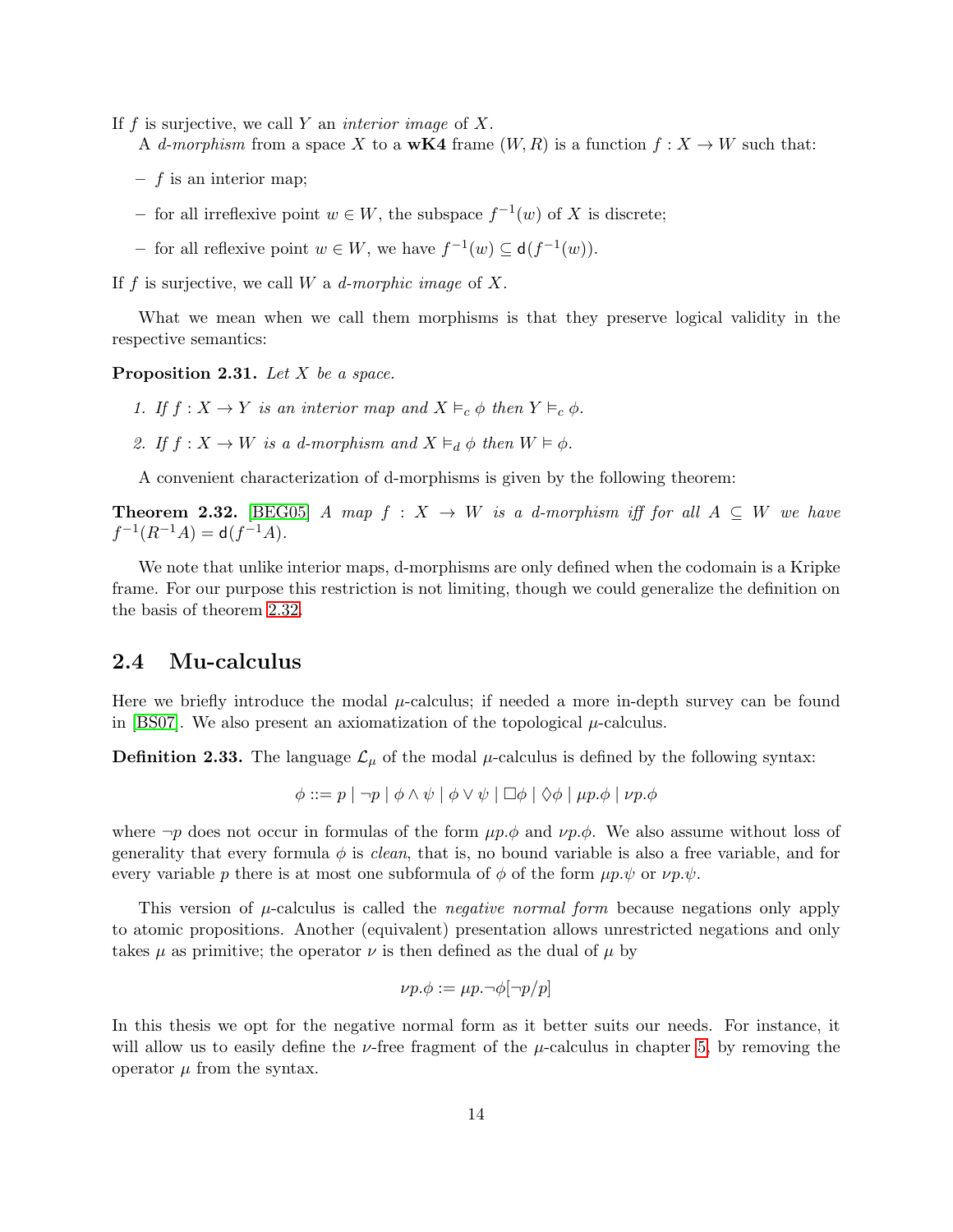**Definition 2.34.** Let X be a set,  $\nu$ : Prop  $\rightarrow X$  a valuation,  $p \in \text{Prop}$  and  $A \subseteq X$ . We define the valuation  $\nu[p := A]$  by setting, for all  $q \in \text{Prop}$ :

$$
\nu[p := A](q) := \begin{cases} A & \text{if } q = p \\ \nu(p) & \text{otherwise} \end{cases}
$$

**Definition 2.35.** We extend the Kripke semantics to the  $\mu$ -calculus as follows: if  $\mathfrak{M} = (W, R, \nu)$ is a Kripke model, the extension  $[\![\phi]\!]_{\mathfrak{M}}$  of a formula  $\phi \in \mathcal{L}_{\mu}$  in  $\mathfrak{M}$  is defined by

$$
[p]_{\mathfrak{M}} := \nu(p)
$$
  
\n
$$
[\neg p]_{\mathfrak{M}} := W \setminus \nu(p)
$$
  
\n
$$
[\![\phi \land \psi]\!]_{\mathfrak{M}} := [\![\phi]\!]_{\mathfrak{M}} \cap [\![\psi]\!]_{\mathfrak{M}}
$$
  
\n
$$
[\![\phi \lor \psi]\!]_{\mathfrak{M}} := [\![\phi]\!]_{\mathfrak{M}} \cup [\![\psi]\!]_{\mathfrak{M}}
$$
  
\n
$$
[\![\Diamond \phi]\!]_{\mathfrak{M}} := \{w \in W \mid \exists u \in [\![\phi]\!]_{\mathfrak{M}}, wRu\}
$$
  
\n
$$
[\![\Box \phi]\!]_{\mathfrak{M}} := \{w \in W \mid \forall u \in W, wRu \implies u \in [\![\phi]\!]_{\mathfrak{M}}\}
$$
  
\n
$$
[\![\mu p.\phi]\!]_{\mathfrak{M}} := \bigcap\{A \subseteq W \mid [\![\phi]\!]_{W,R,\nu[p:=A]}\subseteq A\}
$$
  
\n
$$
[\![\nu p.\phi]\!]_{\mathfrak{M}} := \bigcup\{A \subseteq W \mid A \subseteq [\![\phi]\!]_{W,R,\nu[p:=A]}\}
$$

This definition scheme applies to the topological semantics too: it suffices to replace M by a topological model and to set

$$
[\![\Diamond \phi]\!]_{\mathfrak{M}}^{c}:=\text{Cl}([\![\phi]\!]_{\mathfrak{M}}^{c}) \text{ and } [\![\Box \phi]\!]_{\mathfrak{M}}^{c}:=\text{Int}([\![\phi]\!]_{\mathfrak{M}}^{c})
$$

for the c-semantics and

$$
[\![\Diamond \phi]\!]_{\mathfrak{M}}^d := \mathsf{d}([\![\phi]\!]_{\mathfrak{M}}^d) \text{ and } [\![\Box \phi]\!]_{\mathfrak{M}}^d := \widehat{\mathsf{d}}([\![\phi]\!]_{\mathfrak{M}}^d)
$$

for the d-semantics.

One can prove that  $[\![\mu p.\phi]\!]_{\mathfrak{M}}$  and  $[\![\nu p.\phi]\!]_{\mathfrak{M}}$  are respectively the *least fixpoint* and the *greatest* fixpoint of the map  $A \mapsto [\![\phi]\!]_{W,R,\nu[p:=A]},$  and this is why we call  $\mu$  and  $\nu$  fixpoint operators. Further, all the notations and concepts (satisfiability, validity, completeness, . . . ) related to the Kripke and topological semantics can be extended to the  $\mu$ -calculus. We now introduce the axiom system  $\mu$ wK4:

**Definition 2.36.** The axiom system  $\mu$ **wK4** is the extension of **wK4** with the fixpoint axioms

$$
\phi[\mu p.\phi/p] \to \mu p.\phi
$$
  

$$
\nu p.\phi \to \phi[\nu p.\phi/p]
$$

and the induction rules

From 
$$
\psi[\phi/p] \to \phi
$$
 infer  $\mu p.\psi \to \phi$   
From  $\phi \to \psi[\phi/p]$  infer  $\phi \to \nu p.\psi$ 

A completeness theorem covering  $\mu$ wK4 and many of its extensions was established in [\[BBFD21\]](#page-69-3). For the moment though, the reader only needs to know this result for  $\mu$ wK4:

<span id="page-16-0"></span>**Theorem 2.37.** [\[BBFD21\]](#page-69-3) The logic  $\mu$ **wK4** is Kripke complete, and topologically complete in the d-semantics.

Our framework is now fully settled, and we are ready to jump into the next chapter devoted to the modal depth of topological spaces.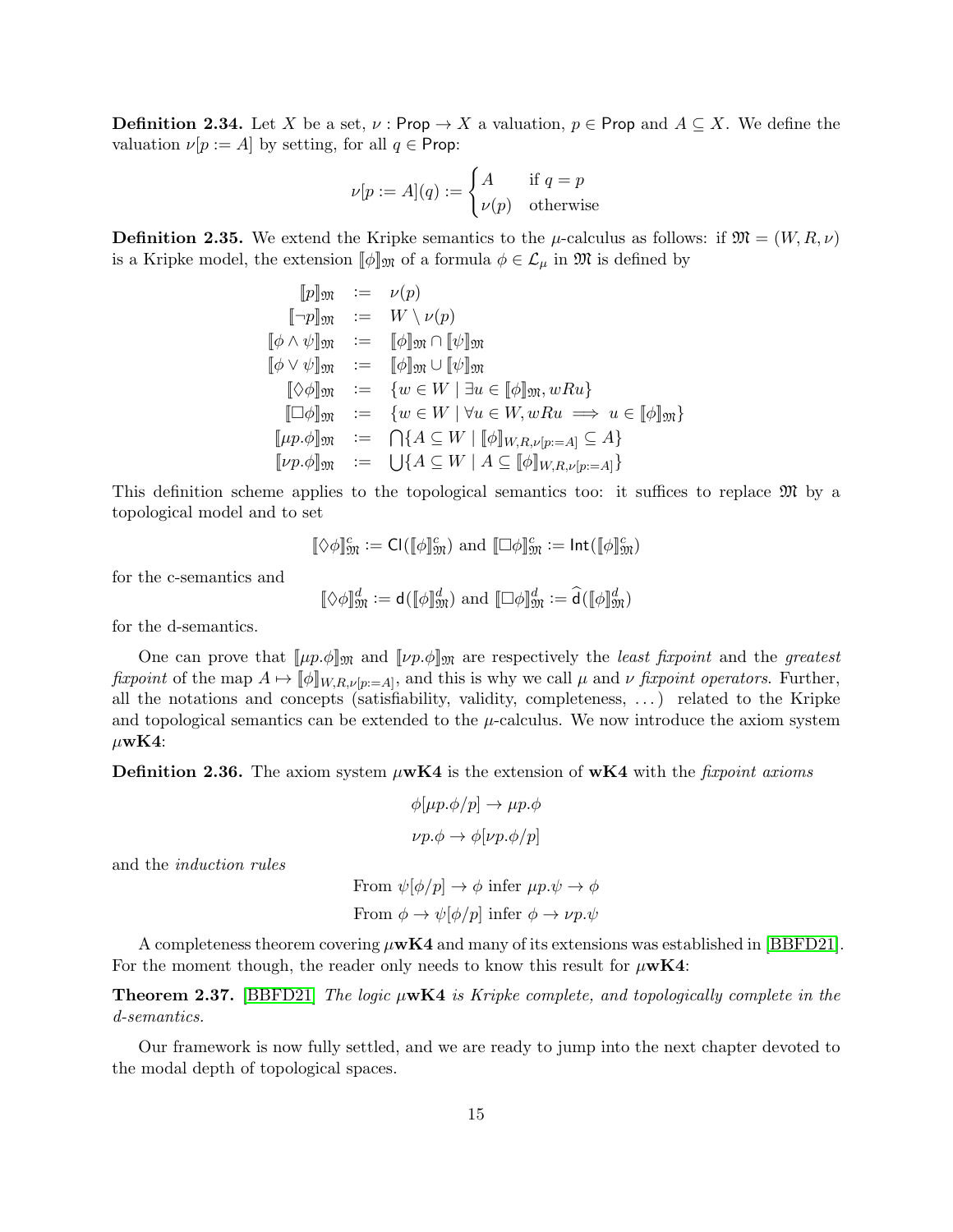## <span id="page-17-0"></span>**Chapter**

### Topological Depth and Modal Logic

In this chapter we investigate modal depth in the d-semantics. Depth in the sense of the maximal length of a path is a natural characteristic of Kripke frames, and it is well known to be captured in modal logic by the family  $(\mathsf{bd}_n)_{n\in\mathbb{N}}$  of *bounded depth* formulas [\[CZ97,](#page-69-5) sec. 3.5]. While the concept of depth has no intuitive topological meaning, the  $bd_n$ 's still have a topological semantics, so we are necessarily faced with the question of their topological interpretation.

In the c-semantics, this was solved in [\[BBLB](#page-69-2)+17], where it was shown that the truth of  $bd_n$ corresponds to a parameter called modal Krull dimension: roughly summarized, the modal Krull dimension of a space  $X$  is the size of a maximal stack of nested non-empty nowhere dense subspaces of X. Though deeply meaningful from an algebraic perspective which is out of the scope of this thesis, this definition has barely anything to do with depth, and one may ask for a more natural characterization. This is provided by another result of [\[BBLB](#page-69-2)+17] stating that  $X \vDash_c \mathsf{bd}_n$  iff X does not "contain" the reflexive  $n + 1$ -chain (seen as a space). Such a formulation is already much closer to the initial graph-theoretic notion of depth. What "contain" means in this context will be made precise later, but we can already mention that it can be defined it two ways: either by satisfiability of a Jankov-Fine formula, or by the existence of a surjective interior map. All these results are recalled in section [3.1.](#page-17-1)

In the d-semantics, the interpretation of  $bd_n$  is still unknown and one may desire a "derivative" modal dimension" capturing their meaning. In section [3.2,](#page-19-0) we show that in fact modal Krull dimension precisely plays this role: in other words, the c-semantics and the d-semantics of  $bd_n$ coincide. We also establish the topological completeness of  $wK4+bd_n$  in the d-semantics. Though this answers the initial question, this result is not entirely satisfying since it does not provide a characterization that is relevant to the d-semantics. Indeed the aforementioned conditions with reflexive chains either involve satisfiability in the c-semantics, or interior maps, which are the morphisms for the c-semantics. It is then natural to ask for conditions involving truth in the d-semantics or d-morphisms, and this is investigated in section [3.3.](#page-23-0)

<span id="page-17-1"></span>Finally, we briefly study in section [3.4](#page-28-0) how taking the derivative of a space affects its modal dimension.

#### 3.1 Background

We start by making explicit the meaning of depth in Kripke frames.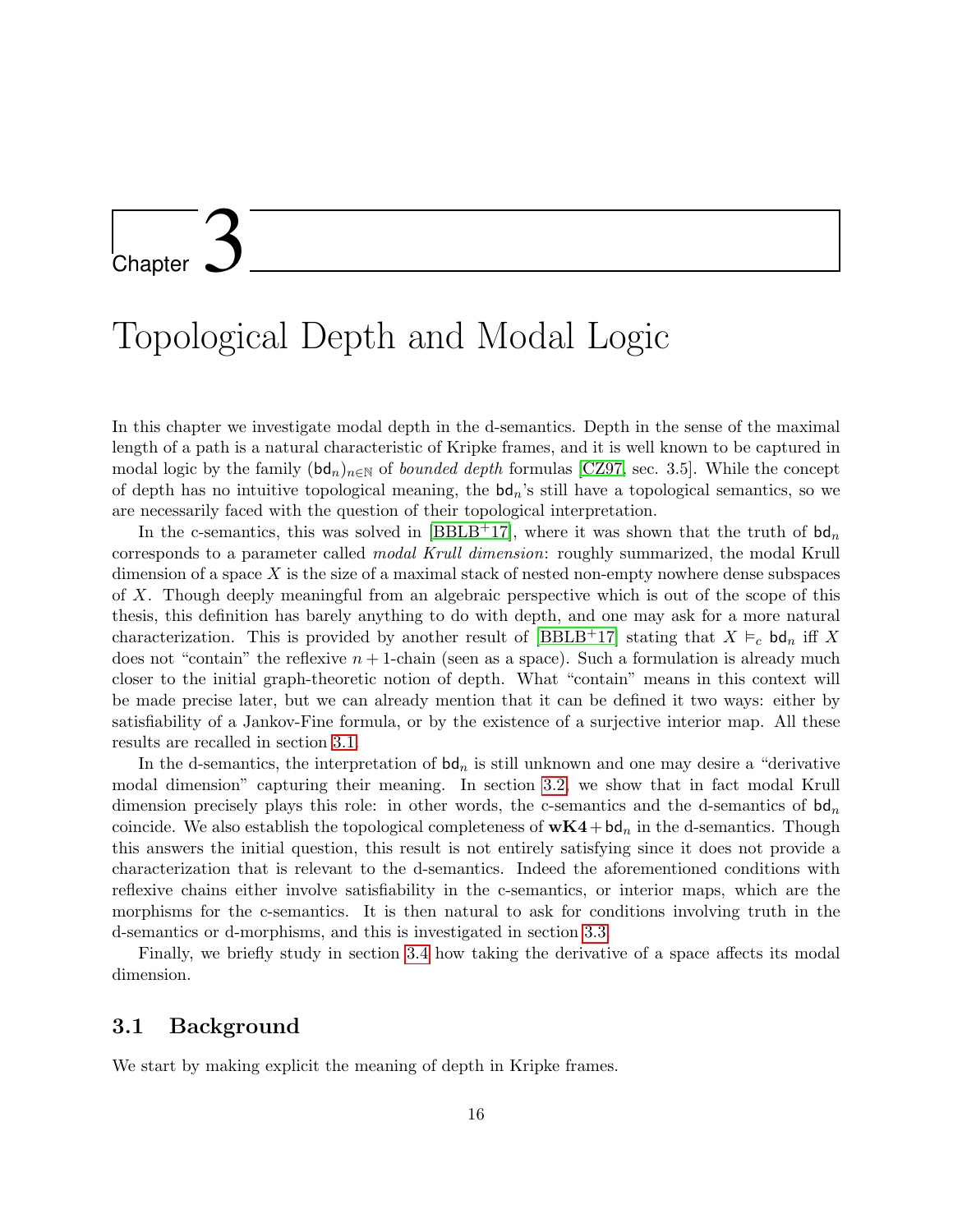**Definition 3.1.** Let  $\mathfrak{F} = (W, R)$  be a Kripke frame. The *depth* depth( $\mathfrak{F}$ ) of  $\mathfrak{F}$  is the largest  $n \in \mathbb{N} \cup \{\infty\}$  such that there exists a sequence  $w_1, \ldots, w_n \in W$  satisfying  $w_i R w_{i+1}$  and not  $w_{i+1}Rw_i$  for all  $i \in [1, n-1]$ .

The important part to keep in mind is the condition that every point in the sequence does not see its predecessor. This definition thus differs from another, stricter concept of depth which does not include this requirement. As mentioned at the beginning, depth can be measured by means of modal formulas:

Definition 3.2. [\[CZ97,](#page-69-5) sec. 3.5] We define by recursion the following formulas:

 $-$  bd<sub>0</sub> :=  $\perp$ 

 $-$  bd<sub>n+1</sub> :=  $\Diamond(\Box p_{n+1} \land \neg \mathrm{bd}_n) \rightarrow p_{n+1}$ 

**Proposition 3.3.** Let  $\mathfrak{F}$  be a Kripke frame. For all  $n \in \mathbb{N}$ , we have

 $\mathfrak{F} \models \mathsf{bd}_n \iff \mathsf{depth}(\mathfrak{F}) \leq n$ 

In the c-semantics, the  $bd_n$ 's measure the modal Krull dimension of a topological space:

**Definition 3.4.** Let X be a topological space. A subspace  $Y \subseteq X$  is nowhere dense in X if  $Int(Cl(Y)) = \emptyset.$ 

**Definition 3.5.** [\[BBLB](#page-69-2)<sup>+</sup>17] The modal Krull dimension  $\text{mdim}(X)$  of a space X is defined as follows:

– mdim $(X)$  < -1 if  $X = \emptyset$ 

– mdim $(X) \leq n+1$  if for all  $Y \subseteq X$  nowhere dense in X, we have mdim $(Y) \leq n$ 

– mdim(X) := inf  $\{n \in \mathbb{N} \cup \{-1\} \mid \text{mdim}(X) \leq n\}$  with the convention that inf  $\emptyset = \infty$ 

<span id="page-18-0"></span>**Theorem 3.6.** Let X be a topological space. For all  $n \in \mathbb{N}$  we have

$$
X \vDash_c \mathsf{bd}_n \iff \mathsf{mdim}(X) \leq n - 1
$$

Since modal dimension is a rather convoluted notion, other characterizations are also helpful, and  $[BBLB<sup>+</sup>17]$  offers a handful of them; we will give special attention to three conditions describing the depth of space as the length of the greatest reflexive chain contained in it. This property can be expressed using interior maps, but another way involves Jankov-Fine formulas, which encode a "pattern" given by a finite Kripke frame:

**Definition 3.7.** [\[BRV01,](#page-69-4) sec. 3.4] Let  $\mathfrak{F} = (W, R)$  be a finite rooted **S4** frame. We write  $W =$  $\{w_i \mid i \in [0, n-1]\}$  where  $w_0$  is a root. The *Jankov-Fine formula*  $\chi_{\mathfrak{F}}$  of  $\mathfrak{F}$  is the conjunction of the following formulas:

- 1.  $q_0$
- 2.  $\Box \bigvee_{i=0}^{n-1} q_i$
- 3.  $\Box \neg (q_i \land q_j)$  for all  $0 \leq i < j < n$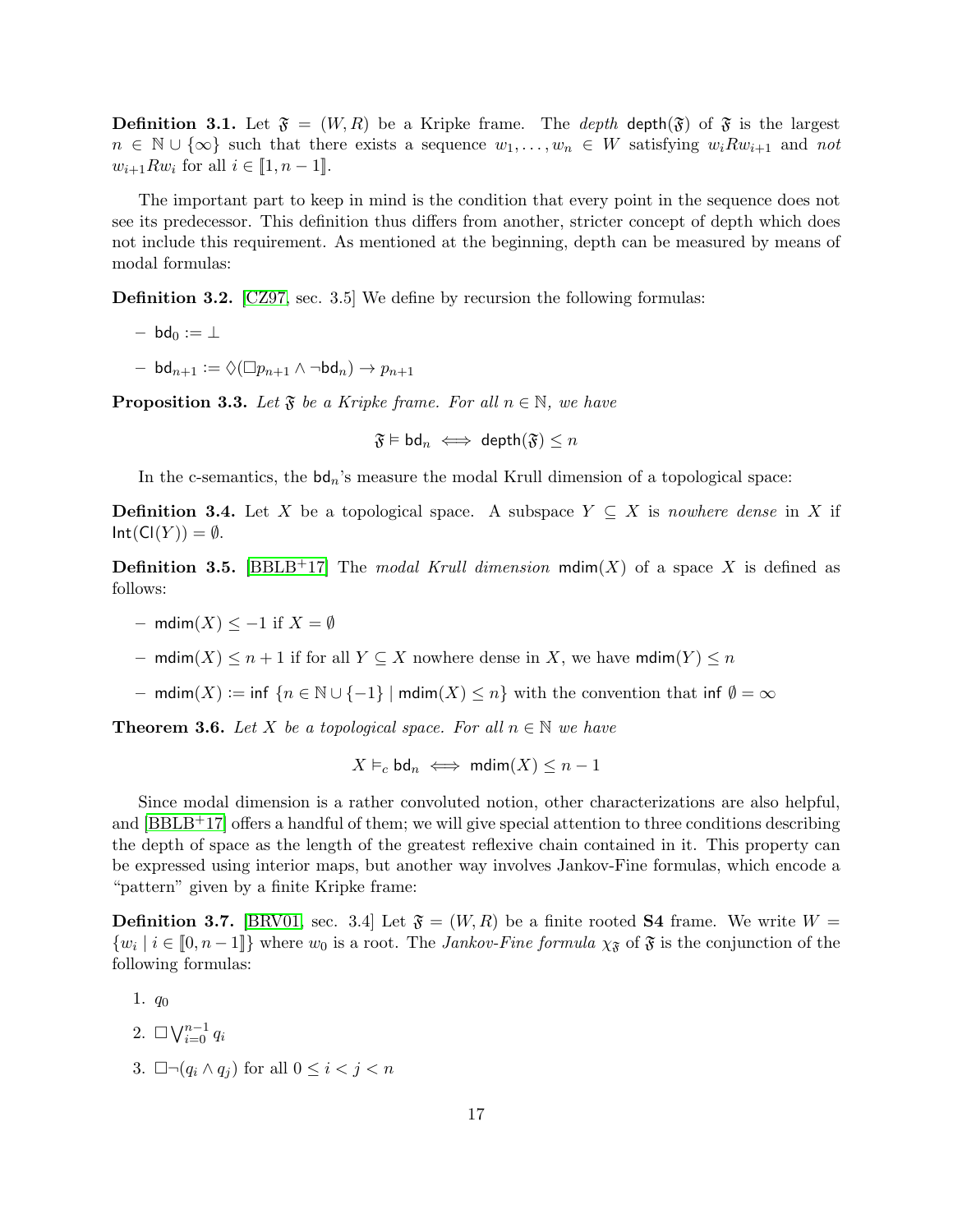- 4.  $\Box(q_i \rightarrow \Diamond q_j)$  for all  $i, j \in [0, n-1]$  such that  $w_i R w_j$
- 5.  $\Box(q_i \rightarrow \neg \Diamond q_j)$  for all  $i, j \in [0, n-1]$  such that not  $(w_i R w_j)$

We then have the following result (recall that  $n^+$  denotes the reflexive *n*-chain):

<span id="page-19-3"></span>**Theorem 3.8.** [\[BBLB](#page-69-2)+17] Let X be a topological space. The following conditions are equivalent for all  $n \in \mathbb{N}$ :

- 1. mdim $(X) \leq n-1$
- <span id="page-19-4"></span>2.  $X \vDash_c \neg \chi_{n+1^+}$
- <span id="page-19-5"></span>3.  $n + 1^+$  is not an interior image of X
- <span id="page-19-6"></span>4.  $n + 1^+$  is not an interior image of an open subspace of X

#### <span id="page-19-0"></span>3.2 Bounded depth and modal Krull dimension

The main goal of this section is to show that given  $n \in \mathbb{N}$  and a space X, we have  $X \vDash_d \mathsf{bd}_n$ if and only if  $\text{mdim}(X) \leq n-1$ . To achieve this goal we proceed by induction on n. This will bring us to a point where we have a nowhere dense subspace Y of X, and try to prove  $Y \not\vDash \mathsf{bd}_n$ iff  $X \not\vDash \mathsf{bd}_{n+1}$ . From left to right, this is done by *shifting up* a valuation: summarized roughly,  $p_1$  is relabelled as  $p_2$ ,  $p_2$  is relabelled as  $p_3$ , etc. From right to left, this is simply achieved by the reverse transformation which is the process of *shifting down* a valuation:  $p_2$  is relabelled as  $p_1$ ,  $p_3$ is relabelled as  $p_2$ , etc. Here is the formal definition of these operations:

**Definition 3.9.** If  $n \in \mathbb{N}$ , we write  $P_n := \{p_k \mid k \in [1, n]\}\$ . Let X be a topological space.

- Let  $\nu$  be a valuation over X with domain  $P_{n+1}$  and  $Y \subseteq X$ . The Y-downshift of  $\nu$  is the valuation  $\nu_{\mathbf{v}}^{\downarrow}$  $_{Y}^{\downarrow}$  over Y with domain  $P_n$  defined by  $\nu_{Y}^{\downarrow}$  $Y_Y^{\downarrow}(p_k) := \nu(p_{k+1}) \cap Y$  for all  $k \in [1, n]$ .
- $\text{ Let } Y \subseteq X \text{ and } \nu \text{ be a valuation over } Y \text{ with domain } P_n.$  The Y-upshift of  $\nu$  is the valuation  $\nu_Y^{\uparrow}$ Y with domain  $P_{n+1}$  defined by  $\nu_Y^{\uparrow}$  $Y(Y \mid Y(p_1) := X \setminus Y \text{ and for all } k \in [\![1, n]\!], \nu_Y^{\uparrow}$  $Y_Y^{\top}(p_{k+1}) := \nu(p_k) \cup X \backslash Y.$

Their effect is depicted in figure  $3.1<sup>1</sup>$  $3.1<sup>1</sup>$  $3.1<sup>1</sup>$ . In addition, in the implication from right to left, the subspace Y is not given, so it is our task to define a nowhere dense subspace Y of X with the desired property. We are going to show that the extension of the formula

$$
\sigma := \Diamond^+(\neg p_1 \wedge \Diamond \Box p_1)
$$

is qualified for being such  $Y$ . First, we prove that it is nowhere dense:

<span id="page-19-2"></span>**Lemma 3.10.** Given a topological model  $\mathfrak{M}$ , the subspace  $[\![\sigma]\!]_{\mathfrak{M}}$  is nowhere dense in X.

<span id="page-19-1"></span><sup>&</sup>lt;sup>1</sup>Contrary to what the picture might suggest, the extension of  $p_n$  is in general not included in the extension of  $p_{n+1}$ .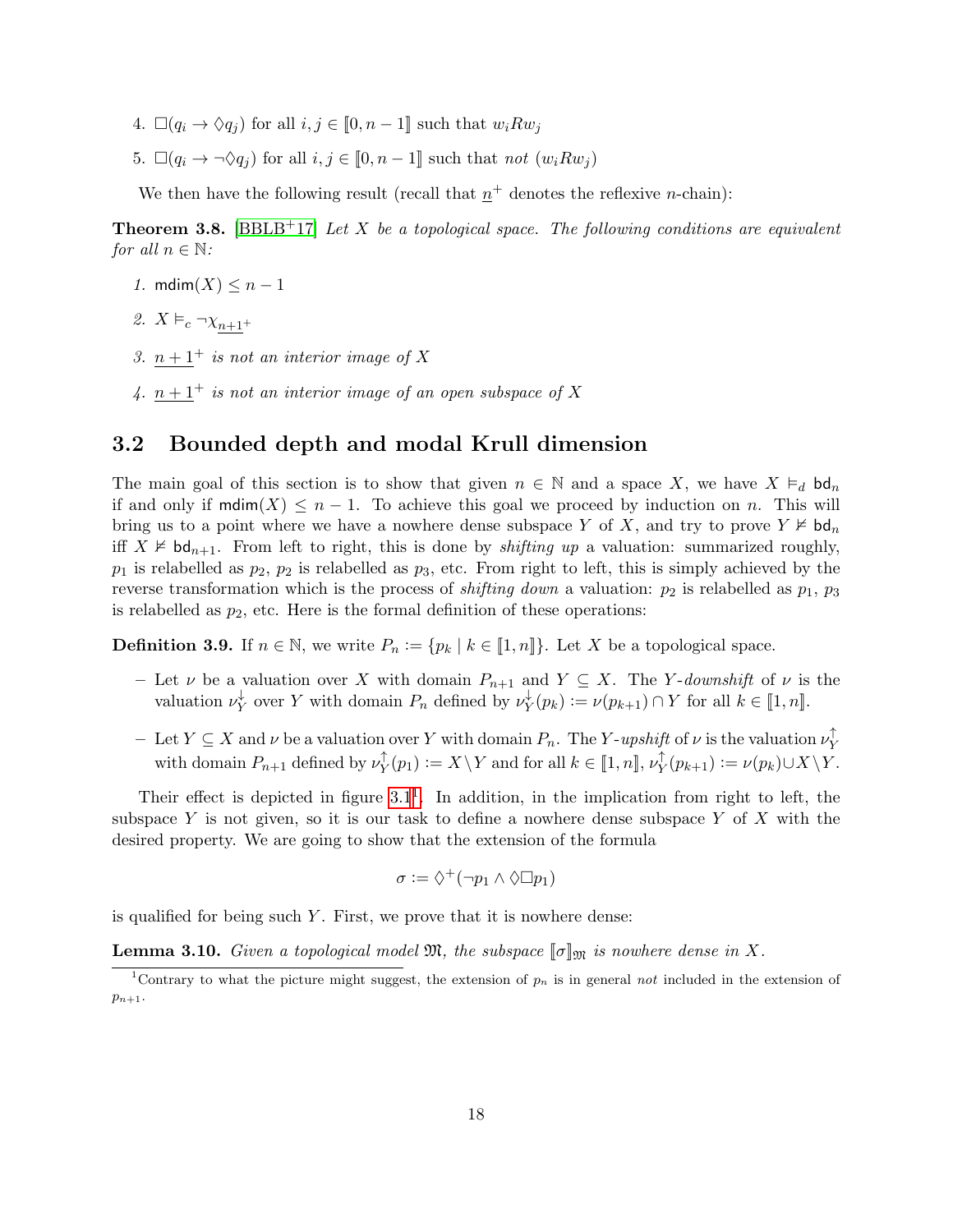

<span id="page-20-0"></span>Figure 3.1: Depiction of valuation shifting

*Proof.* We aim at proving  $Int(Cl([\![\sigma]\!]_{\mathfrak{M}})) = \emptyset$ , or equivalently

$$
[\Box^+\Diamond^+\Diamond^+(\neg p_1 \wedge \Diamond \Box p_1)]_{\mathfrak{M}} = \emptyset
$$

By soundness of  $wK4$ , it suffices to show

$$
{\bf wK4}\vdash \neg\Box^{+}\Diamond^{+}\Diamond^{+}(\neg p_{1}\wedge \Diamond\Box p_{1})
$$

which can be reduced to

$$
\mathbf{wK4} \vdash \neg \Box^{+} \Diamond^{+} (\neg p_1 \land \Diamond \Box p_1)
$$

So using Kripke completeness, we consider a **wK4** Kripke model  $\mathfrak{M}' = (W, R, \nu)$  and  $w \in W$ and suppose toward a contradiction that  $\mathfrak{M}'$ ,  $w \in \Box^+ \Diamond^+ (\neg p_1 \land \Diamond \Box p_1)$ . Then there exists  $u \in W$ such that  $wR^+u$  and  $\mathfrak{M}', u \models \neg p_1 \land \Diamond \Box p_1$ . It follows that there exists  $v \in W$  such that  $uRv$  and  $\mathfrak{M}', v \models \Box p_1$ . By weak transitivity we have  $wR^+v$  and therefore  $\mathfrak{M}', v \models \Diamond^+(\neg p_1 \land \Diamond \Box p_1)$ , that is, there exists  $t \in W$  such that  $vR^+t$  and  $\mathfrak{M}', t \models \neg p_1 \land \Diamond \Box p_1$ . If  $t \neq v$  then  $vRt$  and it follows  $\mathfrak{M}', t \models p_1$ , a contradiction. Therefore  $t = v$  and we obtain  $\mathfrak{M}', v \models \neg p_1 \land \Diamond \Box p_1$ .

The whole reasoning about u can then be applied again to v, giving us the existence of  $v' \in W$ such that  $vRv'$  and  $\mathfrak{M}', v' \vDash \neg p_1 \land \Diamond \Box p_1$ . This contradicts  $\mathfrak{M}', v \vDash \Box p_1$ , concluding the proof.  $\Box$ 

We now introduce, for all  $n \in \mathbb{N}$ , the formula

$$
\theta_n:=\Diamond(\Box p_{n+1}\wedge \neg \mathsf{bd}_n)
$$

which is the antecedent of  $\mathsf{bd}_{n+1}$ , that is, we have  $\mathsf{bd}_{n+1} = \theta_n \to p_{n+1}$ . Equivalently we have  $\neg bd_{n+1} \equiv \theta_n \wedge \neg p_{n+1}$ , so for a topological model  $(X, \nu)$ , the following result will help transferring the falsity of  $\mathsf{bd}_n$  from X to  $Y := [\![\sigma]\!]_{(X,\nu)}$ :

<span id="page-20-1"></span>**Lemma 3.11.** For all  $n \geq 1$ , we have  $wK4 \vdash \theta_n \rightarrow \sigma$ .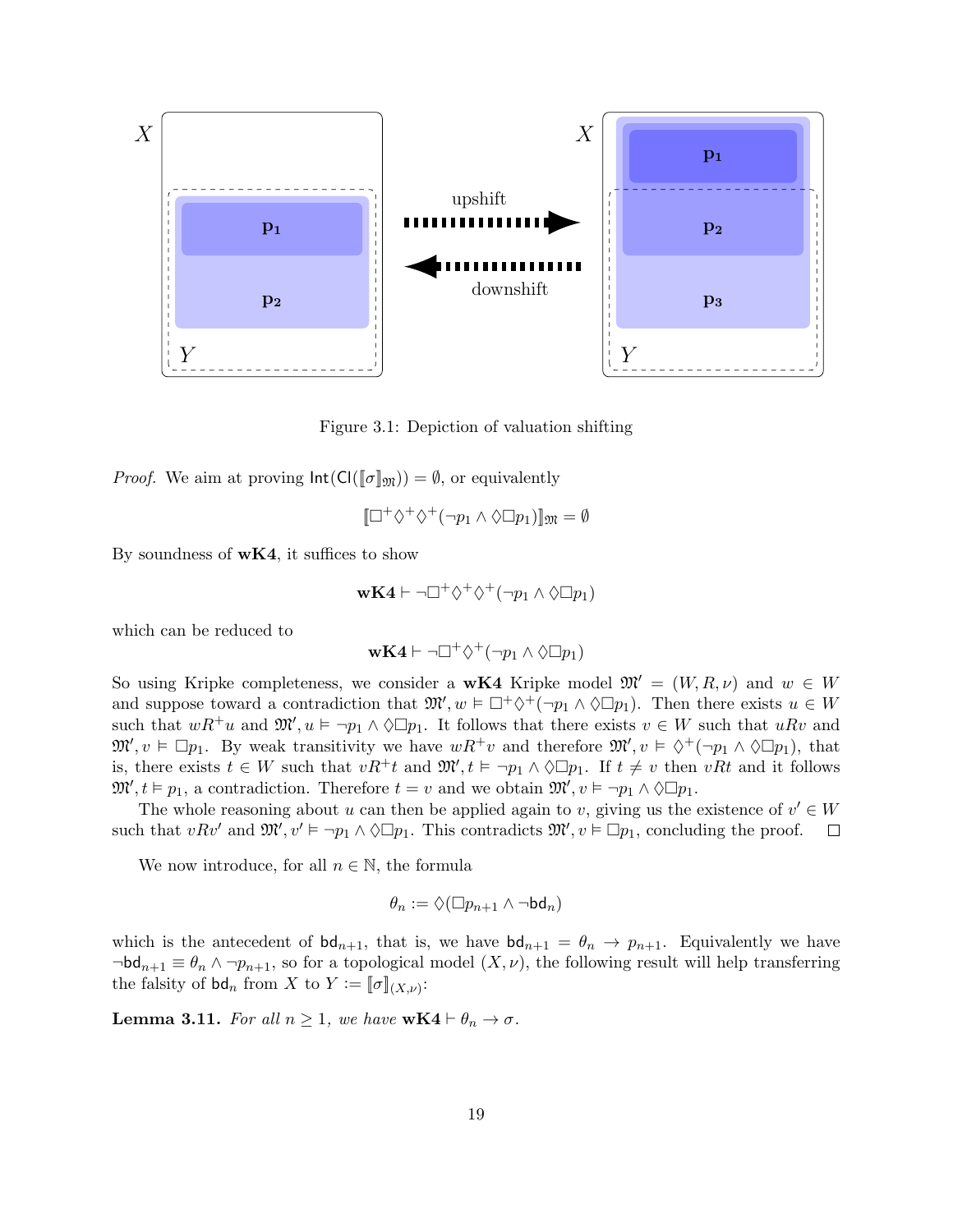*Proof.* We proceed by induction on n. For  $n = 1$  this is immediate since  $\theta_1 \equiv \Diamond(\Box p_2 \land \Diamond \Box p_1 \land \neg p_1)$ . Suppose that this holds for n. Let  $\mathfrak{M} = (W, R, \nu)$  be a **wK4** Kripke model and  $w \in W$ , and suppose  $\mathfrak{M}, w \models \theta_{n+1}$ . We have

$$
\theta_{n+1} \equiv \Diamond (\Box p_{n+2} \land \theta_n \land \neg p_{n+1})
$$

so there exists  $u \in W$  such that  $wRu$  and  $\mathfrak{M}, u \models \Box p_{n+2} \land \theta_n \land \neg p_{n+1}$ . In particular  $\mathfrak{M}, u \models \theta_n$  so there exists  $v \in W$  such that  $u R v$  and  $\mathfrak{M}, v \models \Box p_{n+1} \land \neg \mathsf{bd}_n$ . By weak transitivity we have  $w R^+ v$ . If  $w = v$  then vRu and from  $\mathfrak{M}, v \vDash \Box p_{n+1}$  and  $\mathfrak{M}, u \vDash \neg p_{n+1}$  we derive a contradiction. Therefore wRv, and it follows  $\mathfrak{M}, w \models \Diamond(\Box p_{n+1} \land \neg \mathsf{bd}_n)$ , that is,  $\mathfrak{M}, w \models \theta_n$ ; by the induction hypothesis, we then obtain  $\mathfrak{M}, w \models \sigma$ . By Kripke completeness this proves  $wK4 \vdash \theta_{n+1} \rightarrow \sigma$ .  $\Box$ 

We are now ready to prove that the operations of shifting up and down have the desired properties:

<span id="page-21-1"></span>**Lemma 3.12.** Let  $(X, \nu)$  be a topological model, Y a subspace of X such that  $[\![\sigma]\!]_{(X, \nu)} \subseteq Y$  and  $n \in \mathbb{N}$ . If  $X, \nu, x \models \neg \mathsf{bd}_{n+1}$  then  $x \in Y$  and  $Y, \nu_Y^{\downarrow}, x \models \neg \mathsf{bd}_n$ .

*Proof.* By induction on n. For  $n = 0$ , suppose  $X, \nu, x \models \neg \mathsf{bd}_1$ , i.e.,  $X, \nu, x \models \theta_0 \land \neg p_1$ . Recall that  $\sigma = \Diamond^+(\neg p_1 \land \Diamond \Box p_1)$ ; therefore  $x \in [\![\sigma]\!]_{(X,\nu)}$ , so  $x \in Y$  and the rest is immediate since  $\neg \mathsf{bd}_0 \equiv \top$ .

Suppose it holds for n and assume  $X, \nu, x \models \neg \mathsf{bd}_{n+2}$ , that is,  $X, \nu, x \models \theta_{n+1} \land \neg p_{n+2}$ . Since  $n+1 \geq 1$  we can apply lemma [3.11](#page-20-1) to obtain  $x \in [\![\sigma]\!]_{(X,\nu)}$  and thus  $x \in Y$ .

Now consider an open neighbourhood U of x in Y, of the form  $U = U' \cap Y$  with U' open. From  $X, \nu, x \models \theta_{n+1}$  and  $x \in U'$  we obtain the existence of some  $y \in U'$  such that  $y \neq x$  and  $X, \nu, y \vDash \Box p_{n+2} \land \neg \mathsf{bd}_{n+1}$ . Then by the induction hypothesis we obtain  $y \in Y$  and  $Y, \nu_Y^{\downarrow}, y \vDash$  $\neg bd_n$ . There also exists some open neighbourhood V of y such that  $V \setminus \{y\} \subseteq \nu(p_{n+2})$ , and thus  $Y \cap V \setminus \{y\} \subseteq \nu_Y^{\downarrow}$  $Y_Y^{\downarrow}(p_{n+1})$ . All in all we have  $y \in Y \cap U'$  with  $y \neq x$  and  $Y, \nu_Y^{\downarrow}, y \models \Box p_{n+1} \land \neg \mathsf{bd}_n$ . Therefore  $Y, \nu_Y^{\downarrow}, x \vDash \theta_n$ . We also have  $x \notin \nu(p_{n+2}) = \nu_Y^{\downarrow}$  $_Y^{\downarrow}(p_{n+1})$  so finally  $Y, \nu_Y^{\downarrow}, x \vDash \theta_n \wedge \neg p_{n+1}$  as desired.  $\Box$ 

<span id="page-21-0"></span>**Lemma 3.13.** Let  $(X, \nu)$  be a topological model, Y nowhere dense in X,  $x \in Y$  and  $n \in \mathbb{N}$ . If  $Y, \nu, x \vDash \neg \mathsf{bd}_n \ then \ X, \nu_Y^{\uparrow}, x \vDash \neg \mathsf{bd}_{n+1}.$ 

*Proof.* By induction on n. For  $n = 0$ , suppose that  $x \in \hat{\mathsf{d}}(\mathsf{d}(Y))$ . Then there exists an open neighbourhood U of x such that  $U \setminus \{x\} \subseteq d(Y)$ . We note that x is not isolated, otherwise  ${x \in Y \subseteq Cl(Y)}$  with  ${x}$  open, contradicting the fact that Y is nowhere dense. We then prove that  $x \in \mathsf{Cl}(Y)$ . Indeed, let V be an open neighbourhood of x; since x is not isolated there exists  $y \in U \cap V$  such that  $y \neq x$ . Thus  $y \in d(Y)$ , and it follows  $V \cap Y \neq \emptyset$  as desired. Therefore  $x \in Cl(Y)$ and since  $U \setminus \{x\} \subseteq d(Y) \subseteq Cl(Y)$  it follows  $U \subseteq Cl(Y)$  with U non-empty, a contradiction since Y is nowhere dense. Therefore  $x \in X \setminus \widehat{d}(d(Y)) = d(\widehat{d}(X \setminus Y)),$  in other words  $X, \nu_Y^{\uparrow}, x \models \Diamond \Box p_1 \land \neg p_1$ .

Now suppose that it holds for n, and assume  $Y, \nu, x \models \neg \mathsf{bd}_{n+1}$ , that is,  $Y, \nu, x \models \theta_n \land \neg p_{n+1}$ . It is then immediate that  $X, \nu_Y^{\uparrow}, x \vDash \neg p_{n+2}$ , so we have to show  $X, \nu_Y^{\uparrow}, x \vDash \theta_{n+1}$ . Let U be an open neighbourhood of x. By assumption there exists  $y \in Y \cap U \setminus \{x\}$  such that  $Y, \nu, y \models \Box p_{n+1} \land \neg \text{bd}_n$ . Thus there exists an open set W such that  $y \in Y \cap W$  and  $Y \cap W \setminus \{y\} \subseteq \nu(p_{n+1})$ . Now let  $z \in W \setminus \{y\};$  if  $z \in X \setminus Y$  we have  $z \in \nu_{\mathcal{X}}^{\uparrow}$  $\mathcal{Y}_Y^{\uparrow}(p_{n+2}),$  and otherwise  $z \in W \cap Y \subseteq \nu(p_{n+1}) \subseteq \nu_Y^{\uparrow}$  $_Y^{\perp}(p_{n+2}).$ Hence  $W \setminus \{y\} \subseteq \nu_Y^{\uparrow}$  $\int_Y^{\uparrow}(p_{n+2})$ . From  $Y, \nu, y \models \neg \mathsf{bd}_n$  we also get  $X, \nu_Y^{\uparrow}, y \models \neg \mathsf{bd}_{n+1}$  by the induction hypothesis. All in all we have  $y \in U \setminus \{x\}$  and  $X, \nu_Y^{\uparrow}$ ,  $y \vDash \Box p_{n+2} \land \neg \mathsf{bd}_{n+1}$ . Therefore  $X, \nu_Y^{\uparrow}$ ,  $x \vDash \theta_{n+1}$ , and this concludes the proof. П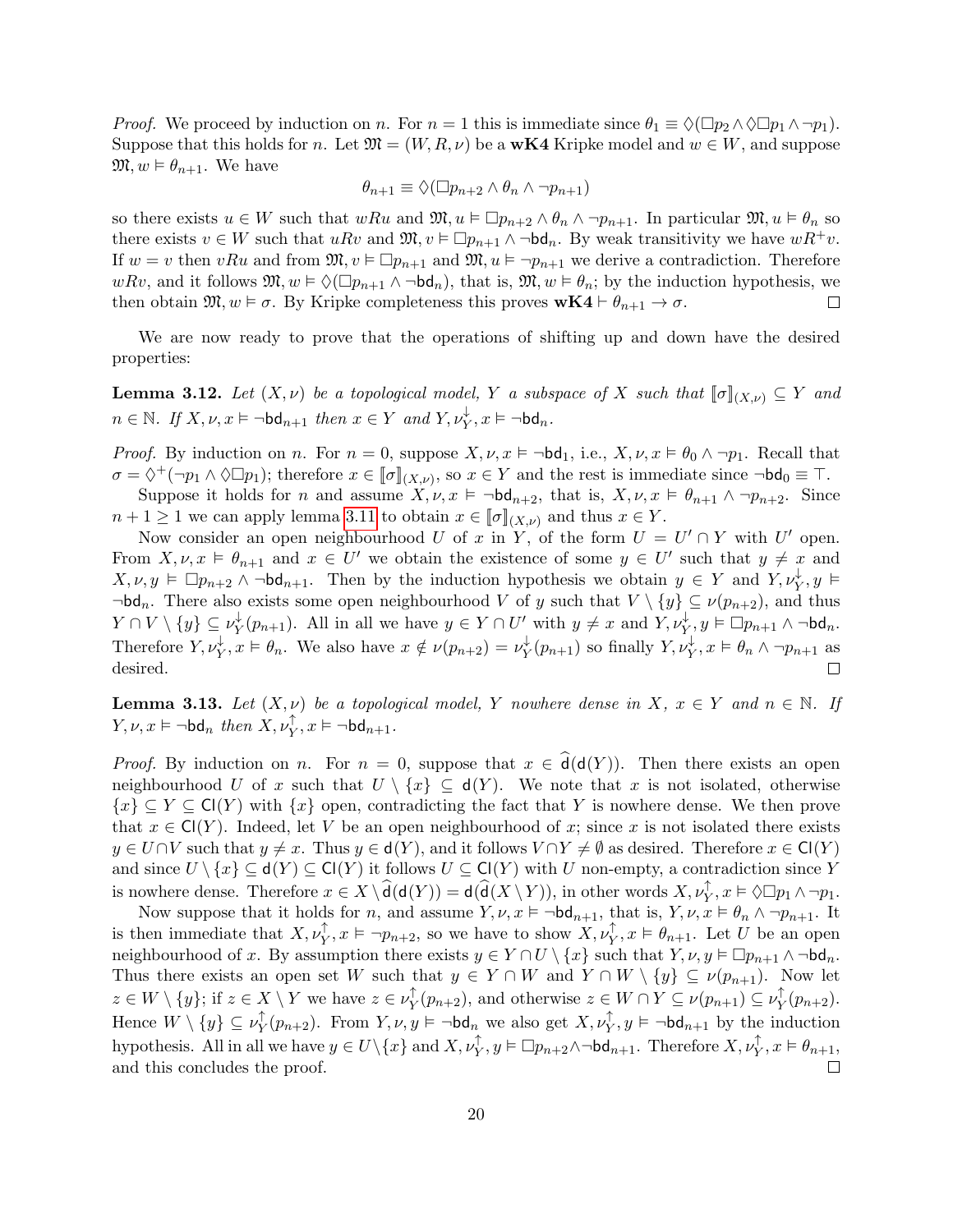This provides the desired theorem, which is the direct analogue of theorem [3.6](#page-18-0) for the dsemantics:

<span id="page-22-2"></span>**Theorem 3.14.** Let X be a topological space. Then for all  $n \in \mathbb{N}$  we have

$$
\mathsf{mdim}(X) \leq n-1 \iff X \vDash \mathsf{bd}_n
$$

*Proof.* By induction on n. For  $n = 0$  this is immediate. Suppose that this holds for n, and assume mdim(X) > n. Then there exists some Y nowhere dense in X such that  $\text{mdim}(Y) > n - 1$ . By the induction hypothesis we have  $Y \not\vDash \mathsf{bd}_n$ , so there exists a valuation  $\nu$  and  $x \in Y$  such that  $Y, \nu, x \models \neg \mathsf{bd}_n$ . Then by lemma [3.13](#page-21-0) it follows  $X, \nu_Y^{\uparrow}, x \models \neg \mathsf{bd}_{n+1}$ , and thus  $X \not\vDash \mathsf{bd}_{n+1}$ .

Conversely, suppose that  $X \not\vDash \mathsf{bd}_{n+1}$ . Then there exists a valuation  $\nu$  and  $x \in X$  such that  $X, \nu, x \models \neg \mathsf{bd}_{n+1}$ . We define  $Y := [\![\sigma]\!]_{\mathfrak{M}}$  and then by lemma [3.12](#page-21-1) we know that  $x \in Y$  and  $Y, \nu_Y^{\downarrow}, x \models \neg \mathsf{bd}_n$ . Thus  $Y \not\vDash \mathsf{bd}_n$  and by the induction hypothesis we obtain  $\mathsf{mdim}(Y) > n-1$ . By lemma [3.10,](#page-19-2) Y is nowhere dense in X and therefore  $\text{mdim}(X) > n$ .  $\Box$ 

This being achieved, we address the topological completeness of  $wK4+bd_n$  (recall definition [2.25](#page-13-1) for this term). To obtain this result, we need two ingredients: Kripke completeness of this logic, and a way to transform a Kripke frame into a topological space. The former is provided by [\[BGJ11\]](#page-69-8) which asserts the finite model property for a class of extensions of  $wK4$  called *cofinal subframe* logics.

<span id="page-22-3"></span>**Definition 3.15.** [\[BGJ11\]](#page-69-8) Let  $\mathfrak{F} = (W, R)$  be a Kripke frame. A subframe  $\mathfrak{F}' = (W', R')$  of  $\mathfrak{F}$  is called a *cofinal subframe* of  $\mathfrak{F}$  if  $w' \in W'$  and  $w' R w$  implies the existence of  $u' \in W'$  such that  $wR^+u'.$ 

<span id="page-22-4"></span>**Definition 3.16.** [\[BGJ11\]](#page-69-8) Let **L** be an extension of **K**. The logic **L** is called *cofinal subframe* if whenever  $\mathfrak{F} \models L$  and  $\mathfrak{F}'$  is a cofinal subframe of  $\mathfrak{F}$ , we have  $\mathfrak{F}' \models L$ .

<span id="page-22-0"></span>**Theorem 3.17.** [\[BGJ11\]](#page-69-8) Every extension of  $wK4$  which is a cofinal subframe logic has the finite model property.

If  $\mathfrak F$  is a wK4 frame and  $\mathfrak F'$  a subframe of  $\mathfrak F$ , it is clear that  $\mathfrak F'$  is a wK4 frame too and that depth $(\mathfrak{F}') \leq$  depth $(\mathfrak{F})$ . Therefore  $wK4 + bd_n$  is a cofinal subframe logic, and from theorem [3.17](#page-22-0) it follows that is has the FMP, and thus that it is Kripke complete. As we can see, the FMP is not used in itself but is merely instrumental to completeness. Later in the thesis, other applications of this theorem will fulfill an actual need for the FMP.

The next step is to derive a topological space X from a Kripke frame  $\mathfrak{F}$ , but taking the space induced by  $\mathfrak F$  (see definition [2.18\)](#page-12-2) will not suffice. Indeed, we want that  $\mathfrak F\not\vDash\phi$  implies  $X\nvDash_d\phi$ . If we consider the frame  $\mathfrak{F}$  consisting of a single reflexive point, we see that  $\mathfrak{F} \not\vDash \Box \bot$  whereas  $\mathfrak{F} \models_d \Box \bot$ . This is because the information that the point is reflexive is lost in the process<sup>[2](#page-22-1)</sup>. To remedy this, we duplicate every reflexive point, according to the following pattern:

$$
\begin{array}{ccc}\n\updownarrow & & \cdots & \cdots & \cdots & \cdots \\
\downarrow & & & \cdots & \cdots & \cdots & \cdots \\
\downarrow & & & & \cdots & \cdots & \cdots & \cdots\n\end{array}
$$

This construction is adapted from [\[BEG09\]](#page-69-9). Here is the formal definition:

<span id="page-22-1"></span><sup>&</sup>lt;sup>2</sup>As witnessed by the fact that the single *irreflexive* point generates the same space.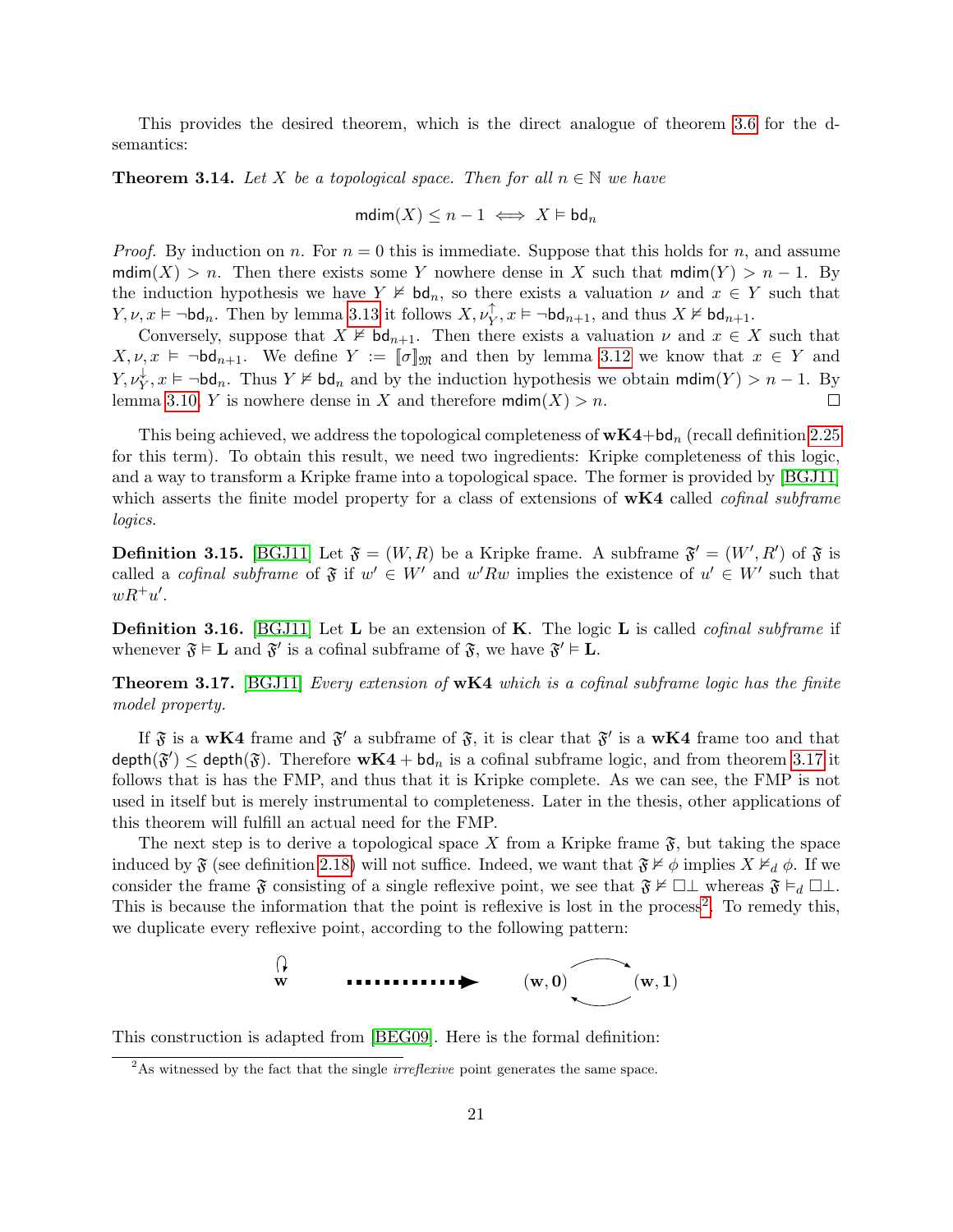<span id="page-23-3"></span>**Definition 3.18.** Let  $\mathfrak{F} = (W, R)$  be a Kripke frame. We denote by  $W_r$  the set of reflexive worlds of W, and  $W_i$  the set of irreflexive worlds of W. The *dereflexivation* of  $\mathfrak{F}$  is the Kripke frame  $\mathfrak{F}_{\bullet} = (W_{\bullet}, R_{\bullet})$  with:

- $-W_{\bullet} := (W_i \times \{0\}) \cup (W_r \times \{0,1\})$
- $R \bullet := \{ ((w, k), (u, i)) \in W \bullet^2 \mid wRu \text{ and } w \neq u \} \cup \bigcup_{wRw} \{ ((w, 0), (w, 1)), ((w, 1), (w, 0)) \}$

<span id="page-23-2"></span>**Lemma 3.19.** [\[BEG09\]](#page-69-9) If  $\mathfrak{F}$  is wK4 frame, then the map  $\pi : \mathfrak{F}_{\bullet} \to \mathfrak{F}$  defined by  $\pi(w, k) := w$  is a d-morphism.

In addition, we need to prove that dereflexivation preserves the validity of  $\mathsf{bd}_n$ :

<span id="page-23-1"></span>**Lemma 3.20.** If  $\mathfrak{F}$  is a wK4 frame such that depth $(\mathfrak{F}) \models bd_n$ , then  $\mathfrak{F}_\bullet \models bd_n$ .

*Proof.* Assume that  $\mathfrak{F} \models \mathsf{bd}_n$ , that is,  $\mathsf{depth}(\mathfrak{F}) \leq n$ . We prove that  $\mathsf{depth}(\mathfrak{F}_\bullet) \leq n$ . For suppose there exists  $(w_1, k_1), \ldots, (w_{n+1}, k_{n+1}) \in W^{n+1}$  such that  $(w_i, k_i) R_{\bullet}(w_{i+1}, k_{i+1})$  and not  $(w_{i+1}, k_{i+1}) R_{\bullet}(w_i, k_i)$ for all  $i \in [1, n]$ . It is then clear that we have  $w_i R w_{i+1}$  and not  $w_{i+1} R w_i$  for all  $i \in [1, n]$ , contradicting depth $(\mathfrak{F}) \leq n$ . Therefore depth $(\mathfrak{F}_{\bullet}) \leq n$ , and so  $\mathfrak{F}_{\bullet} \models \mathsf{bd}_n$ .  $\Box$ 

We may then conclude with the final theorem:

**Theorem 3.21.** In the d-semantics, the logic  $wK4 + bd_n$  is topologically complete.

*Proof.* Suppose that  $wK4 + bd_n \nvDash \phi$ . We have argued above that  $wK4 + bd_n$  is Kripke complete, so let  $\mathfrak{F}$  be a wK4 frame such that  $\mathfrak{F} \models \mathsf{bd}_n$  and  $\mathfrak{F} \not\vDash \phi$ . Then by lemma [3.20,](#page-23-1) we have  $\mathfrak{F}_\bullet \models \mathsf{bd}_n$  as well, and since  $\mathfrak{F}_\bullet$  is irreflexive, proposition [2.23](#page-13-0) yields  $\mathfrak{F}_\bullet \vDash_d \mathsf{bd}_n$ . In addition,  $\pi$  is a d-morphism by lemma [3.19,](#page-23-2) so from  $\mathfrak{F} \not\vDash \phi$  it follows  $\mathfrak{F}_{\bullet} \not\vDash_d \phi$ .  $\Box$ 

#### <span id="page-23-0"></span>3.3 Bounded depth and chains

In this section we aim to prove a variant of theorem [3.8](#page-19-3) that is meaningful in the d-semantics. To be more precise, we aim to find:

- an analogue of item [2](#page-19-4) involving validity in the d-semantics instead of the c-semantics;
- an analogue of items [3](#page-19-5) and [4](#page-19-6) involving d-morphisms instead of interior maps.

To meet the first goal, we introduce a variant of Jankov-Fine formulas. They are adapted from the subframe formulas presented in [\[CZ97,](#page-69-5) sec. 9.4], with some syntactic rework to make them more readable.

**Definition 3.22.** Let  $\mathfrak{F} = (W, R)$  be a finite rooted Kripke frame. Let  $W := \{w_i \mid i \in [0, n-1]\}$ where  $w_0$  is a root. The *subframe formula*  $\alpha_{\tilde{\mathbf{x}}}$  associated to  $\tilde{\mathbf{y}}$  is the conjunction of the following formulas:

- 1.  $q_0$
- 2.  $\Box^+ \neg (q_i \wedge q_j)$  for all  $0 \leq i < j < n$
- 3.  $\Box^+(q_i \to \Diamond q_i)$  for all  $i, j \in [0, n-1]$  such that  $w_i R w_j$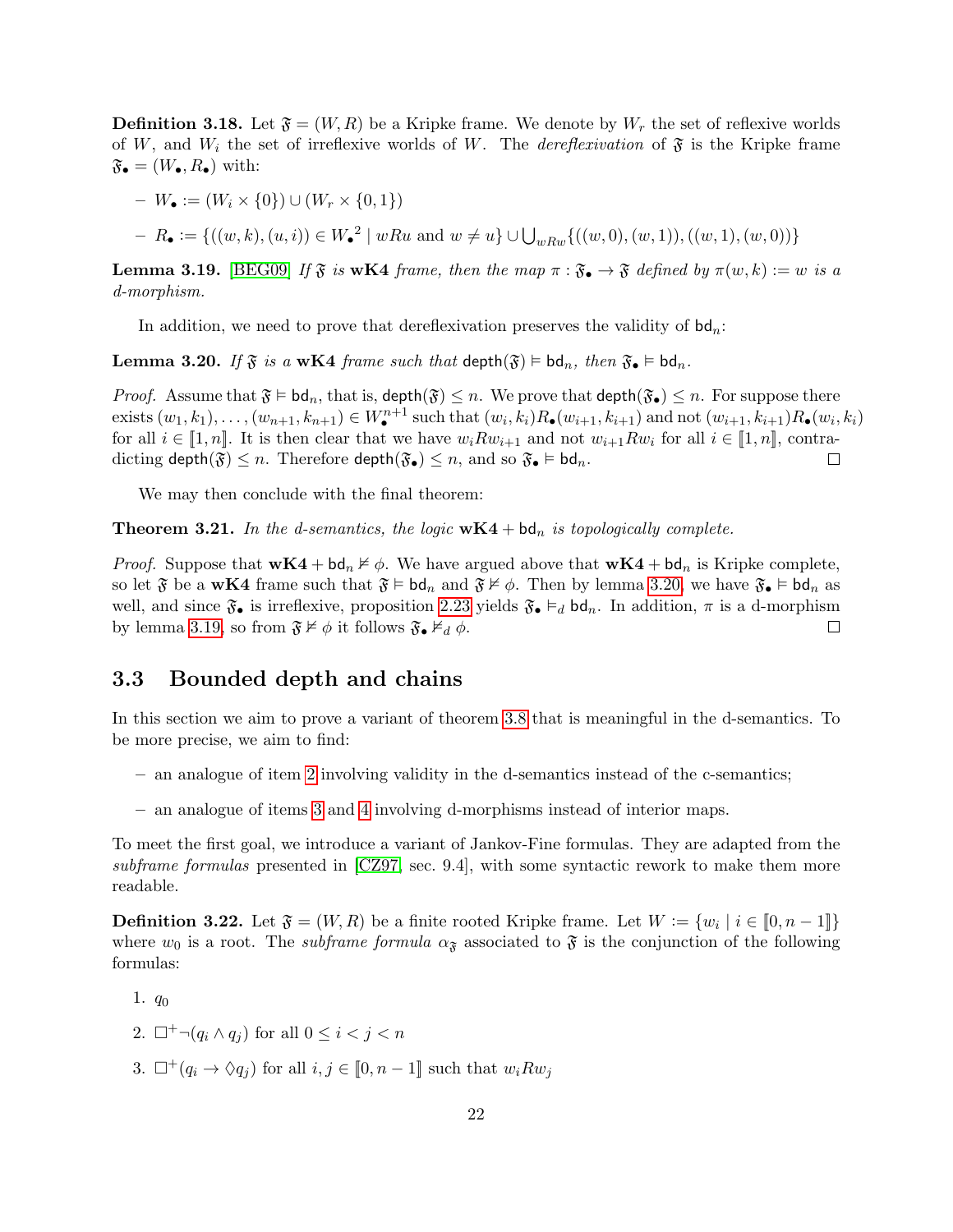4.  $\Box^+(q_i \to \neg \Diamond q_j)$  for all  $i, j \in [0, n-1]$  such that  $\neg(w_i R w_j)$ 

In words,  $\alpha_{\mathfrak{F}}$  is just like  $\chi_{\mathfrak{F}}$  apart from two points: first, the terms of the conjunction are under the scope of  $\Box^+$  instead of  $\Box$ , but this is merely an adjustment to account for the fact that we are no longer restricted to reflexive frames; second, the term  $\Box^+ \bigvee_{i=0}^{n-1} q_i$  is not present. This means that satisfiability of  $\alpha_{\mathfrak{F}}$  in a space X encodes the presence of the "pattern" given by  $\mathfrak{F}$  within some subspace of  $X$ , instead of necessarily  $X$  itself. This is made more precise by the following result:

<span id="page-24-0"></span>**Proposition 3.23.** Let X be a topological space. Then  $\alpha_{\tilde{s}}$  is satisfiable in X iff  $\tilde{s}$  is a d-morphic image of some subspace of X.

*Proof.* Suppose that there exists a set  $Y \subseteq X$  and a surjective d-morphism  $f: Y \to W$ . We define a valuation  $\nu$  by setting, for all  $i \in [0, n-1]$ ,  $\nu(q_i) := f^{-1}(w_i)$ . Since f is surjective, there exists  $x \in \nu(q_0)$ . We prove that  $X, \nu, x \vDash \alpha_{\mathfrak{F}}$ .

- 1.  $X, \nu, x \models q_0$  by construction.
- 2. If  $0 \leq i \leq j \leq n$  then  $X, \nu, x \models \Box^+ \neg (q_i \land q_j)$  since any point in X has at most one image by f.
- 3. Suppose  $w_i R w_j$  and let  $y \in Y$  such that  $f(y) = w_i$  (implying  $y \in Y$ ). Then  $y \in f^{-1}(R^{-1}\{w_j\})$ , so  $y \in d_Y(f^{-1}(\{w_j\}))$  by theorem [2.32,](#page-15-1) that is,  $y \in d(f^{-1}(\{w_j\})) \cap Y$ . Hence  $X, \nu, y \models \Diamond q_j$ . Since X is open it follows that  $X, \nu, x \models \Box^+(q_i \to \Diamond q_i)$ .
- 4. Suppose  $\neg w_i R w_j$  and let  $y \in Y$  such that  $f(y) = w_i$  (implying  $y \in Y$ ). Then  $y \notin Y$  $f^{-1}(R^{-1}{w_j}),$  so  $y \in d_Y(f^{-1}({w_j})))$  by theorem [2.32,](#page-15-1) that is,  $y \notin d(f^{-1}({w_j}))) \cap Y$ . Hence  $X, \nu, y \vDash \neg \Diamond q_j$ . Since X is open it follows that  $X, \nu, x \vDash \Box^+(q_i \to \neg \Diamond q_j)$ .

Conversely, suppose that there exists a valuation  $\nu$  and a point  $x \in X$  such that  $X, \nu, x \models \alpha_{\tilde{x}}$ . After swapping boxes and conjunction we can find an open neighbourhood  $U$  of x such that every  $y \in U$  satisfies formulas 2 to 4. Then, given  $y \in U$ , if there exists some  $i \in [0, n-1]$  such that  $X, \nu, y \models q_i$ , it is unique and we set  $f(y) := q_i$ . We define  $Y := \text{Dom}(f)$  and prove that  $f: Y \to W$ meets the requirements.

- We show that f is surjective. By construction we have  $f(x) = q_0$ . Let  $i \in [1, n-1]$ . Since  $\mathfrak F$  is weakly transitive and rooted in  $w_0 \neq w_i$  we have  $w_0 R w_i$ . Thus  $X, \nu, x \models q_0 \to \Diamond q_i$ , so  $X, \nu, x \models \Diamond q_i$ , so there exists  $y \in U \setminus \{x\}$  such that  $X, \nu, y \models q_i$  and consequently  $f(y) = q_i$ .
- We show that f is a d-morphism. If  $j \in [0, n-1]$ , we show that  $f^{-1}(R^{-1}{w_j}) = d_Y(f^{-1}{w_j})$ . For suppose  $y \in f^{-1}(R^{-1}\{w_j\})$ ; writing  $w_i := f(y)$ , this means that  $w_i R w_j$ . It follows that  $X, \nu, y \vDash q_i \rightarrow \Diamond q_i$  and thus  $y \in d(\nu(q_i))$ , so finally  $y \in d(\nu(q_i)) \cap Y = d_Y(\nu(q_i))$ . Conversely, suppose  $y \notin f^{-1}(R^{-1}\{w_j\})$ ; then  $\neg(w_i R w_j)$ , and thus  $X, \nu, y \models q_i \rightarrow \neg \Diamond q_j$  and  $y \notin d(\nu(q_j))$ , and therefore  $y \notin d_Y(\nu(q_i))$

Since W is finite and  $R^{-1}$  and d commute with union, it follows that  $f^{-1}(R^{-1}A) = d_Y(f^{-1}A)$ for all  $A \subseteq W$ . By theorem [2.32](#page-15-1) we obtain that f is a d-morphism.

 $\Box$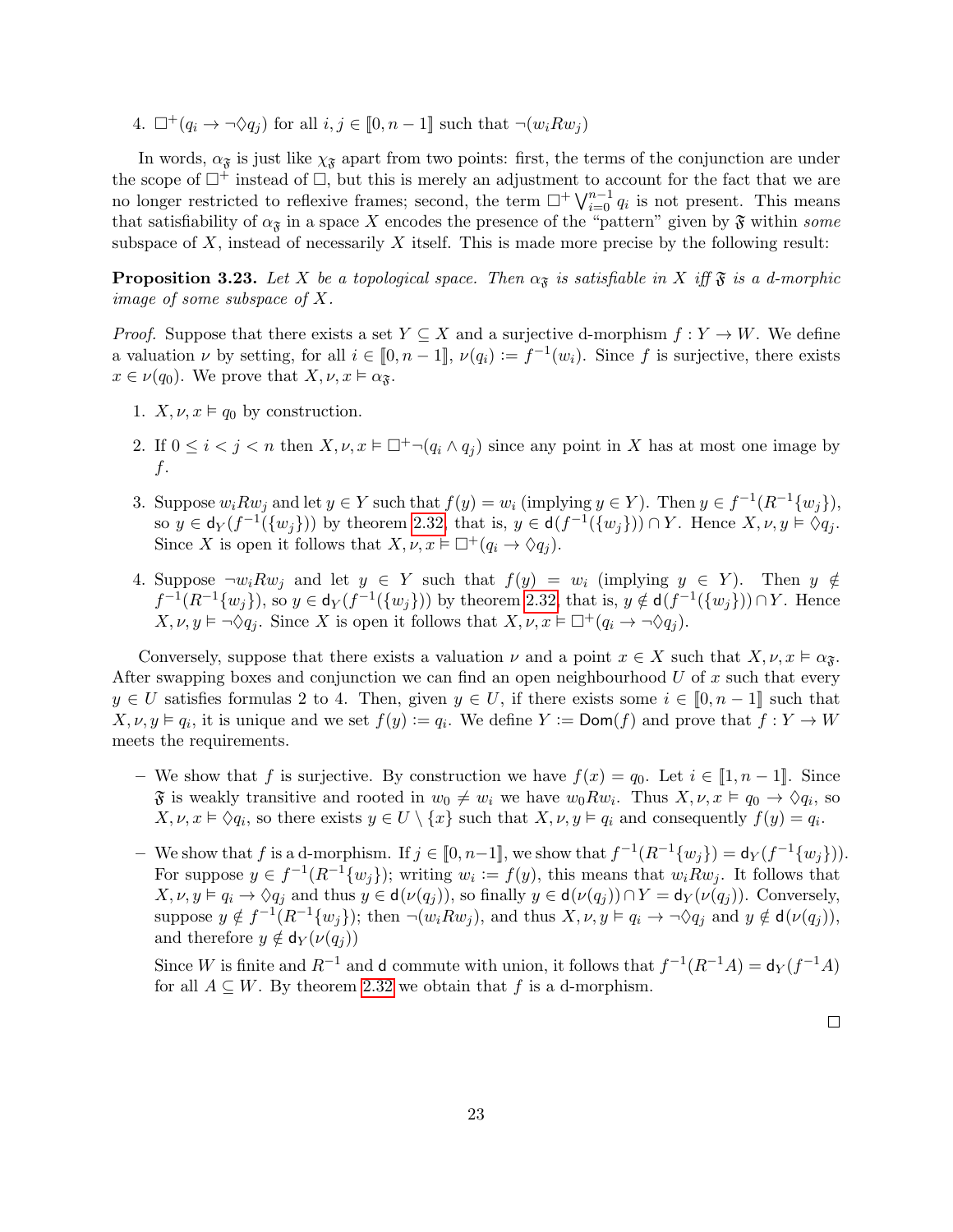Now, our goal is to connect subframe formulas to modal dimension by showing that given a space X we have  $X \models \mathsf{bd}_n$  iff  $X \models \neg \alpha_{\mathfrak{F}}$  for all  $n+1$ -chain  $\mathfrak{F}$ . We can see that we are now quantifying over all chains instead of considering only the reflexive one, which makes sense with regard to the d-semantics. Here the challenging implication is

$$
X \models \bigwedge \{ \neg \alpha_{\mathfrak{F}} \mid \mathfrak{F} \text{ is a } n+1 \text{-chain} \} \implies X \models \mathsf{bd}_n
$$

and for convenience we will instead prove

$$
X \vDash \bigwedge \{ \neg \alpha_{\mathfrak{F}} \mid \mathfrak{F} \text{ is a } n+1 \text{-chain} \} \implies X \vDash \mathsf{bd}_{n}^{+}
$$

(we will see that this is sufficient). It will however be easier to work with Kripke frames, which is possible if we move to the syntactic level, and then use Kripke completeness. However, for a reason that will soon be clear, attempting to show

$$
\mathbf{wK4} + \{\neg \alpha_{\mathfrak{F}} \mid \mathfrak{F}\text{ is a }n+1\text{-chain}\} \vdash \mathsf{bd}^+_n
$$

will not succeed. At some point in the proof we will need fixpoint operators (see section [2.4\)](#page-15-0), and this is why need to work within the stronger system  $\mu \mathbf{w} \mathbf{K} 4$ . Thus, the claim we are going to prove is

<span id="page-25-1"></span>
$$
\mu \mathbf{w} \mathbf{K} \mathbf{4} + \{ \neg \alpha_{\mathfrak{F}} \mid \mathfrak{F} \text{ is a } n+1 \text{-chain} \} \vdash \mathsf{bd}_{n}^{+}
$$
(3.1)

Unfortunately, while  $\mu$ wK4 is Kripke complete, we do not know whether this is the case for  $\mu$ **wK4** +  $\{\neg \alpha_{\tilde{s}} \mid \tilde{s} \text{ is a } n+1\}$ -chain. The solution then comes from one crucial observation, namely that only finitely many instances of the  $\neg \alpha_{\tilde{\sigma}}$ 's are needed to derive  $\mathsf{bd}_n^+$ . Indeed we know that if  $\mathsf{bd}^+_n$  is refuted in a frame  $\mathfrak{F}_0$ , this is because of the presence of a sequence  $w_0R^+ \dots R^+w_n$  such that not  $w_{i+1}R^+w_i$  for all  $i \in [0, n-1]$ . From this sequence we can then construct an  $n+1$ -chain  $\mathfrak{F}^3$  $\mathfrak{F}^3$ such that by properly instantiating the  $q_i$ 's, we can satisfy  $\alpha_{\tilde{\mathbf{x}}}$  in  $\tilde{\mathbf{y}}_0$ . This instance is derived from a tuple of formulas essentially describing the structure of  $\mathfrak{F}$  (i.e., which points are reflexive) along with some information retrieved from the falsity of  $bd_n$ ; for this reason it is called the *refutation tuple* associated to  $\mathfrak{F}$ . Since there are finitely many  $n+1$ -chains and each chain has only one refutation tuple, we end up as intended with finitely many instances of subframe formulas. Therefore [3.1](#page-25-1) can be seen as an implication in  $\mu$ **wK4**.

This also explains why we work with the  $\mu$ -calculus: if  $\mathfrak{F}$  is a  $n + 1$ -chain containing reflexive points, then  $\alpha_{\mathfrak{F}}$  contains subformulas of the form  $\Box^+(q_i \to \Diamond q_i)$ , which imposes a self-referential condition on the formula that is substituted for  $q_i$ . When fixpoint operators are available, constructing such a formula is then very easy.

**Definition 3.24.** Let  $n \in \mathbb{N}$  and  $\mathfrak{F} = (W, R)$  an *n*-chain with  $W = \{w_k \mid k \in [0, n-1]\}.$  The refutation tuple associated to  $\mathfrak{F}$  is the tuple of formulas  $t_{\mathfrak{F}} = (\phi_0, \ldots, \phi_{n-1})$  defined by, for all  $k \in [0, n-1]$ :

$$
\phi_k := \begin{cases} \nu p.(\psi_k \wedge \Diamond p) & \text{if } w_k \text{ is reflexive} \\ \psi_k \wedge \neg \Diamond \psi_k & \text{otherwise} \end{cases}
$$

where  $\psi_k$  is defined by downward recursion as follows:

<span id="page-25-0"></span><sup>&</sup>lt;sup>3</sup>Warning: while one might think that the  $n + 1$ -chain induced by  $\{w_0, \ldots, w_n\}$  is a natural choice for this  $\mathfrak{F}$ , this is not the case in general.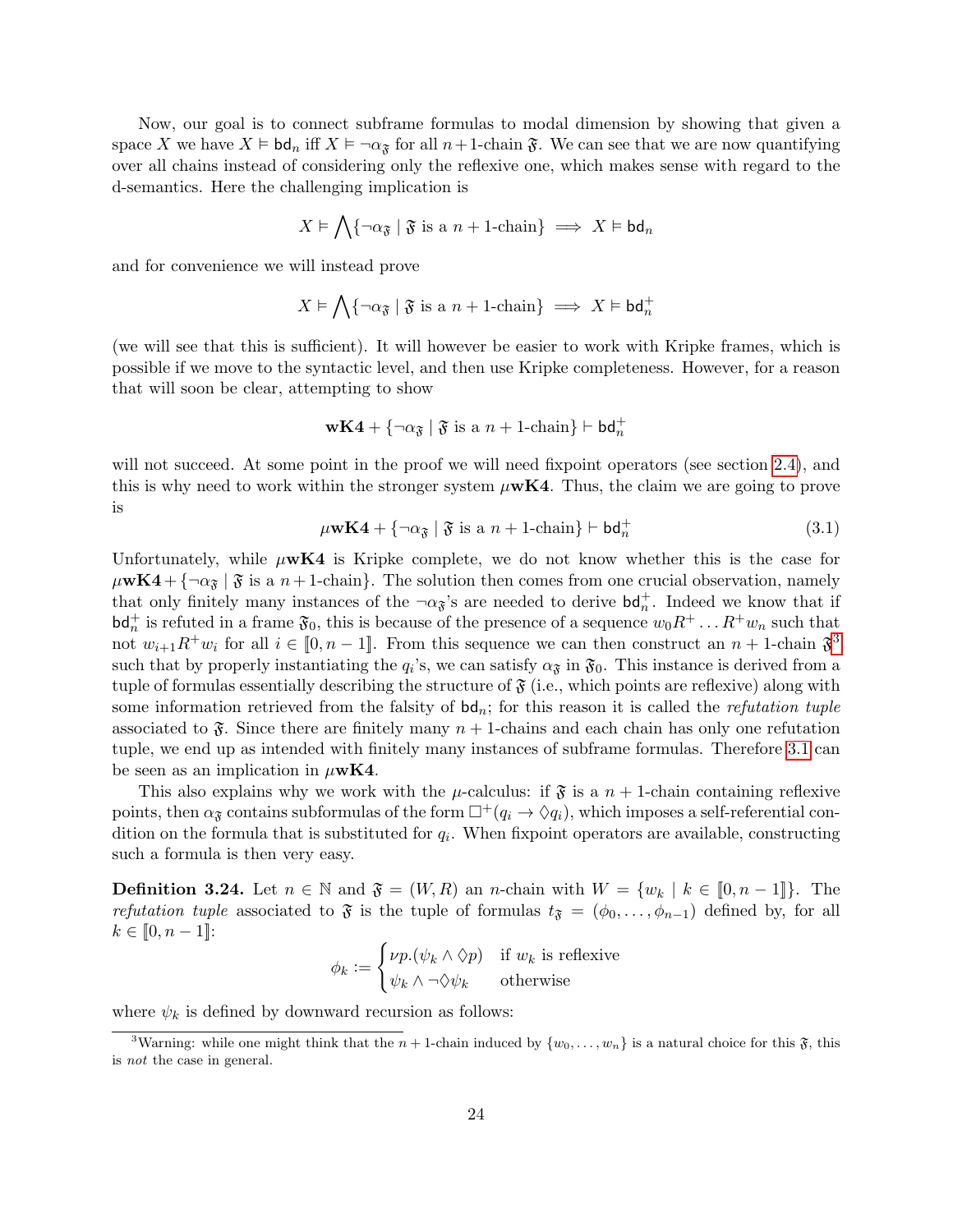- $\psi_{n-1} := \bigwedge_{1 \leq i \leq n-1} \Box^+ p_i$
- $-$  for all  $k \in [0, n-2]$ ,  $\psi_k := \Diamond \phi_{k+1} \land \neg p_{n-k-1} \land \bigwedge_{n-k \leq i \leq n-1} \Box^+ p_i$

The following lemma then establishes the result explained above:

<span id="page-26-0"></span>**Lemma 3.25.** Let us write  $\overline{q} := (q_0, \ldots, q_n)$ . We then have

$$
\mu \mathbf{w} \mathbf{K} \mathbf{4} \vdash \bigwedge \{ \Box^+ \neg \alpha_{\mathfrak{F}}[t_{\mathfrak{F}}/\overline{q}] \mid \mathfrak{F} \text{ is a } n+1\text{-}chain and t_{\mathfrak{F}} = (\phi_0, \dots, \phi_n) \} \rightarrow \mathsf{bd}_n^+
$$

*Proof.* By theorem [2.37,](#page-16-0) it suffices to consider a weakly transitive Kripke model  $\mathfrak{M} = (W, R, V)$ and  $w \in W$  such that

$$
\mathfrak{M}, w \vDash \bigwedge \{ \Box^+ \neg \alpha_{\mathfrak{F}}[t_{\mathfrak{F}}/\overline{q}] \mid \mathfrak{F} \text{ is a } n+1 \text{-chain and } t_{\mathfrak{F}} = (\phi_0, \dots, \phi_n) \}
$$

and to prove that  $\mathfrak{M}, w \models \mathsf{bd}_n^+$ . For suppose not. Then there exist  $w_0, \ldots, w_n$  with  $w_0 = w$ such that  $\mathfrak{M}, w_0 \models \neg p_n$  and  $\mathfrak{M}, w_n \models \Box^+ p_1$  and for all  $k \in [1, n-1]$ ,  $w_k R^+ w_{k+1}$  and  $\mathfrak{M}, w_k \models$  $\neg p_{n-k} \wedge \Box^+ p_{n-k+1}$ . We define the formulas  $\phi_0, \ldots, \phi_n$  and  $\psi_0, \ldots, \psi_n$  recursively, with the condition that  $\mathfrak{M}, w_k \models \psi_k$  for all  $k \in [0, n]$ . First we set  $\psi_n := \bigwedge_{1 \leq i \leq n} \Box^+ p_i$ , and if  $k \in [0, n]$  and  $\psi_k$  is defined, we consider two cases:

- if  $\mathfrak{M}, w_k \models \nu p.(\psi_k \land \Diamond p)$  then  $\phi_k := \nu p.(\psi_k \land \Diamond p)$ ;
- otherwise we set  $\phi_k := \psi_k \wedge \neg \Diamond \psi_k$ .

If  $k > 0$  we then define  $\psi_{k-1} := \Diamond \phi_k \land \neg p_{n-k+1} \land \bigwedge_{n-k+2 \leq i \leq n} \Box^+ p_i$ . It is then clear that  $(\phi_0, \ldots, \phi_n)$ is the refutation tuple associated to some  $n + 1$ -chain  $\mathfrak{F}$ ; we write  $u_0, \ldots, u_n$  its elements.

We now construct by downward recursion a sequence of worlds  $(w'_0, \ldots, w'_n)$  satisfying  $w_k R^+ w'_k$ and  $\mathfrak{M}, w'_{k} \models \phi_{k}$  for all  $k \in [0, n]$ :

- Since  $\mathfrak{M}, w_{n-i+1} \models \Box^+ p_i$  for all  $i \in [1, n]$  and  $\mathfrak{M}$  is weakly transitive we have  $\mathfrak{M}, w_n \models \psi_n$ . If  $\mathfrak{M}, w_n \models \nu p.(\psi_n \wedge \Diamond p)$  we set  $w'_n := w_n$  and we are done; otherwise there exists a path  $v_1R \dots Rv_m$  with  $v_1 = w_n$  and such that  $\mathfrak{M}, v_i \models \psi_n$  for all  $i \in [1, m-1]$  and  $\mathfrak{M}, v_m \nvDash \Diamond \psi_n$ . By weak transitivity we have  $w_0 R^+ v_m$  so we set  $w'_0 := v_m$  and we are done.
- $-$  If  $k \in [0, n-1]$  we have  $w_k R^+ w_{k+1} R^+ w'_{k+1}$  and  $\mathfrak{M}, w'_{k+1} \models \phi_{k+1}$  by the induction hypothesis. Then by weak transitivity we have  $w_k \tilde{R}^+ w'_{k+1}$ , but  $w_k = w'_{k+1}$  is impossible since  $\mathfrak{M}, w_k \models$  $\neg p_{n-k}$  and  $\mathfrak{M}, w_{k+1} \models \Box^+ p_{n-k}$  yields  $\mathfrak{M}, w'_{k+1} \models p_{n-k}$ . Hence  $w_k R w'_{k+1}$  and since  $\mathfrak{M}, w'_{k+1} \models$  $\phi_{k+1}$  by the induction hypothesis, we obtain  $\mathfrak{M}, w_k \models \Diamond \phi_{k+1}$ . We also have  $\mathfrak{M}, w_k \models \neg p_{n-k}$ and  $\mathfrak{M}, w_k \models \Box^+ p_i$  for all  $i \in [n+1-k, n+1]$  by the same argument as above. Therefore  $\mathfrak{M}, w_k \models \psi_k$  and the construction of  $w'_k$  is analogous to the case  $k = 0$ .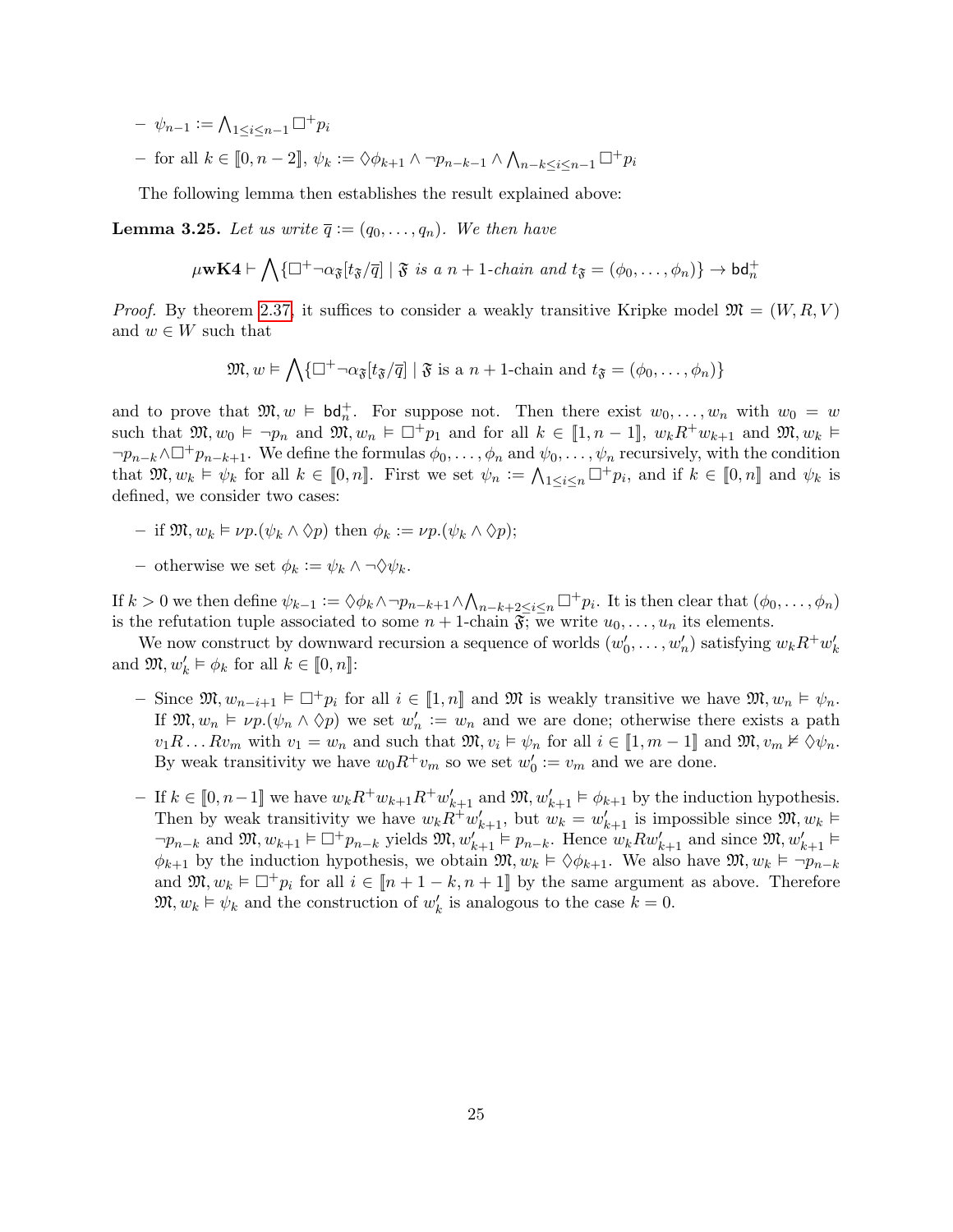

We then show that  $\mathfrak{M}, w'_0 \vDash \neg \alpha_{\mathfrak{F}}[t_{\mathfrak{F}}/\overline{q}]$ :

- 1. We know that  $\mathfrak{M}, w'_0 \vDash \phi_0$ .
- 2. If  $0 \le i \le j \le n$  then  $\models \phi_j \to \Box^+ p_{n-i}$  whereas  $\models \phi_i \to \neg p_{n-i}$ , so this proves  $\mathfrak{M}, w'_0 \models$  $\Box^+ \neg (\phi_i \wedge \phi_i).$
- 3. Suppose  $0 \leq i \leq j \leq n$ .
	- $-$  If  $i < j$  we show that  $\mathfrak{M}, w'_0 \models \Box^+(\phi_i \to \Diamond \phi_j)$ . For suppose  $\mathfrak{M}, v \models \phi_j$ . Since for all  $k \in [i+1, j]$  we have  $\models \phi_k \rightarrow \Diamond \phi_{k+1}$  we obtain the existence of a path  $v_1R \dots Rv_m$  with  $v_1 = v$  and such that  $\mathfrak{M}, v_m \models \phi_j$ . By weak transitivity it follows that  $vR^+v_m$  and by 2 we cannot have  $v = v_m$ , so  $vRv_m$ , and this proves  $\mathfrak{M}, v \models \Diamond \phi_j$ .
	- $-$  If  $i = j$  we suppose  $u_i$  reflexive in  $\mathfrak{F}$ , i.e.,  $\phi_i = \nu p \cdot (\psi_i \wedge \Diamond p)$ . Then  $\mathfrak{M}, w'_0 \models \Box^+(\phi_i \to \Diamond \phi_i)$ as an immediate consequence of the fixpoint axiom.
- 4. Suppose  $0 \leq i \leq j \leq n$ 
	- If  $i < j$  we show that  $\mathfrak{M}, w'_0 \models \Box^+(\phi_j \to \neg \Diamond \phi_j)$ . For suppose  $\mathfrak{M}, v \models \phi_j$  and  $vRu$  with  $\mathfrak{M}, u \models \phi_i$ . Then  $\mathfrak{M}, v \models \Box^+ p_{n-i}$  whereas  $\mathfrak{M}, u \models \neg p_{n-i}$ , a contradiction. This proves the claim.
	- If  $i = j$ , suppose  $u_i$  irreflexive in  $\mathfrak{F}$ , i.e.  $\phi_i = \psi_i \wedge \neg \Diamond \psi_i$ . It is then obvious that  $\mathfrak{M}, w'_0 \models \Box^+(\phi_i \rightarrow \neg \Diamond \phi_i).$

Since  $wR^+w_0'$ , it follows that  $\mathfrak{M}, w \nvDash \Box^+ \neg \alpha_{\mathfrak{F}}[t_{\mathfrak{F}}/\overline{q}]$ , a contradiction. This concludes the proof.  $\Box$ 

<span id="page-27-0"></span>Lemma 3.26. We have

$$
\mu\mathbf{wK4}+\{\neg\alpha_{\mathfrak{F}}\mid \mathfrak{F}\ is\ a\ n+1\text{-}chain\}\vdash\mathsf{bd}^+_n
$$

*Proof.* Let  $\mathfrak{F}'$  be a  $n + 1$ -chain. By the rules of necessitation and substitution we have

$$
\mu
$$
**wK4** + { $\neg \alpha_{\mathfrak{F}}$  |  $\mathfrak{F}$  is a *n*-chain}  $\vdash \Box^{+} \neg \alpha_{\mathfrak{F}}[t_{\mathfrak{F}}/\overline{q}]$ 

and we conclude by lemma [3.25.](#page-26-0)

 $\Box$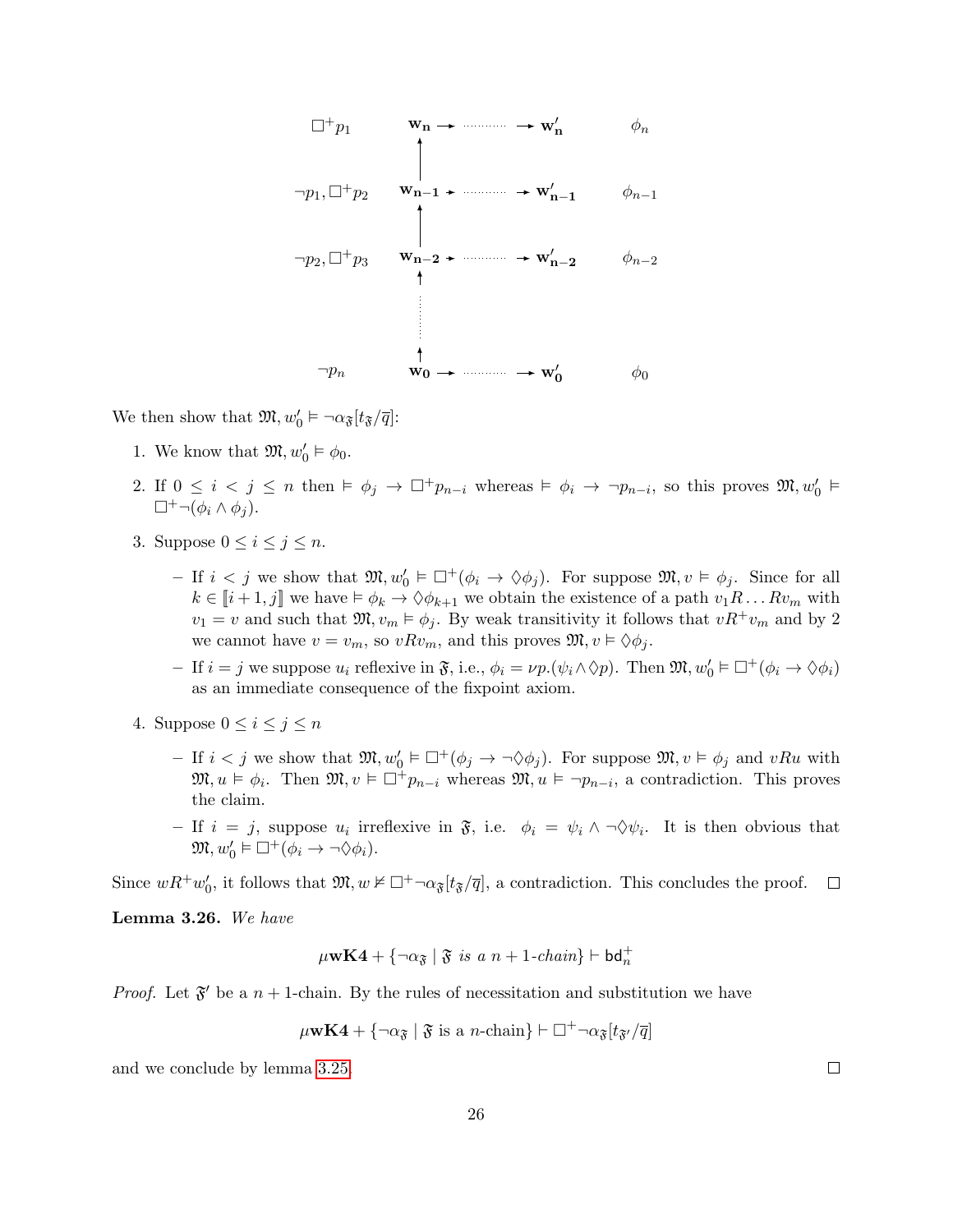We are now able to state and prove the main result of this section:

<span id="page-28-3"></span>**Theorem 3.27.** Let X be a topological space. The following conditions are equivalent for all  $n \in \mathbb{N}$ :

- 1. mdim $(X) \leq n-1$
- <span id="page-28-2"></span>2.  $X \vDash \neg \alpha_{\mathfrak{F}}$  for all  $n + 1$ -chain  $\mathfrak{F}$
- <span id="page-28-1"></span>3. No  $n + 1$ -chain is a d-morphic image of a subspace of X

*Proof.* From [3](#page-28-1) to [2,](#page-28-2) suppose that  $X \nvDash \neg \alpha_{\mathfrak{F}}$  for some  $n + 1$ -chain  $\mathfrak{F}$ , that is,  $\alpha_{\mathfrak{F}}$  is satisfiable in X. Then by proposition [3.23,](#page-24-0) there exists a subspace Y of X and a surjective d-morphism from Y to some  $\mathfrak{F}.$ 

From [1](#page-28-3) to [3,](#page-28-1) suppose that there exists a surjective d-morphism f from an open set  $Y \subseteq X$  to some  $n + 1$ -chain  $\mathfrak{F}$ . In particular, f is an interior map, and it can be seen as an interior map from Y to the reflexive  $n+1$ -chain (since all  $n+1$ -chains induce the same topological space). Then from theorem [3.8,](#page-19-3) we obtain  $\text{mdim}(X) > n - 1$ .

From [2](#page-28-2) to [1,](#page-28-3) suppose that  $X \models \neg \alpha_{\mathfrak{F}}$  for all  $n + 1$ -chain  $\mathfrak{F}$ . In other words

$$
X \vDash \mu \mathbf{wK4} + {\neg \alpha_{\mathfrak{F}} | \mathfrak{F} \text{ is a } n+1\text{-chain}}
$$

and from lemma [3.26](#page-27-0) it follows that  $X \models bd_n^+$ . Then by proposition [2.28](#page-14-0) we obtain  $X \models_c bd_n$ , and therefore  $\text{mdim}(X) \leq n-1$  by theorem [3.8.](#page-19-3)

 $\Box$ 

Remark 3.28. Items [3](#page-19-5) and [4](#page-19-6) of theorem [3.8](#page-19-3) may suggest that, similarly:

- mdim(X) ≤ n − 1 iff no n + 1-chain is a d-morphic image of X;
- mdim(X) ≤ n − 1 iff no n + 1-chain is a d-morphic image of some open subspace of X.

This differs from  $1 \iff 3$  $1 \iff 3$  above on the quantification over subspaces of X, that is, we only consider X itself in the first case, and its open subspaces in the second case. Yet this is not the case in general: if we take  $X := \{0, 1, 2, 3\}$  and  $\tau := \{0, \{1, 2\}, \{3\}, X\}$  (see figure [3.2\)](#page-28-4) we find that mdim(X) > 0 yet no 2-chain is a d-morphic image of X, nor any open subspace of X.



<span id="page-28-4"></span><span id="page-28-0"></span>Figure 3.2: A counter-example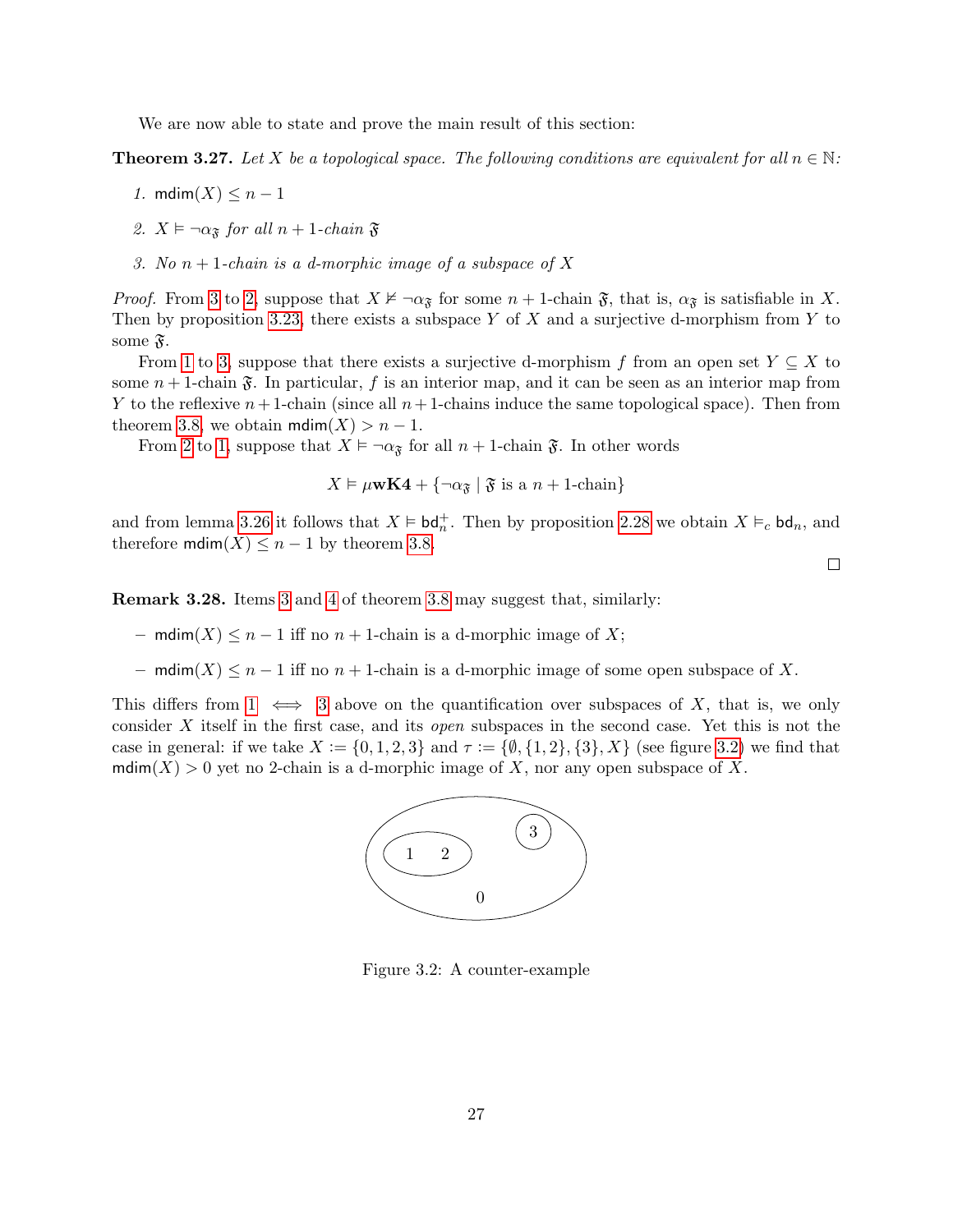#### 3.4 Bounded depth and derivative

We conclude this chapter with a last, modest result: we show that taking the derivative of a space decreases its modal dimension by at most 1. This proposition can be split into two parts: on the one hand, given a space X we have  $\text{mdim}(\mathsf{d}(X)) \leq \text{mdim}(X)$ , but in fact we will show the stronger claim that  $\text{mdim}(Y) \le \text{mdim}(X)$  whenever Y is a subspace of X; on the other hand,  $\text{mdim}(X) \ge \text{mdim}(d(X)) + 1$ . To achieve this goal we essentially reuse the techniques introduced in section [3.2,](#page-19-0) starting with transformations of valuations:

**Definition 3.29.** Let  $n \in \mathbb{N}$ , X a space,  $Y \subseteq X$  and  $\nu$  a valuation over Y. The Y-stuffing  $\nu_Y^{\bullet}$  of  $\nu$ is the valuation over X with domain  $P_n$  such that for all  $k \in [1, n]$ ,  $\nu_Y^{\bullet}(p_k) := \nu(p_k) \cup X \setminus Y$ .

<span id="page-29-0"></span>**Lemma 3.30.** Let  $(X, \nu)$  be a topological model,  $x \in Y \subseteq X$  and  $n \in N$ . If  $Y, \nu, x \models \neg \mathsf{bd}_n$  then  $X, \nu_Y^{\bullet}, x \vDash \neg \mathsf{bd}_n.$ 

*Proof.* By induction on *n*. For  $n = 0$  this is trivial since  $\neg bd_0 \equiv \top$ .

Suppose that it holds for n, and assume  $Y, \nu, x \models \neg \mathsf{bd}_{n+1}$ , i.e.,  $Y, \nu, x \models \theta_n \land \neg p_{n+1}$ . Let U be an open neighbourhood of x. By assumption there exists  $y \in U \cap Y \setminus \{x\}$  such that  $Y, \nu, y \models$  $\Box p_{n+1} \wedge \neg \mathrm{bd}_n$ . Thus there exists an open neighbourhood V of y such that  $V \cap Y \setminus \{y\} \subseteq \nu(p_{n+1})$ . If  $z \in V \setminus \{y\}$  we have either  $z \in Y$ , in which case  $z \in \nu(p_{n+1}) \subseteq \nu_Y^{\bullet}(p_{n+1})$ , or  $z \notin Y$  which yields  $z \in \nu_Y^{\bullet}(p_{n+1})$ . This proves  $X, \nu_Y^{\bullet}, y \vDash \Box p_{n+1}$ , and we also have  $X, \nu_Y^{\bullet}, y \vDash \neg \mathsf{bd}_n$  by the induction hypothesis. Since  $y \in U \setminus \{x\}$  we obtain  $X, \nu_Y^{\bullet}, x \vDash \theta_n$  and we are done.  $\perp$ 

<span id="page-29-1"></span>**Proposition 3.31.** Let X be a topological space and  $Y \subseteq X$  a subspace of X. Then  $\text{mdim}(Y) \leq$  $mdim(X)$ .

*Proof.* If  $\text{mdim}(X) = \infty$  this is obvious. Assume that  $n := \text{mdim}(X)$  is finite.

Suppose  $\text{mdim}(Y) > n$ . Then, by theorem [3.14](#page-22-2) we have  $Y \not\vDash \text{bd}_{n+1}$ , that is, there exists a valuation  $\nu$  and  $x \in d(X)$  such that  $Y, \nu, x \models \neg bd_{n+1}$ . Then by lemma [3.30](#page-29-0) we obtain  $X, \nu_Y^{\bullet}, x \models$  $\neg bd_{n+1}$  and thus  $X \not\vDash bd_{n+1}$ . By theorem [3.14](#page-22-2) again we get mdim $(X) > n$ , a contradiction. Therefore  $\text{mdim}(Y) \leq n$ .  $\Box$ 

<span id="page-29-2"></span>**Lemma 3.32.** Let X be a topological space. If  $\text{mdim}(d(X)) \leq n$  then  $\text{mdim}(X) \leq n+1$ .

*Proof.* By contraposition, suppose  $\text{mdim}(X) > n+1$ . Then  $X \not\vDash \text{bd}_{n+2}$  by theorem [3.14,](#page-22-2) so there exists a valuation  $\nu$  and  $x \in X$  such that  $X, \nu, x \models \neg \mathsf{bd}_{n+2}$ . It is clear that  $[\![\sigma]\!]_{(X,\nu)} \subseteq \mathsf{d}(X)$  so we can apply lemma [3.12](#page-21-1) to  $Y := \mathsf{d}(X)$  and obtain  $x \in \mathsf{d}(X)$  and  $\mathsf{d}(X), \nu_Y^{\downarrow}$  $\psi_Y$ ,  $x \models \neg \mathsf{bd}_{n+1}$ . Hence  $d(X) \not\vDash \neg bd_{n+1}$  and it follows that  $mdim(d(X)) > n$ .  $\Box$ 

**Theorem 3.33.** For all topological space  $X$  we have

 $mdim(X) - 1 \leq mdim(d(X)) \leq mdim(X)$ 

with the convention that  $\infty - 1 = \infty$ .

*Proof.* If mdim(X) is finite then this is an immediate consequence of proposition [3.31](#page-29-1) and lemma [3.32.](#page-29-2) If  $mdim(X) = \infty$ , we show that  $mdim(d(X)) = \infty$  too. If not, we have  $mdim(d(X)) \leq n$  for some n, so mdim $(X) \leq n+1$  by lemma [3.32,](#page-29-2) a contradiction. This concludes the proof.  $\Box$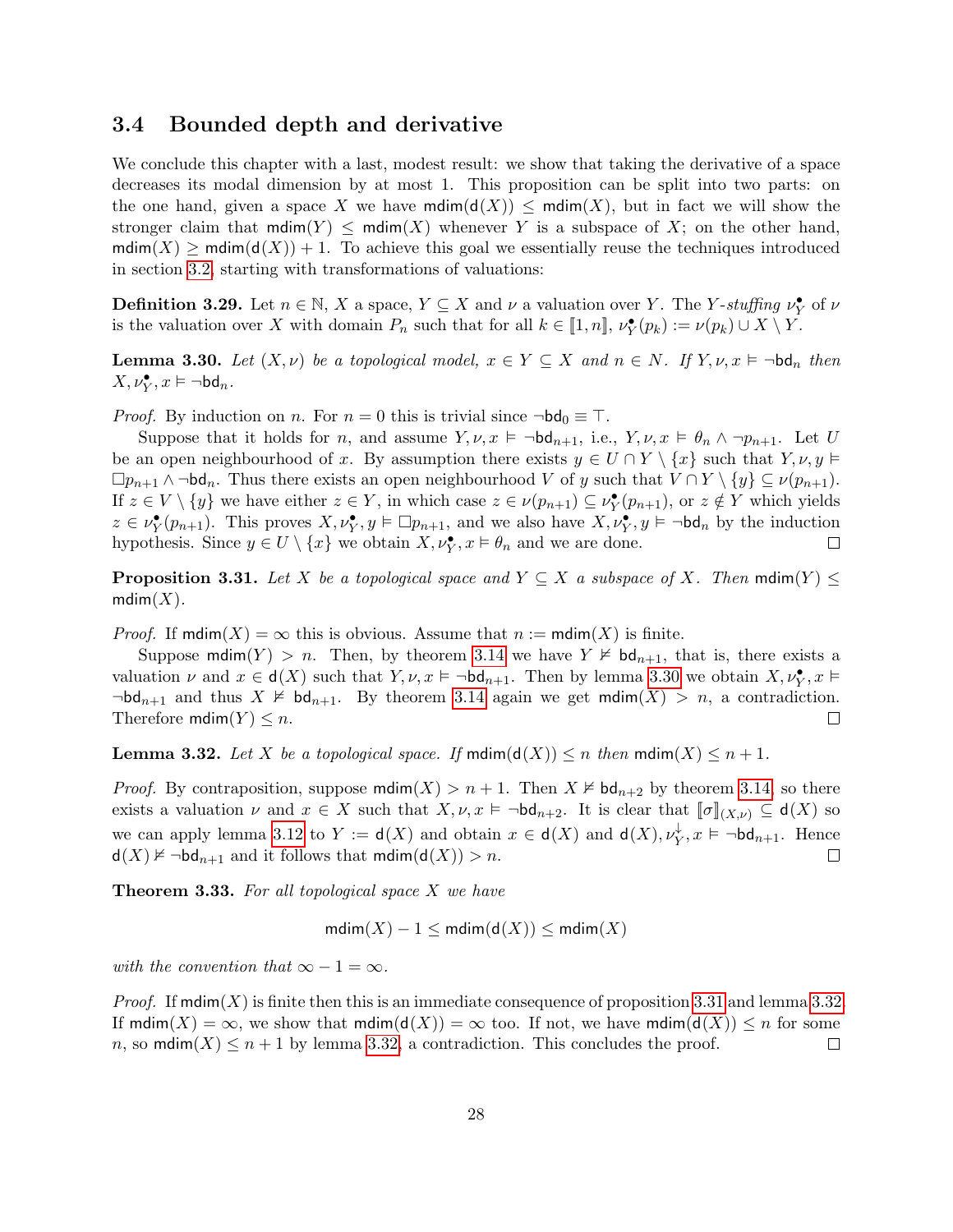This closes the chapter and leaves us with a good understanding of the derivational meaning of  $bd_n$ : in addition to the link with modal Krull dimension and the proof of completeness, we have also established convenient characterizations that allow us to appreciate the differences and similarities between the c-semantics and the d-semantics. These insights will be helpful in the next chapter, wherein we study other axiomatic systems, and plan to combine them with  $\mathsf{bd}_n$ .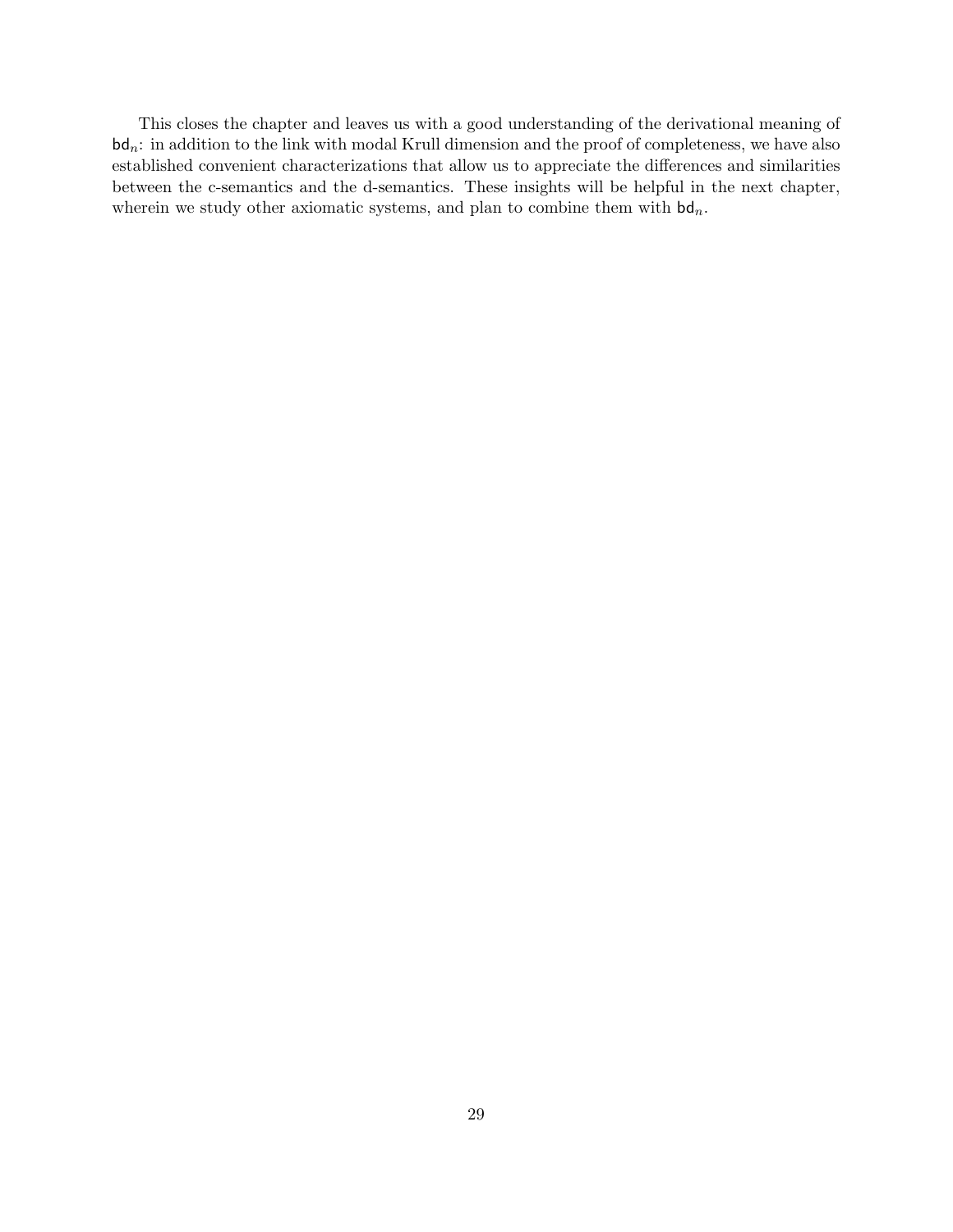## <span id="page-31-0"></span>**Chapter**

### Extensions of  $wK4$  and topological completeness

Whereas the logics **S4.2** and **S4.3** have been part of the landscape of the c-semantics for a while, with their well-known connection to extremally disconnected spaces, the interpretation of the axioms .2 and .3 in the d-semantics is still missing. Further, several axioms coincide with .2 or .3 over reflexive and transitive frames, but turn out to be distinct when we step outside of S4 and only work under  $wK4$ . This generates some confusion, and preliminary work will be needed in the first place to clarify the situation. We will eventually identify four logics of interest:  $wK4.2$ and wK4.3 which correspond directly to S4.2 and S4.3, and wK4.2<sup>+</sup> and wK4.3<sup>+</sup> which are obtained by taking the S4-translation of .2 and .3. We can already see that we will obtain the semantics of the last two from proposition [2.28](#page-14-0) for free, so we are merely studying them for the sake of comprehensiveness.

More instructive will be the study of the first two systems: in section [4.1,](#page-31-1) we show that  $\mathbf{wK4.2}$ defines a subclass of the class of extremally disconnected spaces with some forbidden patterns. The case of wK4.3 is also very fertile, for we observe that from .3 we can derive the simpler axiom  $aT := \Box(p \to \Diamond p)$ . While its Kripke semantics is rather unimpressive, its topological semantics will turn out to produce rich results, and this justifies the presence of section [4.2](#page-39-0) which is entirely devoted to **aT** and its relation to a new kind of spaces called *accumulative*. After that, we will show in section [4.3](#page-44-0) that wK4.3 defines the class of spaces that are hereditarily extremally disconnected and accumulative. Finally, we address in section [4.4](#page-48-0) a handful of extensions of these logics, obtained by adding the axioms  $\mathsf{gl}$  and  $\mathsf{bd}_n$ .

<span id="page-31-1"></span>Along this road we will naturally be interested in the topological completeness of these logics. To achieve this goal, we will use the operation of unfolding a Kripke frame presented in [\[BBFD21\]](#page-69-3). While this strategy works well for  $wK4.2$  and  $wK4.2^+$ , the topology of the unfolded frame turns out to be too coarse as soon as extensions of  $wK4 + aT$  are concerned. To remedy this, we will introduce the operation of refined unfolding which generates more open sets and successfully yields the topological completeness of  $wK4 + aT$  and  $wK4.3$ . For the logic  $wK4.3^+$  we will reuse the technique of dereflexivation, on which we will also rely in section [4.4.](#page-48-0)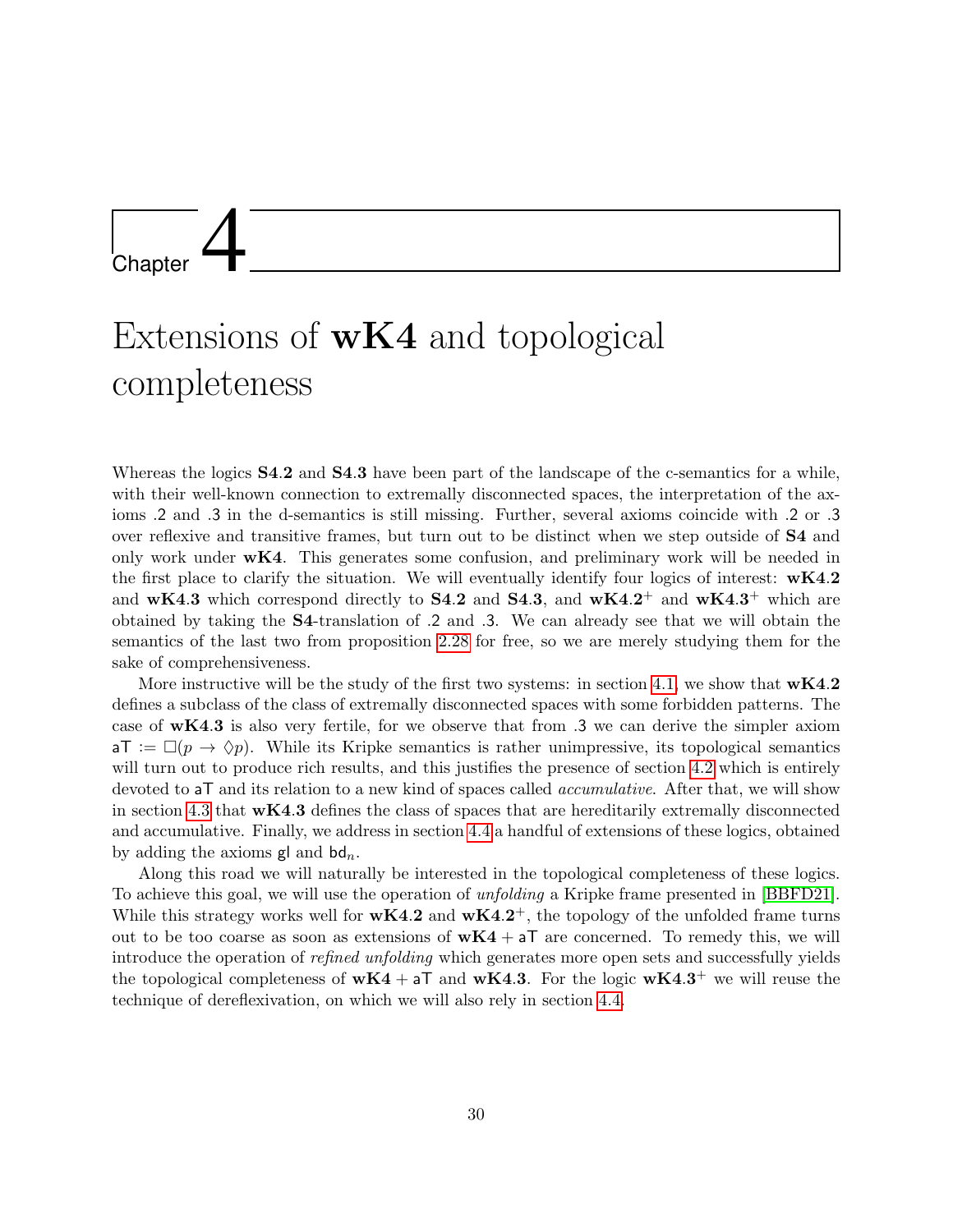#### 4.1 The logic wK4.2

In this section we adapt S4.2 to the d-semantics and establish completeness of the resulting logics. The following is well known:

<span id="page-32-0"></span>Theorem 4.1. [\[vBB07\]](#page-70-3) In the c-semantics, S4.2 defines the class of extremally disconnected spaces, and is topologically complete.

Recall that (hereditarily) extremally disconnected spaces were introduced in definition [2.15.](#page-12-3) It may be tempting to focus solely on the axiom  $.2 = \Diamond \Box p \rightarrow \Box \Diamond p$ . But in [\[CZ97,](#page-69-5) sec. 3.5] we also find  $K4.2 := K4 + \Diamond (p \land \Box q) \rightarrow \Box (p \lor \Diamond q)$  which defines the class of transitive directed frames. The condition of *directedness* of a Kripke frame  $\mathfrak{F} = (W, R)$  is

for all  $w, u, v \in W$ , if  $wRu$  and  $wRv$  and  $u \neq v$  then  $\exists t \in W$ ,  $uRt$  and  $vRt$ 

Recall that the property of *strong directedness* is the same without the condition  $u \neq v$ . Hence we must consider  $wK4+\Diamond(p\land \Box q)\rightarrow \Box(p\lor \Diamond q)$  as a candidate to define  $wK4.2$ . This logic, however, turns out to admit another axiomatization:

<span id="page-32-1"></span>**Proposition 4.2.** We have  $wK4 + \Diamond(p \land \Box q) \rightarrow \Box(p \lor \Diamond q) = wK4 + .2^+$ . In addition:

- the logic  $wK4 + .2^+$  defines the class of weakly transitive directed frames and is Kripke complete;
- in the d-semantics, the logic  $wK4 + .2^+$  defines the class of extremally disconnected spaces.

*Proof.* We know from [\[CZ97,](#page-69-5) sec. 3.5] that  $\Diamond(p \land \Box q) \rightarrow \Box(p \lor \Diamond q)$  defines directedness. Since w4 and  $\Diamond(p \land \Box q) \rightarrow \Box(p \lor \Diamond q)$  are Sahlqvist formulas [\[BRV01,](#page-69-4) sec. 4.3], we immediately obtain Kripke completeness of  $\mathbf{L} := \mathbf{wK4} + \Diamond(p \wedge \Box q) \rightarrow \Box(p \vee \Diamond q)$ . In addition, given a Kripke frame  $\mathfrak{F}$ . we can see that  $\mathfrak{F}$  is directed iff  $\mathfrak{F}^+$  is strongly directed, so by proposition [2.28](#page-14-0) it follows that .2<sup>+</sup> defines directedness too.

Since L and  $wK4 + .2^+$  define the same class of frames, and L is Kripke complete, we obtain  $wK4 + .2^+ \subseteq L$ . For the other inclusion, it suffices to prove  $L \vdash .2^+$ . Substituting p for q in  $\Diamond(p \wedge \Box q) \rightarrow \Box(p \vee \Diamond q)$ , we obtain  $\mathbf{L} \vdash \Diamond \Box^+ p \rightarrow \Box \Diamond^+ p$ , and from there it is not hard to prove that  $\mathbf{L} \vdash \Diamond^+ \Box^+ p \to \Box^+ \Diamond^+ p.$ 

Finally, if X is a topological space, we know from proposition [2.28](#page-14-0) that  $X \models_d .2^+$  iff  $X \models_c .2$ , and from theorem [4.1](#page-32-0) it follows that  $X \vDash_d \mathbf{L}$  iff X is extremally disconnected. П

This being clarified, the choice of the following names is then natural:

$$
wK4.2 := wK4 + .2
$$

$$
wK4.2^+ := wK4 + .2^+
$$

We are now going to investigate the semantics of  $wK4.2$ . Unsurprisingly, validity of  $wK4.2$  in a space  $X$  implies that  $X$  is extremally disconnected, but this condition is not sufficient since the following spaces spaces falsify  $wK4.2$  even though they are extremally disconnected: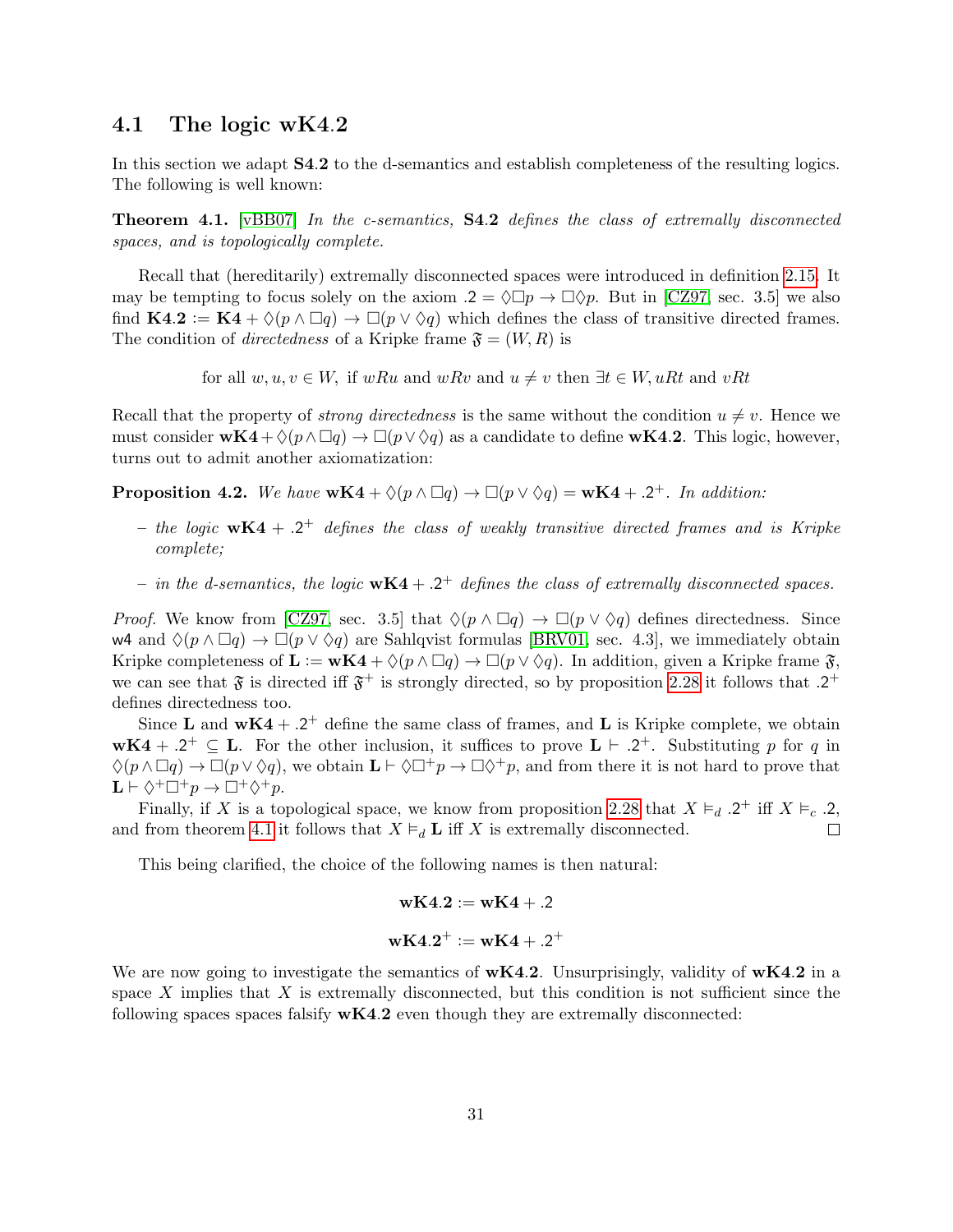

Yet .2 is valid in the following spaces, which are open subspaces of the previous two:

$$
\bigodot \, X_1' \qquad \qquad \bigodot \, X_2'
$$

This observation leads us to break any  $wK4.2$  space into two open subspaces: one called *almost* discrete which gathers all the subspaces of the form  $X'_1$  and  $X'_2$ , and one called strongly dense-in*itself* which by construction cannot contain  $X_1$  nor  $X_2$ . We will then show that this decomposition is actually a complete characterization of the class of spaces defined by  $wK4.2$ . Here is the definition of these properties:

**Definition 4.3.** Let X be a topological space. An open set U is said to be *atomic* if it is non-empty and there exists no open set V such that  $\emptyset \subset V \subset U^1$  $\emptyset \subset V \subset U^1$ . Then X is called:

- almost discrete if every point has an atomic open neighbourhood U such that  $|U| \leq 2$ ;
- strongly dense-in-itself if for every non-empty open set U we have  $|U| \geq 3$ .

Remark 4.4. To understand how this definition is related to discrete and dense-in-itself spaces, it is insightful to reformulate these two conditions as follows:

- X is discrete iff every point has an atomic open neighbourhood U such that  $|U| \leq 1$ ;
- X dense-in-itself iff for every non-empty open set U we have  $|U| \geq 2$ .

The link is then clear, and the names are consistent since any discrete space is also almost discrete, and any strongly dense-in-itself space is also dense-in-itself.



Figure 4.1: A discrete space (left) and an almost discrete space (right)

<span id="page-33-0"></span><sup>&</sup>lt;sup>1</sup>Here and throughout the whole document,  $A \subset B$  means that  $A \subseteq B$  and  $A \neq B$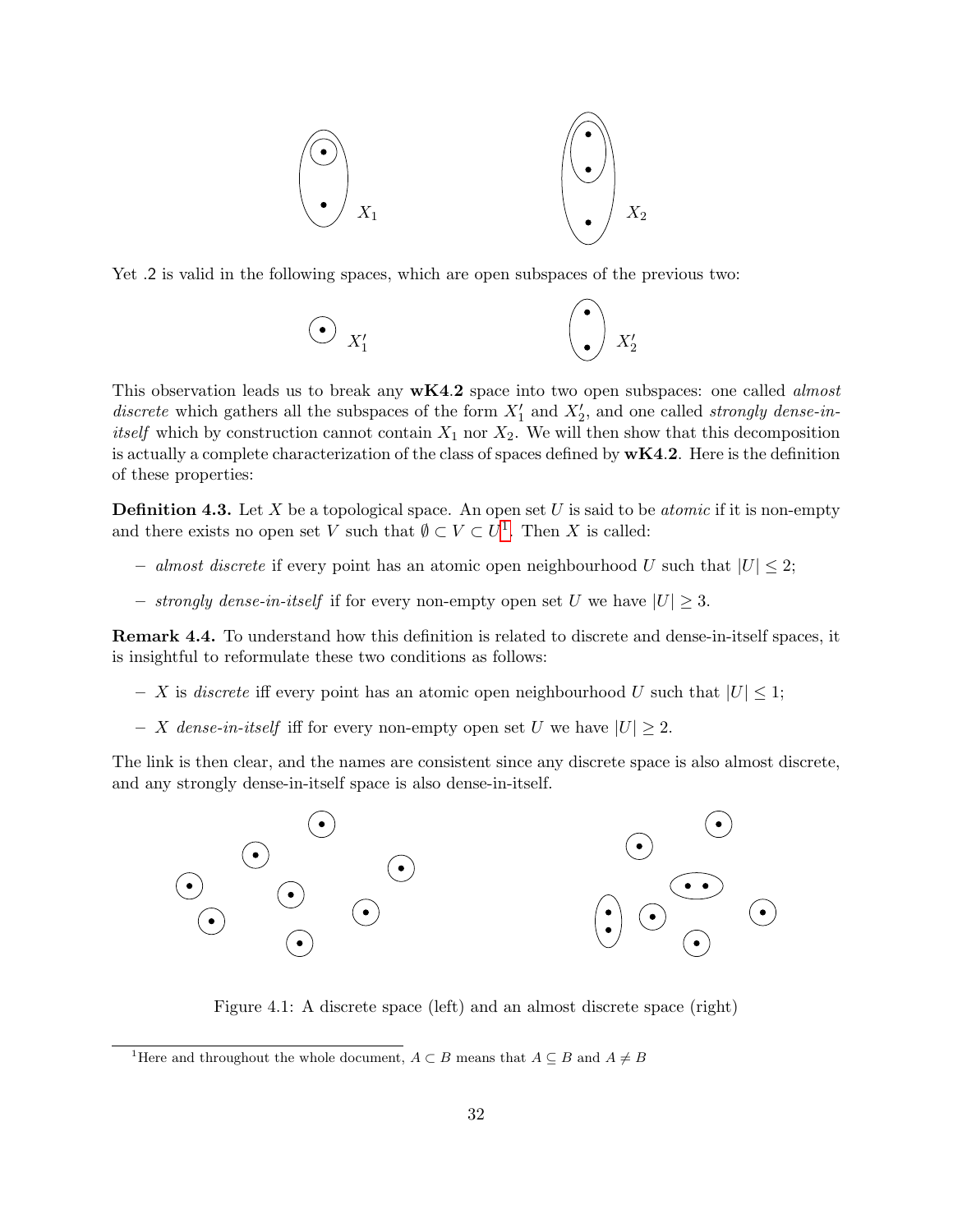The hardest part will be to show that .2 is valid in any strongly dense-itself extremally disconnected space, and to achieve this result a few preliminaries will be needed. We begin by introducing a variant of the notion of extremal disconnectedness:

**Definition 4.5.** A topological space X is said to be *strongly extremally disconnected* if for all open set U of X,  $d(U)$  is open too.

As suggested by the name, this is a stronger condition than extremal disconnectedness:

Proposition 4.6. Any strongly extremally disconnected space is also extremally disconnected.

*Proof.* Let X be strongly extremally disconnected. If U is open in X then  $d(U)$  is open too, and so is  $U \cup d(U) = Cl(U)$ .  $\Box$ 

The converse is not true in general (the space induced by a 2-chain is a counter-example), but the two conditions coincide on dense-in-themselves spaces:

<span id="page-34-0"></span>Proposition 4.7. Any dense-in-itself extremally disconnected space is strongly extremally disconnected.

*Proof.* Let X be dense-in-itself and extremally disconnected. If U is open in X, we show that  $Cl(U) = d(U)$ . For consider  $x \in Cl(U)$  and V an open neighbourhood of x. Then  $U \cap V$  is also an open neighbourhood of x, and since X is dense-in-itself there must exist  $y \in U \cap V$  such that  $y \neq x$ , so that  $x \in d(U)$ . This proves the claim, and since Cl(U) is open by assumption,  $d(U)$  is open too.  $\Box$ 

The class of strongly extremally disconnected spaces then turns out to be defined by a modal formula which without surprise is very similar to .2:

<span id="page-34-1"></span>**Theorem 4.8.** The logic  $wK4 + (\Diamond \Box^{+}p \rightarrow \Box \Diamond p)$  defines the class of strongly extremally disconnected spaces.

*Proof.* Let X be a space and suppose  $X \models \Diamond \Box^+ p \rightarrow \Box \Diamond p$ . Let U be open in X. By assumption we have  $d(\text{Int}(U)) \subseteq d(d(U))$ , that is,  $d(U) \subseteq d(d(U))$ . Then  $d(U) \subseteq d(U) \cap d(d(U)) = \text{Int}(d(U)),$ which means that  $d(U)$  is open.

Conversely, suppose that X is strongly extremally disconnected. If  $A \subseteq X$ , we know that  $d(\text{Int}(A))$  is open. Thus

$$
\mathsf{d}(\mathsf{Int}(A)) = \mathsf{Int}(\mathsf{d}(\mathsf{Int}(A))) \subseteq \mathsf{\tilde{d}}(\mathsf{d}(\mathsf{Int}(A))) \subseteq \mathsf{\tilde{d}}(\mathsf{d}(A))
$$

and this proves  $X \models \Diamond \Box^+ p \rightarrow \Box \Diamond p$ .

These results lead to this key proposition:

<span id="page-34-2"></span>**Proposition 4.9.** Let X be a strongly dense-in-itself space. Then  $X \models wK4.2$  if and only if X is extremally disconnected.

*Proof.* Combining proposition [4.7](#page-34-0) and theorem [4.8,](#page-34-1) it suffices to prove that  $X \models \Diamond \Box p \rightarrow \Box \Diamond p$  iff  $X \models \Diamond \Box^+ p \to \Box \Diamond p$ . From left to right, suppose  $X \models \Diamond \Box p \to \Box \Diamond p$ , and let  $A \subseteq X$ . Then by assumption we obtain  $d(\text{Int}(A)) \subseteq d(d(A)) \subseteq d(d(A)).$ 

 $\Box$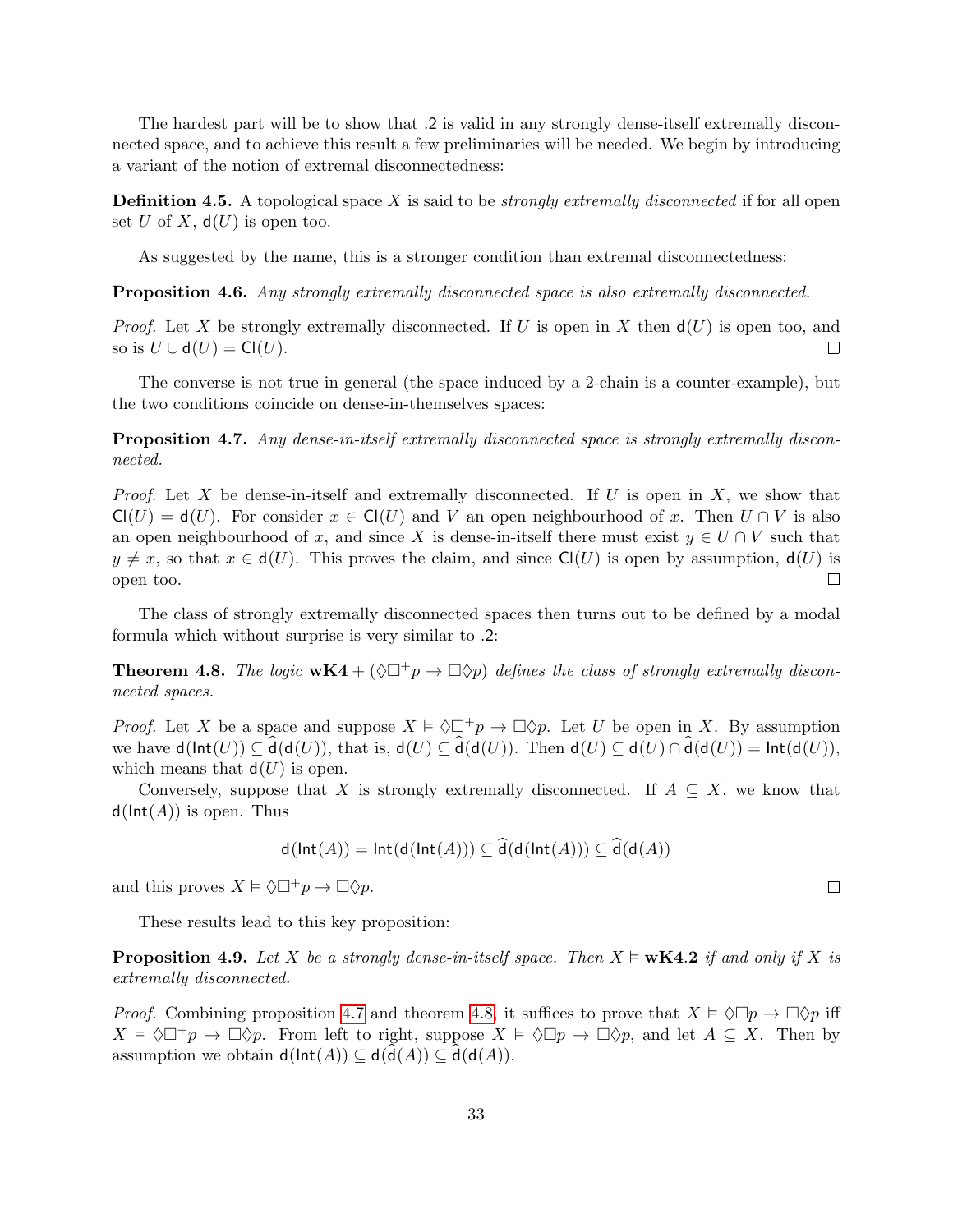From right to left, suppose  $X \models \Diamond \Box^+ p \rightarrow \Box \Diamond p$ , and let  $A \subseteq X$  and  $x \in d(\hat{d}(A))$ . Then for all open neighbourhood U of x there exists  $y_U \in U \setminus \{x\}$  such that  $y_U \in \hat{d}(A)$ . We then set  $A' := A \cup \{y_{U} \mid U$  open and  $x \in U\}$  and by construction we have  $x \in d(\text{Int}(A'))$ . By assumption it follows that  $x \in \hat{\mathsf{d}}(\mathsf{d}(A'))$ , that is, there exists an open neighbourhood V of x such that  $V \setminus \{x\} \subseteq$  $d(A')$ . Then it suffices to prove that  $V \setminus \{x\} \subseteq d(A)$ . For consider  $y \in V \setminus \{x\}$  and W an open neighbourhood of y. Then there exists  $z \in W \setminus \{y\}$  such that  $z \in A'$ . If  $z \in A$  we are done, otherwise  $z = y_U$  for some open neighbourhood U of x. Since  $y_U \in \mathsf{d}(A)$  there exists an open neighbourhood T of  $y_U$  such that  $T \setminus \{y_U\} \subseteq A$ . Then  $y_U \in W \cap T$  and  $W \cap T$  is open, and since X is strongly dense-in-itself, there exists  $t, t' \in W \cap T \setminus \{y_U\}$  such that  $t \neq t'$ . Then we have  $t, t' \in W \cap A$ , and one of t and t' has to be different from y. Therefore  $y \in d(A)$ , and this concludes the proof.  $\Box$ 

We are now able to prove the announced decomposition theorem:

<span id="page-35-0"></span>**Theorem 4.10.** Given a topological space X, we have  $X \models wK4.2$  iff there exist two disjoint open subspaces Y, Z of X such that  $X = Y \cup Z$ , Y is strongly dense-in-itself and extremally disconnected, and Z is almost discrete.

*Proof.* From left to right, suppose  $X \models wK4.2$ . We define

$$
Z := \bigcup \{ U \mid U \text{ is open and atomic and } |U| \le 2 \}
$$

and  $Y := X \setminus Z$ .

- $-$  Z is clearly open.
- We show that Z is almost discrete. If  $x \in Z$ , then  $x \in U$  for some atomic open set U such that  $|U| \leq 2$ , and we have  $U \subseteq Z$ . Thus U is also open in Z. Then if  $\emptyset \subset V \cap Z \subset U$  with V open, we have  $V \cap Z$  open too and this contradicts the fact that U is atomic. Therefore U is atomic in Z.
- We show that Z is closed. First, given any atomic open set V such that  $|V| = 2$ , we write  $V = \{z_0^V, z_1^V\}$ , that is, we specify a first and a second element. We then define

$$
A := \{z_0^V \mid V \text{ open and } |V| = 2\}
$$

Now suppose that there exists  $x \in \mathsf{Cl}(Z) \setminus Z$ . Then for any open neighbourhood U of x there exists an atomic open set V such that  $|V| \leq 2$  and  $U \cap V \neq \emptyset$ . We actually have  $V \subseteq U$ , otherwise  $\emptyset \subset U \cap V \subset U$  contradicts the fact that V is atomic. If  $|V| = 1$ , then V is of the form  $V = \{z\}$ , and we have  $z \in U \cap \hat{d}(A)$  since  $V \setminus \{z\} = \emptyset \subseteq A$ ; we also have  $z \neq x$ , otherwise  $x \in V$  and this contradicts  $x \notin Z$ . If  $|V| = 2$ , then  $V \setminus \{z_1^V\} = \{z_0^V\} \subseteq A$  and thus  $z_0^V \in U \cap \hat{d}(A)$ ; we also have  $z_0^V \neq x$  for the same reason as before.

This proves that  $x \in d(d(A))$ , and by assumption we obtain  $x \in d(d(A))$ , that is, there exists an open neighbourhood W of x such that  $W \setminus \{x\} \subseteq d(A)$ . Since  $x \notin Z$ , there exists  $y \in W \setminus \{x\}$ , and then since  $y \in W$  and  $y \in d(A)$  there exists  $z \in W \cap A$  such that  $z \neq y$ . It follows that  $z = z_0^V$  for some atomic open set V such that  $|V| = 2$ . If  $z = x$ , then  $x \in V$  and this contradicts  $x \notin Z$ , so we have  $z \neq x$ . Then since  $z \in W$  we obtain  $z \in d(A)$ , and from  $z \in V$  it follows that  $z_1^V \in A$ . Therefore there exists an atomic open set V' such that  $|V'| = 2$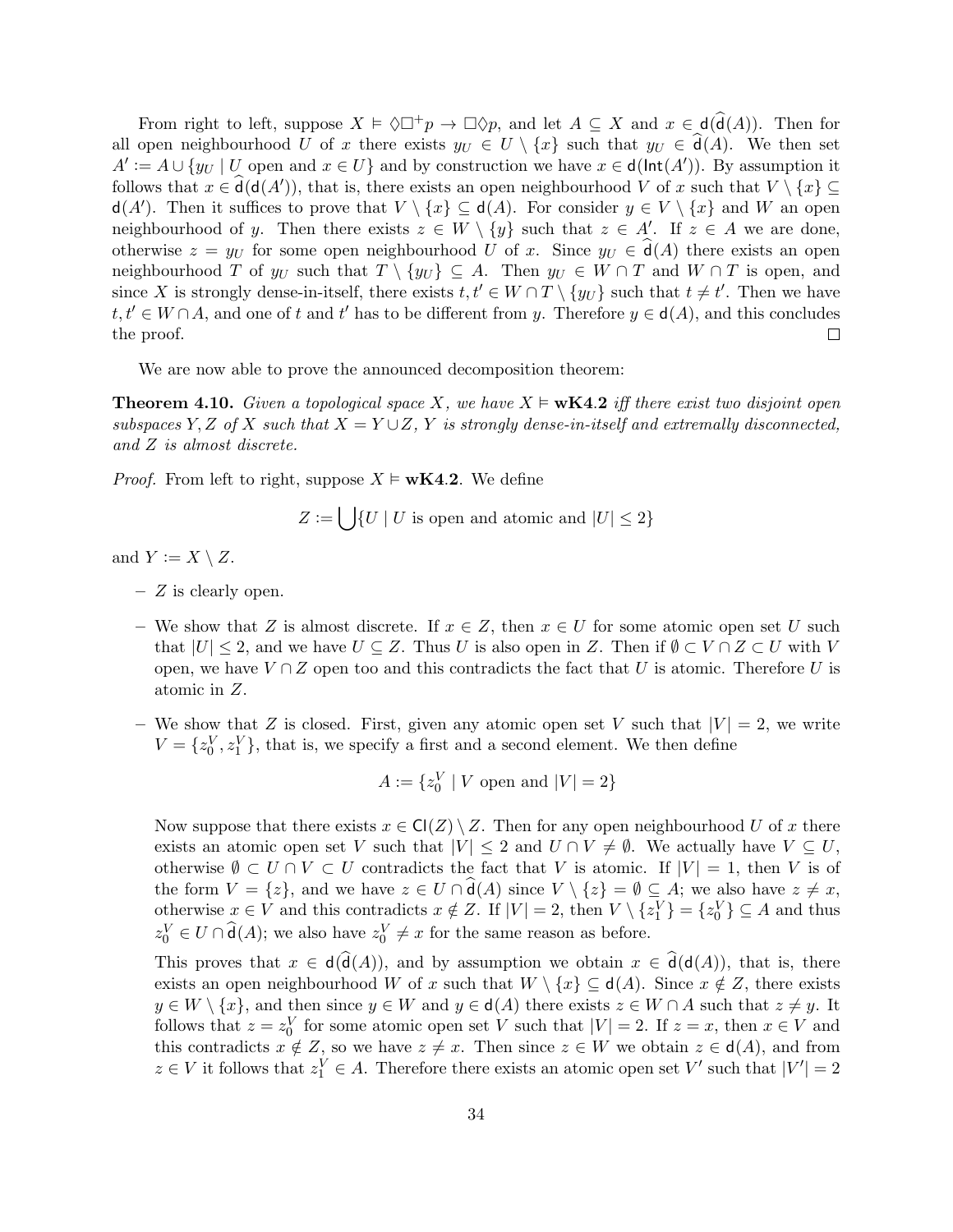and  $z_1^V = z_0^{V'}$  $V'$ . Then  $z_1^V$  ∈  $V \cap V' \subseteq V$ , and since V is atomic it follows that  $V \cap V' = V$ , that is,  $V' \subseteq V$ . Again, since V is atomic this gives  $V = V'$ . Therefore  $z_0^V = z_1^V$ , a contradiction. Therefore  $Z$  is closed, and  $Y$  is open.

- We prove that Y is strongly dense-in-itself. For suppose there is an open set U such that  $U \cap Y \neq \emptyset$  and  $|U \cap Y| \leq 2$ . Then there exists  $x \in U \cap Y$ , and if V is an open neighbourhood of x we prove that  $V \cap Z \neq \emptyset$ .
	- ∘ If  $|U \cap V|$  ≤ 2 then  $U \cap V$  cannot be atomic, for otherwise  $x \in U \cap V \subseteq Z$ . Thus there exists  $z \in U \cap V$  such that  $\{z\}$  is open, and we then have  $z \in Z$ .
	- ∘ If  $|U \cap V| \geq 3$ , then from  $|U \cap V \cap Y| \leq |U \cap Y| \leq 2$  it follows that  $U \cap V \cap Z \neq \emptyset$ .

Therefore  $x \in \mathsf{C}(Z)$ , and since Z is closed it follows that  $x \in Z$ , a contradiction.

– Finally, since Y is open in X and  $X \models \Diamond \Box p \rightarrow \Box \Diamond p$ , we have  $Y \models \Diamond \Box p \rightarrow \Box \Diamond p$  as well. From proposition [4.9](#page-34-2) it then follows that Y is extremally disconnected.

From right to left, suppose that there exist two disjoint open subspaces  $Y, Z$  of X such that  $X = Y \cup Z$ , Y is strongly dense-in-itself and extremally disconnected, and Z is almost discrete. Since Y and Z are open, it is enough to prove that  $Y \models wK4.2$  and  $Z \models wK4.2$ . The former immediately stems from proposition [4.9.](#page-34-2) For the latter, let  $x \in Z$  and  $A \subseteq Z$  such that  $x \in d(d(A))$ . Let U be an atomic open neighbourhood of x such that  $|U| \leq 2$ . If  $y \in U \setminus \{x\}$ , we have  $y \in \mathfrak{d}(A)$  by assumption, and since U is atomic this straight away entails  $U \setminus \{y\} \subseteq A$ , that is,  $x \in A$ . Hence  $y \in d(A)$  (again because U is atomic), and this proves  $x \in d(d(A))$ .  $\Box$ 

To prove topological completeness, we use the technique of unfolding introduced in [\[BBFD21\]](#page-69-3) to turn a  $wK4$  frame into an appropriate topological space<sup>[2](#page-36-0)</sup>. The construction essentially consists in replacing every reflexive point  $w$  of a frame by countably many copies of  $w$ , and to arrange them all into a dense-it-itself subspace, so that to mimic the reflexivity of  $w$  in the d-semantics.

**Definition 4.11.** Let  $\mathfrak{F} = (W, R)$  be a wK4-frame. We denote by  $W^r$  the set of reflexive worlds of  $\mathfrak{F}$ , and by  $W^i$  the set of irreflexive worlds of  $\mathfrak{F}$ . We then introduce the *unfolding* of  $\mathfrak{F}$  as the space

$$
X_{\mathfrak{F}} := (W^r \times \omega) \cup (W^i \times \{\omega\})
$$

and the collection  $\tau_{\mathfrak{F}} \subseteq \mathcal{P}(X_{\mathfrak{F}})$  of all sets U such that for all  $(w, \alpha) \in U$ :

- 1. there exists  $n_{w,\alpha}^U < \omega$  such that for all  $(u,\beta) \in X_{\mathfrak{F}}$ , if  $wRu, uRw$  and  $\beta \geq n_{w,\alpha}^U$  then  $(u,\beta) \in U$ ;
- 2. if  $(u, \beta) \in X_{\mathfrak{F}}$ , wRu and not uRw then  $(u, \beta) \in U$ .

**Proposition 4.12.** [\[BBFD21\]](#page-69-3) The pair  $(X_{\mathfrak{F}}, \tau_{\mathfrak{F}})$  is a topological space and the map  $\pi : X_{\mathfrak{F}} \to W$ defined by  $\pi(w, \alpha) := w$  is a surjective d-morphism.

As a warm-up, we begin with the topological completeness of  $wK4.2^+$ . The following two lemmas will allow us to transfer the validity of  $.2<sup>+</sup>$  from a Kripke frame to its unfolding.

<span id="page-36-1"></span>**Lemma 4.13.** If U is open in  $X_{\mathfrak{F}}$  we have  $\text{Cl}(U) = \{(w, \alpha) \in X_{\mathfrak{F}} \mid \exists (u, \beta) \in U, wR^+u\}.$ 

<span id="page-36-0"></span><sup>&</sup>lt;sup>2</sup>It should be mentioned that the name "unfolding" is not from the original reference. It is our initiative to baptize the technique as such.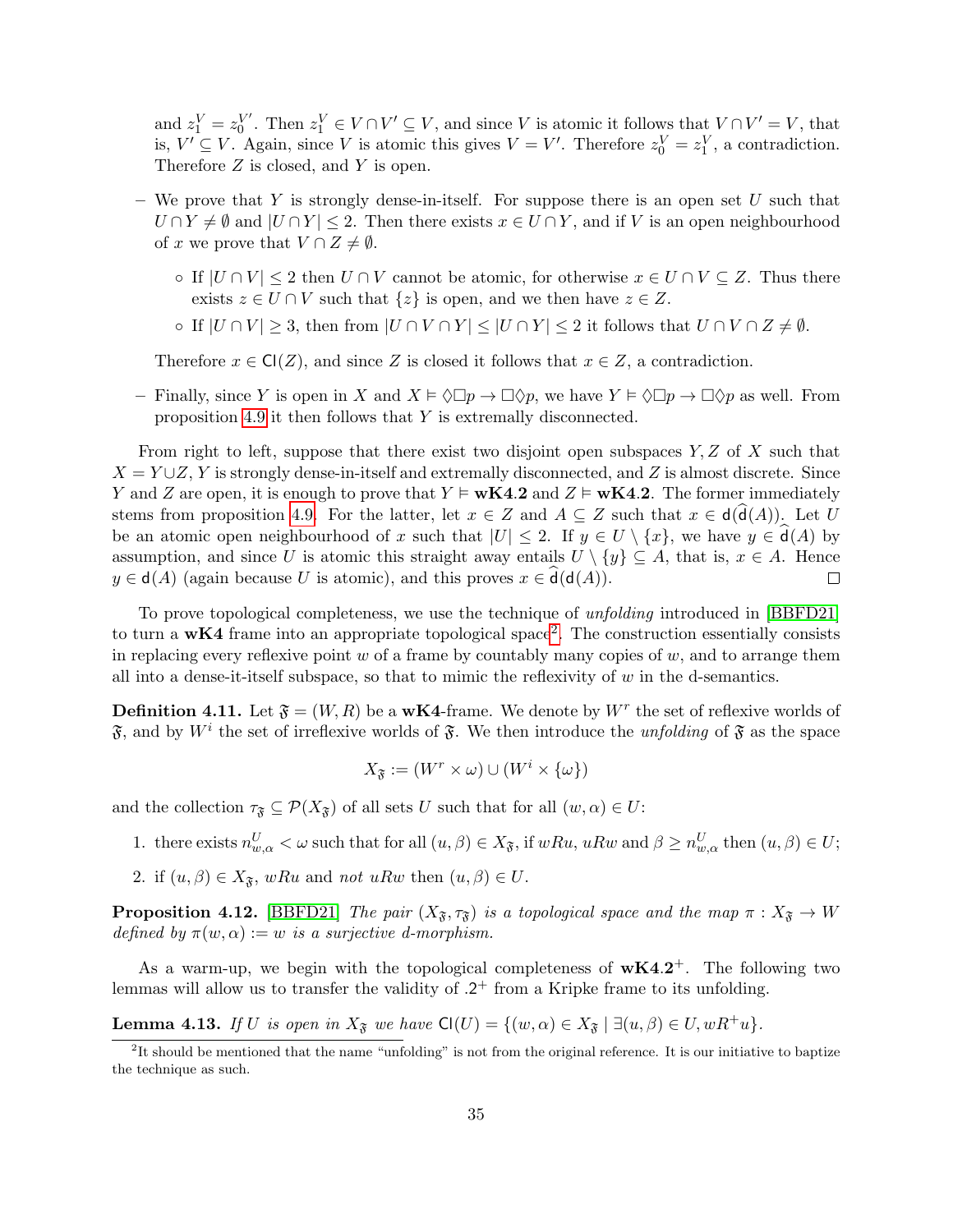*Proof.* Let  $(w, \alpha) \in \mathsf{Cl}(U)$ . The set  $V := \{(u, \beta) \in X_{\mathfrak{F}} \mid wR^+u\}$  is clearly an open neighbourhood of  $(w, \alpha)$ , so  $V \cap U \neq \emptyset$  and we are done.

Conversely, suppose that  $(w, \alpha) \in X_{\mathfrak{F}}$ ,  $(u, \beta) \in U$  and  $wR^+u$ . Let V be an open neighbourhood of  $(w, \alpha)$ . We consider several cases:

- If wRu and not uRw then  $(u, \beta) \in V$  since V is open.
- Otherwise, if  $w = u$  and w is irreflexive we obtain  $(w, \alpha) = (u, \beta) = (w, \omega)$  so  $(u, \beta) \in V$ .
- Otherwise, we have  $wRu$  and  $uRw$ . If u is irreflexive then  $\beta = \omega \geq n_{w,\alpha}^V$  so  $(u,\beta) \in V$ . If u is reflexive, we define  $n := \max \{n_{w,\alpha}^V, n_{u,\beta}^U\}$ ; then from  $uRu$  it follows that  $(u,n) \in V$ , and from  $wRu$  and  $uRw$  it follows that  $(u, n) \in U$ .

In all cases we find that  $U \cap V \neq \emptyset$  and this proves  $(w, \alpha) \in \mathsf{Cl}(U)$ .

 $\Box$ 

<span id="page-37-0"></span>**Lemma 4.14.** If  $\mathfrak{F}$  is directed then  $X_{\mathfrak{F}}$  is extremally disconnected.

*Proof.* Suppose that  $\mathfrak F$  is directed and let U be open in  $X_{\mathfrak F}$ . To show that  $\mathsf{Cl}(U)$  is open, consider  $(w, \alpha) \in \mathsf{Cl}(U)$ ; by lemma [4.13](#page-36-1) we know that  $wR^+u$  for some  $(u, \beta) \in U$ .

- 1. We claim that  $n_{(w,\alpha)}^{\mathsf{Cl}(U)}$  $C^{(U)}(w,\alpha) := 0$  satisfies the first condition. Indeed, if we suppose  $(v, \gamma) \in X_{\mathfrak{F}}$ ,  $wRv$ and  $vRw$ , we obtain  $vR^+u$  and thus  $(v, \gamma) \in \mathsf{Cl}(U)$ .
- 2. For the second condition, suppose  $(v, \gamma) \in X_{\mathfrak{F}}$ , wRv and not vRw. Since  $\mathfrak{F}$  is directed, we know that  $\mathfrak{F}^+$  is strongly directed. Then since  $wR^+u$  and  $wR^+v$  there exists  $t \in W$  such that  $uR^+t$  and  $vR^+t$ .
	- If  $tRu$  then  $vR^+u$  and thus  $(v, \gamma) \in \mathsf{Cl}(U)$ .
	- Otherwise we define  $\delta := 0$  if t is reflexive and  $\delta := \omega$  otherwise. We have  $(u, \beta) \in U$ , uRt and not  $tRu$  so  $(t, \delta) \in U$  since U is open. Then from  $vR^+t$  we obtain  $(v, \gamma) \in Cl(U)$ .

 $\Box$ 

#### **Theorem 4.15.** The logic  $wK4.2^+$  is topologically complete.

*Proof.* Suppose that  $wK4.2 \nvdash \phi$ . By proposition [4.2,](#page-32-1) there exists a directed  $wK4$  Kripke frame  $\mathfrak{F}$ in which  $\phi$  is satisfiable. Since  $\pi$  is a d-morphism from  $X_{\mathfrak{F}}$  to  $\mathfrak{F}$ , we obtain from proposition [2.31](#page-15-2) that  $\phi$  is satisfiable in  $X_{\mathfrak{F}}$  as well. By lemma [4.14,](#page-37-0)  $X_{\mathfrak{F}}$  is extremally disconnected, and we are done.  $\Box$ 

When it comes to  $wK4.2$ , conditions of validity are more complex, and the first step is to prove a result close enough to theorem [4.10](#page-35-0) in the Kripke semantics, so that we may eventually derive a wK4.2 space from a wK4.2 frame.

<span id="page-37-1"></span>**Proposition 4.16.** Let  $\mathfrak{F} = (W, R)$  be a wK4 frame. Then  $\mathfrak{F} \models .2$  if and only if there exist two generated subframes  $\mathfrak{F}_0$ ,  $\mathfrak{F}_1$  of  $\mathfrak{F}$  induced respectively by  $W_0$  and  $W_1$  and such that:

- $-V_0 \cup W_1 = W$  and  $W_0 \cap W_1 = \emptyset$ ;
- $\mathfrak{F}_0$  is directed;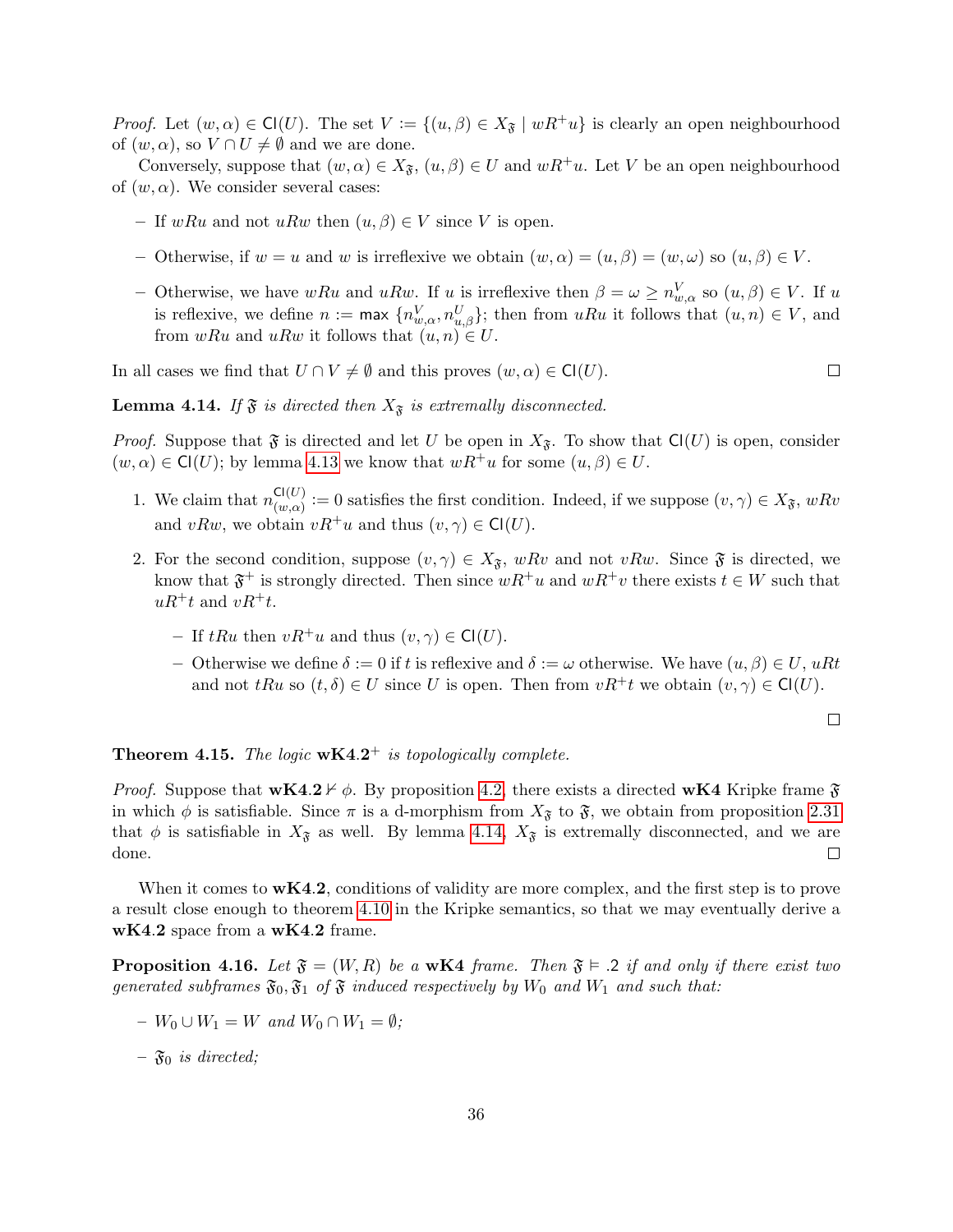- every point in  $\mathfrak{F}_0$  has a reflexive successor, or has at least two distinct successors;
- $\mathfrak{F}_1$  is almost discrete.

*Proof.* Suppose that  $\mathfrak{F} \models 2$ . We denote by  $W_0$  the set of points in W that have a reflexive successor, or at least two distinct successors, and  $W_1 := W \setminus W_0$ . By construction we have  $W_0 \cup W_1 = W$  and  $W_0 \cap W_1 = \emptyset$ . We first prove that the subframes  $\mathfrak{F}_0$  and  $\mathfrak{F}_1$  induced by  $W_0$  and  $W_1$  are generated subframes of  $\mathfrak{F}$ :

- Suppose  $w \in W_1$  and  $wRu$ . If u has a reflexive successor v, then so does w, a contradiction. Note that  $w \neq u$  for the same reason. Suppose that u has two distinct successors  $v_1, v_2$ . Since u is irreflexive we have  $u \notin \{w, v_1, v_2\}$ ; also  $v_i \neq w$  for some  $i \in \{1, 2\}$ , and thus w has two distinct successors u and  $v_i$ , a contradiction. Therefore  $u \notin W_0$ , and we obtain  $u \in W_1$ .
- Suppose  $w \in W_0$  and  $wRu$ . Suppose that  $u \notin W_0$ . Then u has at most one successor, which is not reflexive. If u has no successor, then  $\mathfrak{F}, u \models \Box \bot$  so  $\mathfrak{F}, w \models \Diamond \Box \bot$ , so  $\mathfrak{F}, w \models \Box \Diamond \bot$  since  $\mathfrak{F} \models$  2. It follows that  $\mathfrak{F}, u \models \Diamond \bot$ , a contradiction. Thus u has a unique successor v. Since u is irreflexive we have  $u \neq v$  and  $u \neq w$ . By the previous item we know that  $v \in W_1$ , so  $v \neq w$ and by weak transitivity it follows that  $wRv$ . Then reasoning as before, we know that v has a successor t. We have  $t \neq v$  since v is irreflexive. If  $u \neq t$  then uRt by weak transitivity and this contradicts the uniqueness of v, so  $t = u$ . The situation is depicted below:



We then define a valuation  $\nu$  by setting  $\nu(p) := \{v\}$ . It follows that  $\mathfrak{F}, \nu, w \models \Diamond \Box p$  but  $\mathfrak{F}, \nu, w \nvDash \Box \Diamond p$ , a contradiction. Therefore  $u \in W_0$ .

We then proceed to check the remaining conditions:

- By construction,  $W_0 \cup W_1 = W$  and  $W_0 \cap W_1 = \emptyset$ .
- Since  $\mathfrak{F} \models 0.2$  we know that  $\mathfrak{F}$  is strongly directed, and thus directed. Since  $\mathfrak{F}_0$  is a generated subframe of  $\mathfrak{F}$ , it is directed too.
- The condition on  $W_0$  is satisfied by definition.
- Let  $w \in W_1$ . If w has no successor then  $\{w\}$  is a 1-element upset. Otherwise let u be the unique successor of w. Then we have seen that  $u \in W_1$ . Reasoning as before, we can prove that u cannot be an endpoint, so it has a unique successor v. Since u is irreflexive we have  $v \neq u$ , and if  $v \neq w$  then wRv by weak transitivity, but this contradicts the uniqueness of v. Therefore  $w = v$ , so  $\{w, u\}$  is a 2-element upset (and  $\{u\}$  is not an upset). This proves that  $\mathfrak{F}_1$  is almost discrete.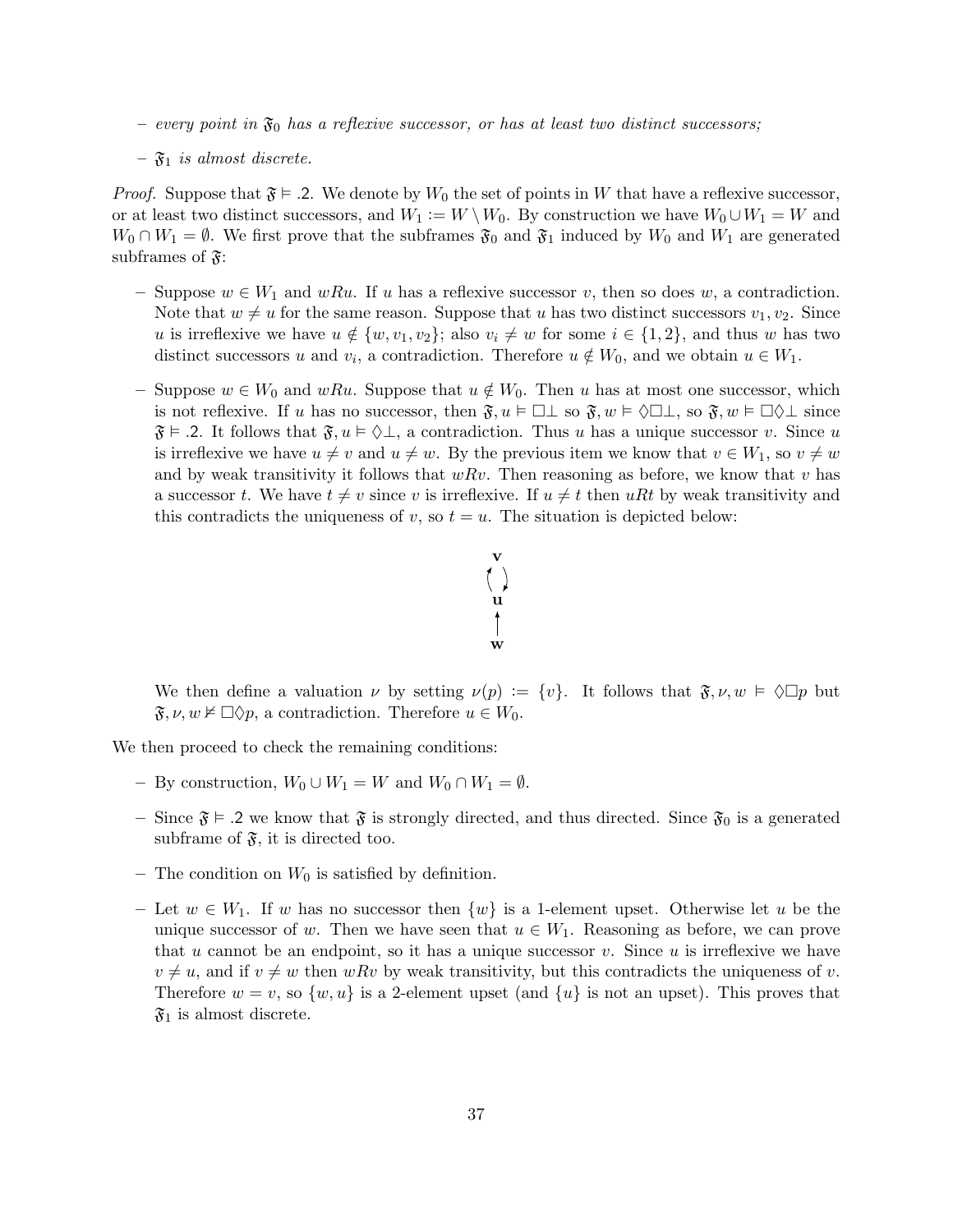Conversely, suppose that there exists such of decomposition of  $\mathfrak{F}$  into  $\mathfrak{F}_0$  and  $\mathfrak{F}_1$ . Since  $\mathfrak{F}_0$  and  $\mathfrak{F}_1$ are generated subframes of  $\mathfrak{F}$ , it suffices to prove that  $\mathfrak{F}_0 \models .2$  and  $\mathfrak{F}_1 \models .2$ , or equivalently that  $\mathfrak{F}_0$ and  $\mathfrak{F}_1$  are strongly directed. This is clear for  $\mathfrak{F}_1$ , since it is almost discrete. For  $\mathfrak{F}_0$ , suppose that  $w, u, v \in W_0$  with wRu and wRv. Since  $\mathfrak{F}_0$  is directed, there exists  $t \in W_0$  such that  $uR^+t$  and  $vR^+t$ . Then there are four cases:

- If  $uRt$  and  $vRt$  we are done.
- Suppose that  $u = v = t$ . Then by assumption t has a successor t' and it follows uRt' and  $vRt'.$
- Suppose that uRt and  $t = v$ . If t has a reflexive successor t' then uRt' by weak transitivity. Otherwise t has two distinct successors  $t_1$  and  $t_2$ , and there exists  $i \in \{1,2\}$  such that  $t_i \neq u$ . Then  $uRt_i$  by weak transitivity.
- If vRt and  $t = u$ , the reasoning is analogous to the previous case.

 $\Box$ 

#### Theorem 4.17. The logic wK4.2 is topologically complete.

*Proof.* Suppose that  $wK4.2 \nvdash \phi$ . Since .2 is a Sahlqvist formulas,  $wK4.2$  is Kripke complete, so there exists a Kripke frame  $\mathfrak{F} = (W, R)$  in which  $\phi$  is satisfiable and such that  $\mathfrak{F} \models wK4.2$ . We then write  $\mathfrak{F}_0$  and  $\mathfrak{F}_1$  the Kripke frames introduced by proposition [4.16,](#page-37-1) and consider the subspaces  $Y := \pi^{-1}[W_0]$  and  $Z := \pi^{-1}[W_1]$  of  $X_{\mathfrak{F}}$ . We claim that Y satisfy the conditions of theorem [4.10.](#page-35-0)

- Since  $W_0 \cup W_1 = W$  and  $W_0 \cap W_1 = \emptyset$ , we have  $Y \cup Z = X$  and  $Y \cap Z = \emptyset$ .
- Since  $\pi$  is a d-morphism, it is also an interior map. Since  $\mathfrak{F}_0$  and  $\mathfrak{F}_1$  are generated subframes of  $\mathfrak{F}$ , they are open in  $\mathfrak{F}$ , and therefore Y and Z are open in X.
- Every point in  $W_1$  is irreflexive, so  $Z = W_1 \times \{\omega\}$ . As a result, the restriction of  $\pi$  to Z is bijective, and thus a homeomorphism. Then, since  $\mathfrak{F}_1$  is almost discrete, so is Z.
- Since  $\mathfrak{F} \models .2$ , the frame  $\mathfrak{F}$  is strongly directed. Then by lemma [4.14](#page-37-0) it follows that  $X_{\mathfrak{F}}$  is extremally disconnected, and so is  $Y$  since it is open in  $X$ .
- We show that Y is strongly dense-it-itself. Let  $(w, \alpha) \in Y$  and let U be an open neighbourhood of  $(w, \alpha)$  in Y. If w is reflexive, we set  $n := 1 + \max\{n_{w,\alpha}^U, \alpha\}$ , and we obtain  $(w, n) \in U$  and  $(w, n+1) \in U$  with  $(w, \alpha)$ ,  $(w, n)$  and  $(w, n+1)$  all different. Otherwise, since w is in  $W_0$  it has two distinct successors  $u, v$  both different from w. Since  $\omega \geq n_{w,\alpha}^U$ , we have  $(u,\omega) \in U$ (whether uRw or not) and likewise  $(v, \omega) \in U$ . Since  $(w, \omega)$ ,  $(u, \omega)$  and  $(v, \omega)$  are all different, we are done.

<span id="page-39-0"></span>Therefore  $X_{\tilde{\sigma}} \models \mathbf{wK4.2}$ . Since  $\pi$  is a d-morphism from  $X_{\tilde{\sigma}}$  to  $\tilde{\sigma}$  and  $\phi$  is satisfiable in  $\tilde{\sigma}$ , we obtain from proposition [2.31](#page-15-2) that  $\phi$  is satisfiable in  $X_{\mathfrak{F}}$ , and this concludes the proof.  $\Box$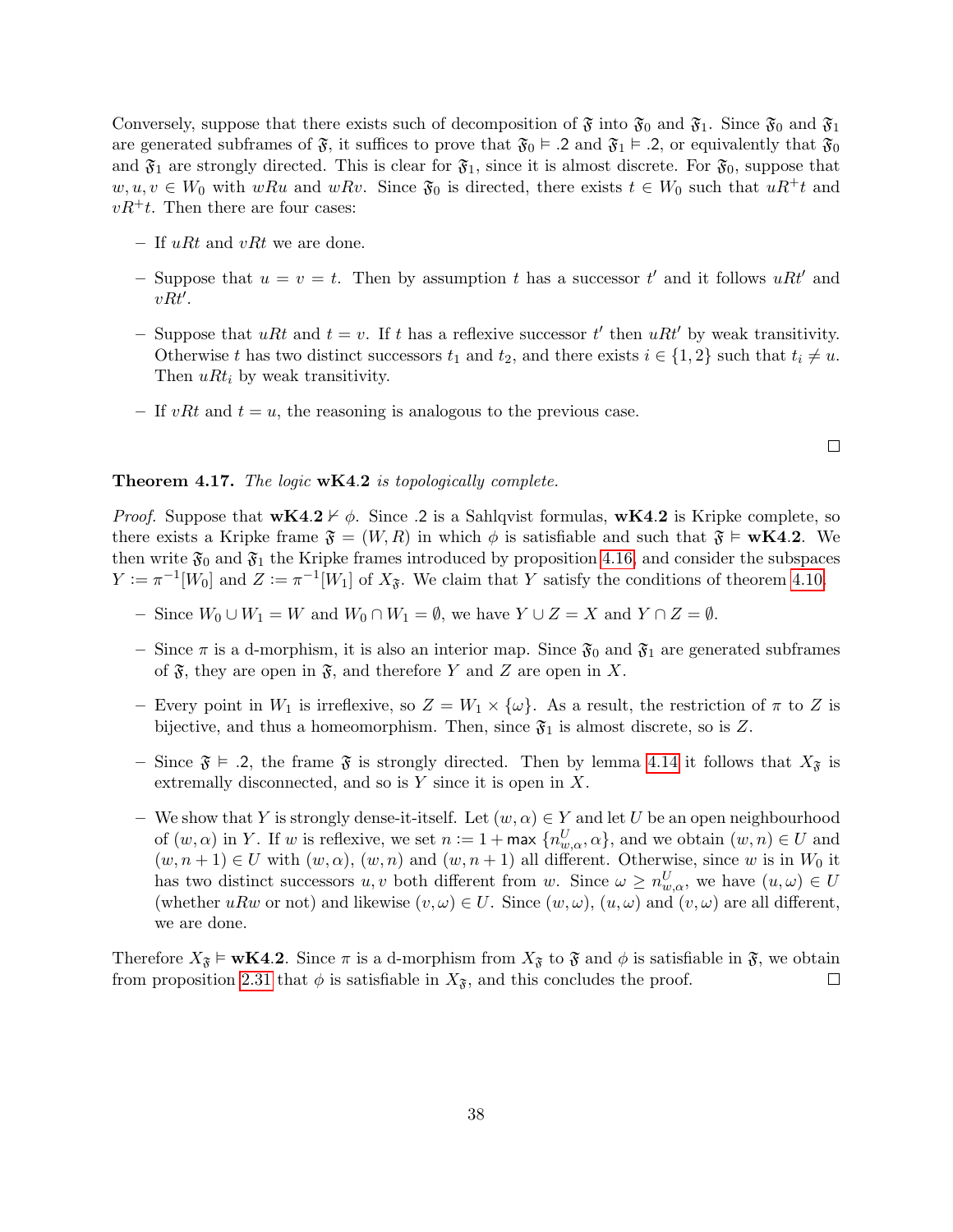#### 4.2 The axiom aT and accumulative spaces

If we substitute p for q in the axiom .3, we obtain  $\mathsf{a} \mathsf{T} := \Box(p \to \Diamond p)$ , whose name stands for "almost T" (recall that  $T = p \rightarrow \Diamond p$ ). Whereas this formula is a mere tautology in the c-semantics, it contains a surprising amount of information in the d-semantics, in fact enough to justify taking a detour via this section to focus solely on it. At the level of Kripke frames, its semantics is quite simple:

**Definition 4.18.** A Kripke frame  $(W, R)$  is called *almost reflexive* if for all  $w, u \in W$ , wRu implies uRu.

<span id="page-40-1"></span>**Proposition 4.19.** The logic  $wK4 + aT$  defines the class of transitive and almost reflexive Kripke frames. It also has the finite model property.

*Proof.* If  $\mathfrak{F}$  is transitive and almost reflexive then it is clear that  $\mathfrak{F} \models \mathbf{wK4} + \mathbf{aT}$ . Conversely, suppose  $\mathfrak{F} \models \mathbf{wK4} + \mathsf{aT}$ . If  $wRu$ , we define a valuation  $\nu$  by  $\nu(p) := \{u\}$ ; then from  $\mathfrak{F}, \nu, w \models \Box(p \to \Diamond p)$ it follows that  $\mathfrak{F}, \nu, u \vDash p \rightarrow \Diamond p$  and thus uRu. Since  $\mathfrak{F} \vDash wK4$  we also know that it is weakly transitive, and we show that it is in fact transitive. Indeed, suppose  $wRuRv$ . If  $w \neq v$  we obtain wRv and we are done. If  $w = v$ , then since uRv we know that vRv, and it follows that wRv too.

Finally, any cofinal subframe of a transitive and almost reflexive frame is also transitive and almost reflexive, so  $wK4+T$  is a cofinal subframe logic. By theorem [3.17,](#page-22-0) this yields the FMP.  $\Box$ 

Not that since  $wK4 + aT$  defines a class of transitive frames, it is, by completeness, equivalent to  $K4 + aT$ . Just as  $K4 + T$  is called **S4**, we then choose to define  $aS4 := K4 + aT$ . On the topological side, it is connected to a class of spaces that we call accumulative:

**Definition 4.20.** A space X is said to be accumulative if for all  $A \subseteq X$  such that  $d(A) \neq \emptyset$ , there exists an open set U with  $\emptyset \neq A \cap U \subseteq d(A)$ .

As the concept of accumulative spaces might look somewhat unintuitive, we immediately provide an example:

<span id="page-40-0"></span>**Example 4.21.** We call  $A \subseteq \mathbb{N}$  cofinite if  $\mathbb{N} \setminus A$  is finite. We then endow the space  $\mathbb{N}$  with the topology  $\tau := \{A \mid A \text{ is cofinite}\} \cup \{\emptyset\}.$  It is easy to see that for any  $A \subseteq \mathbb{N}$ , we have  $d(A) \neq \emptyset$  iff  $d(A) = N$  iff  $d(A)$  is unbounded. Thus  $d(A) \neq \emptyset$  implies  $d(A) \subseteq N$ , and it follows that  $(N, \tau)$  is accumulative.

This example is not fully satisfying though: the property that  $d(A) \neq \emptyset$  implies  $d(A) = \mathbb{N}$  is absurdly strong and not representative of what accumulative spaces look like in general. A more refined range of examples would be welcome, and this can be obtained by generalizing example [4.21](#page-40-0) to any pre-order:

**Definition 4.22.** Let  $(X, \preceq)$  be a pre-order. If  $x \in X$  we define  $\uparrow x := \{y \in X \mid x \preceq y\}$ . The *cofinite topology* on  $X$  is the topology generated by the base

$$
\{\uparrow x \setminus A \mid x \in X \text{ and } A \text{ finite}\}\
$$

That the aforementioned sets form a base is quite straightforward to prove: for any  $x \in X$  we have  $x \in \uparrow x$  so they cover all of X, and for any  $x, y \in X$ , A and B finite and  $z \in (\uparrow x \setminus A) \cap (\uparrow y \setminus B)$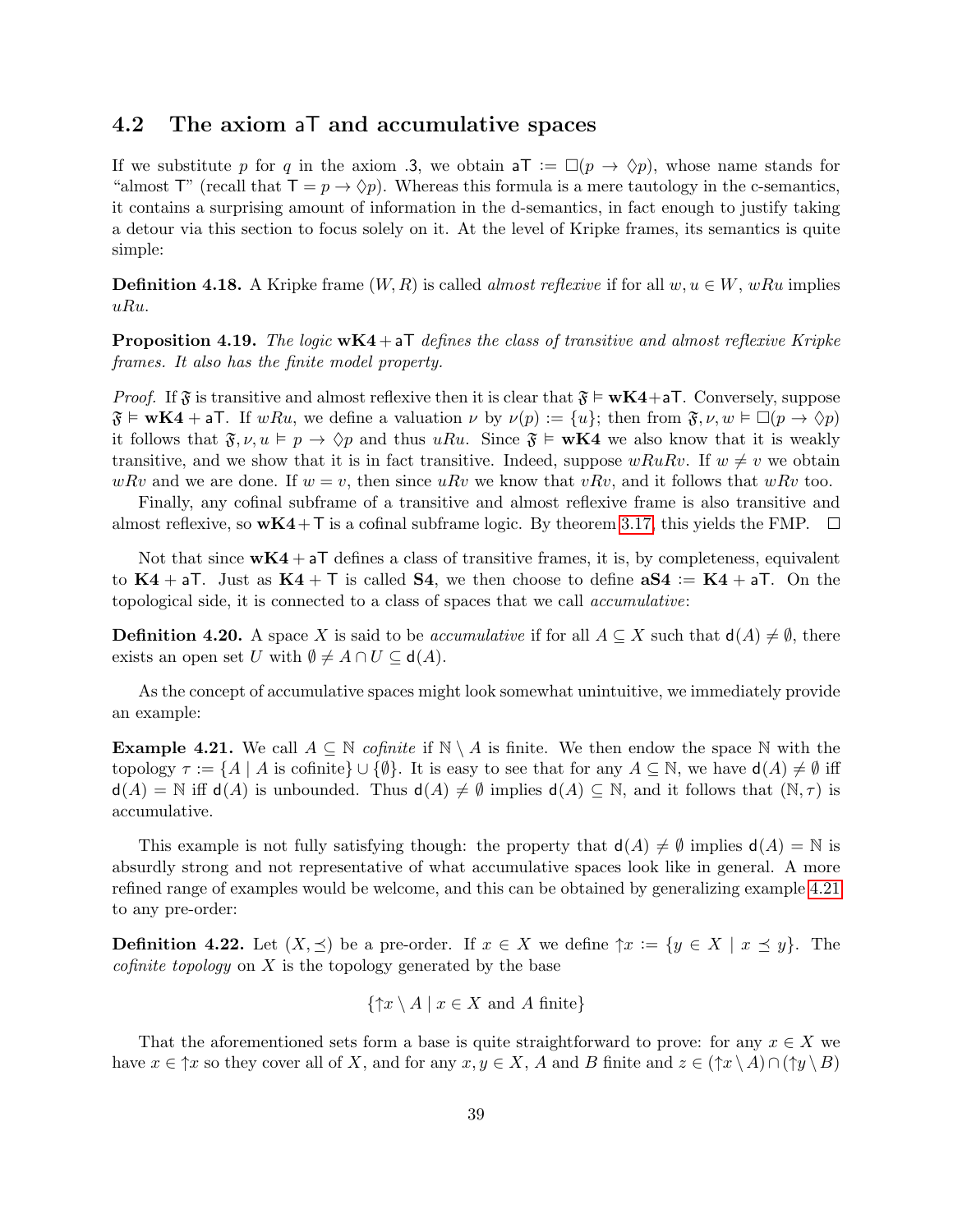we have  $z \in \uparrow z \setminus (A \cup B) \subseteq (\uparrow x \setminus A) \cap (\uparrow y \setminus B)$ . The name "cofinite topology" is motivated by the fact that when A is finite, the set  $\uparrow x \setminus A$  can be seen as "cofinite in  $\uparrow x$ ". We are then going to prove that  $X$  is accumulative whenever  $X$  has "almost finite depth" and "almost finite width" in a sense that we define below:

**Definition 4.23.** Let  $(X, \preceq)$  be a pre-order.

- Given  $x, y \in X$ , we call x and y incomparable if  $x \npreceq y$  and  $y \npreceq x$ , in which case we write x $\perp y$ . A set  $A \subseteq X$  is called an *antichain* if for all  $x, y \in A$  such that  $x \neq y$  we have  $x \perp y$ . We say that  $(X, \preceq)$  has locally finite width if for all  $x \in X$  and all antichain  $A \subseteq X$ , the set  $\uparrow x \cap A$  is finite. We say that  $(X, \preceq)$  is *total* if is contains no antichain of size 2.
- Given an ordinal  $\alpha$ , a *descending*  $\alpha$ -sequence is a sequence  $(x_{\xi})_{\xi<\alpha} \in X^{\alpha}$  such that whenever  $\xi < \eta < \alpha$  we have  $x_{\eta} \preceq x_{\xi}$  and  $x_{\xi} \not\preceq x_{\eta}$ . We call  $(X, \preceq)$  almost well-founded if it contains no descending  $\omega + 1$ -sequence.
- If  $A \subseteq X$  we call A *infinitely ascending* if for all  $x \in A$ , the set  $\uparrow x \cap A$  is infinite. The set A is called *almost infinitely ascending* if there exists  $B \subseteq A$  finite such that  $A \setminus B$  is infinitely ascending.

The definition of locally finite width is related to the property of finite width which says that  $(X, \preceq)$  has no infinite antichain; what it states instead is that  $(X, \preceq)$  has no infinite antichain above a point. Likewise, almost well-founded pre-orders are reminiscent of well-founded orders, i.e., those that contain no descending  $\omega$ -sequence. We prove that the conjunction of these two conditions is a necessary and sufficient conditions for X to be accumulative. First, the following result states that under these two assumptions, any set is "big enough above a point":

<span id="page-41-0"></span>**Lemma 4.24.** Suppose that  $(X, \leq)$  is almost well-founded and has locally finite width, and let  $x \in X$ . Then any subset of  $\uparrow x$  is almost infinitely ascending.

*Proof.* Suppose that there exists and  $A \subseteq \hat{} x$  not almost infinitely ascending. We construct by recursion a sequence  $(x_n)_{n\leq \omega} \in A^\omega$  such that for all  $n \leq \omega$ , the set  $\uparrow x_n \cap A$  is finite. First we select some  $x_0 \in A$  such that  $\uparrow x_0 \cap A$  is finite. If  $x_n$  is defined, we know that for all  $k \leq n$ , the set  $\uparrow x_k \cap A$ is finite, and thus so is

$$
B := A \cap \bigcup_{k=0}^{n} \uparrow x_k
$$

It follows that  $A\setminus B$  is not infinitely ascending, so there exists  $x_{n+1} \in A\setminus B$  such that  $\uparrow x_{n+1} \cap A\setminus B$ is finite, and then  $\uparrow x_{n+1} \cap A$  is finite too.

Now suppose toward a contradiction that there exists  $n < \omega$  such that  $x_n \perp x_m$  for all  $m > n$ . Then  $A_0 := \{x_m \mid m \geq n\}$  is an antichain and  $A_0 \cap \hat{\tau} = A_0$  is infinite, and this contradicts the fact that  $(X, \preceq)$  has locally finite width. Thus we can construct an increasing sequence of integers  $(n_k)_{k\leq\omega}$  as follows: we set  $n_0:=0$  and for all  $k<\omega$ , we select some  $n_{k+1}>n_k$  such that  $x_{n_k}$  and  $x_{n_{k+1}}$  are comparable. By construction we also have  $x_{n_k} \not\preceq x_{n_{k+1}}$  so we are left with  $x_{n_{k+1}} \preceq x_{n_k}$ . Further we have  $\forall n < \omega, x \leq x_n$ . Thus if  $x_{n_k} \leq x$  for some  $k < \omega$ , it follows that  $x_{n_k} \leq x_{n_k+1}$ , a contradiction. Therefore, if we define  $y_k := x_{n_k}$  for all  $k < \omega$  and  $y_{\omega} := x$  we obtain that  $(y_k)_{k \leq \omega}$ is a descending  $\omega + 1$ -sequence. This contradicts the fact that  $(X, \preceq)$  is almost well-founded, and concludes the proof.  $\Box$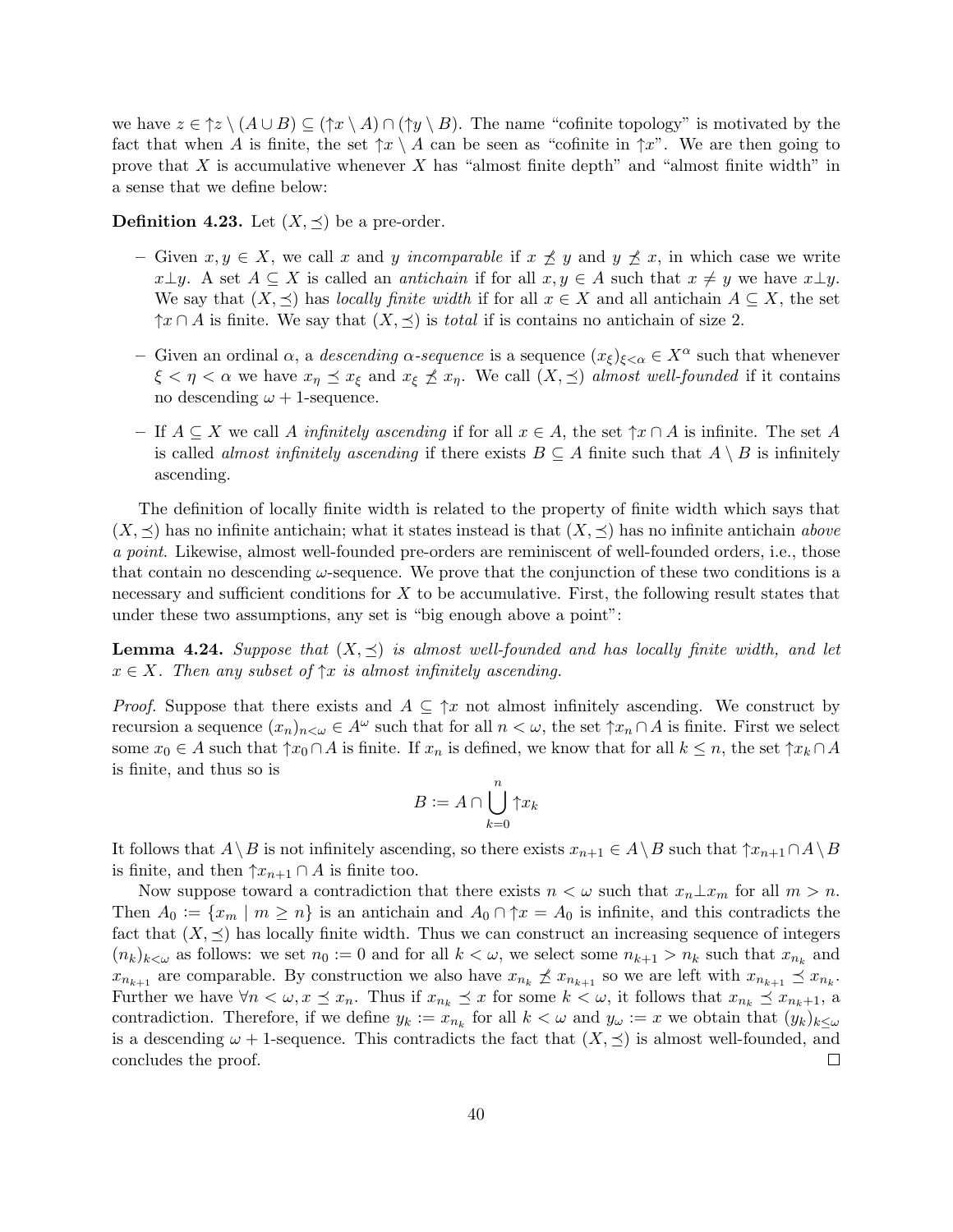We can then prove the announced equivalence:

<span id="page-42-2"></span>**Theorem 4.25.** Let  $(X, \leq)$  be a pre-order. Then X (with the cofinite topology) is accumulative if and only if  $(X, \preceq)$  is almost well-founded and has locally finite width.

*Proof.* Suppose that  $(X, \preceq)$  is almost well-founded and has locally finite width. Let  $A \subseteq X$  and suppose that  $x \in d(A)$ . By lemma [4.24,](#page-41-0) there exists  $B \subseteq A$  finite such that  $(\uparrow x \cap A) \setminus B$  is infinitely ascending. We introduce  $U := \hat{\tau}x \setminus (B \setminus \{x\})$  which is an open neighbourhood of x. Then we have  $U \cap A \neq \emptyset$  and we also prove that  $U \cap A \subseteq d(A)$ . For consider  $y \in U \cap A$ . If  $y = x$  then  $y \in d(A)$ immediately, otherwise we have  $y \in (\uparrow x \cap A) \setminus B$ . Now consider an open neighbourhood of y of the form  $\{\zeta \}\subset C$  with C finite. We know that  $\{\gamma \cap (\gamma \cap A) \setminus B$  is infinite and that  $C \cup \{y\}$  is finite, so there exists t belonging to the former but not the latter, and it follows that  $t \in (\uparrow z \setminus C) \cap A \setminus \{y\}.$ Therefore  $y \in d(A)$  and this concludes the proof.

Conversely, suppose that  $X$  is accumulative.

- To prove that  $(X, \preceq)$  is almost well-founded, suppose toward a contradiction that there exists a descending  $\omega+1$ -sequence  $(x_n)_{n\leq \omega}$ . We define  $A:=\{x_n \mid n<\omega\}$  and claim that  $x_\omega \in \mathsf{d}(A)$ . Indeed, suppose  $x_{\omega} \in \Upsilon \setminus B$  with B finite. Since A is infinite there exists  $n < \omega$  such that  $x_n \notin B \cup \{x_\omega\}$ , and from  $x \leq x_\omega \leq x_n$  it follows that  $x_n \in A \cap (\uparrow x \setminus B) \setminus \{x_\omega\}$ . Therefore  $d(A) \neq \emptyset$ , so by assumption there exists an open set U such that  $\emptyset \neq A \cap U \subseteq d(A)$ . Thus there exists  $x_n \in A \cap U$ . Then  $V := \uparrow x_n \setminus \{x_k \mid k < n\}$  is an open neighbourhood of  $x_n$ , but we have  $V \cap A = \{x_n\}$ , and this contradicts  $x_n \in d(A)$ .
- To prove that  $(X, \preceq)$  has locally finite width, suppose toward a contradiction that there exists  $x \in X$  and an antichain A such that  $\uparrow x \cap A$  is infinite. Then if  $x \in \uparrow y \setminus B$  with B finite, there exists  $a \in (\uparrow x \cap A) \setminus (B \cup \{x\})$ , and it follows that  $a \in A \cap (\uparrow y \setminus B) \setminus \{x\}$ . This proves  $x \in d(A)$ , and by assumption we obtain the existence of an open set U such that  $\emptyset \neq U \cap A \subseteq d(A)$ . Then there exists  $a \in U \cap A$ , but since A is an antichain we have  $\uparrow a \cap A = \{a\}$ , contradicting  $a \in d(A)$ .

$$
\square
$$

We also prove two simple properties of accumulative spaces. Proposition [4.26](#page-42-0) states that this condition is hereditary, i.e., preserved by taking subspaces, and proposition [4.27](#page-42-1) states that all accumulative spaces satisfy the separation axiom  $T_1$ .

<span id="page-42-0"></span>**Proposition 4.26.** If X is accumulative then so is any subspace of X.

*Proof.* Suppose that X is accumulative and let  $Y \subseteq X$ . Let  $A \subseteq Y$  and assume  $d_Y(A) \neq \emptyset$ , i.e.,  $d(A) \cap Y \neq \emptyset$ . Then  $d(A) \neq \emptyset$ , so by assumption there exists an open set U such that  $\emptyset \neq U \cap A \subseteq d(A)$ , and since  $A \subseteq Y$  we have  $(U \cap Y) \cap A = U \cap A \neq \emptyset$ . In addition, if  $x \in (U \cap Y) \cap A$  we obtain  $x \in Y \cap d(A) = d_Y(A)$ . This proves the claim.  $\Box$ 

<span id="page-42-1"></span>**Proposition 4.27.** Any accumulative space is also  $T_1$ .

*Proof.* Let X be accumulative. Suppose that X is not  $T_1$ , i.e., there exists  $x \in X$  such that  $\mathsf{d}(\{x\}) \neq \emptyset$ . By assumption we obtain the existence of an open set U such that  $\emptyset \neq \{x\} \cap U \subseteq \mathsf{d}(\{x\})$ . It follows that  $x \in d({x})$ , a contradiction.  $\Box$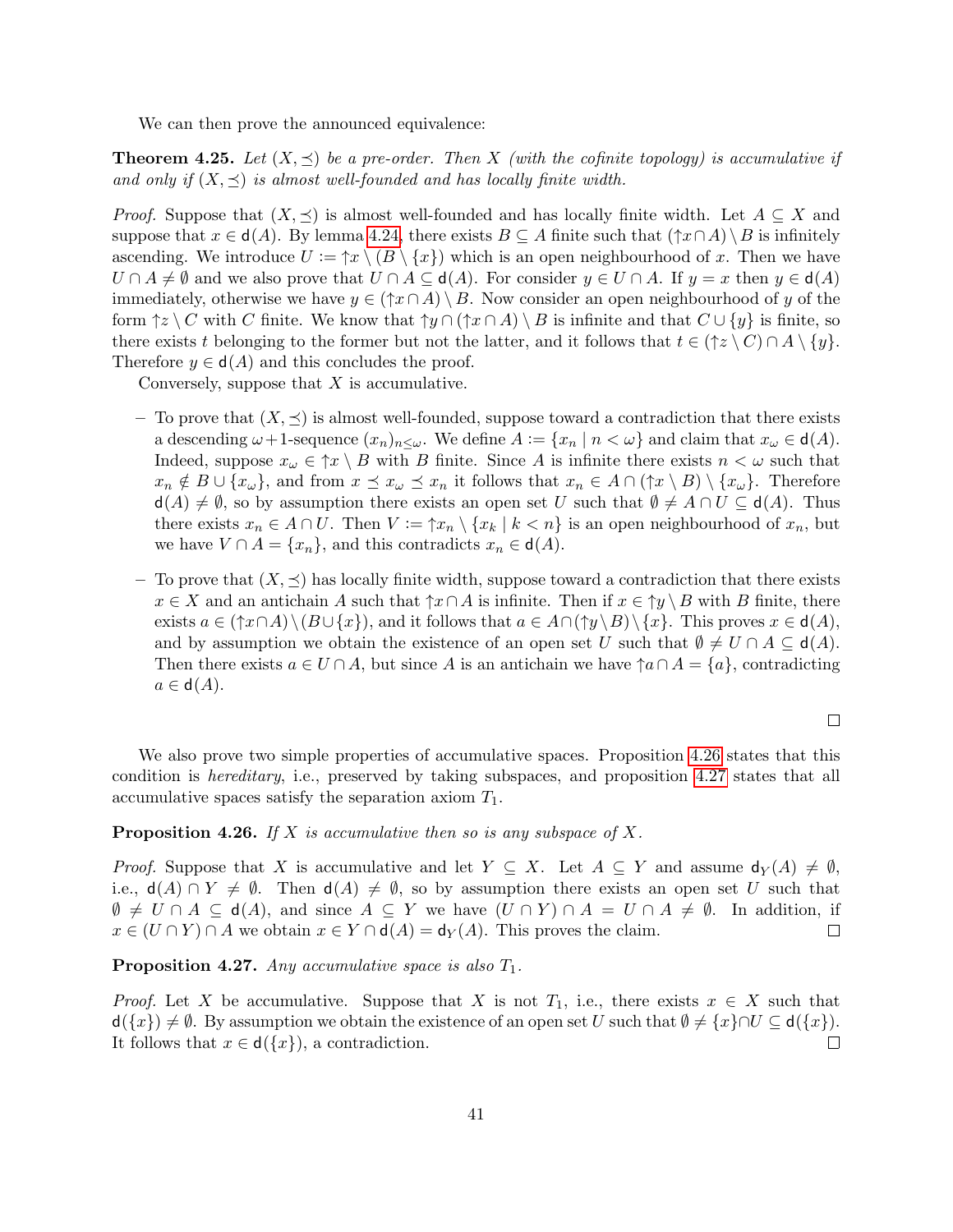Now that we are more familiar with the landscape of accumulative spaces, we can delve into their axiomatization and begin by proving that they are defined by the axiom aT:

#### <span id="page-43-1"></span>**Theorem 4.28.** The logic **aS4** defines the class of accumulative spaces.

*Proof.* Let X be a space and suppose  $X \models aT$ . Let  $A \subseteq X$  such that  $d(A) \neq \emptyset$ . Then there exists  $x \in d(A)$ , and by assumption there is an open neighbourhood U of x such that  $U \setminus \{x\} \subseteq$  $(X \setminus A) \cup d(A)$ . Since  $x \in d(A)$  we have in fact  $U \subseteq (X \setminus A) \cup d(A)$ , and this entails  $U \cap A \subseteq d(A)$ . Since  $x \in U$  and  $x \in d(A)$  we also have  $U \cap A \neq \emptyset$ .

Conversely, suppose that X is accumulative. Let  $\mathfrak{M}$  be a model based on X and  $x \in X$ , and suppose  $\mathfrak{M}, x \nvDash a$ T. Then  $\mathfrak{M}, x \vDash \Diamond (p \land \Box \neg p)$ , that is,  $d(A) \neq \emptyset$  if we write  $A := [p \land \Box \neg p]_{\mathfrak{M}}$ . Then by assumption there exists an open set U such that  $\emptyset \neq A \cap U \subseteq d(A)$ . So there exists  $y \in U \cap A$ , and we have  $\mathfrak{M}, y \vDash \Box \neg p$ , but from  $y \in d(A)$  we also get  $\mathfrak{M}, y \vDash \Diamond p$ , a contradiction.  $\Box$ 

When it comes to topological completeness, we first notice that we will not be able to resort to the technique of unfolding, because any accumulative space must be  $T_1$  and the spaces obtained by unfolding critically fail to satisfy this requirement. Indeed, if  $\mathfrak{F} = (W, R)$  is a Kripke frame and  $(w, \alpha), (u, \beta) \in X_{\mathfrak{F}}$  are such that wRu and not uRw, then it is clear that any open neighbourhood of  $(w, \alpha)$  is also a neighbourhood of  $(u, \beta)$ . In words, the topology of  $X_{\mathfrak{F}}$  is too coarse to guarantee enough separation, but this can be fixed by adding more open sets. We first observe that we can endow  $X_{\mathfrak{F}}$  with the pre-order  $\preceq$  defined by

$$
(w, \alpha) \preceq (u, \beta) \iff wR^+u
$$

and that the topology of  $X_{\mathfrak{F}}$  is generated by

$$
\{\uparrow(w, \alpha) \setminus A \mid (w, \alpha) \in X_{\mathfrak{F}}
$$
 and A finite and for all  $(u, \beta) \in A$ , not  $uRw\}$ 

Then if we drop the condition "for all  $(u, \beta) \in A$ , not uRw", we obtain a finer topology which appears to coincide with the cofinite topology generated by  $(X, \preceq)$ ; the resulting space is called the refined unfolding of  $\mathfrak F$  and denoted by  $X^*_{\mathfrak F}$ . We can already see that this defines a  $T_1$  space, since whenever  $(w, \alpha) \neq (u, \beta)$ , the open set  $\uparrow(w, \alpha) \setminus \{(u, \beta)\}\$  separates  $(u, \beta)$  from  $(w, \alpha)$ . On top of that, we will be able to reuse our results regarding the cofinite topology, and thus easily carry out the proof of completeness. The downside, however, is that the projection  $\pi$  is no longer a d-morphism in most cases. Though the proof still goes through for aS4 and its extensions, this drastically limits the applicability of the method in general.

<span id="page-43-0"></span>**Proposition 4.29.** The map  $\pi: X^*_{\mathfrak{F}} \to W$  defined by  $\pi(w, \alpha) := w$  is a d-morphism if and only if  $\mathfrak F$  is almost reflexive.

*Proof.* Suppose that  $\pi$  is a d-morphism, and let  $w, u \in W$  be such that wRu. Suppose toward a contradiction that u is irreflexive. Then we introduce the open set

$$
U := \begin{cases} \uparrow(w,0) \setminus \{(u,\omega)\} & \text{if } w \text{ is reflexive} \\ \uparrow(w,\omega) \setminus \{(u,\omega)\} & \text{otherwise} \end{cases}
$$

By assumption,  $\pi$  is an interior map, so  $\pi[U]$  is open in  $\mathfrak{F}$ . Yet  $w \in \pi[U]$  and  $u \notin \pi[U]$ , a contradiction. This proves that  $\mathfrak{F}$  is almost reflexive.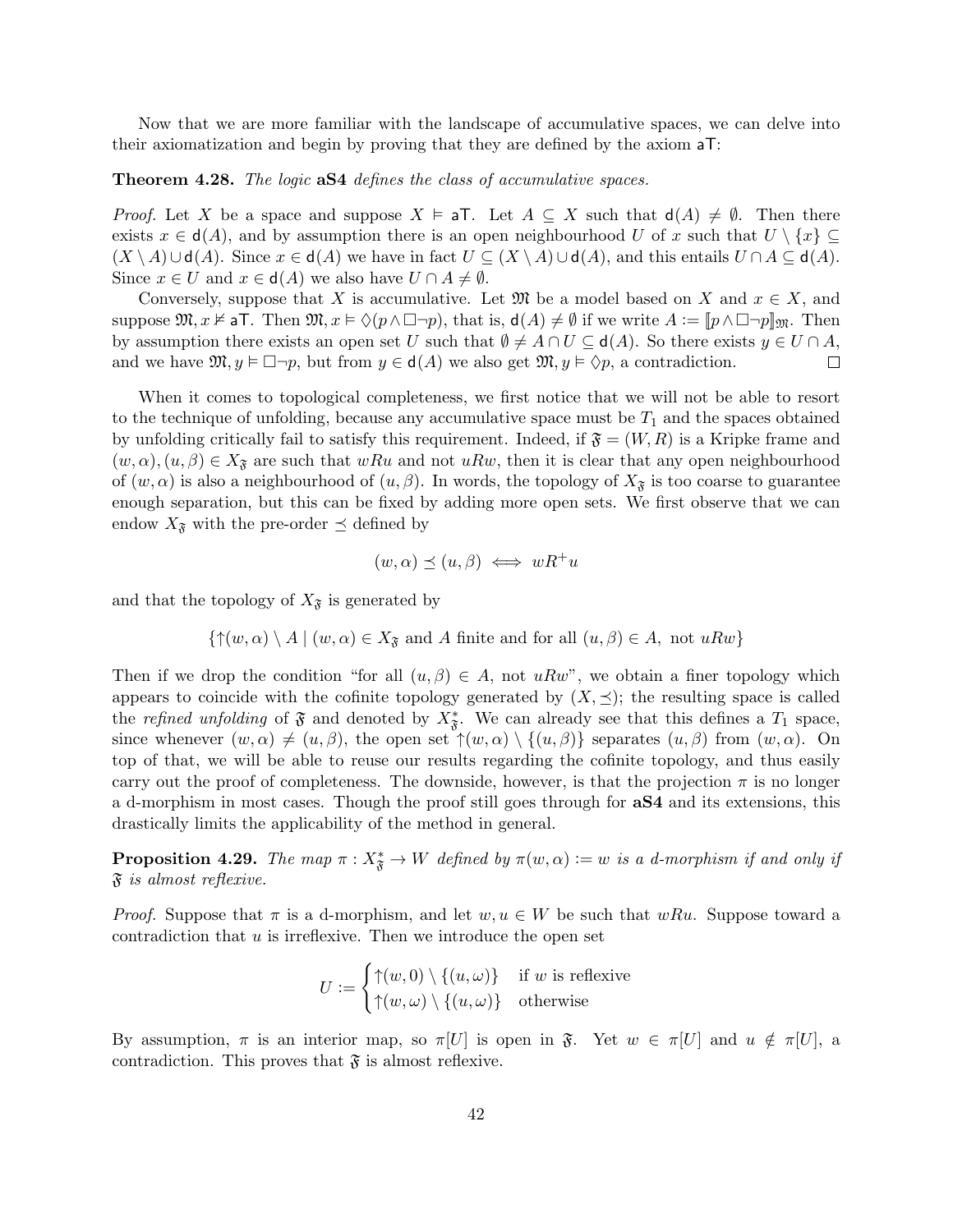Conversely, suppose that  $\mathfrak{F}$  is almost reflexive. If  $U \subseteq W$  is open, then

$$
\pi^{-1}[U] = \bigcup_{w \in U \cap W^r} \uparrow(w, 0) \cup \bigcup_{w \in U \cap W^i} \uparrow(w, \omega)
$$

so  $\pi^{-1}[U]$  is open too. If  $U = \uparrow(w, \alpha) \setminus A$  is a base open of X, we clearly have that  $\pi[U] \subseteq \{u \in W \mid$  $wR^+u$ . Also, if wRu, then u is reflexive by assumption and since A is finite there exists  $n < \omega$ such that  $(u, n) \notin A$ , and it follows that  $u \in \pi[U]$ . So we have either  $\pi[U] = \{u \in W \mid wRu\}$  or  $\pi[U] = \{u \in W \mid wR^+u\}$ , and we prove that in both cases  $\pi[U]$  is open in  $\mathfrak{F}$ . This is clear in the second case, and for the first case suppose that  $wRu$  and  $uRv$ . By weak transitivity we have either  $wRv$ , and we are done, or  $w = v$ ; then we have  $uRw$  so w is reflexive by assumption, and it follows that wRv as well. This proves that  $\pi$  is an interior map.

Now let  $w \in W$ . If w is irreflexive then  $\pi^{-1}(w) = \{(w, \omega)\}\$ is discrete. If w is reflexive then  $\pi^{-1}(w) = \{w\} \times \omega$ . If  $(w, n) \in \{w\} \times \omega$  we prove that  $(w, n) \in d({w\} \times \omega)$ . For suppose that  $(w, n) \in \mathcal{P}(u, \alpha) \setminus A$  with A finite. Then  $uR^+w$ , and we select some  $m < \omega$  such that  $m \neq n$ ,  $m \neq \alpha$ and  $(w, m) \notin A$ . It follows that  $(w, m) \in (\uparrow(u, \alpha) \setminus A) \cap (\{w\} \times \omega) \setminus \{(w, n)\}\)$  and we are done. We conclude that  $\pi$  is a d-morphism.  $\Box$ 

#### Theorem 4.30. The logic  $aS4$  is topologically complete.

*Proof.* Suppose that  $aS4 \nvdash \neg \phi$ . Then by proposition [4.19](#page-40-1) there exists a finite transitive and almost reflexive Kripke frame  $\mathfrak{F} = (W, R)$  wherein  $\phi$  is satisfiable. That  $\mathfrak{F}$  is finite immediately implies that  $(X^*_{\mathfrak{F}}, \preceq)$  has locally finite width and is almost well-founded, and from theorem [4.25](#page-42-2) it follows that  $X^*_{\mathfrak{F}}$  is accumulative. Since  $\mathfrak{F}$  is almost reflexive, we also know from proposition [4.29](#page-43-0) that  $\pi$  is a d-morphism from  $X^*_{\mathfrak{F}}$  to  $\mathfrak{F}$ . Thus, since  $\phi$  is satisfiable in  $\mathfrak{F}$ , it is also satisfiable in  $X^*_{\mathfrak{F}}$  and we are done.  $\Box$ 

#### <span id="page-44-0"></span>4.3 The logic wK4.3

We now move to the axiom .3, which in the c-semantics is the hereditary version of .2:

<span id="page-44-1"></span>**Theorem 4.31.** [\[BBLBvM15\]](#page-69-10) In the c-semantics, **S4.3** defines the class of HED spaces, and is topologically complete.

We then find ourselves in a situation similar to that of the beginning of section [4.1.](#page-31-1) Indeed, in [\[CZ97,](#page-69-5) sec. 3.8] we find the definition  $S4.3 := S4 +$  scon with

$$
\mathsf{scon} := \Box(\Box p \to q) \lor \Box(\Box q \to p)
$$

but it is also noticed that this system is equivalent to  $S4 + \text{con with}$ 

$$
\mathsf{con} := \Box(\Box^+ p \to q) \lor \Box(\Box^+ q \to p)
$$

Though scon and con coincide under S4, this is not the case in general, so it is worth investigating the semantics of both  $wK4 + \text{con}$  and  $wK4 + \text{con}$ . In fact we will favour working with the variants  $\Box(p \to \Diamond q) \lor \Box(q \to \Diamond p)$  and  $\Box(p \to \Diamond^+ q) \lor \Box(q \to \Diamond^+ p)$  obtained by contraposition. The axiom con, however, turns out to coincide with  $s$ con<sup>+</sup>:

<span id="page-44-2"></span>**Proposition 4.32.** We have  $wK4 + \text{con} = wK4 + \text{scon}^+$ . In addition: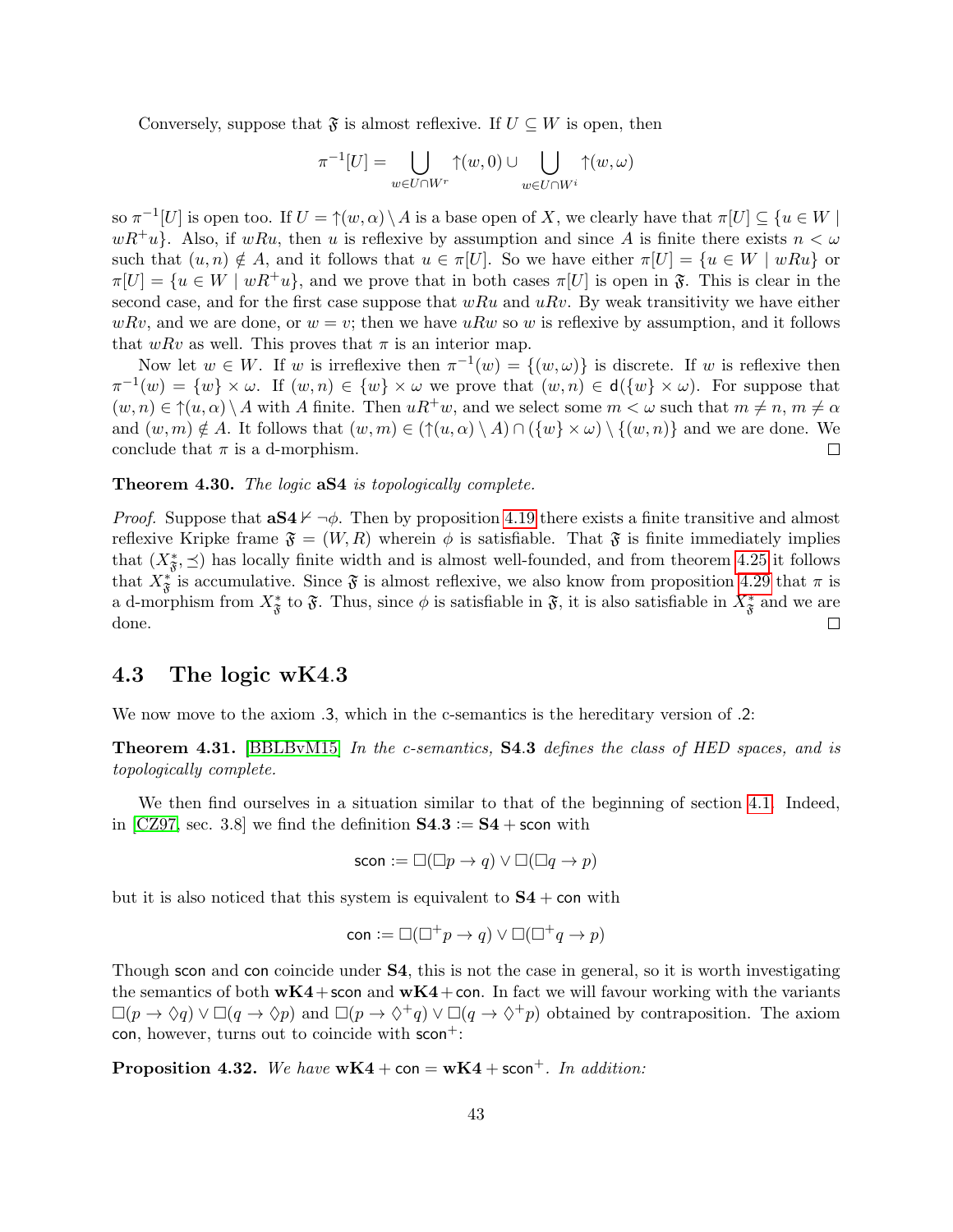- the logic  $wK4$  + con defines the class of weakly transitive frames  $\mathfrak F$  such that  $\mathfrak F^+$  is strongly connected;
- the logic  $wK4$  + con is Kripke complete;
- in the d-semantics, the logic  $wK4$  + con defines the class of HED spaces.

*Proof.* First, it is clear that  $wK4 + scon^+$   $\vdash$  con. In addition, given a Kripke frame  $\mathfrak{F}$ , we know that  $\mathfrak{F} \models$  scon iff  $\mathfrak{F}$  is strongly connected [\[CZ97,](#page-69-5) sec. 3.5], so by proposition [2.28](#page-14-0) it follows that  $\mathfrak{F} \models \mathsf{scon}^+$  iff  $\mathfrak{F}^+$  is strongly connected.

We note that con is a Sahlqvist formula and therefore that  $wK4 + con$  is Kripke complete. Thus, to prove  $wK4 + \text{con} + \text{scon}^+$ , it suffices to show that for any Kripke frame  $\mathfrak{F} = (W, R)$ , if  $\mathfrak{F} \models$  con then  $\mathfrak{F}^+$  is strongly connected. According to [\[CZ97,](#page-69-5) sec. 3.5], we have  $\mathfrak{F} \models$  con iff  $\mathfrak{F}$  is connected, i.e., for all  $w, u, v \in W$ , if wRu, wRv and  $u \neq v$  then uRv or vRu. It is then easy to see that this condition entails strong connectedness of  $\mathfrak{F}^+$ , and we are done.

Finally, if X is a topological space, we know from proposition [2.28](#page-14-0) that  $X \vDash_d \text{scon}^+$  iff  $X \vDash_c \text{scon}$ , and from theorem [4.31](#page-44-1) it follows that  $X \vDash_d \text{scon}^+$  iff X is HED.  $\Box$ 

This leads us to introduce the following names:

$$
\mathbf{wK4.3} \mathrel{\mathop:}= \mathbf{wK4} + \mathsf{scon}
$$

$$
\mathbf{wK4.3}^+ := \mathbf{wK4} + \mathsf{scon}^+
$$

When it comes to  $wK4.3$ , we have mentioned earlier that it yields aT. Thus  $wK4.3$  contains aS4 and in particular  $K4$ , so it is equivalent to  $K4$  + scon. The following result provides its semantics:

<span id="page-45-0"></span>Theorem 4.33. The logic wK4.3 defines the class of HED accumulative spaces.

*Proof.* Suppose that  $X \models$  scon. Then we obviously have  $X \models$  con as well, and thus X is HED by proposition [4.32.](#page-44-2) As mentioned earlier we also have  $X \models aT$ , and thus X is accumulative by theorem [4.28.](#page-43-1)

Conversely, suppose that X is HED and accumulative. Let  $\mathfrak{M}$  be a model based on X and  $x \in X$ ; we prove that  $\mathfrak{M}, x \models$  scon. Since X is HED we know that  $X \models$  scon<sup>+</sup>, and by substituting  $p \wedge \Box \neg q$  for p and  $q \wedge \Box \neg p$  for q we obtain

$$
\mathfrak{M}, x \vDash \Box^+(p \land \Box \neg q \rightarrow \Diamond^+(q \land \Box \neg p)) \lor \Box^+(q \land \Box \neg p \rightarrow \Diamond^+(p \land \Box \neg q))
$$

Then we assume  $\mathfrak{M}, x \models \Box^+(p \land \Box \neg q \rightarrow \Diamond^+(q \land \Box \neg p))$  without loss of generality. Thus there exists an open neighbourhood U of x such that  $U \subseteq [p \land \Box \neg q \rightarrow \Diamond^+(q \land \Box \neg p)]_{\mathfrak{M}}$ . Suppose toward a contradiction that  $\mathfrak{M}, x \nvDash \Box(p \rightarrow \Diamond q)$ . Then  $\mathfrak{M}, x \models \Diamond(p \land \Box \neg q)$ . If V is an open neighbourhood of x, so is  $U \cap V$ , and thus there exists  $y \in U \cap V \setminus \{x\}$  such that  $\mathfrak{M}, y \models p \land \Box \neg q$ . Since  $y \in U$  it follows that  $\mathfrak{M}, y \vDash \Diamond^+(q \wedge \Box \neg p)$ . We cannot have  $\mathfrak{M}, y \vDash \Diamond(q \wedge \Box \neg p)$  because this contradicts  $\mathfrak{M}, y \vDash \Box \neg q$ , so we obtain  $\mathfrak{M}, y \vDash q \wedge \Box \neg p$ . In particular  $\mathfrak{M}, y \vDash p \wedge \Box \neg p$  and this proves  $\mathfrak{M}, x \vDash \Diamond (p \wedge \Box \neg p)$ .

Writing  $A := [p \wedge \Box \neg p]_{\mathfrak{M}}$ , this yields  $d(A) \neq \emptyset$ , so by assumption there exists an open set U such that  $\emptyset \neq A \cap U \subseteq d(A)$ . So there exists  $y \in A \cap d(A)$ , but then  $y \in A$  yields  $\mathfrak{M}, y \models \Box \neg p$  while  $y \in d(A)$  yields  $\mathfrak{M}, y \models \Diamond p$ , a contradiction. Therefore  $\mathfrak{M}, x \models \Box(p \rightarrow \Diamond q)$  and this concludes the proof.  $\Box$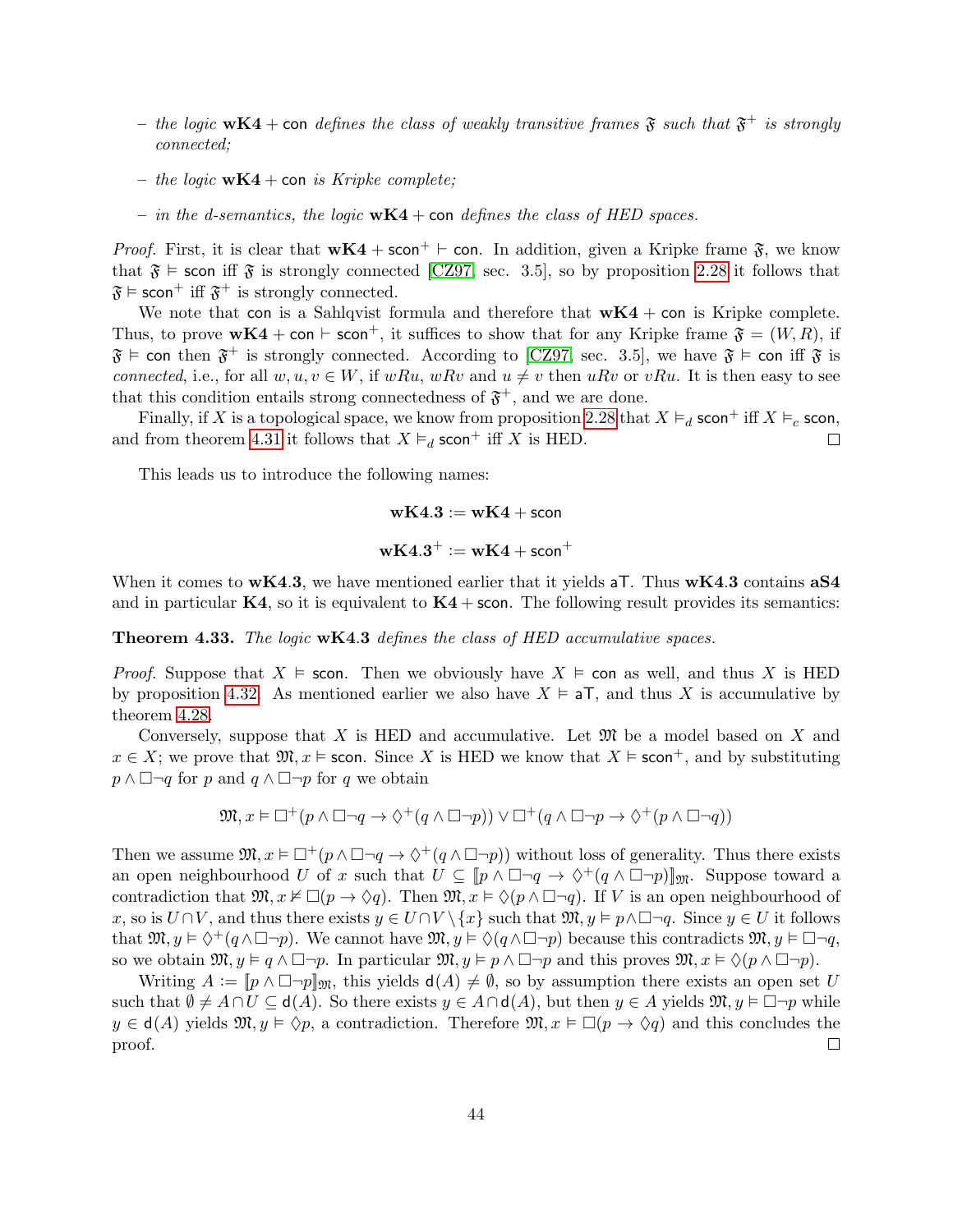In the c-semantics, S4.2 is the logic of extremally disconnected spaces, while S4.3 is the logic of HED spaces. Thus S4.3 is "hereditary S4.2", but we do not have this pattern in the d-semantics in the case of  $wK4.2$  and  $wK4.3$ . Indeed, the two-element space with the coarse topology is almost discrete and thus .2 is valid in all of its subspaces, but it is not  $T_1$  and therefore .3 is not valid in it. However we are going to show that the converse holds.

<span id="page-46-0"></span>**Lemma 4.34.** If X is extremally disconnected and accumulative then  $X \models wK4.2$ .

Proof. We define

 $Z := \bigcup \{ U \mid U \text{ is open and atomic and } |U| \leq 2 \}$ 

and  $Y := X \setminus Z$ . The proof that Z is open and almost discrete, and that Y is strongly dense-initself, can be directly imported from the proof of theorem [4.10;](#page-35-0) however we also need to prove that  $Z$  is closed and that Y is extremally disconnected. First, given any atomic open set  $U$  such that  $|U| = 2$ , we write  $U = \{z_0^U, z_1^U\}$ , that is, we specify a first and a second element. We then define

$$
Z^{\bullet} := \{ z \in Z \mid z \text{ is isolated} \}
$$

 $Z_0 := \{z_0^U \mid U \text{ is open and atomic and } |U| \leq 2\}$  $Z_1 := \{z_1^U \mid U \text{ is open and atomic and } |U| \leq 2\}$ 

and it is clear that  $Z = Z^{\bullet} \cup Z_0 \cup Z_1$ . Now suppose that there exists  $x \in \mathsf{Cl}(Z) \setminus Z$ . Then  $x \in d(Z) = d(Z^{\bullet}) \cup d(Z_0) \cup d(Z_1)$ , so there exists  $Z' \in \{Z^{\bullet}, Z_0, Z_1\}$  such that  $x \in d(Z')$ . By assumption we then obtain the existence of an open set V such that  $\emptyset \neq Z' \cap V \subseteq d(Z')$ . Then there exists  $z \in Z' \cap V$  and we have three cases:

- $-Z' = Z^{\bullet}$  is an immediate contradiction since  $z \in d(Z^{\bullet})$  and z is isolated.
- $-$  If  $Z' = Z_0$ , then  $z = z_0^U$  for some atomic open set U such that  $|U| = 2$ . From  $z_0^U \in U$  and  $z_0^U \in \mathsf{d}(Z_0)$  we then obtain  $z_1^U \in Z_0$ , so  $z_0^U = z_1^{U'}$  for some U'. But then  $\emptyset \neq U \cap U' \subseteq U$ , and since U is atomic it follows that  $U \cap U' = U$ . Hence  $U \subseteq U'$  and since U' is atomic we get  $U = U'$ . Therefore  $z_0^U = z_1^U$ , a contradiction.
- The case  $Z' = Z_1$  is symmetric.

We thus conclude that  $Z$  is closed.

Consequently, Y is open. Since X is extremally disconnected, we have  $X \models .2^+$ , and therefore  $Y \models .2^+$  as well. Hence Y is extremally disconnected. We can finally apply theorem [4.10](#page-35-0) and obtain  $X \models \mathbf{wK4.2}.$  $\Box$ 

**Proposition 4.35.** If  $X \models wK4.3$  then for any subspace Y of X we have  $Y \models wK4.2$ .

*Proof.* Suppose that  $X \models wK4.3$ . By theorem [4.33](#page-45-0) we know that X is HED and accumulative. If  $Y$  is a subspace of  $X$ , it is then extremally disconnected and also accumulative by proposition [4.26.](#page-42-0) By lemma [4.34](#page-46-0) we then obtain  $Y \models wK4.2$ .

 $\Box$ 

We now address the topological completeness of  $wK4.3^+$ . Once again the method of unfolding will not succeed here; consider indeed the following frame: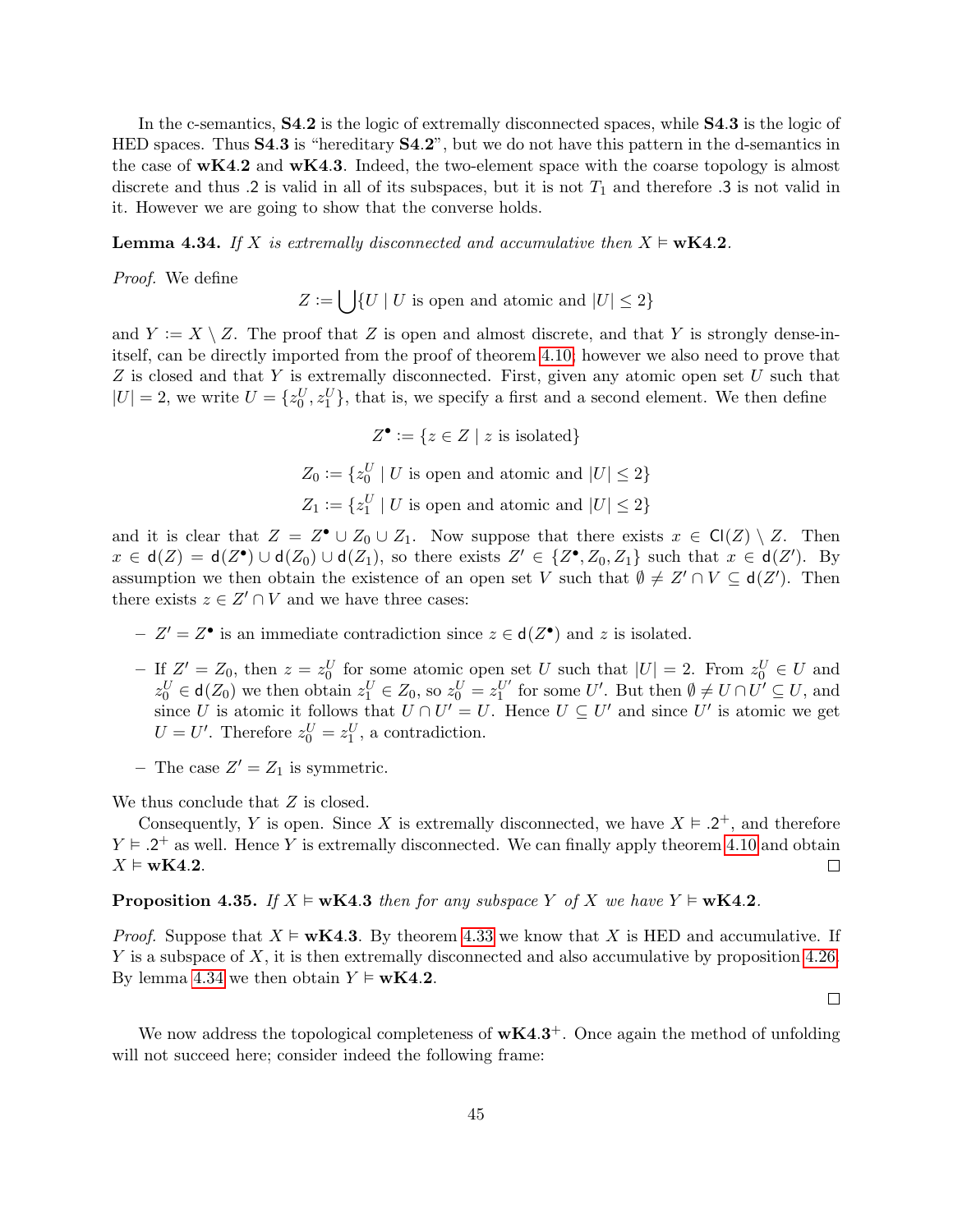

The subspace  $Y := \{(w, \omega), (u, 0), (u, 1)\}\$ of its unfolding  $X_{\mathfrak{F}}$  is depicted below:



We can see that it is not HED since  $\{(u,0)\}\$ is open but  $\text{Cl}(\{(u,0)\}) = \{(u,0),(w,\omega)\}\$ is not. The problem here stems from the possibility to separate the elements of  $\pi^{-1}(u)$  from each other with open sets, so this time we need a coarser space. This is why we resort again to the method of dereflexivation presented in section [3.2.](#page-19-0) For a reminder of the formal construction, we refer to definition [3.18.](#page-23-3)

<span id="page-47-0"></span>**Lemma 4.36.** If  $\mathfrak{F}^+$  is weakly transitive and strongly connected then  $\mathfrak{F}_\bullet$  is HED.

*Proof.* By a straightforward case distinction, we can see that if  $\mathfrak{F}^+$  is strongly connected then so is  $\mathfrak{F}_{\bullet}^+$ . Therefore  $\mathfrak{F}_{\bullet}^+ \models$  **S4.3**, so  $\mathfrak{F}_{\bullet} \models_c$  **S4.3**, so  $\mathfrak{F}_{\bullet}$  is HED by theorem [4.31.](#page-44-1)  $\Box$ 

**Theorem 4.37.** The logic  $wK4.3^+$  is topologically complete.

*Proof.* Suppose that  $wK4.3^+$   $\nvdash \phi$ . Then by proposition [4.32,](#page-44-2)  $\phi$  is satisfiable in a  $wK4$  frame  $\mathfrak{F}$ such that  $\mathfrak{F}^+$  is strongly connected. By lemma [4.36](#page-47-0) we then know that  $\mathfrak{F}_\bullet$  is HED. Then since  $\phi$ is satisfiable in  $\mathfrak F$  and  $\pi$  is a d-morphism by lemma [3.19,](#page-23-2) it is also satisfiable in  $X^*_{\mathfrak F}$  and we are done. ⊔

We now address the topological completeness of  $wK4.3$ , which is essentially a continuation of the work laid out in section [4.2;](#page-39-0) the only extra ingredient we need is a way to preserve the validity of  $wK4.3$  by refined unfolding. First, let us establish Kripke completeness:

<span id="page-47-1"></span>**Proposition 4.38.** The logic **wK4.3** defines the class of transitive and strongly connected Kripke frames. It is also has the finite model property.

Proof. We know that scon defines strong connectedness [\[CZ97,](#page-69-5) sec 3.5] and w4 defines weak transitivity, and that weak transitivity along with almost reflexivity yields transitivity (see the proof of proposition [4.19\)](#page-40-1), so the proof is routine. Finally, any cofinal subframe of a transitive and strongly connected frame is also transitive and strongly connected, so again we obtain the FMP from theorem [3.17.](#page-22-0)  $\Box$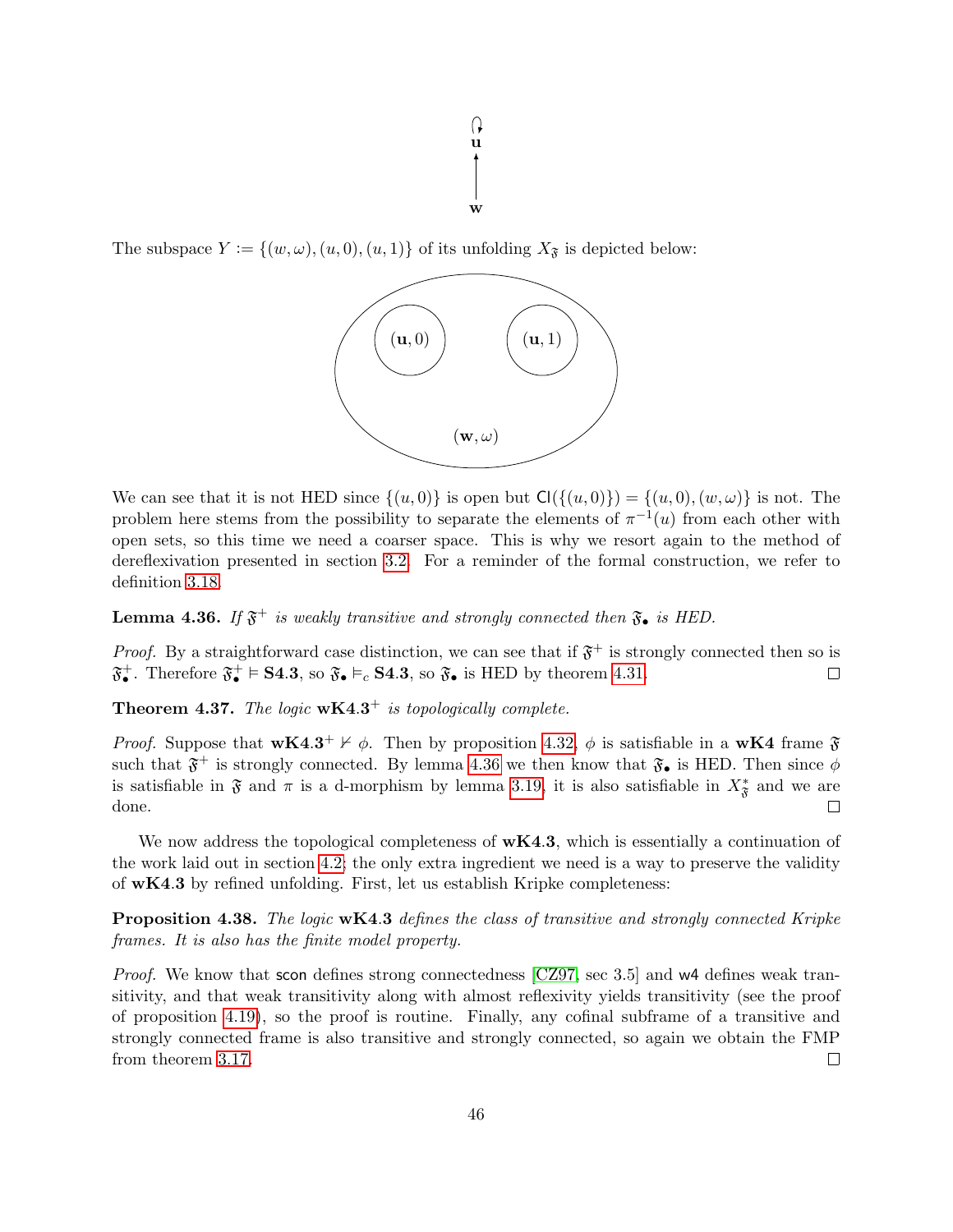<span id="page-48-1"></span>**Lemma 4.39.** If  $(X, \preceq)$  is a total pre-order then the space X (with the cofinite topology) is HED.

*Proof.* Let  $(X, \preceq)$  be a total pre-order,  $Y \subseteq X$  and  $\uparrow x \setminus A$  a base open set. We show that

$$
U := \mathsf{Cl}_Y((\uparrow x \setminus A) \cap Y) = Y \cap \mathsf{Cl}((\uparrow x \setminus A) \cap Y)
$$

is open. Given  $y \in U$ , we show that the open neighbourhood  $Y \cap \uparrow y \setminus (A \setminus \{y\})$  of y is included in U. Indeed, let  $z \in Y \cap \gamma y \setminus (A \setminus \{y\})$ . If  $z = y$  it is immediate that  $z \in U$  so we can assume  $y \prec z$ , and it follows that  $z \notin A$ . Since  $\preceq$  is total, there are two cases:

- If  $x \leq z$  then we have  $z \in Y \cap (\uparrow x \setminus A)$  and  $z \in U$  follows immediately.
- Otherwise  $x \nleq z$  and  $z \leq x$ . Suppose  $z \in Y \cap (\uparrow t \setminus B)$  with B finite; we can assume  $B \subseteq \uparrow t$ . Then suppose toward a contradiction that  $Y \cap (\uparrow x \setminus A) \cap (\uparrow t \setminus B) = \emptyset$ . Since  $t \preceq z \preceq x$  this boils down to  $Y \cap (\uparrow x \setminus A) \setminus B = \emptyset$ , and thus  $Y \cap (\uparrow x \setminus A) \subseteq B$ . If  $y \notin B$  then  $Y \cap (\uparrow y \setminus B)$  is an open neighbourhood of y in Y which does not intersect  $\uparrow x \setminus A$ , and this contradicts  $y \in U$ . Therefore  $y \in B$ , and it follows that  $t \preceq y$ . Then  $Y \cap \uparrow t \setminus (B \setminus \{y\})$  is an open neighbourhood of  $y$  in Y, so there exists

$$
u \in Y \cap (\uparrow x \setminus A) \cap (\uparrow t \setminus (B \setminus \{y\}))
$$

but since  $Y \cap (\uparrow x \setminus A) \setminus B = \emptyset$  the only possibility is  $u = y$ . In particular  $y \in \uparrow x$ , and from  $y \preceq z$  it follows that  $x \preceq z$ , a contradiction.

#### **Theorem 4.40.** The logic  $wK4.3$  is topologically complete.

*Proof.* Suppose that  $wK4.3 \nvdash \phi$ . Then by proposition [4.38,](#page-47-1)  $\phi$  is satisfiable in a finite transitive and strongly connected frame  $\mathfrak{F} = (W, R)$ . We can also assume that  $\mathfrak{F}$  is rooted, so for all  $w, u \in W$ we have either  $wR^+u$  or  $uR^+w$ . As a result, the order  $\preceq$  on  $X^*_{\mathfrak{F}}$  is total, and because  $\mathfrak{F}$  is finite it is also almost well-founded and has locally finite width. Then from theorem [4.25](#page-42-2) and lemma [4.39](#page-48-1) it follows that  $X^*_{\mathfrak{F}}$  is HED and accumulative. In addition, since  $\mathfrak{F} \models wK4.3$  we also have  $\mathfrak{F} \models aS4$ , so  $\mathfrak F$  is almost reflexive, and from proposition [4.29](#page-43-0) we obtain that  $\pi$  is a d-morphism. Then since  $\phi$  is satisfiable in  $\mathfrak{F}$ , it is also satisfiable in  $X^*_{\mathfrak{F}}$  and we are done.  $\Box$ 

#### <span id="page-48-0"></span>4.4 Additional axioms

In this section we consider other extensions of  $wK4$  for which completeness results can be obtained effortlessly. More precisely, we address the axiom  $\mathbf{b}\mathbf{d}_n$  that we have already seen in chapter [3,](#page-17-0) and the axiom gl. Recall that gl defines the class of converse well-founded Kripke frames, and in the d-semantics the class of scattered spaces [\[vBB07\]](#page-70-3). Most of our results are obtained by dereflexivation, so we need a handful of related invariance results. Some of them are already known, and the remaining ones are proved in the following lemma:

<span id="page-48-2"></span>**Lemma 4.41.** Let  $\mathfrak{F} = (W, R)$  be a w**K4** frame.

- 1. If  $\mathfrak F$  is directed then  $\mathfrak F_{\bullet}$  is extremally disconnected.
- 2. If  $\mathfrak{F} \models \mathbf{wK4.2}$  then  $\mathfrak{F}_{\bullet} \vDash_d \mathbf{wK4.2}$ .

 $\Box$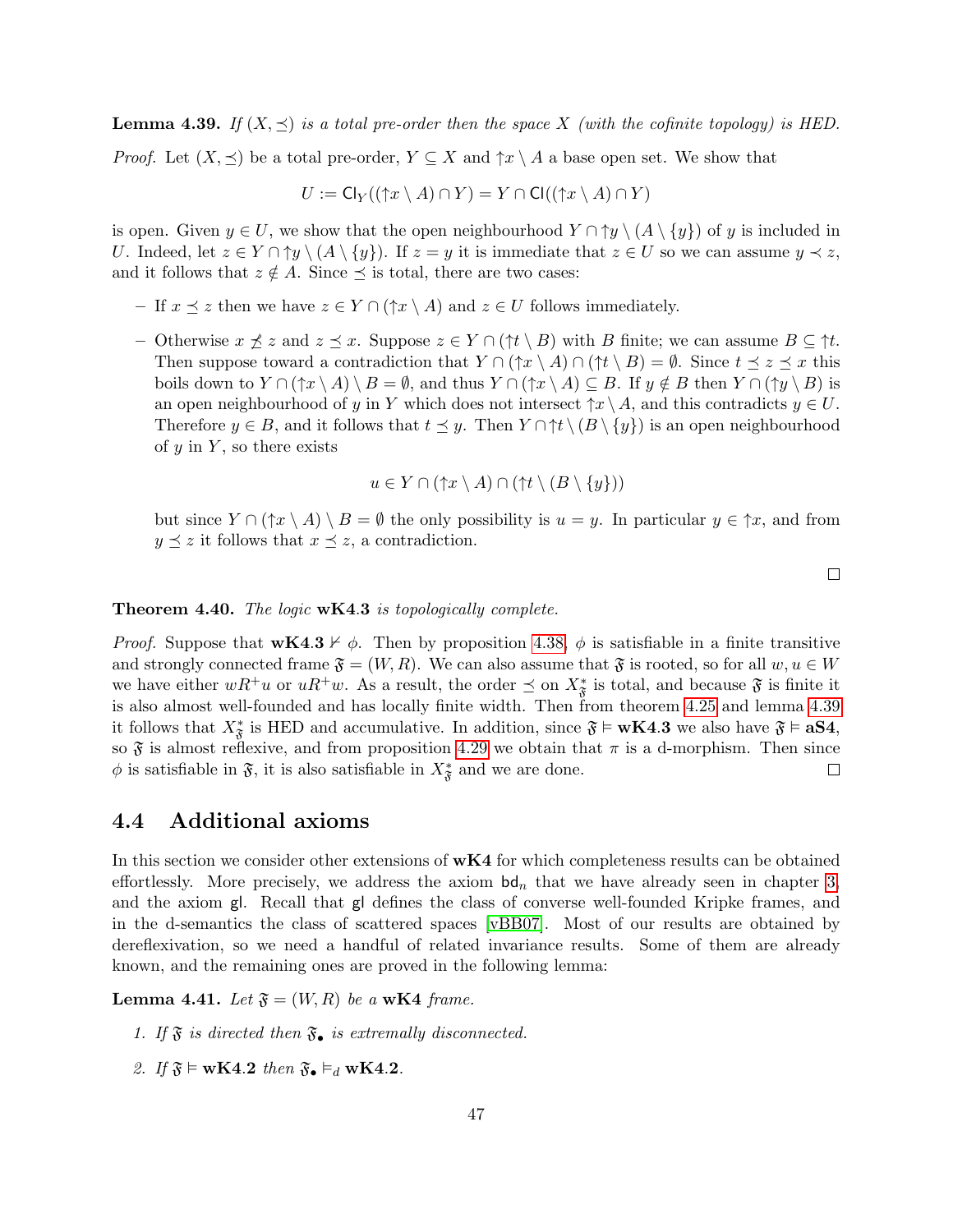- *Proof.* 1. Clearly, if  $\mathfrak{F}$  is directed, then so is  $\mathfrak{F}_{\bullet}$ . Therefore  $\mathfrak{F}_{\bullet}^{+} \models$  **S4.2**, so  $\mathfrak{F}_{\bullet} \models_{c}$  **S4.2**, so  $\mathfrak{F}_{\bullet}$  is extremally disconnected by theorem [4.1.](#page-32-0)
	- 2. Suppose that  $\mathfrak{F} \models wK4.2$ . Let  $\mathfrak{F}_0 = (W_0, R_0)$  and  $\mathfrak{F}_1 = (W_1, R_1)$  be the generated subframes of  $\mathfrak F$  obtained by proposition [4.16.](#page-37-1) Then  $\mathfrak F_0$  is directed, and so is  $\mathfrak F_0$ . Further, let  $(w, n) \in$  $W_0$ . If w has two distinct successors u and v, then  $(u, 0)$  and  $(v, 0)$  are distinct successors of  $(w, n)$ . Otherwise, w has a reflexive successor u, in which case  $(u, 0)$  and  $(u, 1)$  are two distinct successors of  $(w, n)$ . Since  $\mathfrak{F}_1$  is almost discrete, the shape of  $\mathfrak{F}_{1\bullet}$  is completely described by the following case distinction:



In the first three patterns, almost discreteness is preserved. In the last two, all the resulting worlds have two distinct successors, so we can group them with the worlds of  $\mathfrak{F}_{0\bullet}$  to form  $\mathfrak{F}'_0$ . We then define  $\mathfrak{F}'_1$  as the complement of  $\mathfrak{F}'_0$ , and we have seen that all the conditions of proposition [4.16](#page-37-1) are satisfied. Therefore  $\mathfrak{F}_{\bullet} \models \mathbf{wK4.2}$ , and since  $\mathfrak{F}_{\bullet}$  is irreflexive it follows  $\mathfrak{F}_{\bullet}\vDash_d$  wK4.2.

 $\Box$ 

We are now ready to state the completeness theorem, which covers all the mentioned combinations excepted  $wK4.3 + bd_n$ :

**Theorem 4.42.** In the d-semantics, the following logics are topologically complete:

 $\bold{wK4.2^+} + \bold{\b}d_n$   $\bold{GL.2^+} := \bold{wK4.2^+} + \bold{gl}$  $wK4.2 + bd_n$   $GL.2 := wK4.2 + gl$  $\bold{wK4.3^+} + \bold{\b}d_n$   $\bold{GL.3^+} := \bold{wK4.3^+} + \bold{gl}$  $GL.3 := wK4.3 + e$ 

Proof. First, it is easy to check that all of these logics are cofinal subframe logics. By theorem [3.17,](#page-22-0) they are thus Kripke complete. For  $wK4.2^+ + bd_n$ ,  $wK4.2 + bd_n$  and  $wK4.3^+ + bd_n$ , the result follows from lemma [3.20,](#page-23-1) lemma [4.36,](#page-47-0) lemma [4.41](#page-48-2) and the usual proof scheme. For the extensions of GL, we notice that a converse well-founded frame is necessarily irreflexive, so it suffices to apply proposition [2.23.](#page-13-0)  $\Box$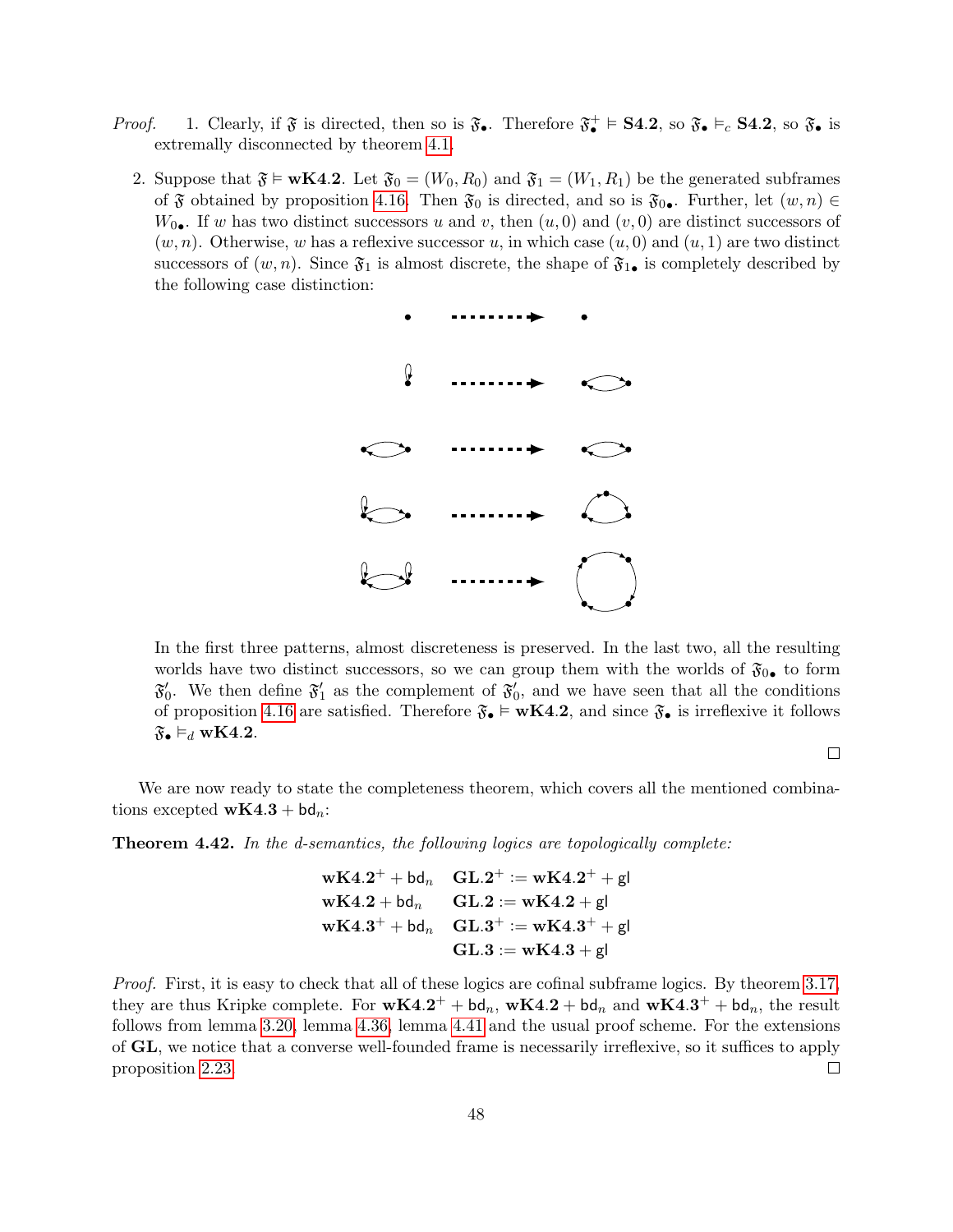The logic  $wK4.3 + bd_n$  is absent from the list above, because dereflexivation does not yield  $T_1$ spaces, so for the reasons already explained it is not adapted for  $wK4.3$ . We also notice that the system **GL.3** is so strong that it actually collapses to a trivial logic:

#### Lemma 4.43. We have  $aS4 + gI = GL.3 = K + \square \bot$ .

*Proof.* Let  $\mathfrak{F} = (W, R)$  be a Kripke frame such that  $\mathfrak{F} \models \mathbf{a}S4 + \mathbf{g}I$ . Then  $\mathfrak{F}$  is almost reflexive, but also irreflexive since it validates gl. Therefore  $R = \emptyset$ , and it follows that  $\mathfrak{F} \models \Box \bot$ . By Kripke completeness, this proves that  $aS4 + gl \vdash \Box \bot$ . Conversely, it is clear that w4, aT, .3 and gl are derivable in  $\mathbf{K} + \square \bot$ , and this concludes the proof.  $\Box$ 

Remark 4.44. Due to the simplicity of dereflexivation, one may wonder why it was not used to prove completeness of  $wK4.2$  and  $wK4.2^+$ . This is because the operation of unfolding has other good properties that we did not mention, e.g., it turns transitive frames into  $T_d$  spaces [\[BBFD21\]](#page-69-3), so it is best if it remains the standard method whenever this is possible.

At this point we have managed to describe a large zoology of logics, and have acquired a satisfying grasp of the techniques involved to generate spaces from Kripke frames. We now move to the topic of fixpoint logics.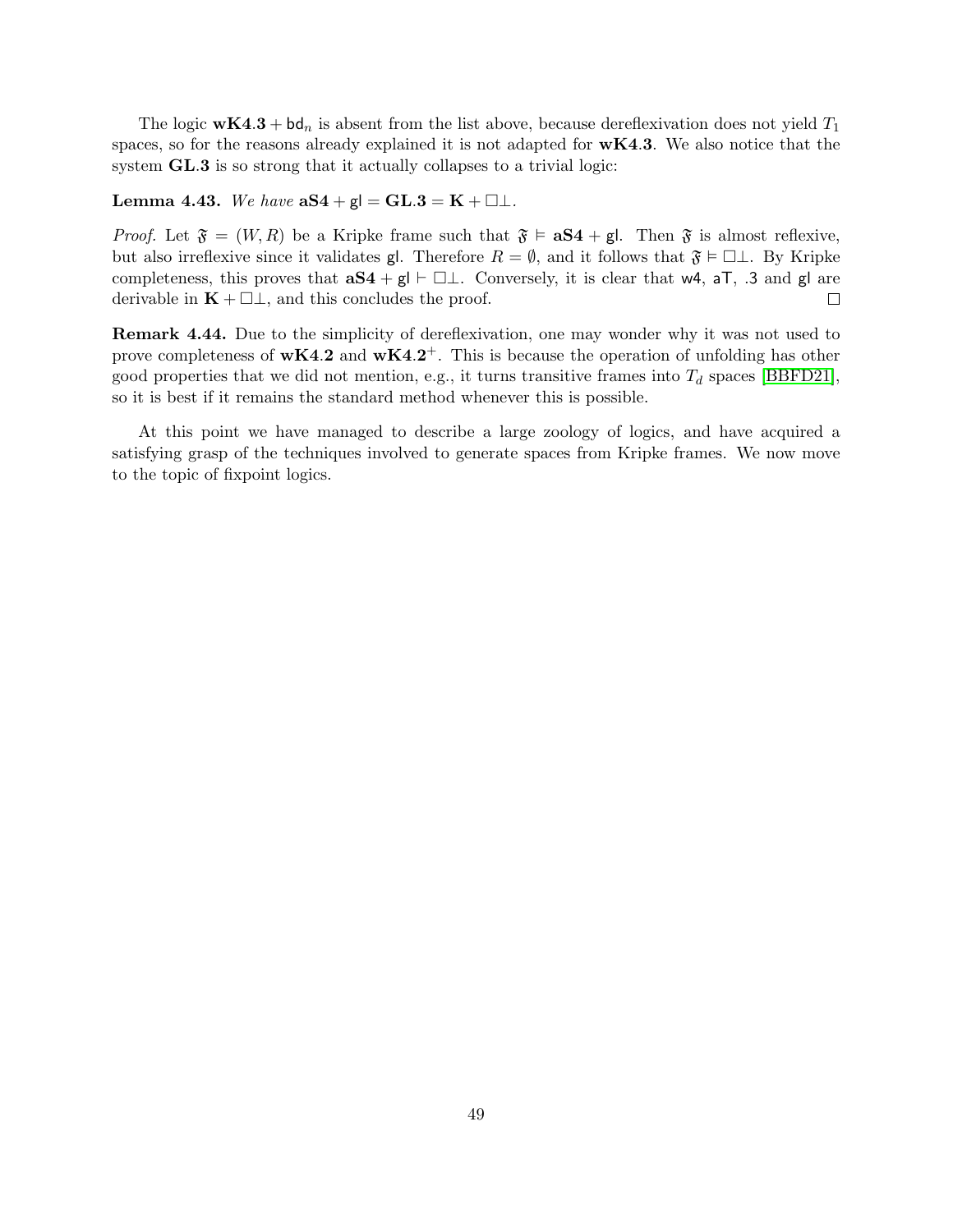# <span id="page-51-0"></span>Chapter 5

### Topological mu-calculus and expressivity

The success of the  $\mu$ -calculus naturally raises the question of whether other logics can compete with its expressive power. By "expressive power" we actually mean two different notions: expressivity with respect to *formulas*, and expressivity with respect to *logics*. The former is the strongest and most well known, it says that a fragment  $\mathcal{L}'$  of  $\mathcal{L}_{\mu}$  is as expressive as  $\mathcal{L}_{\mu}$  if for any formula  $\phi$  in  $\mathcal{L}_{\mu}$  there exists a formula  $\psi \in \mathcal{L}'$  such that  $\phi \equiv \psi$ . For instance, the *tangled derivative* operator (introduced by Dawar and Otto [\[DO09\]](#page-70-10)) is known to be as expressive as  $\mathcal{L}_{\mu}$  when restricted to  $T_d$ spaces [\[DO09\]](#page-70-10), but not in general since it does not capture the *tangled closure* operator [\[BBFD21\]](#page-69-3). This raises the question of whether the tangled closure is more expressive than the tangled derivative, and if not, whether the combination of the two is enough to obtain a completely expressive fragment. In section [5.1,](#page-51-1) we give a negative answer to both of these questions. We prove this by introducing the hybrid modality which combine the tangled closure and the tangled derivative in a more expressive operator.

The other notion of expressivity involves equivalence of formulas as whether they induce the same logic, instead of usual equivalence. This is a weaker condition, since for instance the two formulas  $p \to \Diamond p$  and  $\Box p \to p$  define **KT** even though they are not equivalent. A less trivial example is  $\mu$ **wK4** +  $\mu$ *p*.  $\Box$ *p* = **GL** [\[vB06\]](#page-69-11), which defines the class of scattered spaces in two different ways, one involving fixpoint operators and the other using only basic modal logic. We have already mentioned the results of [\[BBFD21\]](#page-69-3) which establish topological completeness for many extensions of  $\mu$ wK4 with basic modal axioms. This raises the question of whether any axiom of the  $\mu$ -calculus is reducible to a basic modal axiom, in which case the landscape of logics over  $\mu$ -calculus would simply collapse. We show in section [5.2](#page-56-0) that this is true for a fragment called the  $\nu$ -free fragment, but fails in general; we also make sure to present the best counter-example we can produce, thus obtaining several refinements of the answer.

Slightly abusing notations, we will interpret the relation of logical equivalence  $\equiv$  as equivalence modulo **wK4**, that is, we write  $\phi \equiv \psi$  whenever  $\mathfrak{M}, w \models \phi \leftrightarrow \psi$  for all pointed **wK4** model  $(\mathfrak{M}, w)$ . We will also use the term *path* with the following meaning:

<span id="page-51-1"></span>**Definition 5.1.** Let  $\mathfrak{F} = (W, R)$  be a Kripke frame. A path in  $\mathfrak{F}$  (starting from  $w_0$ ) is a sequence  $(w_n)_{n \leq \alpha}$  with  $\alpha \leq \omega$  and such that  $0 < n < \alpha$  implies  $w_{n-1}Rw_n$ . If  $\alpha < \omega$  this path is said to be of *length*  $\alpha$ , otherwise it is called an infinite path.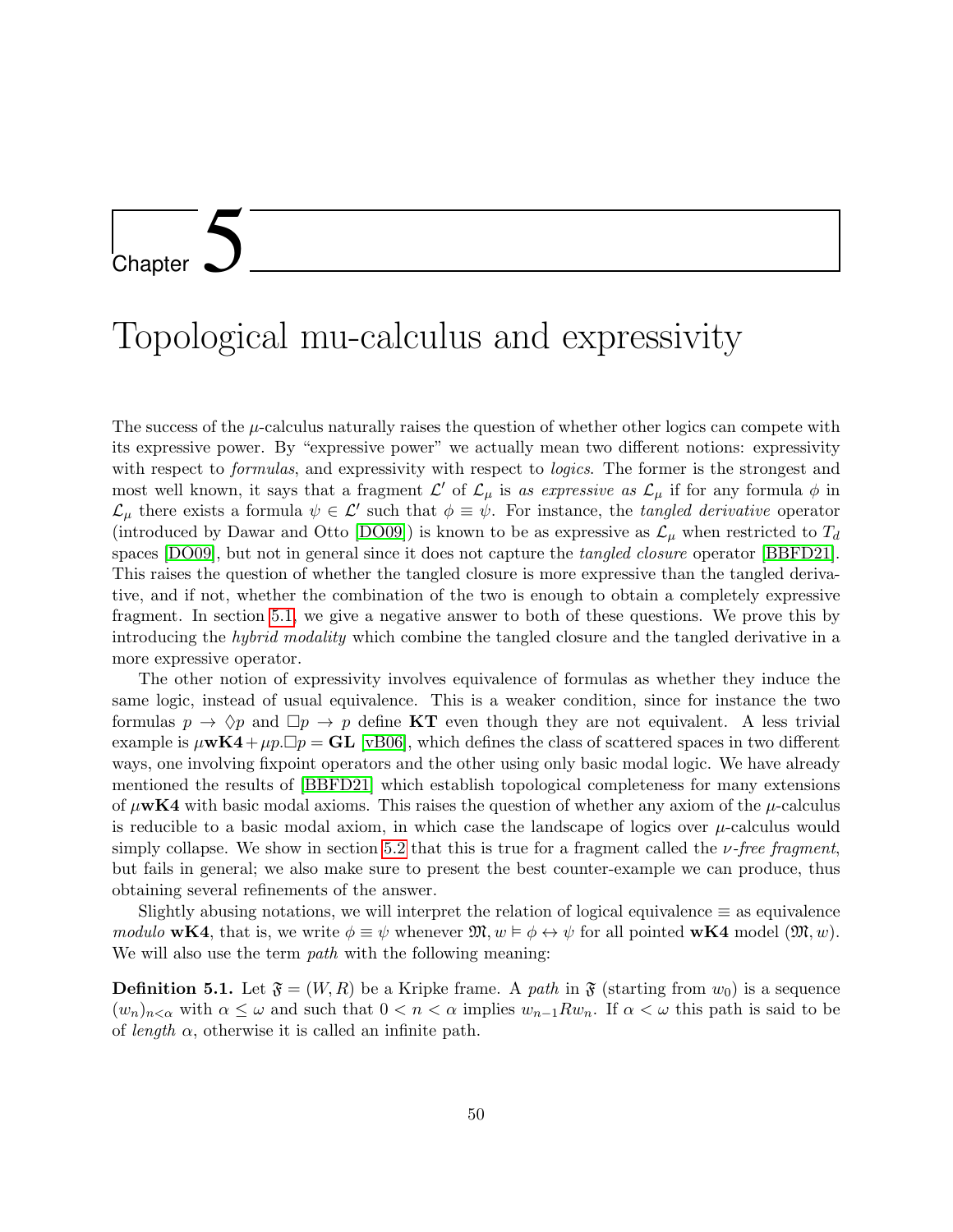#### 5.1 The tangled fragments

In this section we investigate the expressive power of the tangled closure and derivative relatively to each other and to the new hybrid modality.

**Definition 5.2.** Let  $\{\phi_1, \ldots, \phi_n\} \subseteq \mathcal{L}_{\mu}$  be a finite set of formulas. We define:

- the tangled derivative  $\Diamond_{\infty}\{\phi_1,\ldots,\phi_n\} := \nu p \cdot \bigwedge_{i=1}^n \Diamond(\phi_i \land p)$
- the tangled closure  $\Diamond_{\infty}^{\dagger} {\{\phi_1, \ldots, \phi_n\}} := \nu p \cdot \bigwedge_{i=1}^n \Diamond^+(\phi_i \land p)$
- $-$  the hybrid tangled operator  $\Diamond_{\infty}^{\bullet} \{\phi_1, \ldots, \phi_n\} := \nu p. \bigvee_{j=1}^n (\Diamond^+(\phi_j \land p) \land \bigwedge_{i \neq j} \Diamond(\phi_i \land p)\big)$

We then define:

- $\mathcal{L}_{\lozenge_{\infty}}$  the basic modal language extended with  $\lozenge_{\infty}$ ;
- $\mathcal{L}_{\Diamond^+_\infty}$  the basic modal language extended with  $\Diamond^+_\infty;$
- −  $\mathcal{L}_{\Diamond_{\infty},\Diamond^{+}_{\infty}}$  the basic modal language extended with  $\Diamond_{\infty}$  and  $\Diamond^{+}_{\infty}$ ;
- −  $\mathcal{L}_{\lozenge_{\infty}^{\bullet}}$  the basic modal language extended with  $\lozenge_{\infty}^{\bullet}$ .

The formula  $\Diamond_{\infty}^{\bullet} {\{\phi_1,\ldots,\phi_n\}}$  says that every time the  $\nu$  operator is unfolded, the formula  $\Diamond(\phi_i \land p)$  must be satisfied for all  $i \in [1, n]$ , except for possibly one i, for which we may have  $\phi_i \land p$ instead. The hybrid tangled operator is thus a sort of a mix of the tangled closure and the tangled derivative, hence its name. In fact, we can prove that it subsumes both of them:

<span id="page-52-0"></span>**Proposition 5.3.** The modalities  $\diamondsuit^+$  and  $\diamondsuit^+_{\infty}$  can be expressed in  $\mathcal{L}_{\diamondsuit_{\infty}}$ .

*Proof.* Let  $\Gamma = \{\phi_1, \ldots, \phi_n\}$  be a finite set of formulas. For all  $i \in [1, n]$  we introduce some  $\phi'_i$ distinct from  $\phi_i$  but equivalent to it (for instance  $\phi'_i := \phi_i \wedge \top$ ). Then each term of the disjunction in  $\Diamond_{\infty}^{\bullet} \{\phi_1, \phi_1', \dots, \phi_n, \phi_n'\}$  contains at least one of  $\Diamond(\phi_i \land p)$  or  $\Diamond(\phi_i' \land p)$ , and it follows that

$$
\Diamond_{\infty}^{\bullet}\{\phi_1,\phi_1',\ldots,\phi_n,\phi_n'\}\equiv \Diamond_{\infty}\{\phi_1,\ldots,\phi_n\}
$$

For the tangled closure, we define

$$
\phi := \bigvee_{(I_1,\ldots,I_m) \text{ is a partition of } [\![1,n]\!]} \Diamond^{\bullet}_{\infty} \left\{ \bigwedge_{i \in I_j} \phi_i \mid 1 \leq j \leq m \right\}
$$

and we show that  $\phi \equiv \Diamond_{\infty}^{+}\Gamma$ . Since  $\mu$ **wK4** is sound and complete with respect to the class of **wK4** frames, and has the finite model property [\[BBFD21\]](#page-69-3), it suffices to prove that  $\mathfrak{M}, w \models \phi \leftrightarrow \Diamond_{\infty}^{\dagger} \Gamma$ for any finite weakly transitive Kripke model  $\mathfrak{M} = (W, R, \nu)$  and  $w \in W$ . That  $\mathfrak{M}, w \models \phi$  implies  $\mathfrak{M}, w \models \Diamond_{\infty}^{\dagger} \Gamma$  is easy to check. Conversely, suppose that  $\mathfrak{M}, w \models \Diamond_{\infty}^{\dagger} \Gamma$ . We define

$$
W_{\max} := \{ u \in [\![ \Diamond_\infty^+ \Gamma ]\!]_{\mathfrak{M}} \mid \text{for all } v \in [\![ \Diamond_\infty^+ \Gamma ]\!]_{\mathfrak{M}}, \text{ if } uR^+v \text{ then } vR^+u \}
$$

Suppose that  $W_{\text{max}} = \emptyset$ . Then we can construct an infinite path  $(w_k)_{k \in \mathbb{N}}$  within  $[\![\Diamond^+_{\infty}]\!]_{\mathfrak{M}}$  by setting  $w_0 := w$  and for all  $k \in \mathbb{N}$ , taking some  $w_{k+1} \in [\![ \Diamond_\infty^+ \Gamma ]\!]_{\mathfrak{M}}$  such that  $w_k R^+ w_{k+1}$  and not  $w_{k+1} R^+ w_k$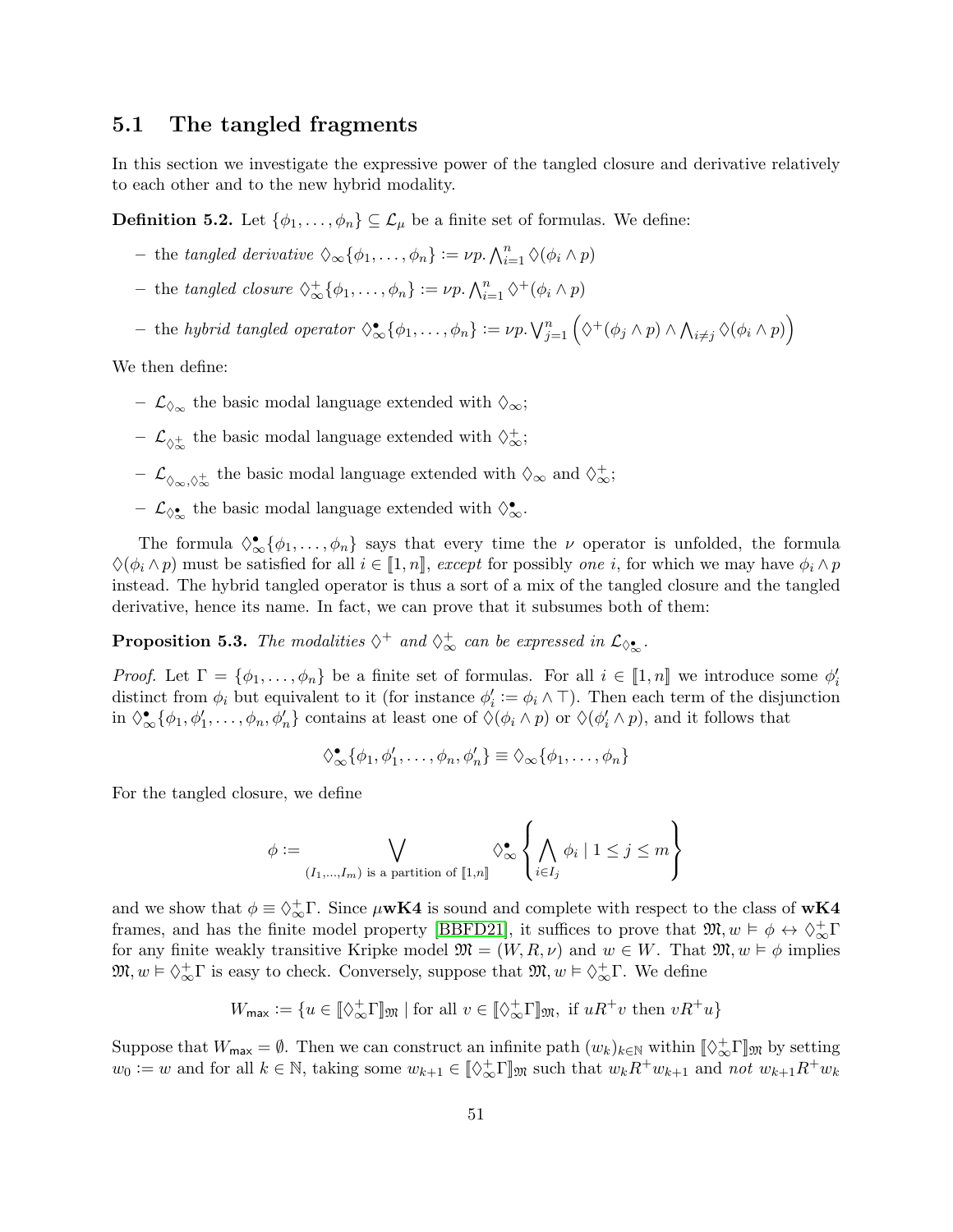(which exists by assumption). If  $k < m$ , we have  $w_k \neq w_m$ , for otherwise we obtain  $w_m R^+ w_{m-1}$ by weak transitivity, a contradiction. We thus end up with infinitely many worlds, contradicting the fact that  $\mathfrak{M}$  is finite. Therefore, there exists  $u \in W_{\mathsf{max}}$ . From  $\mathfrak{M}, u \models \Diamond_{\infty}^{\perp} \Gamma$ , it follows that for all  $i \in [1, n]$  there exists  $w_i \in W$  such that  $\mathfrak{M}, w_i \models \phi_i \land \Diamond_{\infty}^{\dagger} \Gamma$  and  $uR^+w_i$ . Then by construction of  $W_{\text{max}}$  we have  $w_i R^+u$  as well. By weak transitivity it follows that  $w_i R^+w_j$  for all  $i, j \in [1, n]$ . However the  $w_i$ 's are not necessarily pairwise distinct, so we write  $\{w_1, \ldots, w_n\} = \{u_1, \ldots, u_m\}$ with the  $u_i$ 's being pairwise distinct. This induces a partition  $(I_1, \ldots, I_m)$  of  $[\![1, n]\!]$ , where

$$
I_j := \{ i \in [\![1,n]\!] \mid w_i = u_j \}
$$

for all  $j \in [1, m]$ . Then given  $j \in [1, m]$  we have  $\mathfrak{M}, u_j \models \bigwedge_{i \in I_j} \phi_i$ , and whenever  $j' \neq j$  we have  $u_j R u_{j'}$  and thus  $\mathfrak{M}, u_j \models \Diamond \bigwedge_{i \in I_{j'}} \phi_i$ . Therefore  $\mathfrak{M}, w \models \Diamond_{\infty}^{\bullet} \left\{ \bigwedge_{i \in I_j} \phi_i \mid 1 \leq j \leq m \right\}$  and this concludes the proof.

In [\[BBFD21\]](#page-69-3) it was proven that  $\diamondsuit^+_{\infty}$  is not expressible in  $\mathcal{L}_{\diamondsuit_{\infty}}$ , and thus that  $\mathcal{L}_{\diamondsuit_{\infty}}$  is not as expressive as  $\mathcal{L}_{\mu}$ . Reusing the same technique we easily obtain the symmetric result, that is,  $\Diamond_{\infty}$ is not expressible in  $\mathcal{L}_{\lozenge_{\infty}^+}$ . This can also be seen as a warm-up for the next result. To achieve this, we introduce the Kripke model  $\mathfrak{M} = (\omega + 1, R, \nu)$  with:

- $-R := \{(\beta, \alpha) \mid \alpha < \beta \leq \omega\} \cup \{(\omega, \omega)\}\$
- *ν* the valuation defined by  $\nu(p) := \omega + 1$  and  $\nu(q) := \emptyset$  for any other variable q

$$
\begin{array}{ccc}\np & 0 \\
p & 1 \\
p & 2 \\
\hline\np & \omega\n\end{array}
$$

<span id="page-53-0"></span>**Lemma 5.4.** For every formula  $\phi \in \mathcal{L}_{\Diamond_{\infty}^+}$ , there exists  $n_{\phi} < \omega$  such that  $n_{\phi} \leq \alpha, \beta \leq \omega$  implies  $\mathfrak{M}, \alpha \models \phi \iff \mathfrak{M}, \beta \models \phi.$ 

*Proof.* By induction on  $\phi$ :

- For an atomic proposition q, we simply have  $n_q := 0$ .
- If this holds for  $\phi$ , then it is clear that  $n_{\neg \phi} := n_{\phi}$  works for  $\neg \phi$ .
- If this holds for  $\phi \wedge \psi$ , then it is clear that  $n_{\phi \wedge \psi} := \max \{n_{\phi}, n_{\psi}\}\$  works for  $\phi \wedge \psi$ .
- Suppose that this holds for  $\phi$ . We set  $n_{\Diamond \phi} := n_{\phi} + 1$ . Suppose that  $n_{\Diamond \phi} \leq \alpha, \beta \leq \omega$  and that  $\mathfrak{M}, \alpha \models \Diamond \phi$ . Then there exists  $\xi \leq \omega$  such that  $\alpha R\xi$  and  $\mathfrak{M}, \xi \models \phi$ . If  $\xi < \beta$  we are done, otherwise  $n_{\phi} < \beta \leq \xi$ . Then by the induction hypothesis,  $\mathfrak{M}, \xi \models \phi$  entails  $\mathfrak{M}, n_{\phi} \models \phi$ , and therefore  $\mathfrak{M}, \beta \vDash \Diamond \phi$ .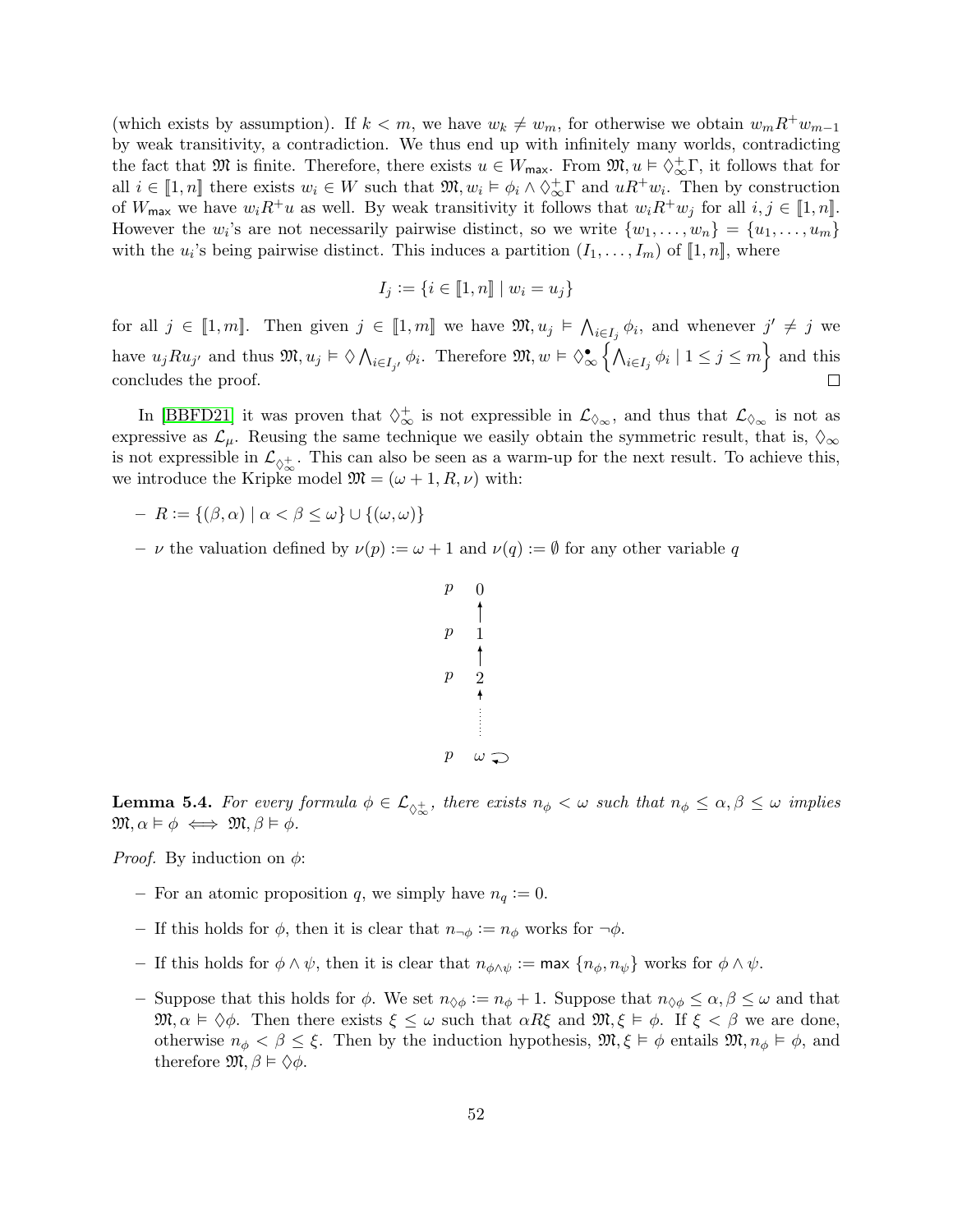- Suppose that this holds for  $\phi_1,\ldots,\phi_n$  and let  $\Gamma:=\{\phi_1,\ldots,\phi_n\}$ . We set  $n_{\phi^+_{\infty}\Gamma}:=\max\{n_{\gamma}\mid$  $\gamma \in \Gamma$ }. Suppose that  $n_{\Diamond^{\pm}_{\infty} \Gamma} \leq \alpha, \beta \leq \omega$  and that  $\mathfrak{M}, \alpha \models \Diamond^{\pm}_{\infty} \Gamma$ . We define  $\alpha_0 = \min \{\xi \leq \omega \mid \xi \leq \omega \}$  $\mathfrak{M}, \xi \vDash \Diamond_{\infty}^{+}\Gamma$ .

For all  $i \in [1, n]$ , there exists  $\xi_i$  such that  $\alpha_0 R^+ \xi_i$  and  $\mathfrak{M}, \xi_i \models \phi_i \wedge \Diamond_{\infty}^+ \Gamma$ . Then  $\xi_i = \alpha_0$  by minimality of  $\alpha_0$ , and therefore  $\mathfrak{M}, \alpha_0 \models \bigwedge \Gamma$ . If  $n_{\Diamond^+_{\infty} \Gamma} < \alpha_0$ , then by the induction hypothesis we obtain  $\mathfrak{M}, n_{\Diamond_{\infty}^{\pm} \Gamma} \models \bigwedge \Gamma$  and thus  $\mathfrak{M}, n_{\Diamond_{\infty}^{\pm} \Gamma} \models \Diamond_{\infty}^{\pm} \Gamma$ , contradicting the minimality of  $\alpha_0$ . Therefore  $\alpha_0 \leq n_{\diamondsuit_{\infty}^+} \leq \beta$ , and it follows that  $\mathfrak{M}, \beta \models \diamondsuit_{\infty}^+ \Gamma$ .

 $\Box$ 

#### <span id="page-54-0"></span>**Proposition 5.5.** No formula in  $\mathcal{L}_{\lozenge_{\infty}^{+}}$  is equivalent to  $\lozenge_{\infty} \{p\}.$

*Proof.* Suppose that there is such a formula  $\phi$ . Let  $n_{\phi}$  be the integer given by lemma [5.4.](#page-53-0) Since  $\mathfrak{M}, \omega \models \Diamond_{\infty}{p}$  we obtain  $\mathfrak{M}, n_{\phi} \models \Diamond_{\infty}{p}$  as well, contradicting the absence of infinite path from  $\Box$  $n_{\phi}$ .

Now that we know that  $\mathcal{L}_{\Diamond_{\infty}}$  and  $\mathcal{L}_{\Diamond_{\infty}^+}$  are not as expressive as  $\mathcal{L}_{\mu}$ , we may be tempted to combine the two into  $\mathcal{L}_{\Diamond_{\infty},\Diamond_{\infty}^+}$  with the hope of obtaining a fragment as expressive as  $\mathcal{L}_{\mu}$ . We are going to prove that this conjecture fails, and more precisely that the hybrid tangled operator  $\Diamond_{\infty}^{\bullet}$ cannot be expressed in  $\mathcal{L}_{\Diamond_{\infty},\Diamond_{\infty}^+}$ . To this end we introduce the Kripke model  $\mathfrak{M} := (\omega + 3, R, \nu)$ with:

$$
- R := \{ (\beta, \alpha) \mid \alpha < \beta < \omega + 3 \} \cup \{ (n, n) \mid n < \omega \text{ and } n \equiv_3 2 \}
$$
\n
$$
\cup \{ (\alpha, \alpha + 1) \mid \alpha < \omega + 3 \text{ and } \alpha \equiv_3 0 \} \cup \{ (\omega, \omega + 2), (\omega + 1, \omega + 2) \}
$$

– *ν* the valuation defined by  $\nu(p) := \nu(q) := {\alpha < \omega + 3 \mid \alpha \equiv_3 0 \text{ or } \alpha \equiv_3 2},$  $\nu(r) := {\alpha < \omega + 3 \mid \alpha \equiv_3 1}$  and  $\nu(p') = \emptyset$  for any other variable  $p'.$ 

with the relation  $\equiv_3$  being the classical equivalence modulo 3 extended to ordinals:

**Definition 5.6.** If  $n, m, k \in \mathbb{N}$  we write  $n \equiv_k m$  whenever there exists  $q \in \mathbb{Z}$  such that  $n = m + kq$ . Given  $\alpha, \beta \in \{0, \omega\}$  we also write  $\alpha + n \equiv_k \beta + m$  whenever  $n \equiv_k m$ .

$$
p, q \quad 0 \quad 1 \quad r
$$
\n
$$
p, q \quad 2 \quad \bigcirc
$$
\n
$$
p, q \quad 3 \quad \bigcirc
$$
\n
$$
q \quad 4 \quad r
$$
\n
$$
p, q \quad 5 \quad \bigcirc
$$
\n
$$
p, q \quad \omega \quad \bigcirc
$$
\n
$$
p, q \quad \omega \quad \bigcirc
$$
\n
$$
p, q \quad \omega + 2
$$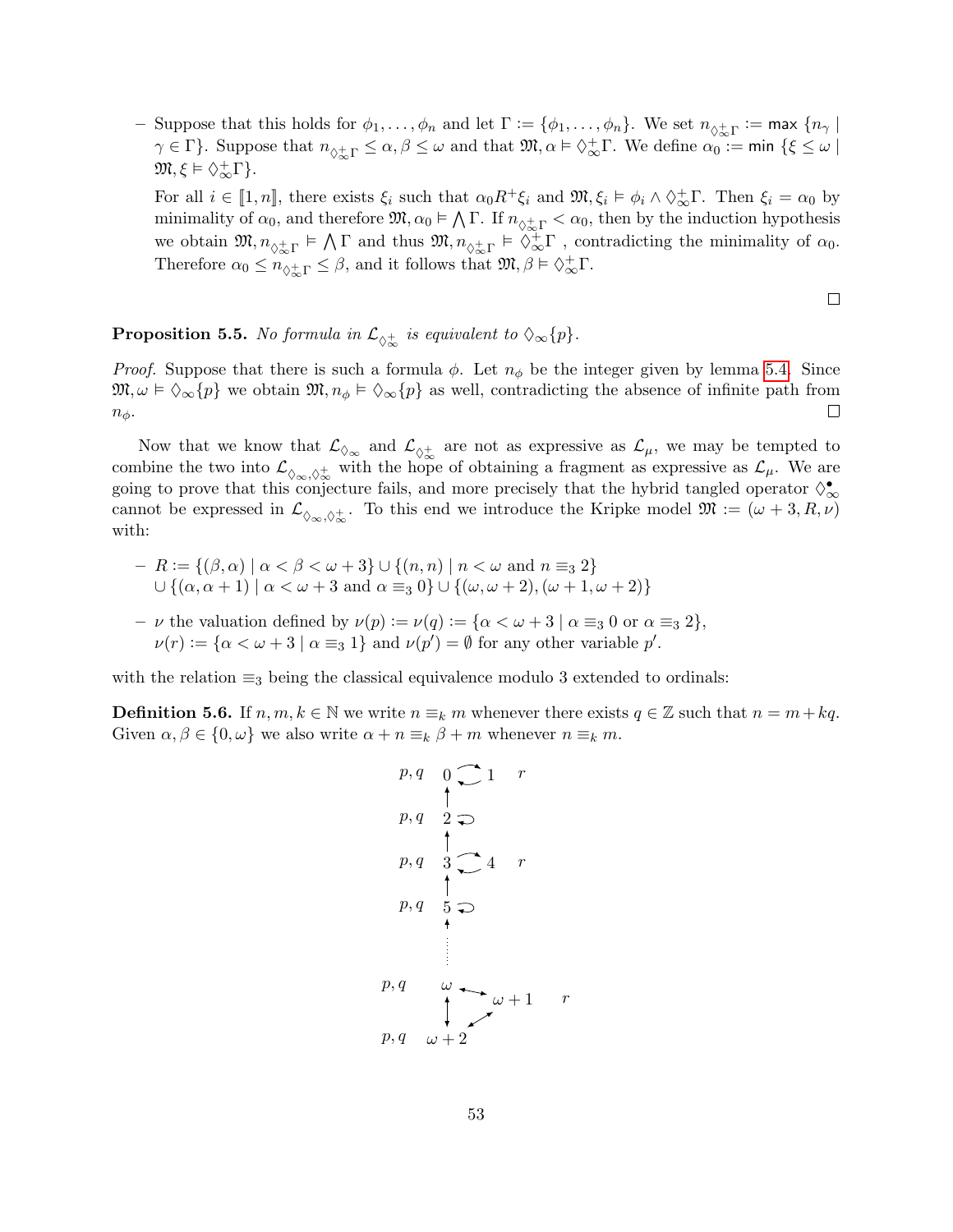<span id="page-55-0"></span>**Lemma 5.7.** For every formula  $\phi \in \mathcal{L}_{\Diamond_{\infty},\Diamond_{\infty}^+}$ , there exists  $n_\phi < \omega$  such that  $n_\phi \leq \alpha, \beta < \omega + 3$  and  $\alpha \equiv_3 \beta$  implies  $\mathfrak{M}, \alpha \models \phi \iff \mathfrak{M}, \beta \models \phi$ .

*Proof.* By induction on  $\phi$ :

- For an atomic proposition  $p'$ , we simply have  $n_{p'} := 0$ .
- If this holds for  $\phi$ , then it is clear that  $n_{\neg \phi} := n_{\phi}$  works for  $\neg \phi$ .
- If this holds for  $\phi \wedge \psi$ , then it is clear that  $n_{\phi \wedge \psi} := \max \{n_{\phi}, n_{\psi}\}\$  works for  $\phi \wedge \psi$ .
- Suppose that this holds for  $\phi$ . We set  $n_{\Diamond \phi} := n_{\phi} + 3$ . Suppose that  $n_{\Diamond \phi} \leq \alpha, \beta < \omega + 3$  and that  $\mathfrak{M}, \alpha \models \Diamond \phi$ . Then there exists  $\xi < \omega + 3$  such that  $\alpha R\xi$  and  $\mathfrak{M}, \xi \models \phi$ . If  $\xi < \beta$  we are done, otherwise  $n_{\phi} \leq \beta \leq \xi$ . Let n be the integer in  $\{n_{\phi}, n_{\phi} + 1, n_{\phi} + 2\}$  satisfying  $n \equiv_3 \xi$ ; since  $n_{\phi} + 3 \leq \beta$ , we have  $n < \beta$  and thus  $\beta Rn$ . Then by the induction hypothesis,  $\mathfrak{M}, \xi \models \phi$ entails  $\mathfrak{M}, n \models \phi$ , and therefore  $\mathfrak{M}, \beta \models \Diamond \phi$ .
- Suppose that this holds for  $\phi_1,\ldots,\phi_n$  and let  $\Gamma:=\{\phi_1,\ldots,\phi_n\}$ . We set  $n_{\phi^+_{\infty}\Gamma}:=\max\{n_{\gamma}\mid$  $\gamma \in \Gamma$  + 2. Suppose that  $n_{\lozenge_{\infty}^+} \leq \alpha, \beta < \omega + 3$  and that  $\mathfrak{M}, \alpha \models \lozenge_{\infty}^+ \Gamma$ . We define  $\alpha_0 :=$ min  $\{\xi < \omega + 3 \mid \mathfrak{M}, \xi \vDash \Diamond_{\infty}^+ \Gamma\}.$ 
	- $\circ$  Suppose  $\alpha_0 < \omega$ . For all  $i \in [1, n]$ , there exists  $\xi_i$  such that  $\alpha_0 R^+ \xi_i$  and  $\mathfrak{M}, \xi_i \vDash \phi_i \wedge \Diamond_{\infty}^+ \Gamma$ . Then  $\xi_i \in {\alpha_0, \alpha_0 + 1}$  by minimality of  $\alpha_0$ .

Let k be the integer in  $\{n_{\Diamond^+_{\infty} \Gamma} - 2, n_{\Diamond^+_{\infty} \Gamma} - 1, n_{\Diamond^+_{\infty} \Gamma}\}\$  satisfying  $k \equiv_3 \alpha_0$ . Suppose that  $\alpha_0 > n_{\Diamond^+_{\infty} \Gamma}$ . Then for all  $\widetilde{i} \in [1,n]$  we have  $\alpha_0, k \geq n_{\phi_i}$ , as well as  $\mathfrak{M}, \alpha_0 \models \phi_i$  or  $\mathfrak{M}, \alpha_0 + 1 \models \phi_i$ , so  $\mathfrak{M}, k \models \phi_i$  or  $\mathfrak{M}, k + 1 \models \phi_i$  by the induction hypothesis. We consider three cases:

- If  $\alpha_0 \equiv_3 0$ , we have  $k \equiv_3 0$  as well so  $kRk + 1$ , and therefore  $\mathfrak{M}, k \models \Diamond_{\infty}^{\perp} \Gamma$ .
- The case  $\alpha_0 \equiv_3 1$  cannot occur because then  $\mathfrak{M}, \alpha_0 1 \vDash \Diamond_{\infty}^{\perp} \Gamma$  as well, contradicting the minimality of  $\alpha$ .
- If  $\alpha_0 \equiv_3 2$  then  $\neg \alpha_0 R^+ \alpha_0 + 1$  so  $\xi_i = \alpha_0$ . Therefore  $\mathfrak{M}, k \vDash \bigwedge \Gamma$  and it follows that  $\mathfrak{M}, k \vDash \Diamond_{\infty}^+\Gamma.$

Since  $k < \alpha_0$ , this contradicts the minimality of  $\alpha_0$ . Hence  $\alpha_0 \leq n_{\lozenge_{\infty} \Gamma} \leq \beta$ , so  $\beta R^+ \alpha_0$ and it follows that  $\mathfrak{M}, \beta \models \Diamond_{\infty}^+ \Gamma$ .

- $\circ$  Suppose  $\alpha_0 \geq \omega$ . Then for all  $i \in [1, n]$  there exists  $\xi_i$  such that  $\mathfrak{M}, \xi_i \vDash \phi_i \wedge \Diamond_{\infty}^{\perp} \Gamma$ . By minimality of  $\alpha_0$  we have  $\xi_i \in {\{\omega, \omega + 1, \omega + 2\}}$ , and since  $\omega$  and  $\omega + 2$  are bisimilar we can assume  $\xi_i \in \{\omega, \omega+1\}$ . Then, if we take  $k < \omega$  such that  $k \geq n_{\lozenge_{\infty}^{\pm}}$  and  $k \equiv_3 0$ , we obtain by the induction hypothesis that either  $\mathfrak{M}, k \models \phi_i$  or  $\mathfrak{M}, k + 1 \models \phi_i$ . Therefore  $\mathfrak{M}, k \models \Diamond_{\infty}^{\dagger} \Gamma$ , contradicting the minimality of  $\alpha_0$ .
- Suppose that this holds for  $\phi_1, \ldots, \phi_n$  and let  $\Gamma := \{\phi_1, \ldots, \phi_n\}$ . We set  $n_{\Diamond_{\infty} \Gamma} := \max \{n_{\Diamond} \mid$  $\gamma \in \Gamma$  + 3. Suppose that  $n_{\mathcal{O}_{\infty} \Gamma} \leq \alpha, \beta < \omega + 3$  and that  $\mathfrak{M}, \alpha \models \mathcal{O}_{\infty} \Gamma$ . We define  $\alpha_0 :=$ min  $\{\xi < \omega + 3 \mid \mathfrak{M}, \xi \models \Diamond_{\infty} \Gamma\}.$ 
	- $\circ$  Suppose  $\alpha_0 < \omega$ . For all  $i \in [1, n]$ , there exists  $\xi_i$  such that  $\alpha_0 R \xi_i$  and  $\mathfrak{M}, \xi_i \models \phi_i \land \Diamond_{\infty} \Gamma$ . Then  $\xi_i \in {\alpha_0, \alpha_0 + 1}$  by minimality of  $\alpha_0$ . If  $\alpha_0 \equiv_3 2$  then  $\xi_i = \alpha_0$ . Otherwise  $\alpha_0 \equiv_3 0$ and  $\xi_i = \alpha_0 + 1$ ; we also have  $\mathfrak{M}, \alpha_0 + 1 \vDash \Diamond_{\infty} \Gamma$  so there exists  $\xi'_i < \alpha_0 + 1$  such that  $\mathfrak{M}, \xi_i' \vDash \phi_i \land \Diamond_{\infty} \Gamma$ ; again by minimality of  $\alpha_0$  we obtain  $\xi_i' = \alpha_0$ .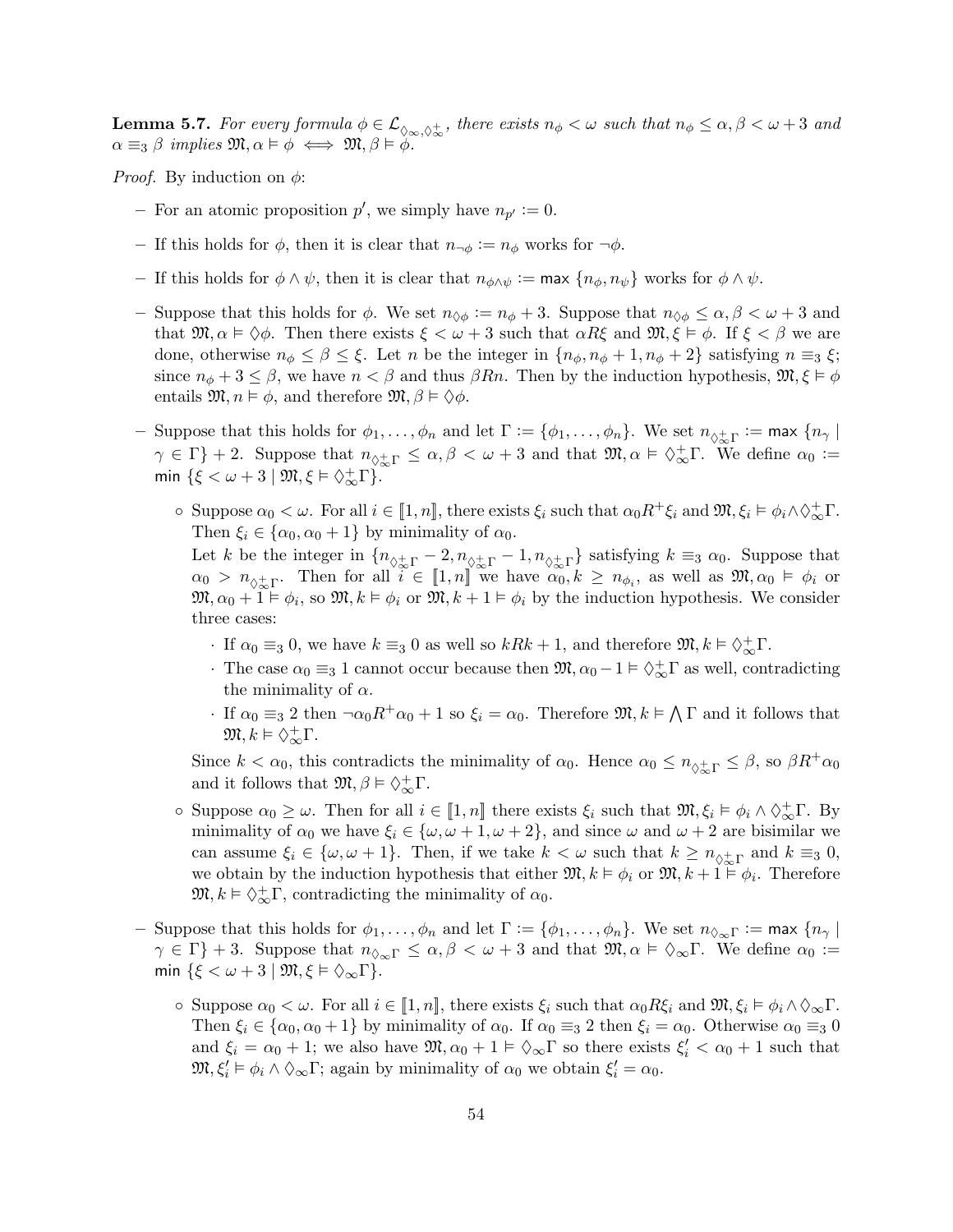Let k be the integer in  $\{n_{\Diamond_{\infty} \Gamma} - 3, n_{\Diamond_{\infty} \Gamma} - 2, n_{\Diamond_{\infty} \Gamma} - 1\}$  satisfying  $k \equiv_3 \alpha_0$ . Suppose that  $\alpha_0 \geq n_{\lozenge_{\infty} \Gamma}.$ 

- · If  $\alpha_0 \equiv_3 0$  then for all  $i \in [1, n]$  we have  $\alpha_0, k \geq n_{\phi_i}$ , as well as  $\mathfrak{M}, \alpha_0 \models \phi_i$  and  $\mathfrak{M}, \alpha_0 + 1 \vDash \phi_i$ , so  $\mathfrak{M}, k \vDash \phi_i$  and  $\mathfrak{M}, k + 1 \vDash \phi_i$  by the induction hypothesis.
- · If  $\alpha_0 \equiv_3 2$  then for all  $i \in [1, n]$  we have  $\alpha_0, k \geq n_{\phi_i}$ , as well as  $\mathfrak{M}, \alpha_0 \models \phi_i$ , so  $\mathfrak{M}, k \vDash \phi_i$  by the induction hypothesis.

In both cases we obtain  $\mathfrak{M}, k \models \Diamond_{\infty} \Gamma$ , and since  $k < \alpha_0$  this contradicts the minimality of  $\alpha_0$ . Hence  $\alpha_0 < n_{\infty} \leq \beta$ , so  $\beta R \alpha_0$  and it follows that  $\mathfrak{M}, \beta \models \Diamond_{\infty} \Gamma$ .

 $\circ$  Suppose  $\alpha_0 \geq \omega$ . Then in particular  $\mathfrak{M}, \omega + 1 \vDash \Diamond_{\infty} \Gamma$ , so for all  $i \in [1, n]$  there exists  $\xi_i$ such that  $\omega+1R\xi_i$  and  $\mathfrak{M}, \xi_i \models \phi_i \land \Diamond_{\infty} \Gamma$ . By minimality of  $\alpha$  we must have  $\xi_i \in {\{\omega, \omega+2\}}$ , and since  $\omega$  and  $\omega + 2$  are bisimilar we can assume  $\xi_i = \omega + 2$ . Then, if we take  $k < \omega$ such that  $k \geq n_{\lozenge \infty \Gamma}$  and  $k \equiv_3 2$ , we obtain by the induction hypothesis that  $\mathfrak{M}, k \models \phi_i$ . Therefore  $\mathfrak{M}, k \models \Diamond_{\infty} \Gamma$ , contradicting the minimality of  $\alpha_0$ .

 $\Box$ 

<span id="page-56-2"></span>**Proposition 5.8.** No formula in  $\mathcal{L}_{\Diamond \infty, \Diamond \infty}$  is equivalent to  $\Diamond^{\bullet}_{\infty} \{p, q, r\}$ .

*Proof.* Suppose that there is such a formula  $\phi$ . Let  $n_{\phi}$  be the integer given by lemma [5.7,](#page-55-0) and consider some  $k < \omega$  such that  $k \geq n_\phi$  and  $k \equiv_3 0$ . Since  $\mathfrak{M}, \omega \models \Diamond_{\infty}^{\bullet} \{p, q, r\}$  we obtain  $\mathfrak{M}, k \models$  $\Diamond_{\infty}^{\bullet} \{p, q, r\}$  as well, a contradiction.  $\Box$ 

These results are summarized in figure [5.1,](#page-56-1) where a language  $\mathcal{L}_1$  is placed above a language  $\mathcal{L}_2$ whenever  $\mathcal{L}_1$  is more expressive than  $\mathcal{L}_2$ . The question that naturally arises now is whether  $\mathcal{L}_{\Diamond \bullet}$ is as expressive as the  $\mu$ -calculus, but we leave this problem to future work.



<span id="page-56-1"></span><span id="page-56-0"></span>Figure 5.1: Relative expressivity of the tangled fragments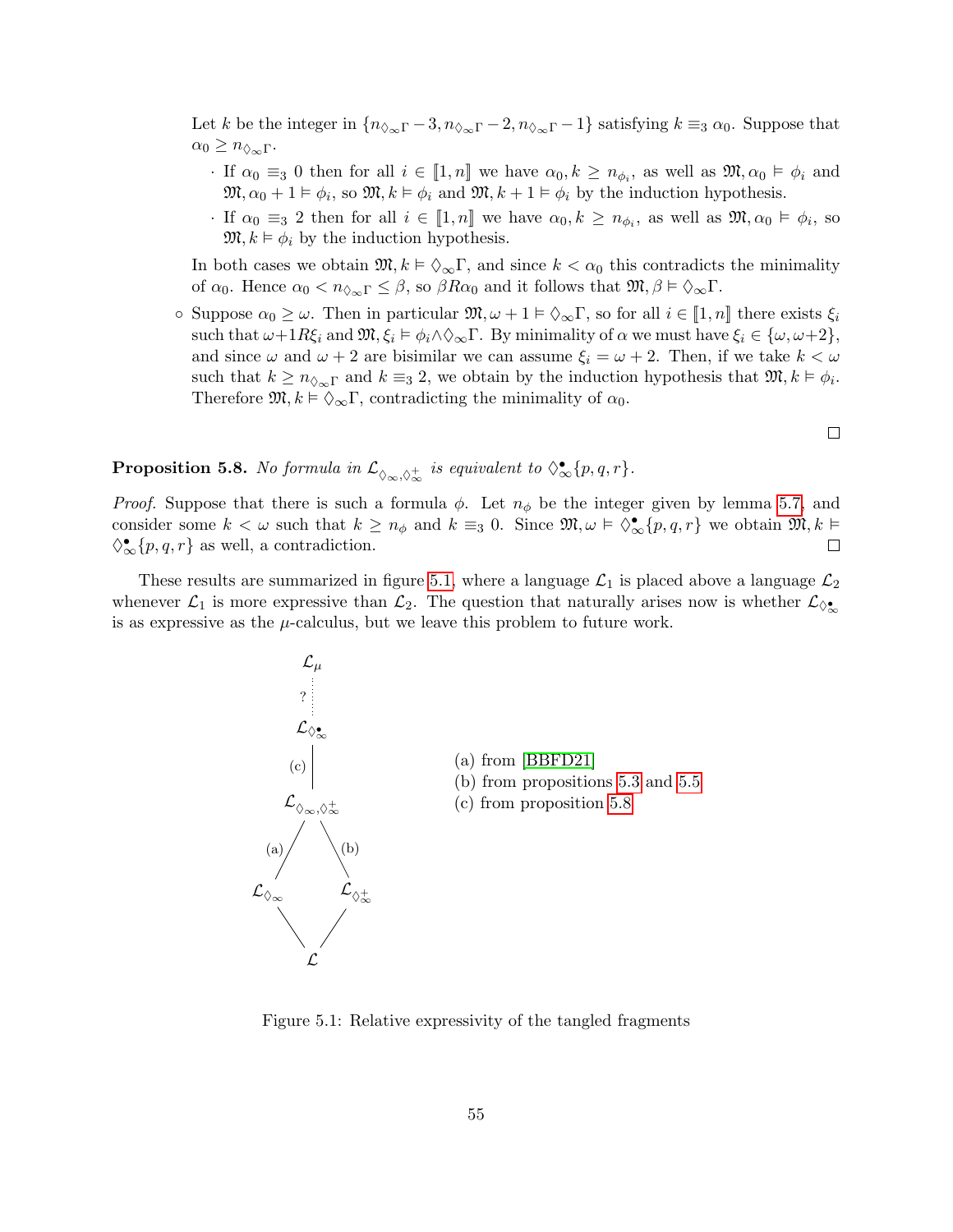#### 5.2 Logic-wise expressivity

As mentioned at the beginning of the chapter, the question under discussion is whether for all  $\phi \in \mathcal{L}_{\mu}$  there exists  $\psi \in \mathcal{L}$  such that  $\mu \mathbf{w} \mathbf{K} \mathbf{4} + \phi = \mu \mathbf{w} \mathbf{K} \mathbf{4} + \psi$ , that is, whether every axiom of the  $\mu$ -calculus can be rid of its fixpoint operators and reduced to a plain modal axiom. We will favour, however, a more semantic conception.

**Proposition 5.9.** Let  $\phi, \psi \in \mathcal{L}_{\mu}$ .

- If  $\mu$ wK4 +  $\phi = \mu$ wK4 +  $\psi$  then  $\{\mathfrak{F} \mid \mathfrak{F} \models \mu$ wK4 +  $\phi\} = \{\mathfrak{F} \mid \mathfrak{F} \models \mu$ wK4 +  $\psi\}$ .
- If  $\mu$ wK4 +  $\phi$  and  $\mu$ wK4 +  $\psi$  are Kripke complete, then  ${\mathcal{F}} \setminus {\mathcal{F}} = \mu \mathbf{w} \mathbf{K} + \phi = {\mathcal{F}} \setminus {\mathcal{F}} = \mu \mathbf{w} \mathbf{K} + \psi$  implies  $\mu \mathbf{w} \mathbf{K} + \phi = \mu \mathbf{w} \mathbf{K} + \psi$ .
- If  $\mu$ wK4 +  $\phi = \mu$ wK4 +  $\psi$  then  $\{X \mid X \models \mu$ wK4 +  $\phi\} = \{X \mid X \models \mu$ wK4 +  $\psi\}.$
- If  $\mu$ wK4 +  $\phi$  and  $\mu$ wK4 +  $\psi$  are topologically complete, then  ${X \mid X \models \mu wK4 + \phi} = {X \mid X \models \mu wK4 + \psi} \implies \mu wK4 + \phi = \mu wK4 + \psi.$

Proof. Straightforward.

This proposition shows that in general, the equality of two logics is a stronger condition than the equality of their classes of frames or spaces. This motivates the following definition:

 $\Box$ 

**Definition 5.10.** A class of spaces (resp. Kripke frames) C is modally definable if there exists a modal formula  $\phi$  such that for all space X (resp. for all frame  $\mathfrak{F}$ ) we have

$$
X \in \mathcal{C} \iff X \vDash \phi
$$

(resp.  $\mathfrak{F} \in \mathcal{C} \iff \mathfrak{F} \models \phi$ ).

Let  $\phi$  be a formula of the *µ*-calculus. In general, rather than "Is the axiom  $\phi$  reducible to a basic modal axiom?", the question we are going to address is "Is the class of spaces/frames defined by  $\phi$ , modally definable too?". There are two reasons for this choice: first, a negative answer to the latter will bring by contraposition a negative answer to the former, and since most of our results will be negative this is essentially the strongest choice; second, this approach lends itself to many refinements since we can add any restriction we want to the kind of spaces we consider (for example we can quantify over finite spaces only), and thus derive interesting auxiliary results.

#### <span id="page-57-0"></span>5.2.1 The  $\nu$ -free  $\mu$ -calculus

We first consider the fragment of the  $\mu$ -calculus wherein the  $\nu$  operator does not occur, and prove that it does not define more classes of spaces than basic modal logic. This result is not only interesting in itself, it also guides us in the process of finding an axiom of the  $\mu$ -calculus which is not reducible to an axiom of basic modal logic, by telling what kind of formula can not be such a counter-example.

**Definition 5.11.** The language  $\mathcal{L}_{\mu}^{0}$  of the *v*-free *µ*-calculus is defined by the following grammar:

$$
\phi ::= p | \neg p | \phi \land \psi | \phi \lor \psi | \Box \phi | \Diamond \phi | \mu p. \phi
$$

where  $\neg p$  does not occur in formulas of the form  $\mu p.\phi$ .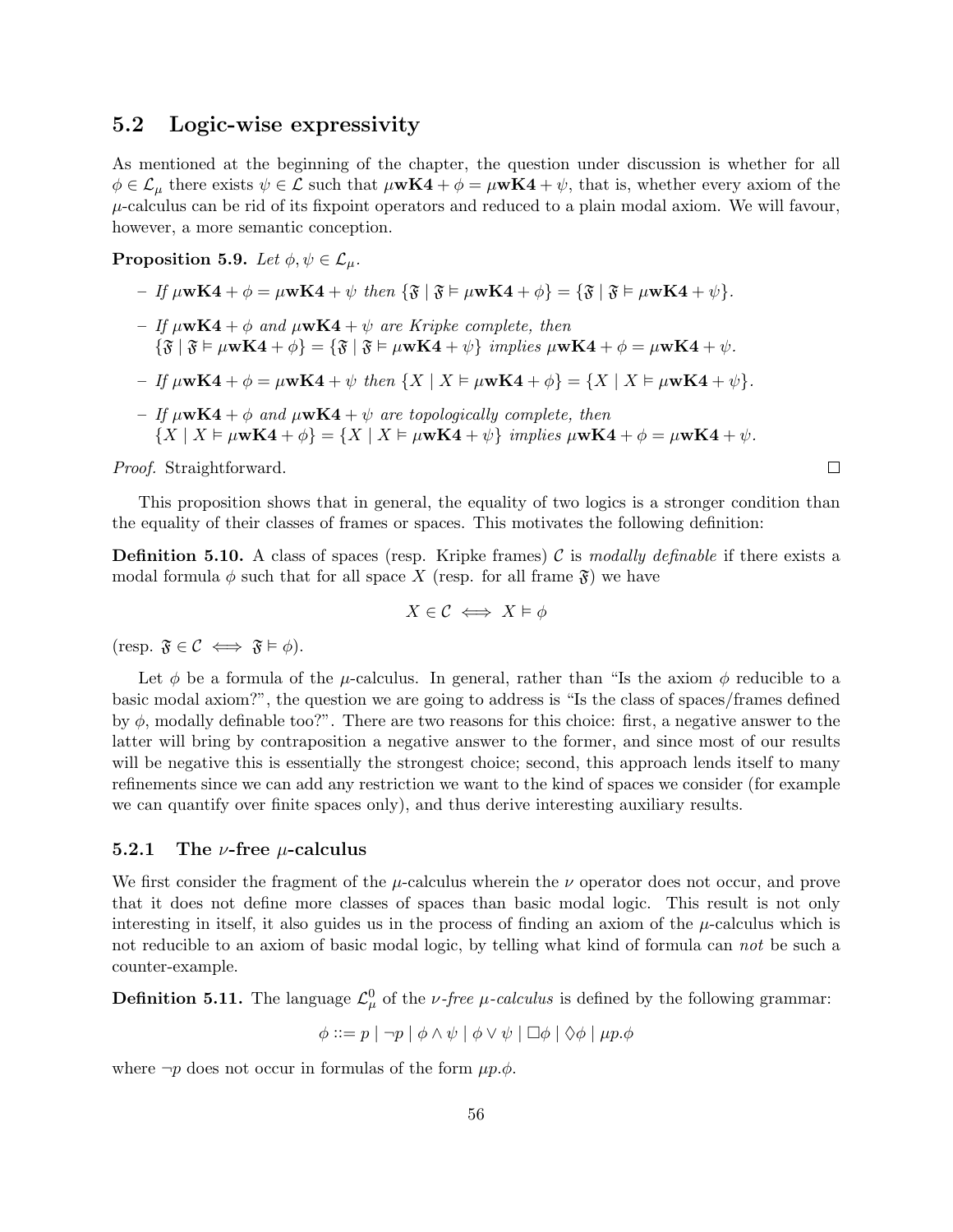We recall that the extension of a formula of the form  $\mu p.\phi$  in a topological model  $(X,\nu)$  is defined as

$$
[\![\mu p.\phi]\!]_{X,\nu} := \bigcap \{ A \subseteq X \mid [\![\phi]\!]_{X,\nu[p:=A]} \subseteq A \}
$$

Therefore, if  $x \in X$  we have

$$
X, \nu, x \vDash \mu p. \phi \text{ iff } \forall A \subseteq X, ([\![\phi]\!]_{X, \nu[p:=A]} \subseteq A) \implies x \in A
$$

We can then observe that the universal quantification over the subsets of  $X$  is, implicitly, nothing more than a quantification over the possible valuations of  $p$ . This is precisely the kind of quantification that validity of formulas allows to capture, and this leads to the following translation:

**Definition 5.12.** We define the function  $tr_{\mu}: \mathcal{L}_{\mu}^{0} \to \mathcal{L}$  by induction as follows:

 $-$  tr<sub>u</sub> $(p) := p$  $-$  tr<sub>u</sub> $(\neg p) := \neg p$  $-$  tr<sub> $\mu$ </sub> $(\phi \wedge \psi) := \text{tr}_{\mu}(\phi) \wedge \text{tr}_{\mu}(\psi)$  $-$  tr<sub>u</sub> $(\phi \vee \psi) := \mathsf{tr}_{\mu}(\phi) \vee \mathsf{tr}_{\mu}(\psi)$  $-$  tr<sub>u</sub> $(\Box \phi) := \Box$ tr<sub>u</sub> $(\phi)$  $-$  tr<sub>u</sub> $(\Diamond \phi) := \Diamond$ tr<sub>u</sub> $(\phi)$  $-$  tr<sub>u</sub> $(\mu p.\phi) := \Box^+(\text{tr}_\mu(\phi) \to p) \to p$ 

Recall that formulas of the  $\mu$ -calculus are assumed to be clean, so each formula of the form  $\mu p.\phi$ comes with its own variable p. Our goal is then to prove that  $\phi$  and  $tr_{\mu}(\phi)$  define the same class of spaces. One direction is obtained by a stronger claim:

<span id="page-58-0"></span>**Lemma 5.13.** For all  $\phi \in \mathcal{L}_{\mu}^0$  we have  $\models \phi \rightarrow \text{tr}_{\mu}(\phi)$ .

*Proof.* By induction on  $\phi$ . This is straightforward for Boolean and modal formulas, so we only treat the fixpoint operator.

Let  $\mathfrak{M} = (X, \nu)$  be a pointed topological model,  $x \in X$  and assume  $\mathfrak{M}, x \models \mu p.\phi$  and  $\mathfrak{M}, x \models$  $\Box^+(\text{tr}_{\mu}(\phi) \to p)$ . By the induction hypothesis we have  $[\![\phi]\!]_{\mathfrak{M}} \subseteq [\![\text{tr}_{\mu}(\phi)]\!]_{\mathfrak{M}}$ , and thus  $\mathfrak{M}, x \models \Box^+(\phi \to \bot)$ p). Then there exists a neighbourhood U of x such that  $U \subseteq [\![\phi \to p]\!]$  and we set  $A := (X \setminus U) \cup$  $[$ p $]$ m.

Let  $y \in [\![\phi]\!]_{X,\nu[p:=A]}$ . If  $y \in X \setminus U$ , then  $y \in A$  immediately. Otherwise  $y \in U$ , and it is easy to prove by induction on  $\phi$  that  $U \cap [\![\phi]\!]_{X,\nu[p:=A]} = U \cap [\![\phi]\!]_{\mathfrak{M}}$ . Since  $y \in U \cap [\![\phi]\!]_{X,\nu[p:=A]},$  and  $U \subseteq [\![\phi \to p]\!]_{\mathfrak{M}}$ , we obtain  $y \in [p]\!]_{\mathfrak{M}} \subseteq A$ . This proves  $[\![\phi]\!]_{X,\nu[p:=A]} \subseteq A$ , so  $x \in A$  by assumption. Since  $x \in U$  it follows that  $x \in [p]_{\mathfrak{M}}$  and this concludes the proof.  $\Box$ 

For the other direction, we will need to transform a model of  $tr_{\mu}(\phi)$  into a model of  $\phi$ . This is obtained by tweaking a valuation in a way that makes any formula of the form  $\mu p.\psi$  coextensive with  $p$ :

**Definition 5.14.** Let  $(X, \nu)$  be a topological model and  $\phi \in \mathcal{L}_{\mu}^0$ . We define a valuation  $[\nu]_{\phi}$  as follows: for all subformula of  $\phi$  of the form  $\mu p.\psi$ , we set  $[\nu]_{\phi}(p) := [\mu p.\psi]_{X,\nu}$ , and for any other  $q \in \mathsf{Prop}$  we set  $[\nu]_{\phi}(q) := \nu(q)$ .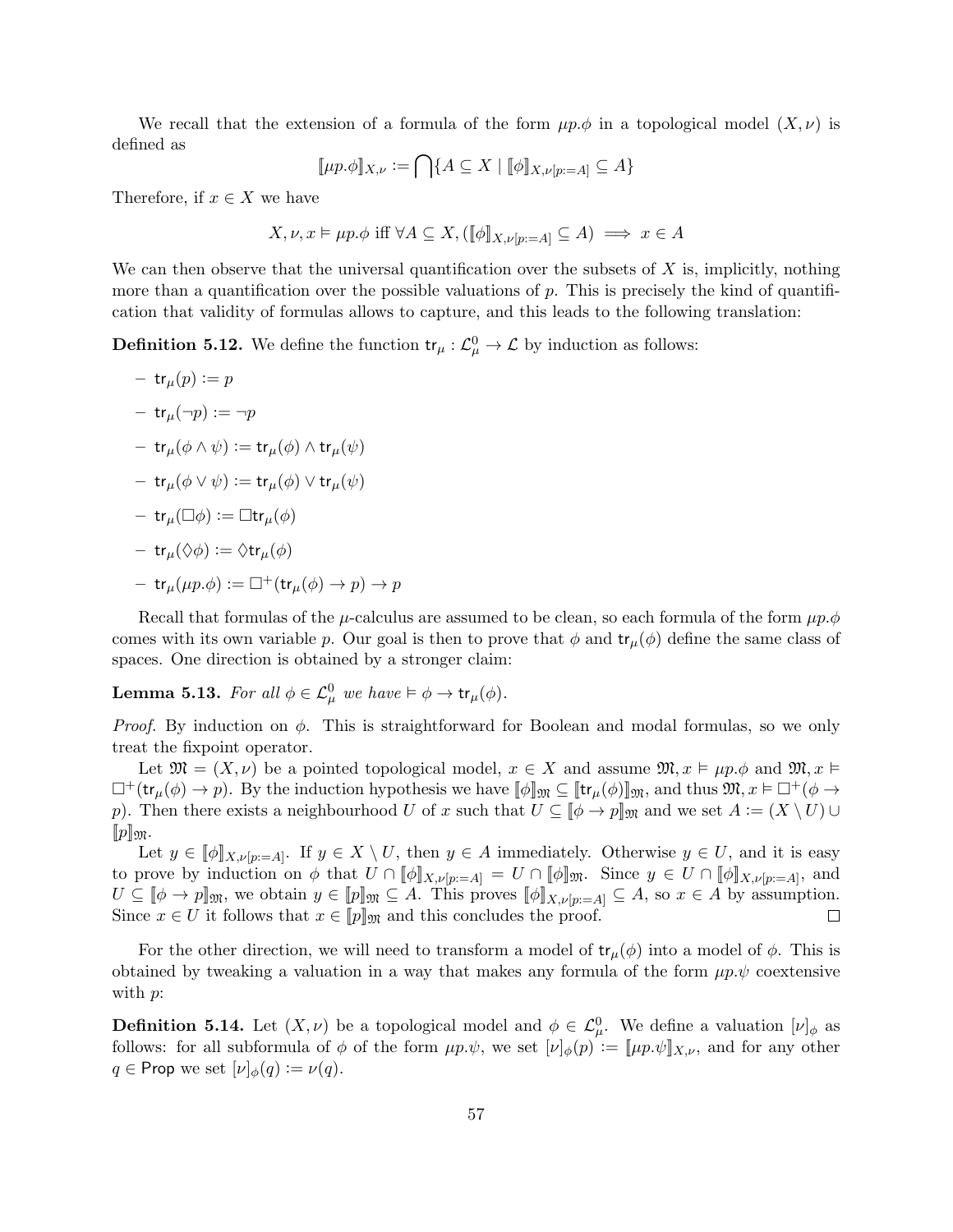<span id="page-59-1"></span>**Lemma 5.15.** Let  $(X, \nu)$  be a pointed topological model and  $\phi \in \mathcal{L}_{\mu}^0$ . If  $X, [\nu]_{\phi}, x \models \text{tr}_{\mu}(\phi)$  then  $X, \nu, x \vDash \phi.$ 

*Proof.* By induction on  $\phi$ . Again, this is straightforward for Boolean and modal formulas.

Suppose that  $X, [\nu]_{\mu p,\phi}, x \models \Box^+(\text{tr}_{\mu}(\phi) \to p) \to p$ . We write  $A := [\mu p.\phi]_{X,\nu}$  and then the fixpoint equation gives  $A = [\![\phi]\!]_{X,\nu[p:=A]}$ . By the induction hypothesis we then have  $[\![\mathsf{tr}_{\mu}(\phi)]\!]_{X,[\nu[p:=A]]\phi} \subseteq$ A, and  $[\nu[p := A]]_{\phi} = [\nu]_{\mu p, \phi}$  by construction, so  $[\![\text{tr}_{\mu}(\phi)]\!]_{X, [\nu]\mu p, \phi} \subseteq A$ . Hence  $X, [\nu]_{\mu p, \phi}, x \models$  $\Box^+$ (tr<sub> $\mu$ </sub>( $\phi$ )  $\rightarrow$  p), and by assumption it follows that  $X$ ,  $[\nu]_{\mu p,\phi}$ ,  $x \vDash p$ . Therefore  $X$ ,  $\nu$ ,  $x \vDash \mu p.\phi$ .  $\Box$ 

We can now conclude with the desired result:

**Theorem 5.16.** For any formula  $\phi \in \mathcal{L}_{\mu}^0$ , the class  $\{X \mid X \vDash \mu \mathbf{wK4} + \phi\}$  is modally definable.

*Proof.* Given  $\phi \in \mathcal{L}_{\mu}^0$ , we prove that  $\phi$  and  $tr_\mu(\phi)$  define the same class of spaces. Indeed, if  $X \models \phi$ then  $X \models \mathsf{tr}_{\mu}(\phi)$  follows immediately from lemma [5.13.](#page-58-0) Conversely, suppose  $X \models \mathsf{tr}_{\mu}(\phi)$ . Then for any valuation  $\nu$  we have  $X, [\nu]_{\phi} \models \text{tr}_{\mu}(\phi)$ , and by lemma [5.15](#page-59-1) we obtain  $X, \nu \models \phi$ . Therefore  $\Box$  $X \vDash \phi$ .

#### <span id="page-59-0"></span>5.2.2 The case of full  $\mu$ -calculus

The goal of this section is to show that in the general case, the  $\mu$ -calculus is more expressive than basic modal logic. Thanks to the previous section, we know that the counter-example we are looking for should contain the operator  $\nu$ . It turns out that a whole family of formulas of the form  $\phi \vee \nu_p \Diamond p$  will yield the desired result. It is easy to see that given a pointed Kripke model  $(\mathfrak{M}, x)$ , we have  $\mathfrak{M}, x \models \nu p. \Diamond p$  if and only if there exists a infinite path starting from x.

Our final result will be the following:

<span id="page-59-2"></span>**Theorem 5.17.** Let  $\phi \in \mathcal{L}$  and suppose that for all  $n \in \mathbb{N}$  there exists a wK4 frame  $\mathfrak{F}_n = (W_n, R_n)$ and  $r_n \in W_n$  such that:

- $-\mathfrak{F}_n$  is rooted in  $r_n$  and  $\mathfrak{F}_n, r_n \nvDash \phi \lor \nu p. \Diamond p;$
- $\mathfrak{F}_n$  contains a path of length n.

Then there is no formula  $\psi \in \mathcal{L}$  such that  $\mu \mathbf{w} \mathbf{K4} + \phi \vee \nu \rho \cdot \mathbf{\Diamond} p = \mu \mathbf{w} \mathbf{K4} + \psi$ .

Further, suppose that for all  $w \in W_n \backslash \{r_n\}$  we have  $\mathfrak{F}_n, w \vDash \phi$ . Then  $\{\mathfrak{F} \mid \mathfrak{F} \vDash \mu$ w $\mathbf{K4+} \phi \lor \nu p. \Diamond p\}$ and  $\{\mathfrak{F} \mid \mathfrak{F}$  is transitive and  $\mathfrak{F} \models \mu \mathbf{wK4} + \phi \lor \nu p.\Diamond p\}$  are not modally definable. In addition:

- If every  $\mathfrak{F}_n$  is finite, then  $\{\mathfrak{F} \mid \mathfrak{F}$  is finite and  $\mathfrak{F} \models \mu \mathbf{w} \mathbf{K4} + \phi \vee \nu p \cdot \Diamond p\}$  is not modally definable.
- If every  $\mathfrak{F}_n$  is irreflexive then

 $\{\mathfrak{F} \mid \mathfrak{F} \text{ is irreflexive and } \mathfrak{F} \models \mu \mathbf{wK4} + \phi \vee \nu \rho. \Diamond p\}$ 

 ${\mathfrak{F} \mid \mathfrak{F}$  is irreflexive and transitive and  $\mathfrak{F} \models \mu \mathbf{wK4} + \phi \vee \nu \rho. \Diamond p$ 

 ${X \mid X \models \mu \mathbf{wK4} + \phi \lor \nu p.\Diamond p}$ 

 $\{X \mid X \text{ is } T_d \text{ and } X \models \mu \mathbf{wK4} + \phi \vee \nu p. \Diamond p\}$ 

are not modally definable.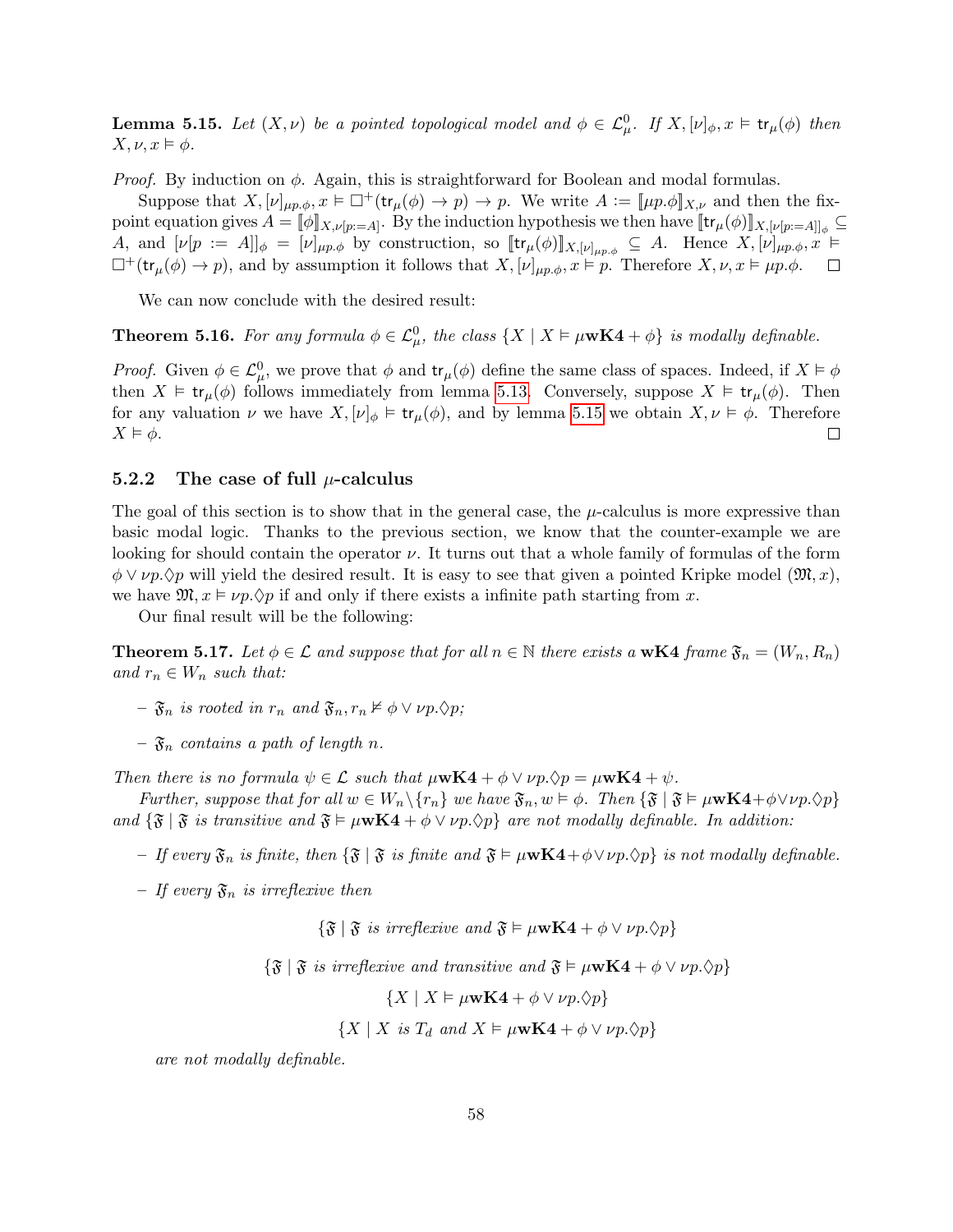– If every  $\mathfrak{F}_n$  is irreflexive and finite then

 ${\mathfrak{F}} \mid {\mathfrak{F}}$  is irreflexive and finite and  ${\mathfrak{F}} \models \mu \mathbf{wK4} + \phi \vee \nu p.\Diamond p$ 

 $\{X \mid X \text{ is finite and } X \models \mu \mathbf{wK4} + \phi \lor \nu p. \Diamond p\}$ 

are not modally definable.

From now on, we fix a formula  $\phi$  and a family of frames  $(\mathfrak{F}_n)_{n\in\mathbb{N}}$  satisfying the assumptions of theorem [5.17.](#page-59-2) For all  $n \in \mathbb{N}$ , we assume that  $W_n \cap \omega = \emptyset$ . We start with an elementary observation:

<span id="page-60-1"></span>Claim 5.18. For all  $n \in \mathbb{N}$ ,  $\mathfrak{F}_n$  is transitive.

*Proof.* For suppose not. Then there exist  $n \in \mathbb{N}$  and  $w, u \in W_n$  such that  $wR_nu$ ,  $uR_nw$  and not  $wR_nw$ . This entails  $\mathfrak{F}_n, w \models \nu p.\Diamond p$  and then  $\mathfrak{F}_n, r_n \models \nu p.\Diamond p$  since  $r_n$  is a root. Therefore  $\mathfrak{F}_n$ ,  $r_n \models \phi \lor \nu p. \Diamond p$ , a contradiction.  $\Box$ 

Given a subframe  $\mathfrak{F} = (W, R)$  of  $\mathfrak{F}_n$ , we define the **wK4** frames  $\mathfrak{A}_n^{\mathfrak{F}} = (W_A, R_A)$  and  $\mathfrak{B}_n^{\mathfrak{F}} =$  $(W_B, R_B)$  by:

$$
- W_A := W_n \cup \omega
$$
  
\n
$$
- R_A := R_n \cup \{(r_n, k) \mid k \in \omega\} \cup \{(m, k) \mid 0 \le m < k < \omega\} \cup \{(k, w) \mid k \in \omega \text{ and } w \in W\}
$$
  
\n
$$
- W_B := W_n \cup \{0, 1\}
$$
  
\n
$$
- R_B := R_n \cup \{(r_n, 0), (r_n, 1), (0, 1), (1, 0)\} \cup \{(k, w) \mid k \in \{0, 1\} \text{ and } w \in W\}
$$

In words,  $\mathfrak{A}_n^{\mathfrak{F}}$  is the frame  $\mathfrak{F}_n$  endowed with an infinite branch starting from the root, and whose every element sees all the worlds of  $\mathfrak{F}$ . The frame  $\mathfrak{B}_n^{\mathfrak{F}}$  is constructed similarly, but with a two-element loop instead of a branch. The two frames are depicted in figure [5.2.](#page-61-0)

If  $\mu$ wK4 +  $\phi \vee \nu p.\Diamond p = \mu$ wK4 +  $\psi$  for some modal formula  $\psi$ , then by construction  $\psi$  should be refuted at  $\mathfrak{F}_n$ ,  $r_n$  for any n, but not at  $\mathfrak{A}_n^{\mathfrak{F}}, r_n$  or  $\mathfrak{B}_n^{\mathfrak{F}}, r_n$  since in both of them there is an infinite path starting from the root. Yet we will prove that if n is big enough and  $\neg \psi$  is satisfiable at  $\mathfrak{F}_n$ ,  $r_n$  then it is also satisfiable at  $\mathfrak{B}_n^{\mathfrak{F}}, r_n$  for some  $\mathfrak{F}$ , leading to a contradiction<sup>[1](#page-60-0)</sup>. The proof is very technical, but we can sketch the main lines of our strategy. First, it is clear that transferring the satisfiability of a diamond formula (i.e., of the form  $\Diamond \theta$ ) or a Boolean formula from  $\mathfrak{F}_n$ ,  $r_n$  to  $\mathfrak{B}_n^{\mathfrak{F}}, r_n$ is immediate, so the challenge really comes from box formulas (of the form  $\Box \theta$ ). The difficulty here is that a box formula may contain other box subformulas, which themselves contains their own box subformulas, and so on. However, since  $n$  may be arbitrarily large, we can always consider a frame with an arbitrarily long path. By means of a tricky pigeonhole argument, we will then be able to show that somewhere on this path, if  $\Box \theta$  is satisfied, then so is  $\theta$  (when  $\Box \theta$  is any subformula of  $\neg \psi$ ). Then, transferring the truth of  $\Box \theta$  to the two elements of the loop in  $\mathfrak{B}_n^{\mathfrak{F}}$  will be straightforward.

First, we recall that the *negative normal form* (or NNF for short) for modal logic is the syntax generated by the following grammar:

$$
\phi ::= p \mid \neg p \mid \phi \land \phi \mid \phi \lor \phi \mid \Box \phi \mid \Diamond \phi
$$

It is well known that for any modal formula, there exists an equivalent formula in NNF. We also introduce the notion of type of a possible world, but restricted to the box subformulas of a given formula:

<span id="page-60-0"></span><sup>&</sup>lt;sup>1</sup>The same result with  $\mathfrak{A}_n^{\mathfrak{F}}, r_n$  will follow for free. We have introduced both of  $\mathfrak{A}_n^{\mathfrak{F}}$  and  $\mathfrak{B}_n^{\mathfrak{F}}$  because each of them has its own particularities that will be useful when proving the various results asserted in theorem [5.17](#page-59-2)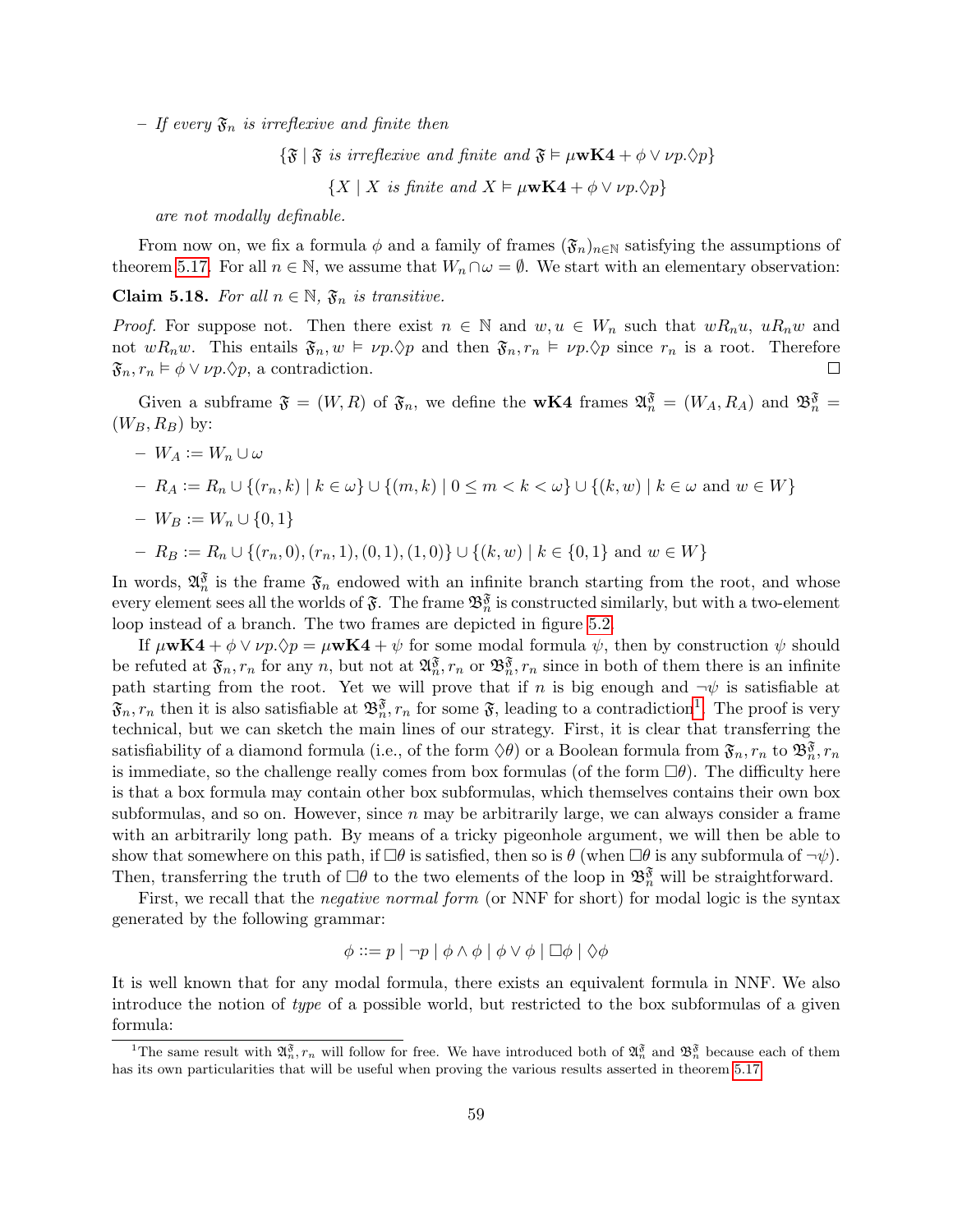

<span id="page-61-0"></span>Figure 5.2: The frames  $\mathfrak{A}_n^{\mathfrak{F}}$  and  $\mathfrak{B}_n^{\mathfrak{F}}$ 

**Definition 5.19.** Let  $\phi$  be a modal formula. We write  $\psi \leq \phi$  whenever  $\psi$  is a subformula of  $\phi$ . We also call the *box size*  $|\phi|_{\Box}$  of  $\phi$  the number of subformulas of  $\phi$  of the form  $\Box \psi$ . If M is a Kripke model and w a world in  $\mathfrak{M}$ , we define the *box type* of w relative to  $\phi$  as the set

 $t_{\mathfrak{M}}^{\phi}(w) \vcentcolon= \{\Box \psi \mid \Box \psi \trianglelefteq \phi \text{ and } \mathfrak{M}, w \vDash \Box \psi\}$ 

As explained above, the following result allows to transfer the satisfiability of box formulas as soon as the parameter  $n$  is large enough:

<span id="page-61-1"></span>**Claim 5.20.** Let  $\phi$  be a modal formula in NNF and  $n \geq 2^{|\phi|_D} + 1$ . Suppose that there exists a valuation  $\nu$  over  $\mathfrak{F}_n$  such that  $\mathfrak{F}_n, \nu, r_n \models \Box \phi$ . Then there exists a generated subframe  $\mathfrak{F}$  of  $\mathfrak{F}_n$  and a valuation  $\nu'$  over  $\mathfrak{B}_n^{\mathfrak{F}}$  such that  $\mathfrak{B}_n^{\mathfrak{F}}, \nu', r_n \models \Box \phi$ , and  $\nu$  and  $\nu'$  coincide over  $\mathfrak{F}_n$ .

*Proof.* First, we know that  $\mathfrak{F}_n$  contains a path  $(w_i)_{i\in [0,n-1]}$  of length n. By construction there are  $2^{|\phi|}\Box$  different box types relative to  $\phi$ . Thus, by the pigeonhole principle, there exists  $i, j \in \mathbb{N}$  such that  $0 \leq i < j \leq n-1$  and  $t_{\mathfrak{M}}^{\phi}(w_i) = t_{\mathfrak{M}}^{\phi}(w_j)$ . We then denote by  $\mathfrak{F}$  the subframe of  $\mathfrak{F}_n$  generated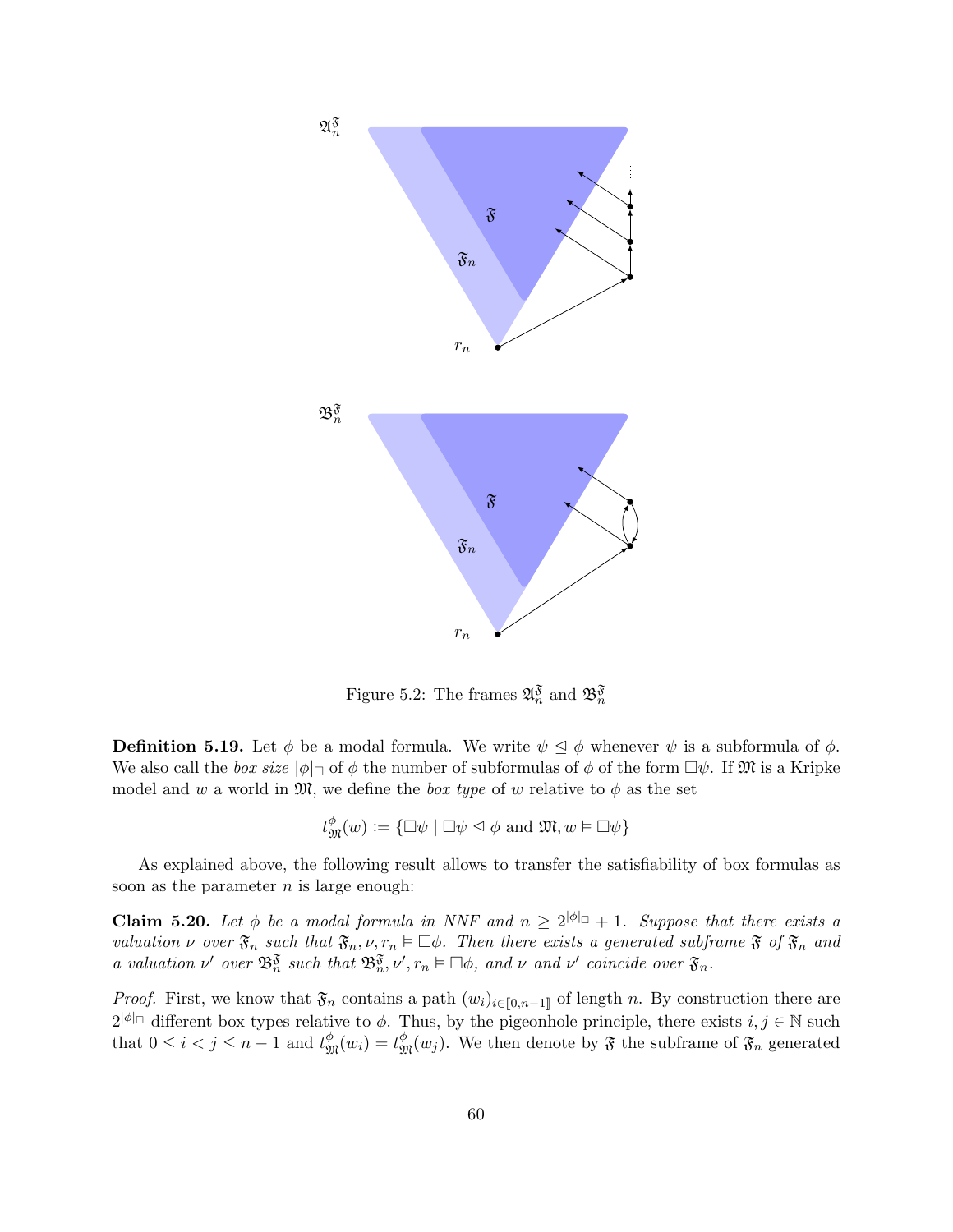by  $w_j$  and define a valuation  $\nu'$  over  $\mathfrak{B}_n^{\mathfrak{F}}$  by setting, for all  $p \in \text{Prop}$ :

$$
\nu'(p) := \begin{cases} \nu(p) \cup \{0, 1\} & \text{if } w_j \in \nu(p) \\ \nu(p) & \text{otherwise} \end{cases}
$$

So  $\nu$  and  $\nu'$  coincide over  $\mathfrak{F}_n$ , and  $\nu'$  is defined over 0 and 1 so that those points satisfy the same atomic propositions as  $w_j$ . We then prove by induction on  $\psi \leq \phi$  that  $\mathfrak{F}_n, \nu, w_j \models \psi$  implies  $\mathfrak{B}_n^{\mathfrak{F}}, \nu', 0 \models \psi \text{ and } \mathfrak{B}_n^{\mathfrak{F}}, \nu', 1 \models \psi:$ 

– If  $\psi$  is of the form  $\psi = p$  or  $\psi = \neg p$  with  $p \in \text{Prop this}$  is just true by construction.

- If  $\psi$  is of the form  $\psi = \psi_1 \wedge \psi_2$ , then  $\mathfrak{F}_n, \nu, w_j \models \psi_1 \wedge \psi_2$  implies  $\mathfrak{F}_n, \nu, w_j \models \psi_1$  and  $\mathfrak{F}_n, \nu, w_j \models \psi_2$ and it suffices to apply the induction hypothesis. If  $\psi$  is of the form  $\psi = \psi_1 \vee \psi_2$ , then  $\mathfrak{F}_n, \nu, w_j \vDash \psi_1 \vee \psi_2$  implies  $\mathfrak{F}_n, \nu, w_j \vDash \psi_1$  or  $\mathfrak{F}_n, \nu, w_j \vDash \psi_2$  and the result follows in the same way.
- Suppose that  $\psi$  is of the form  $\psi = \Diamond \psi_0$  and  $\mathfrak{F}_n, \nu, w_j \models \psi$ . Then since  $\nu$  and  $\nu'$  coincide over  $\mathfrak{F}_n$ , we have  $\mathfrak{B}_n^{\mathfrak{F}}, \nu', w_j \models \psi$  as well. By transitivity it follows  $\mathfrak{B}_n^{\mathfrak{F}}, \nu', 0 \models \psi$  and  $\mathfrak{B}_n^{\mathfrak{F}}, \nu', 1 \models \psi$ .
- Suppose that  $\psi$  is of the form  $\psi = \Box \psi_0$  and that  $\mathfrak{F}_n, \nu, w_j \models \psi$ . Then since  $t_{\mathfrak{M}}^{\phi}(w_i) = t_{\mathfrak{M}}^{\phi}(w_j)$ , we have  $\mathfrak{F}_n, \nu, w_i \models \psi$  as well. Since  $w_i R_n w_j$  it follows  $\mathfrak{F}_n, \nu, w_j \models \psi_0$ , and then  $\mathfrak{B}_n^{\mathfrak{F}}, \nu', 0 \models \psi_0$ and  $\mathfrak{B}_{n}^{\mathfrak{F}}, \nu', 1 \models \psi_0$  by the induction hypothesis. Since  $\nu$  and  $\nu'$  coincide over  $\mathfrak{F}_n$  we also have  $\mathfrak{B}_n^{\mathfrak{F}}, \nu', w_j \models \Box^+ \psi_0$ . All in all we obtain  $\mathfrak{B}_n^{\mathfrak{F}}, \nu', 0 \models \Box \psi_0$  and  $\mathfrak{B}_n^{\mathfrak{F}}, \nu', 1 \models \Box \psi_0$  as desired.

Now observe that since  $w_i R_n w_j$  we must have  $w_j \neq r_n$ , otherwise we would obtain  $r_n R_n r_n$  by transitivity. Thus  $r_n R_n w_j$  and from  $\mathfrak{F}_n, \nu, r_n \models \Box \phi$  we obtain  $\mathfrak{F}_n, \nu, w_j \models \phi$ , and then  $\mathfrak{B}_n^{\mathfrak{F}}, \nu', 0 \models \phi$ and  $\mathfrak{B}_{n}^{\mathfrak{F}}, \nu', 1 \models \phi$ . Since  $\nu$  and  $\nu'$  coincide over  $\mathfrak{F}_{n}$ , we conclude that  $\mathfrak{B}_{n}^{\mathfrak{F}}, \nu', r_{n} \models \Box \phi$ .  $\Box$ 

We can then extend the result to any modal formula:

<span id="page-62-0"></span>**Claim 5.21.** Let  $\phi$  be a modal formula. There exists  $n \in \mathbb{N}$  such that if  $\phi$  is satisfiable at  $\mathfrak{F}_n$ ,  $r_n$ , then there exists a generated subframe  $\mathfrak F$  of  $\mathfrak F_n$  such that  $\phi$  is satisfiable at  $\mathfrak A_n^{\mathfrak F},r_n$  and  $\mathfrak B_n^{\mathfrak F},r_n$ .

Proof. Applying the theorem of disjunctive normal form for propositional logic, and using the fact that  $\Box$  and  $\land$  commute, we can assume that  $\phi$  is of the form  $\phi = \bigvee_{i=1}^{m} \sigma_i$  with, for all  $i \in [\![1,m]\!]$ ,

$$
\sigma_i = \Box \psi_i \wedge \rho \wedge \bigwedge_{j=1}^{m_i} \Diamond \theta_{i,j}
$$

where  $\rho$  is a propositional formula. Note that since  $\Box\top$  is a tautology, we can always assume the presence of  $\Box \psi_i$ . We also suppose that  $\psi_i$  is presented in NNF. We then define

$$
n := 1 + \max \left\{ 2^{|\psi_i|_{\square}} \mid 1 \le i \le m \right\}
$$

and assume that there exists a valuation  $\nu$  such that  $\mathfrak{F}_n$ ,  $\nu$ ,  $r_n \models \phi$ . Then there exists  $i \in [1, m]$  such that  $\mathfrak{F}_n, \nu, r_n \models \sigma_i$ . It follows that  $\mathfrak{F}_n, \nu, r_n \models \Box \psi_i$  with  $n \geq 2^{|\psi_i|}\Box + 1$ , so by claim [5.20](#page-61-1) there exists a subframe  $\mathfrak{F}$  of  $\mathfrak{F}_n$  and a valuation  $\nu'$  over  $\mathfrak{B}_n^{\mathfrak{F}}$  such that  $\mathfrak{B}_n^{\mathfrak{F}}, \nu', r_n \models \Box \psi_i$ , and  $\nu$  and  $\nu'$  coincide over  $\mathfrak{F}_n$ . It is then clear that  $\mathfrak{B}_n^{\mathfrak{F}}, \nu', r_n \models \sigma_i$ , and thus  $\mathfrak{B}_n^{\mathfrak{F}}, \nu', r_n \models \phi$ .

This proves that  $\phi$  is satisfiable at  $\mathfrak{B}_n^{\mathfrak{F}}, r_n$ . Now consider the application f which maps every  $n \in \omega$  to n mod 2, and every  $w \in W_n$  to w itself. Then f clearly defines a bounded morphism from  $\mathfrak{A}_n^{\mathfrak{F}}$  to  $\mathfrak{B}_n^{\mathfrak{F}}$  with  $f(r_n) = r_n$ , and we conclude that  $\phi$  is satisfiable at  $\mathfrak{A}_n^{\mathfrak{F}}, r_n$ .  $\Box$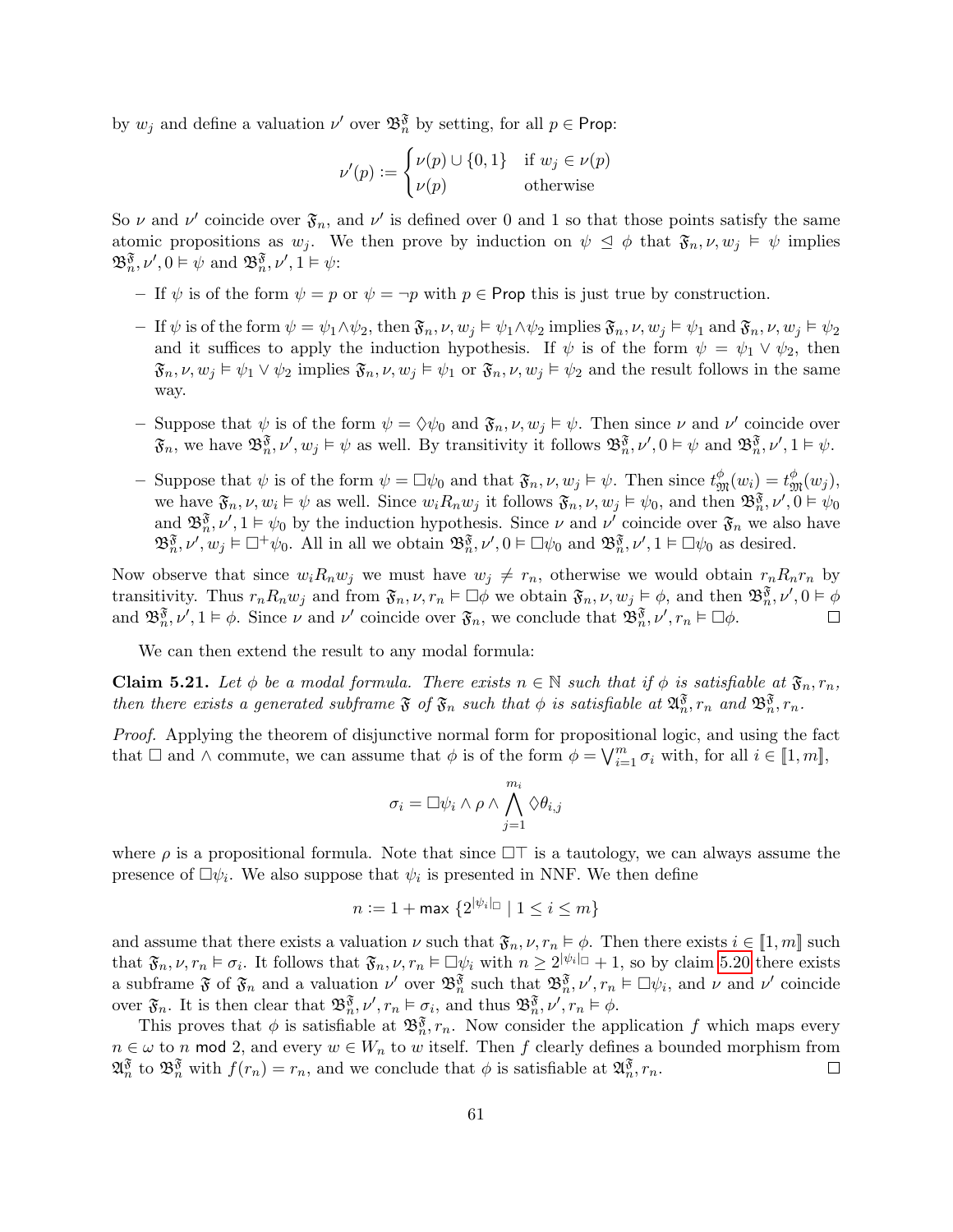We are now ready to prove theorem [5.17:](#page-59-2)

*Proof.* Suppose toward a contradiction that there is a formula  $\theta \in \mathcal{L}$  such that  $\mu \mathbf{w} \mathbf{K4} + \phi \vee \nu \rho \cdot \mathcal{D} \rho =$  $\mu$ **wK4** +  $\theta$ . Let n be the integer obtained by applying claim [5.21](#page-62-0) to  $\neg \theta$ . By assumption,  $\phi \vee \nu p.\Diamond p$ is not valid at  $\mathfrak{F}_n$ ,  $r_n$ , so  $\neg \theta$  is satisfiable at  $\mathfrak{F}_n$ ,  $r_n$ . Then by claim [5.21](#page-62-0) there exists a generated subframe  $\mathfrak F$  of  $\mathfrak F_n$  such that  $\neg \theta$  is satisfiable at  $\mathfrak B_n^{\mathfrak F}$ ,  $r_n$ . Yet  $\mathfrak B_n^{\mathfrak F}$  contains an infinite path starting from  $r_n$ , so  $\mathfrak{B}_n^{\mathfrak{F}}, r_n \models \phi \vee \nu p. \Diamond p$  and thus  $\mathfrak{B}_n^{\mathfrak{F}}, r_n \models \theta$ , a contradiction. In addition, if  $\mathfrak{F}_n, w \models \phi$  for all  $w \neq r_n$ , then  $\phi \vee \nu p \cdot \Diamond p$  is valid in all of  $\mathfrak{B}_n^{\mathfrak{F}}$ , so we obtain the stronger result that  $\{\mathfrak{F} \mid \mathfrak{F} \models \phi \vee \nu p \cdot \Diamond p\}$ is not modally definable.

By the same reasoning, we can show that  $\{\mathfrak{F} \mid \mathfrak{F}$  is transitive and  $\mathfrak{F} \models \phi \lor \nu p. \Diamond p\}$  is not modally definable. To that end it suffices to replace  $\mathfrak{B}_n^{\mathfrak{F}}$  by  $\mathfrak{A}_n^{\mathfrak{F}}$ , which is transitive since  $\mathfrak{F}_n$  is transitive by claim [5.18.](#page-60-1) Likewise, we can prove all the other variants:

- If  $\mathfrak{F}_n$  is finite, so is  $\mathfrak{B}_n^{\mathfrak{F}}$ .
- $-$  If  $\mathfrak{F}_n$  is irreflexive, then so are  $\mathfrak{B}_n^{\mathfrak{F}}$  and  $\mathfrak{A}_n^{\mathfrak{F}}$ . By proposition [2.23,](#page-13-0) the Kripke semantics and the d-semantics will then agree over  $\mathfrak{B}_n^{\mathfrak{F}}$  and  $\mathfrak{A}_n^{\mathfrak{F}}$ , and this yields the result for topological spaces. Since  $\mathfrak{A}_n^{\mathfrak{F}}$  is transitive, we have  $\mathfrak{A}_n^{\mathfrak{F}} \models \mathbf{K4}$  and thus  $\mathfrak{A}_n^{\mathfrak{F}}$  is a  $T_d$  space.
- If  $\mathfrak{F}_n$  is irreflexive and finite, so is  $\mathfrak{B}_n^{\mathfrak{F}}$ .

 $\Box$ 

Theorem [5.17](#page-59-2) remains a very general result, and it is worth instantiating it with several examples. The following proposition shows the existence of infinitely many non-modally definable classes of spaces:

**Corollary 5.22.** Let  $m \in \mathbb{N}$ . The class of spaces X such that

$$
X \vDash (\Diamond^+ \Box^+ q \to \Box^+ \Diamond^+ q) \lor \Box^m \bot \lor \nu p. \Diamond p
$$

is not modally definable.

*Proof.* It suffices to prove that the assumptions of theorem [5.17](#page-59-2) are satisfied for  $\phi := (\Diamond^+\Box^+q \to \Diamond^+\Box^-)$  $\Box^+\Diamond^+ q$ )  $\lor \Box^m \bot$ . We note that given a frame  $\mathfrak{F} = (W, R)$  we have  $\mathfrak{F} \models \phi \lor \nu p. \Diamond p$  iff for all  $w \in W$ one of the following holds:

- for all  $u, v ∈ W$  such that  $wR^+u$  and  $wR^+v$ , there exists  $t ∈ W$  such that  $uR^+t$  and  $vR^+t$ ;
- there exists no path of length  $m + 1$  starting from w;
- there exists an infinite path starting from  $w$ .

We thus define, for all  $n \in \mathbb{N}$ , a frame  $\mathfrak{F}_n := (W_n, R_n)$  with:

$$
- W_n := \{r_n\} \cup [0, m] \times \{0\} \cup [0, n] \times \{1\}
$$

 $- R_n := \{(r_n, w) \mid w \in [0, m] \times \{0\} \cup [0, n] \times \{1\}\}\cup$  $\{((k,1),(k',1)) \mid 0 \leq k < k' \leq m\} \cup \{((k,0),(k',0)) \mid 0 \leq k < k' \leq n\}$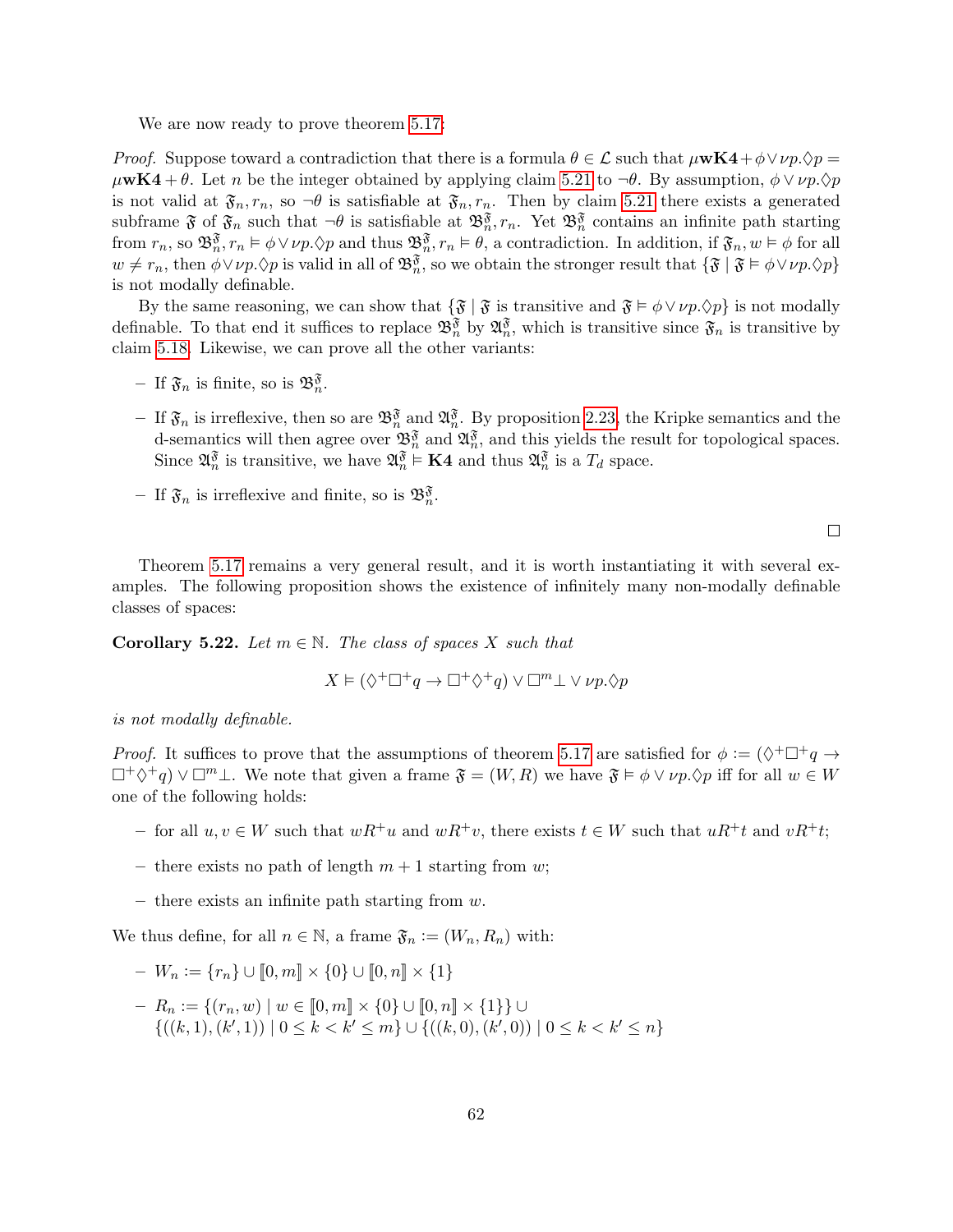

We can see that the  $\mathfrak{F}_n$ 's fulfil the conditions of theorem [5.17,](#page-59-2) and are irreflexive, so we are done.  $\Box$ 

In addition, we can notice that every  $\mathfrak{F}_n$  is finite, so all the sub-results of theorem [5.17](#page-59-2) are actually satisfied. This makes  $.2^+ \vee \square^m \perp \vee \nu p.\Diamond p$  an optimal example in some sense, though we can aim at even better. We are going to focus on the case  $m = 0$ , which reduces to  $.2^+ \vee \nu p. \lozenge p$ . We first show that it has an intuitive topological interpretation.

<span id="page-64-0"></span>**Proposition 5.23.** Let  $\phi$  be a modal formula and X a topological space. Then  $X \vDash \phi \lor \nu p. \Diamond p$  if and only if there exist two disjoint subspaces Y and Z of X such that  $X = Y \cup Z$ ,  $Y \models \phi$  and Z is dense-in-itself.

*Proof.* From left to right, assume that  $X \models \phi \lor \nu p.\Diamond p$ . We set  $Z := \{x \in X \mid X, x \models \nu p.\Diamond p\}$  and  $Y := X \setminus Z$ .

- The fixpoint equation immediately gives  $Z = d(Z)$ , so Z is dense-in-itself. We also note that  $Cl(Z) = Z \cup d(Z) = Z$ , so Z is closed and Y is open.
- Let  $x \in Y$  and  $\nu$  be a valuation over Y. We have  $X, \nu, x \models \phi \lor \nu p. \Diamond p$  and by construction,  $X, \nu, x \nvDash \nu p. \Diamond p$ , so  $X, \nu, x \models \phi$ . Since Y is open we obtain  $Y, \nu, x \models \phi$ . Therefore  $Y \models \phi$ .

From right to left, suppose that such a decomposition  $X = Y \cup Z$  exists. Let  $x \in X$  and  $\nu$  be a valuation over X.

- Suppose that  $x \in Z$ . Since Z is dense-in-itself we have  $Z \subseteq d(Z)$ , so  $Z \subseteq [\![\nu p.\Diamond p]\!]_{X,\nu}$ . Therefore  $X, \nu, x \vDash \nu p. \lozenge p.$
- Suppose that  $x \in Y$ . If  $x \notin \text{Int}(Y)$ , then  $x \in \text{Cl}(Z)$  and since  $x \notin Z$  it follows that  $x \in \text{d}(Z)$ . We have seen that  $X, \nu, z \models \nu p. \Diamond p$  for all  $z \in Z$ , so  $X, \nu, x \models \Diamond \nu p. \Diamond p$ , and then the fixpoint equation gives  $X, \nu, x \models \nu p. \Diamond p$ . Otherwise we have  $x \in \text{Int}(Y)$ . Since  $Y \models \phi$  and  $\text{Int}(Y)$  is open in Y, we have  $\text{Int}(Y) \models \phi$ . Then  $\text{Int}(Y)$ ,  $\nu, x \models \phi$  and since  $\text{Int}(Y)$  is open, we finally get  $X, \nu, x \models \phi.$

In all cases we obtain  $X, \nu, x \models \phi \lor \nu p. \Diamond p$  and this concludes the proof.  $\Box$ 

Remark 5.24. As made clear by the proof of the left-to-right implication, we can also assume that  $Y$  is scattered and  $Z$  is perfect (i.e., closed and dense-in-itself).

From chapter [4,](#page-31-0) we know that  $.2^+$  defines the class of extremally disconnected spaces. We thus obtain the following result: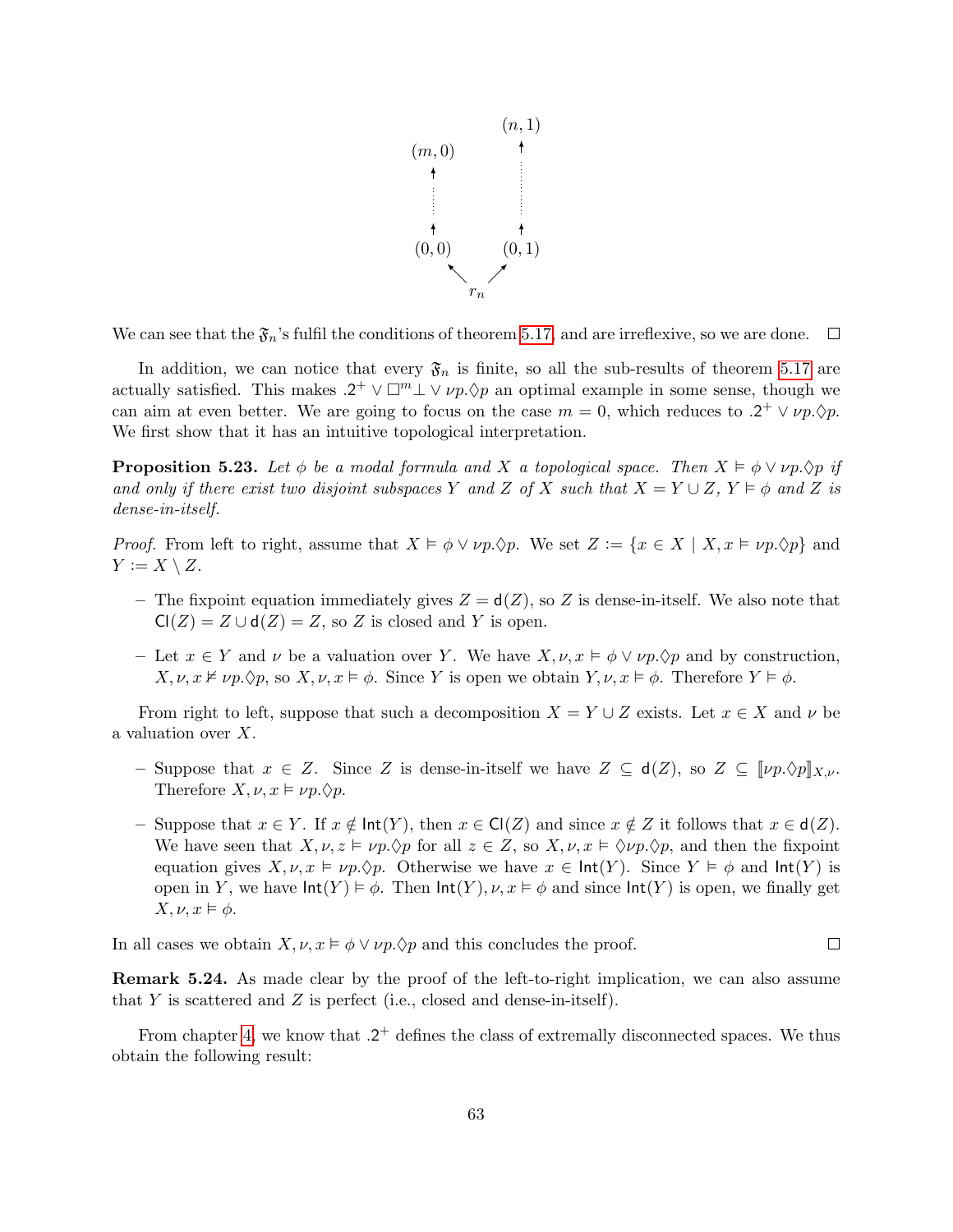Corollary 5.25. The class of spaces that can be written as the disjoint union of an extremally disconnected subspace and a dense-in-itself subspace is not modally definable.

We can make this example even stronger by showing that  $\mu$ **wK4** + .2<sup>+</sup>  $\lor \nu p.\Diamond p$  is Kripke and topologically complete. To this end, we use the canonical model of this logic and apply the technique of the final model introduced in [\[BBFD21\]](#page-69-3). In fact, we will be able to prove the result for any cofinal subframe logic.

**Definition 5.26.** Let **L** be an extension of **K**. The *canonical model* of **L** is the model  $\mathfrak{M} = (\Omega, R, \nu)$ with:

- $\Omega$  the set of maximal **L**-consistent subsets of  $\mathcal{L}$ ;
- $R := \{ (\Gamma, \Delta) \mid \Box \phi \in \Gamma \implies \phi \in \Delta \};$
- $-\nu(p) := {\Gamma \in \Omega \mid p \in \Gamma}.$

The so-called Truth Lemma then establishes an equivalence between truth and membership at the worlds of  $\mathfrak{M}$ , i.e.,  $\mathfrak{M}$ ,  $\Gamma \models \phi$  iff  $\phi \in \Gamma$ . Combined with the Lindenbaum's Lemma, this yields completeness of L with respect to its canonical model [\[BRV01,](#page-69-4) sec. 4.2]. When it comes to the  $\mu$ -calculus, the canonical model is defined in the same way, but the Truth Lemma then fails to hold. In this case the technique consists in restricting oneself to an appropriate cofinal subframe (see definition [3.15\)](#page-22-3). More precisely, given a consistent formula  $\theta$ , one can construct a finite set of formulas Σ containing θ and with some closure properties, and a so-called Σ-final cofinal submodel of  $\mathfrak{M}$ , wherein  $\theta$  is satisfiable and the Truth Lemma holds. This tool is used to prove Kripke completeness of  $\mu$ wK4 and, in fact, of any logic of the form  $\mu$ wK4 +  $\phi$  where  $\phi \in \mathcal{L}$  and wK4 +  $\phi$ is a cofinal subframe logic (see definition [3.16\)](#page-22-4). Note that this result is limited to extensions of  $\mu$ **wK4** with basic modal axioms. The theorem we are going to prove is thus a novelty since it asserts completeness of a family of axioms involving a fixpoint operator.

**Theorem 5.27.** Let  $\phi$  be a modal formula such that  $wK4 + \phi$  is cofinal subframe and canonical. Then  $\mu$ **wK4** +  $\phi \lor \nu p.\Diamond p$  is Kripke complete and topologically complete.

*Proof.* We write  $\mathbf{L} := \mu \mathbf{w} \mathbf{K} \mathbf{4} + \phi \vee \nu \rho \cdot \phi \rho$  and  $\mathbf{L}_0 := \mu \mathbf{w} \mathbf{K} \mathbf{4} + \phi$ . Suppose that  $\mathbf{L} \nvdash \theta$  and let  $\Sigma$  be a finite set of formulas containing  $\phi$  and with the relevant closure properties. We introduce:

- $-\mathfrak{M} = (\Omega, R, \nu)$  the canonical model of **L**, and  $\mathfrak{F} = (\Omega, R)$  the underlying frame;
- $-\mathfrak{M}_{\Sigma} = (\Omega_{\Sigma}, R_{\Sigma}, \nu_{\Sigma})$  the  $\Sigma$ -final submodel of  $\mathfrak{M}$ , and  $\mathfrak{F}_{\Sigma} = (\Omega_{\Sigma}, R_{\Sigma})$  the underlying frame;
- $-\mathfrak{M}_0 = (\Omega_0, R_0, \nu_0)$  the canonical model of  $\mathbf{L}_0$ , and  $\mathfrak{F}_0 = (\Omega_0, R_0)$  the underlying frame.

We know that  $\mathfrak{F}_{\Sigma}$  is a cofinal subframe of  $\mathfrak{F}$ . In addition we have  $\mathbf{L} \subseteq \mathbf{L}_0$ , so for any maximal consistent set Γ such that  $\mathbf{L}_0 \subseteq \Gamma$  we also have  $\mathbf{L} \subseteq \Gamma$ ; it is also clear that R and R<sub>0</sub> coincide over  $\Omega_0$ , so  $\mathfrak{F}_0$  is a subframe of  $\mathfrak{F}$ . We then introduce

$$
\Omega' := \{ \Gamma \in \Omega_\Sigma \mid \mathfrak{M}_\Sigma, \Gamma \vDash \neg \nu p. \Diamond p \}
$$

and  $\Omega'$  then induces a subframe  $\mathfrak{F}' = (\Omega', R')$  of  $\mathfrak{F}$ , and this is actually a generated subframe: indeed, if  $\Gamma \in \Omega'$  and  $\Gamma R_{\Sigma}^{\perp} \Delta$ , then since  $\mathfrak{M}_{\Sigma}, \Gamma \models \neg \nu p. \Diamond p$  we have  $\mathfrak{M}_{\Sigma}, \Delta \models \neg \nu p. \Diamond p$  too and thus  $\Delta \in \Omega'.$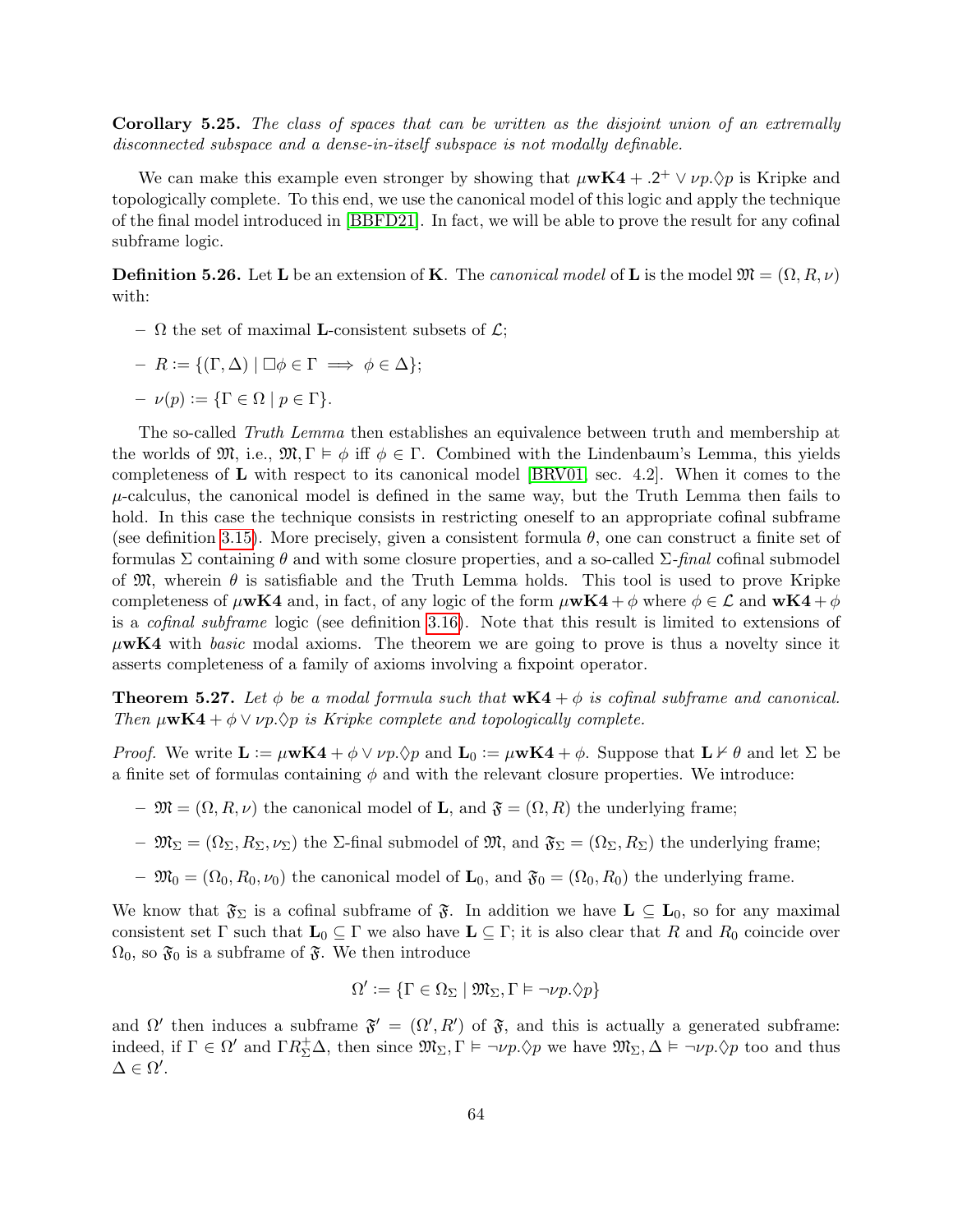

Figure 5.3: The canonical frame of L and its subframes

Also, if  $\Gamma \in \Omega'$  then  $\mathfrak{M}_{\Sigma}, \Gamma \models \neg \nu p.\Diamond p$ , and we obtain  $\neg \nu p.\Diamond p \in \Gamma$  by the Truth Lemma. If  $\phi'$ is any formula obtained from  $\phi$  by substitution, we have  $\phi' \lor \nu p \lor p \in \Gamma$  and  $\neg \nu p \lor p \in \Gamma$ , so we deduce  $\phi' \in \Gamma$ . Therefore  $\mathbf{L}_0 \subseteq \Gamma$ , and we obtain  $\Gamma \in \Omega_0$ . This proves that  $\mathfrak{F}'$  is a subframe of  $\mathfrak{F}_0$ .

Now, suppose  $\Gamma \in \Omega'$ ,  $\Delta \in \Omega_0$  and  $\Gamma R\Delta$ . Since  $\mathfrak{F}_{\Sigma}$  is cofinal in  $\mathfrak{F}$ , there exists  $\Lambda \in \Omega_{\Sigma}$  such that  $\Delta R^+ \Lambda$ . By weak transitivity it follows that  $\Gamma R^+ \Lambda$ , and since  $\mathfrak{F}'$  is a generated subframe of  $\mathfrak{F}_{\Sigma}$  it follows that  $\Lambda \in \Omega'$ . Therefore  $\mathfrak{F}'$  is a cofinal subframe of  $\mathfrak{F}_{0}$ . Since  $L_{0}$  is canonical, we have  $\mathfrak{F}_0 \models \phi$ , and since  $L_0$  is cofinal subframe it follows that  $\mathfrak{F}' \models \phi$  as well.

Now let  $\nu_{\bullet}$  be a valuation over  $\Omega_{\Sigma}$  and  $\Gamma \in \Omega_{\Sigma}$ .

- If Γ ∈ Ω', let  $(Ω', R', ν'_{\bullet})$  be the submodel of  $(Ω<sub>Σ</sub>, R<sub>Σ</sub>, ν<sub>•</sub>)$  induced by Ω'. We know that  $(\Omega', R', \nu'_{\bullet}), \Gamma \models \phi$ , and since  $\mathfrak{F}'$  is a generated subframe of  $\mathfrak{F}_{\Sigma}$ , it follows that  $(\Omega_{\Sigma}, R_{\Sigma}, \nu_{\bullet}), \Gamma \models$ φ.
- Otherwise we have  $\mathfrak{M}_{\Sigma}$ ,  $\Gamma \models \nu p.\Diamond p$ , but since  $\nu p.\Diamond p$  contains no free variable, its truth value does not depend on the valuation  $\nu_{\Sigma}$ , and thus  $(\Omega_{\Sigma}, R_{\Sigma}, \nu_{\bullet}), \Gamma \models \nu p.\Diamond p.$

Therefore  $\mathfrak{F}_{\Sigma} \models \phi \vee \nu p \hat{\vee} \varphi$ . As mentioned earlier,  $\theta$  is satisfiable in  $\mathfrak{M}_{\Sigma}$  and this proves Kripke completeness.

For topological completeness, we use again the technique of unfolding presented in chapter [4.](#page-31-0) We introduce the spaces  $X := X_{\mathfrak{F}_{\Sigma}}$ ,  $Y := \pi^{-1}[\Omega']$  and  $Z := X \setminus Y$ . We prove that Y and Z satisfy the conditions of proposition [5.23.](#page-64-0)

– We know that  $\mathfrak{F}'$  is a generated subframe of  $\mathfrak{F}_{\Sigma}$ , so  $\Omega'$  is open, and since  $\pi$  is an interior map, so is Y. As a result, it is clear that Y is homeomorphic to  $X_{\mathfrak{F}'}$ . In addition, since  $\mathfrak{F}' \models \neg \nu p. \Diamond p$ , the frame  $\mathfrak{F}'$  is irreflexive, so  $X_{\mathfrak{F}'} = \Omega' \times {\{\omega\}}$  is in bijection via  $\pi$  to  $\Omega'$ . Since  $\pi$  is also an interior map, it follows that  $X_{\mathfrak{F}'}$  is homeomorphic to  $\mathfrak{F}'$ ; we also know that the d-semantics and the Kripke semantics coincide over  $\mathfrak{F}'$ , and therefore  $Y \models \phi$ .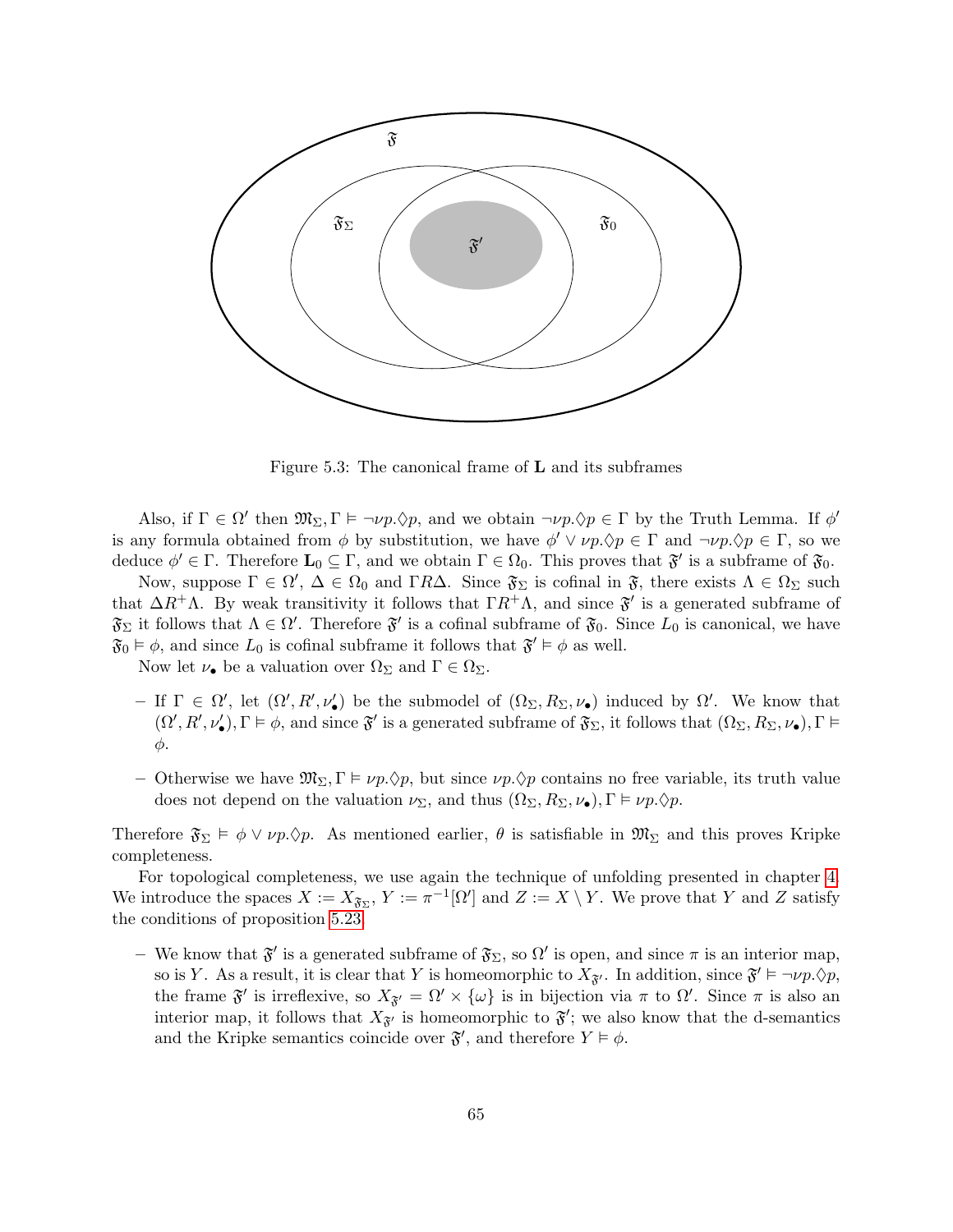– Suppose toward a contradiction that there exists  $(\Gamma, \alpha) \in Z$  isolated in Z. Then  $(\Gamma, \alpha) \in Z$  $\hat{\mathsf{d}}(X \setminus Z) = \hat{\mathsf{d}}(\pi^{-1}[\Omega'])$ , and since  $\pi$  is a d-morphism, it follows that  $(\Gamma, \alpha) \in \pi^{-1}[\hat{\mathsf{d}}(\Omega')]$  by theorem [2.32,](#page-15-1) that is,  $\Gamma \in \hat{\mathsf{d}}(\Omega')$ . Since  $(\Gamma, \alpha) \in Z$  we have  $\Gamma \notin \Omega'$ , so  $\mathfrak{M}_{\Sigma}, \Gamma \models \nu p. \Diamond p$  and thus there exists  $\Delta \in \Omega_{\Sigma}$  such that  $\Gamma R_{\Sigma}\Delta$  and  $\mathfrak{M}_{\Sigma}, \Delta \models \nu p.\Diamond p$ . If  $\Gamma = \Delta$ , then  $\Gamma$  is reflexive, and since  $\pi$  is a d-morphism we obtain  $(\Gamma, \alpha) \in d(\pi^{-1}(\Gamma)) \subseteq d(Z)$ , a contradiction. Therefore  $\Gamma \neq \Delta$ , but since  $\Gamma \in \hat{\mathsf{d}}(\Omega')$  it follows that  $\Delta \in \Omega'$ , a contradiction. This proves that Z is dense-in-itself.

It follows that  $X \vDash \phi \lor \nu_p \Diamond \phi$ . We know that  $\theta$  is satisfiable in  $\mathfrak{F}_{\Sigma}$ , and since  $\pi$  is a d-morphism it follows that  $\theta$  is satisfiable in X as well. This concludes the proof.  $\Box$ 

In particular, since  $wK4 + .2^+$  is cofinal subframe, we obtain that  $\mu wK4 + .2^+ \vee \nu p.\Diamond p$  is Kripke and topologically complete. We thus obtain a strong non-modal axiom in support of our claim that the  $\mu$ -calculus is *really* more expressive than modal logic. This closes this chapter which overall leans heavily in favour of the strength of the  $\mu$ -calculus. The only exception is the proof that axioms expressed in the  $\nu$ -free fragment are reducible to modal axioms, but this is not too concerning since this language is not very large.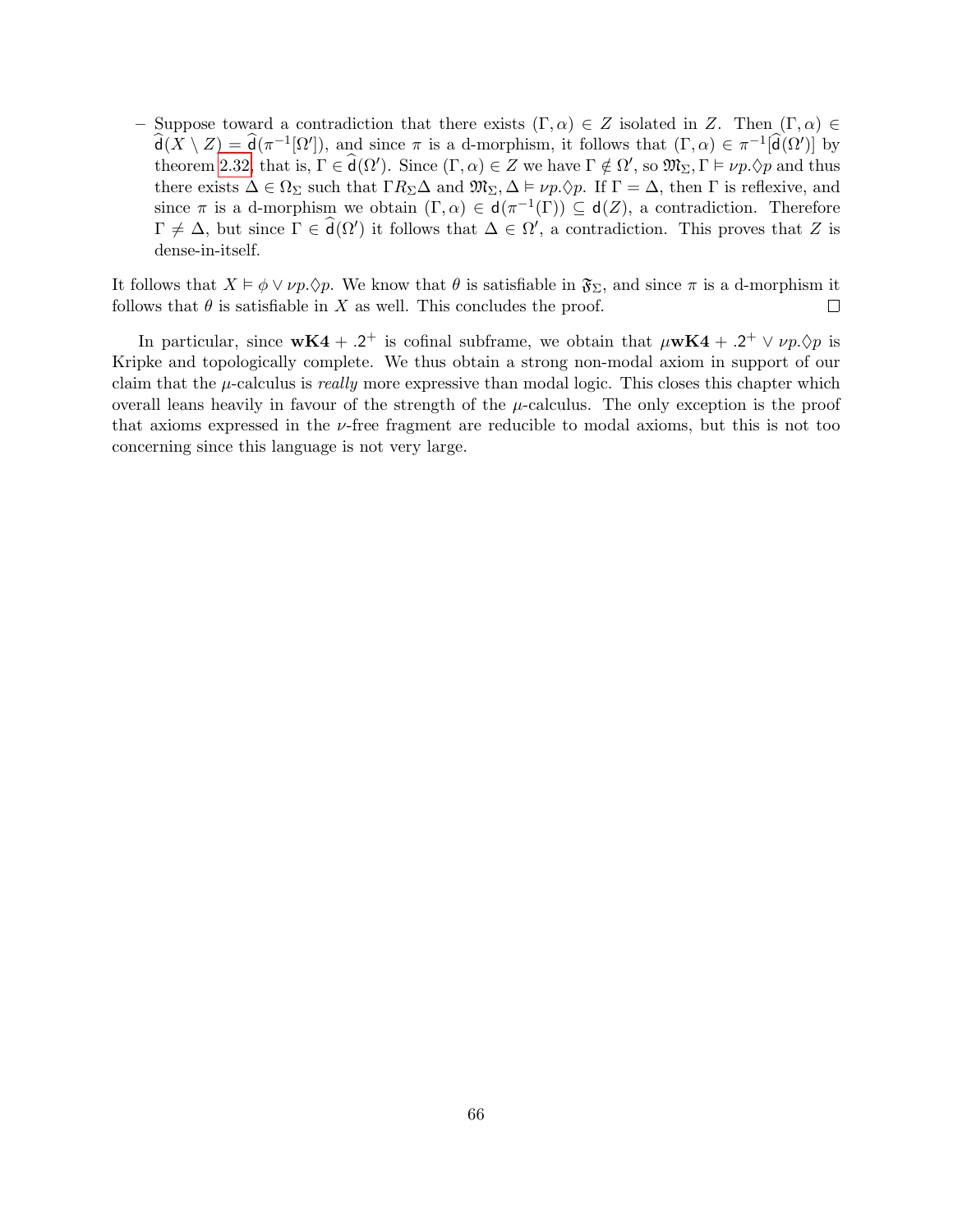# <span id="page-68-0"></span>l<br>Chapter

### Conclusion

We presented various advances in the derivational semantics for modal logic. Our results essentially cover the semantics of several classical logics, and limitations of the expressivity of modal logic in comparison with the  $\mu$ -calculus.

In chapter [3,](#page-17-0) we elucidated the derivational meaning of the axioms of bounded depth, and proved a number of useful characterizations of depth that are appropriate for the d-semantics. These results show the relevance of topological depth for the derivational framework, and will hopefully lead to the apparition of this parameter in future classifications.

In chapter [4,](#page-31-0) we presented a handful of soundness and completeness theorems for logics based on the axioms .2, .3 and many variants thereof. In fact, they are known to be related to the axioms of bounded width bw<sub>n</sub> (with  $n \in \mathbb{N}$ ) [\[CZ97,](#page-69-5) sec. 3.5], so in some way they talk about the width of spaces, and thus accompany very well our work on bounded depth. More precisely, .3 is merely equivalent to  $bw_1$ , so a natural line of research would be to generalize our results to  $bw_n$  in general. In addition, a key concept encountered in our work was the operation of *unfolding* a Kripke frame. Though powerful, it is also very technical: we have seen more than one way to do it, and doing it right requires precision. This demonstrates the richness of the method, and may thus be a source of inspiration to future work.

Lastly, we investigated in chapter [5](#page-51-0) the expressive power of the topological  $\mu$ -calculus. Our work finally discards the tangled closure and tangled derivative as candidates to expressive completeness, even when they are taken in tandem. We achieved this by introducing a hybrid of the two which turns out to subsume both of them, but this is not over, since we are now faced with the question of whether this new modality is expressively complete. And if not, can we strengthen it again so that to obtain an expressively complete operator? The story may go on for a long time. We also proved that many axioms of the  $\mu$ -calculus cannot be reduced to basic modal axioms, and found in particular a simple and topologically complete example of such an axiom. We would like to conclude by stressing that this result is not a simple curiosity: we believe that it really legitimates the study of the topological  $\mu$ -calculus and we hope that it will raise interest in the subject.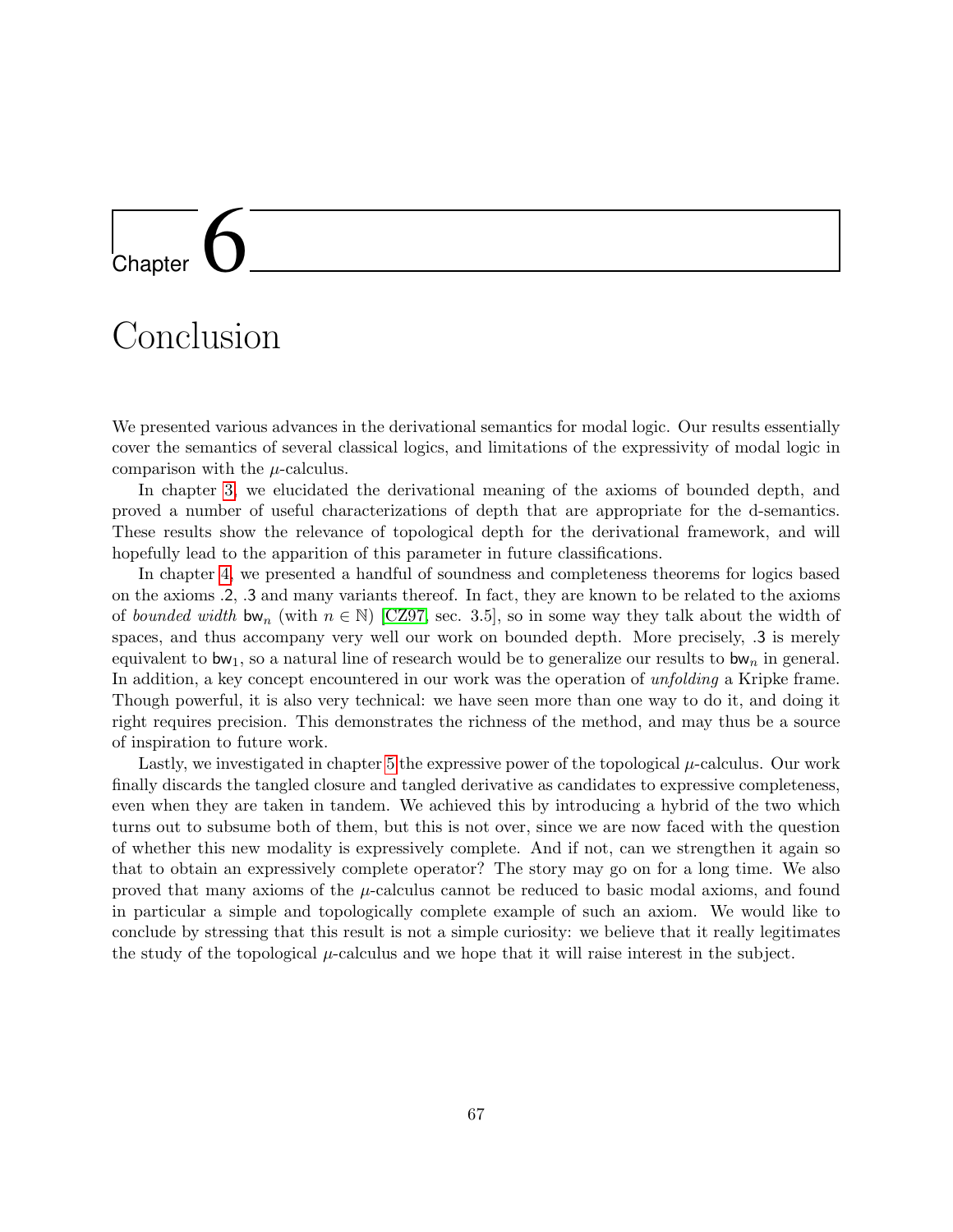### Bibliography

- <span id="page-69-3"></span>[BBFD21] Alexandru Baltag, Nick Bezhanishvili, and David Fernández-Duque. The topological mu-calculus: completeness and decidability. arXiv preprint arXiv:2105.08231, 2021.
- <span id="page-69-2"></span>[BBLB+17] Guram Bezhanishvili, Nick Bezhanishvili, Joel Lucero-Bryan, Jan van Mill, et al. Krull dimension in modal logic. J. Symb. Log., 82(4):1356–1386, 2017.
- <span id="page-69-10"></span>[BBLBvM15] Guram Bezhanishvili, Nick Bezhanishvili, Joel Lucero-Bryan, and Jan van Mill. S4. 3 and hereditarily extremally disconnected spaces. Georgian Mathematical Journal, 22(4):469–475, 2015.
- <span id="page-69-0"></span>[BBOS19] Alexandru Baltag, Nick Bezhanishvili, Aybüke Özgün, and Sonja Smets. A topological approach to full belief. Journal of Philosophical Logic, 48(2):205–244, 2019.
- <span id="page-69-6"></span>[BEG05] Guram Bezhanishvili, Leo Esakia, and David Gabelaia. Some results on modal axiomatization and definability for topological spaces. Studia Logica, 81(3):325–355, 2005.
- <span id="page-69-9"></span>[BEG09] Guram Bezhanishvili, Leo Esakia, and David Gabelaia. Spectral and  $T_0$ -spaces in dsemantics. In International Tbilisi Symposium on Logic, Language, and Computation, pages 16–29. Springer, 2009.
- <span id="page-69-8"></span>[BGJ11] Guram Bezhanishvili, Silvio Ghilardi, and Mamuka Jibladze. An algebraic approach to subframe logics. modal case. Notre Dame Journal of Formal Logic, 52(2):187–202, 2011.
- <span id="page-69-1"></span>[dBY10] Matthew de Brecht and Akihiro Yamamoto. Topological properties of concept spaces (full version). Inf. Comput., 208(4):327–340, 2010.
- <span id="page-69-4"></span>[BRV01] Patrick Blackburn, Maarten de Rijke, and Yde Venema. Modal Logic. Cambridge Tracts in Theoretical Computer Science. Cambridge University Press, 2001.
- <span id="page-69-7"></span>[BS07] Julian Bradfield and Colin Stirling. Modal mu-calculi. Handbook of Modal Logic, page 721, 2007.
- <span id="page-69-11"></span>[vB06] Johan van Benthem. Modal frame correspondences and fixed-points. Studia Logica, 83(1):133–155, 2006.
- <span id="page-69-5"></span>[CZ97] Alexander V. Chagrov and Michael Zakharyaschev. Modal Logic, volume 35 of Oxford logic guides. Oxford: Clarendon Press. Consecutive, 1997.